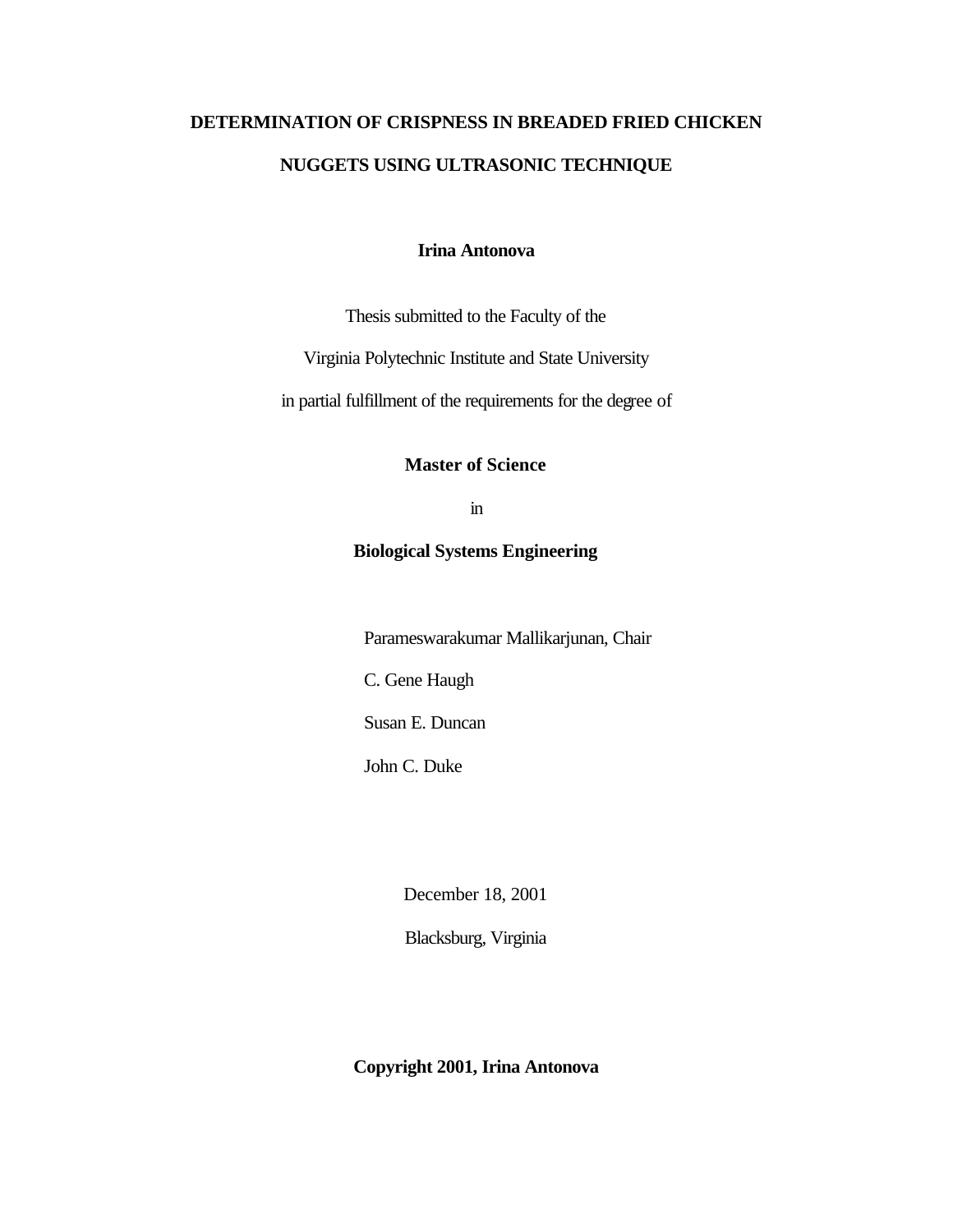# **DETERMINATION OF CRISPNESS IN BREADED FRIED CHICKEN NUGGETS USING ULTRASONIC TECHNIQUE**

by

Irina Antonova

P. Kumar Mallikarjunan, Chairman

Biological Systems Engineering

# (ABSTRACT)

Crispness is one of the most important and desirable textural characteristics that signify freshness and high quality in breaded fried foods. Though many approaches to instrumental measurement of crispness have been made, the best measurements are still inconclusive. There is no reliable method available that can accurately measure and quantify crispness in breaded fried foods.

In this study, the mechanical and ultrasonic techniques were used to determine crispness in breaded fried chicken nuggets under different storage conditions. The mechanical measurements have been made, using an Instron universal testing machine. An ultrasonic non-destructive evaluation system was used to measure ultrasonic properties of breaded friend chicken nuggets. A pair of dry-coupling 250-kHz ultrasonic transducers was used to perform the ultrasonic transmission through the breaded fried chicken nugget. The equipment set up was in the through-transmission mode because breaded fried chicken nugget is highly attenuative material.

A sensory panel of eight members was trained to evaluate crispness in breaded fried foods. Panelists rated crispness on a nine-point category scale  $(1 = not crisp/sogy,$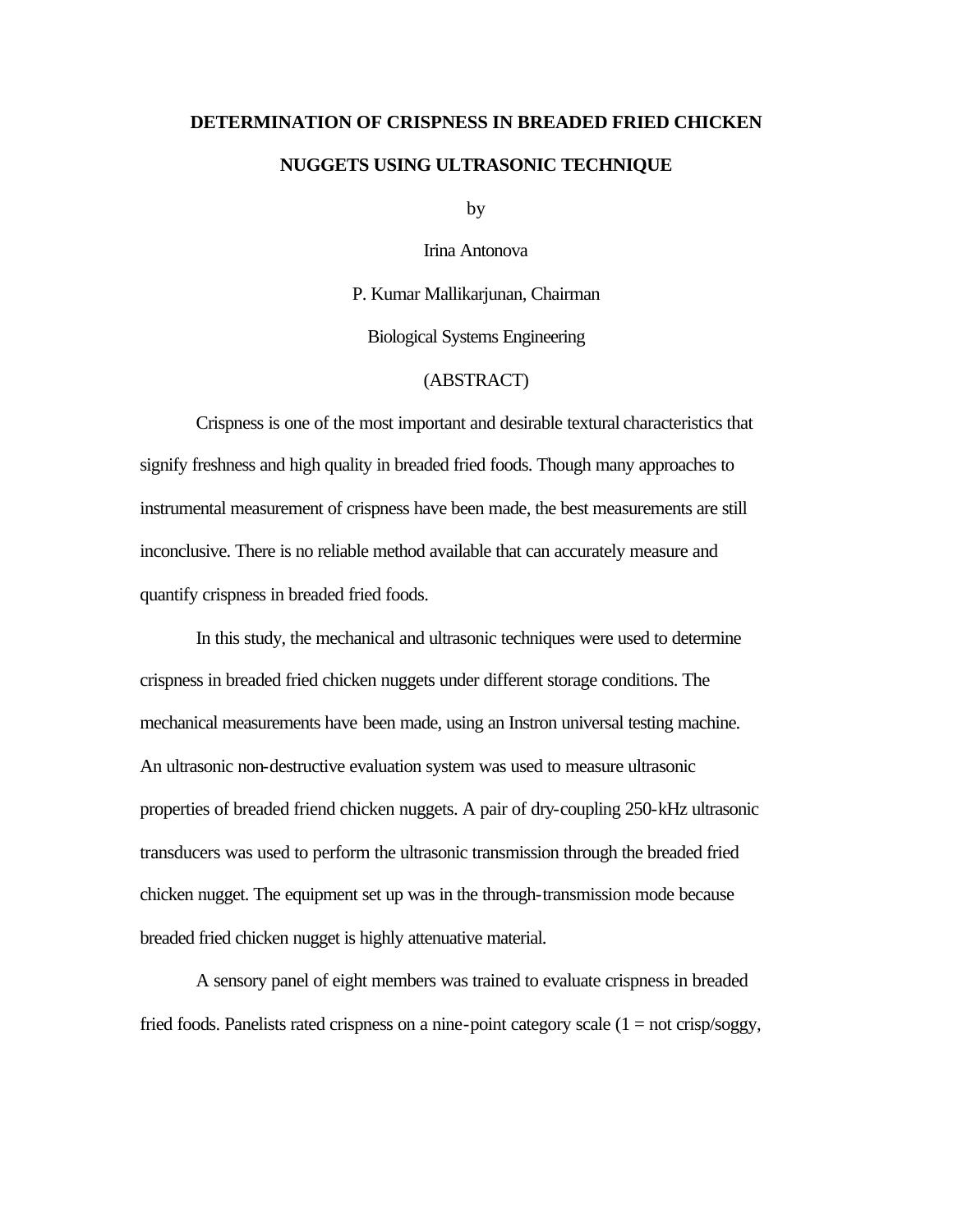$9 = \text{very crisp}$ ). Sensory crispness values for breaded fried foods under different storage conditions were obtained.

Ultrasonic velocity, transmission loss, peak frequencies and its energies, peak force and total energy were determined for each tested product. Correlation between sensory crispness and instrumental parameters suggests that the ultrasonic method can be used to evaluate crispness. The ultrasonic velocity had high correlation with sensory crispness ( $R^2 = 0.83$ ). This indicates that sensory crispness could be reasonably well predicted by the ultrasonic velocity.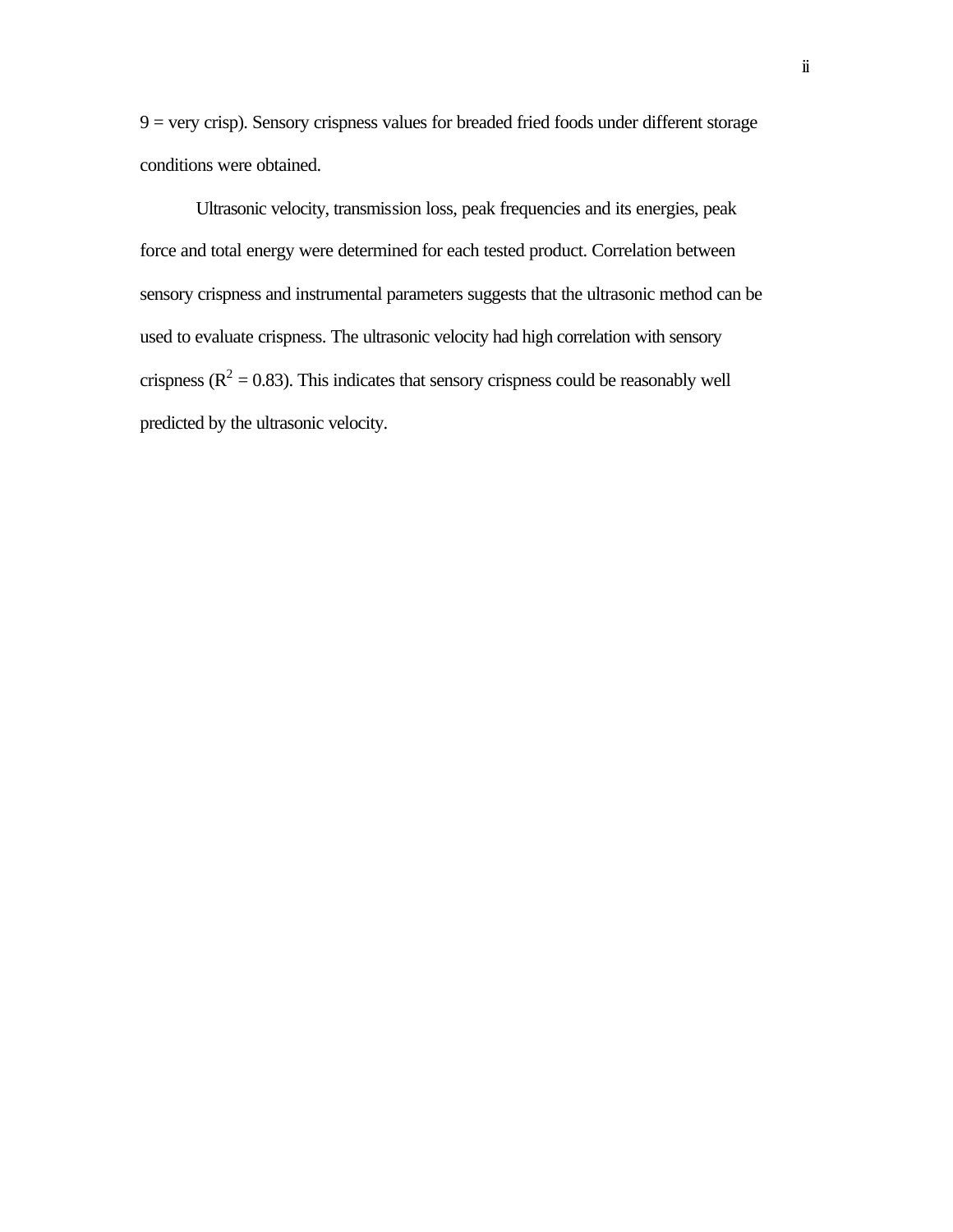#### **ACNOWLEDGEMENTS**

 I would like to express my sincere appreciation and respect to my major advisor, Dr. Kumar Mallikarjunan, for his thoughtful guidance, friendship, encouragement, time and all of his assistance throughout my M. S. study and this research. I admire his research skills especially the ways to deal with the problems of different facets, and organize the thoughts efficiently.

I am grateful for Dr. Susan E. Duncan, Dr. C. Gene Haugh, and Dr. John C. Duke for serving on my advisory committee. I thank them for kindness, friendliness and all the help they have provided in this study. Their suggestions and support were very helpful and invaluable throughout this study.

Special thanks are extended to my fellow graduate students who have been very friendly and helpful in conducting many experimental tests in this study. My appreciation has also been given to my Russian friends who cherished and fancied my life here.

Lastly, I would like to express my deepest gratitude and love to my dear parents and my beloved son for their support. Without their love, understanding, support and encouragement, the completion of this study would have never become possible. I thank them for all their love and help they are giving me.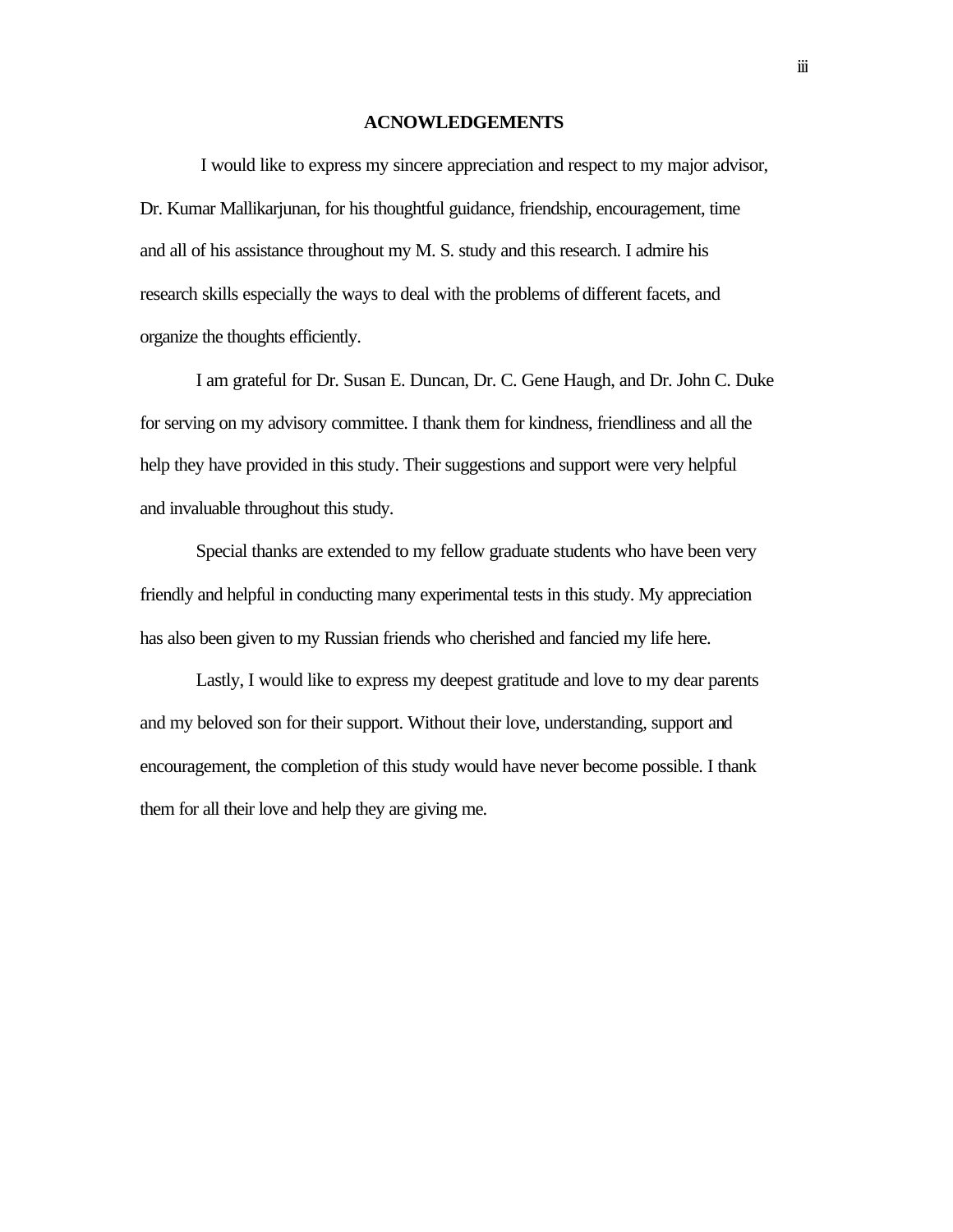# **TABLE OF CONTENTS**

| I |
|---|
|---|

| III. THE DEVELOPMENT OF AN ULTRASONIC TECHNIQUE TO EVALUATE |
|-------------------------------------------------------------|
|                                                             |
| IV. SENSORY ASSESMENT OF CRISPNESS IN BREADED FRIED FOODS   |
|                                                             |
| V. CORRELATION BETWEEN INSTRUMENTAL AND SENSORY             |
| <b>MEASUREMENTS OF CRISPNESS IN BREADED FRIED</b>           |
|                                                             |
|                                                             |
|                                                             |
|                                                             |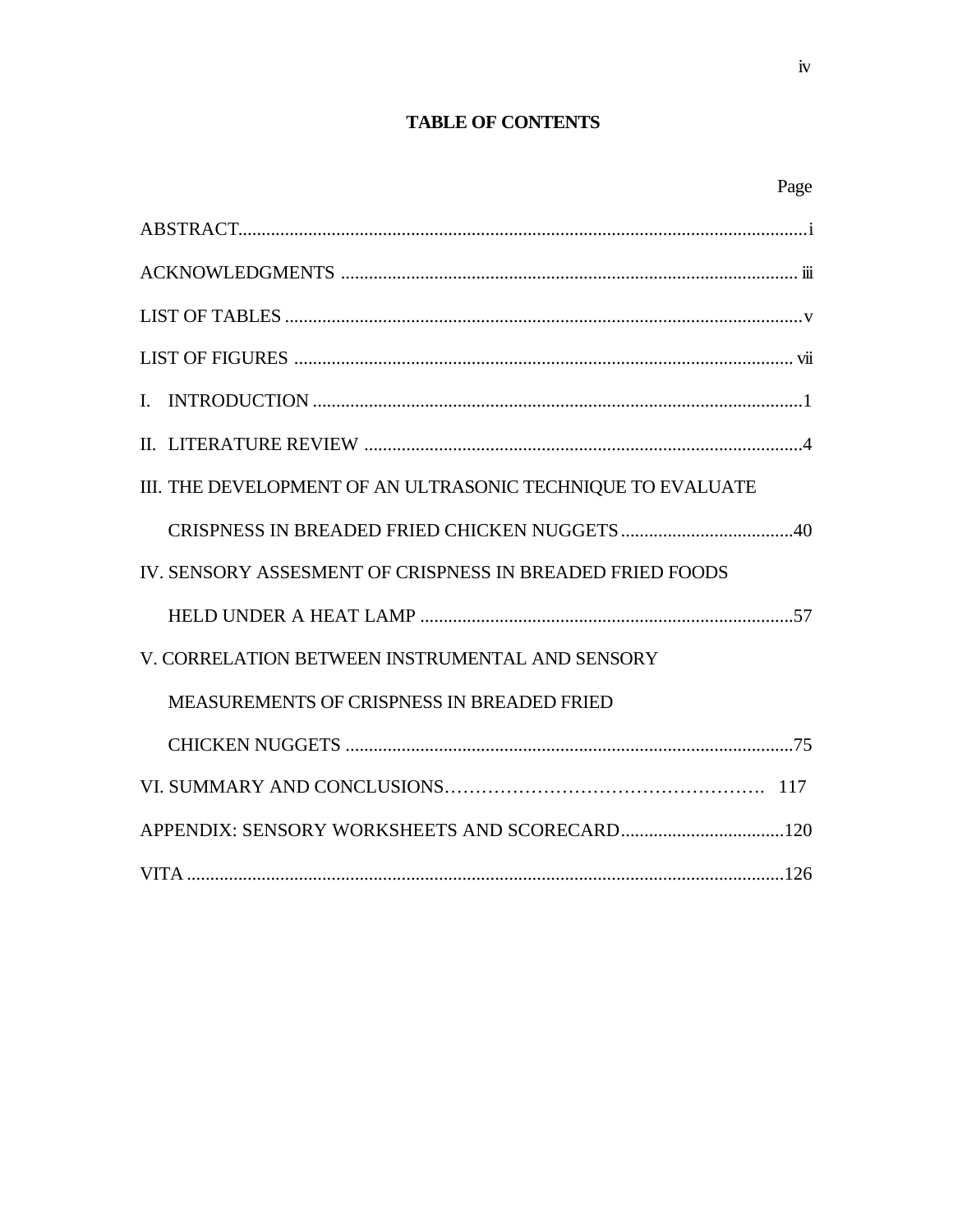# **LIST OF TABLES**

| Table 2.1. | The regression equation for crispness prediction in different foods38          |
|------------|--------------------------------------------------------------------------------|
| Table 2.2. |                                                                                |
| Table 4.1. |                                                                                |
| Table 4.2. | Standard intensity crispness scale values (0 to 9) for low-moisture foods 69   |
| Table 4.3. | Comparison of panelists rating to standard rating scale for crispness during   |
|            |                                                                                |
| Table 4.4. | Mean scores for crispness intensity for different breaded fried foods as       |
|            |                                                                                |
| Table 4.5. | Average $(n = 8)$ intensities of crispness for breaded fried chicken strips    |
|            | stored under a heat lamp (HL), ambient conditions (AC) and high humid          |
|            |                                                                                |
| Table 4.6. | Effects of cooking method, storage conditions and holding time on sensory      |
|            |                                                                                |
| Table 5.1. | Effects of cooking method, storage conditions and holding time on moisture     |
|            | and fat contents of crust and core of breaded fried chicken nuggets 92         |
| Table 5.2. | Mean core moisture content (% w. b.) of breaded fried chicken nuggets93        |
|            | Table 5.3. Mean core fat content (% w. b.) of breaded fried chicken nuggets 94 |
| Table 5.4. | Effects of cooking method, storage conditions and holding time on sensory      |
|            |                                                                                |
| Table 5.5. | Effects of cooking method, storage conditions and holding time on              |
|            |                                                                                |
| Table 5.6. |                                                                                |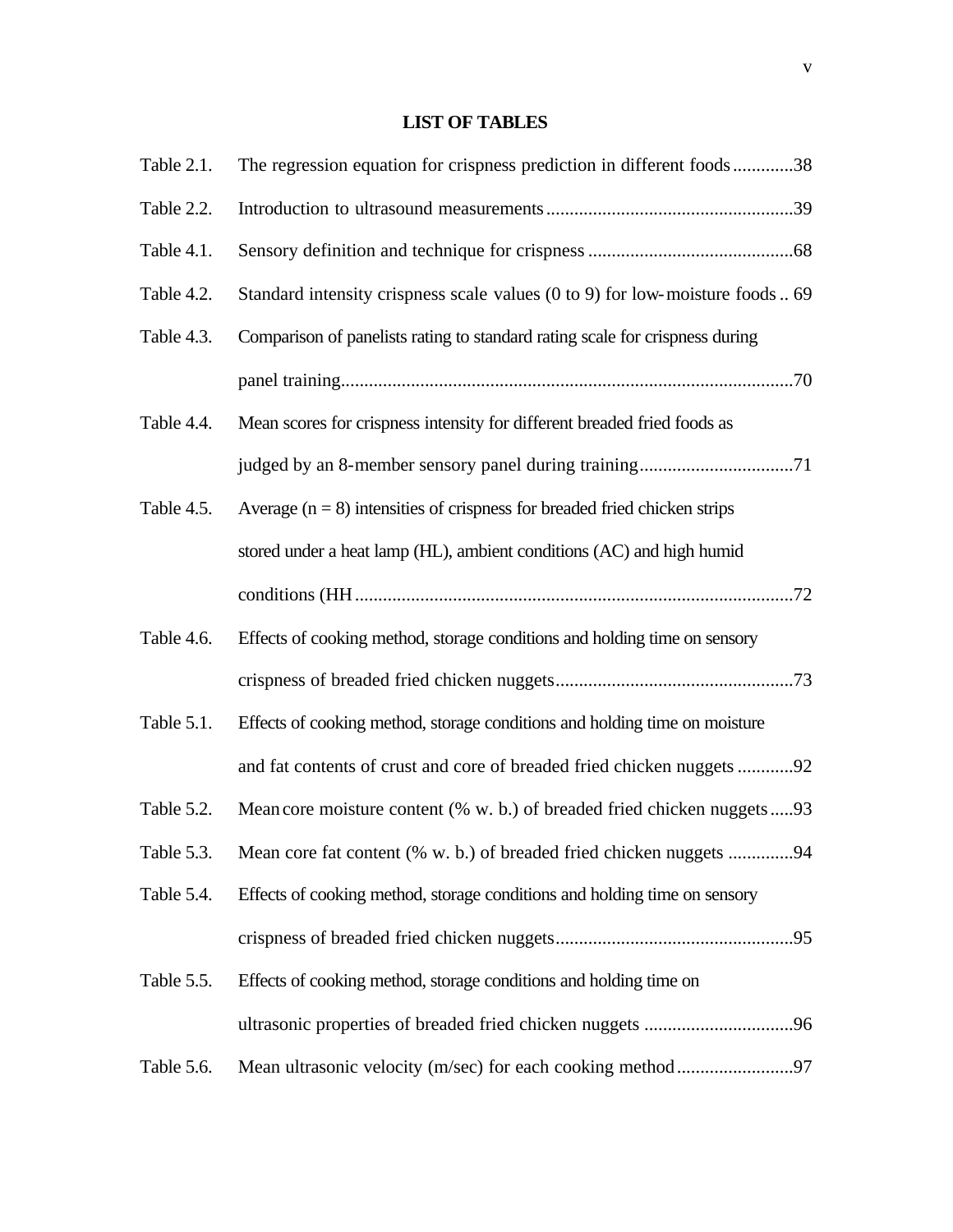| Table 5.7. | Mean transmission loss (dB/mm) for breaded fried chicken nuggets98                      |  |
|------------|-----------------------------------------------------------------------------------------|--|
| Table 5.8. | Mean signal amplitude for each peak frequency of breaded fried chicken                  |  |
|            |                                                                                         |  |
| Table 5.9. | Effects of cooking method, storage conditions and holding time on the peak              |  |
|            |                                                                                         |  |
|            | Table 5.10. Mean values of peak force $(N/g)$ and total energy $(N/g)$ for each cooking |  |
|            |                                                                                         |  |
|            | Table 5.11. Correlation between instrumental and sensory measurements of crispness in   |  |
|            |                                                                                         |  |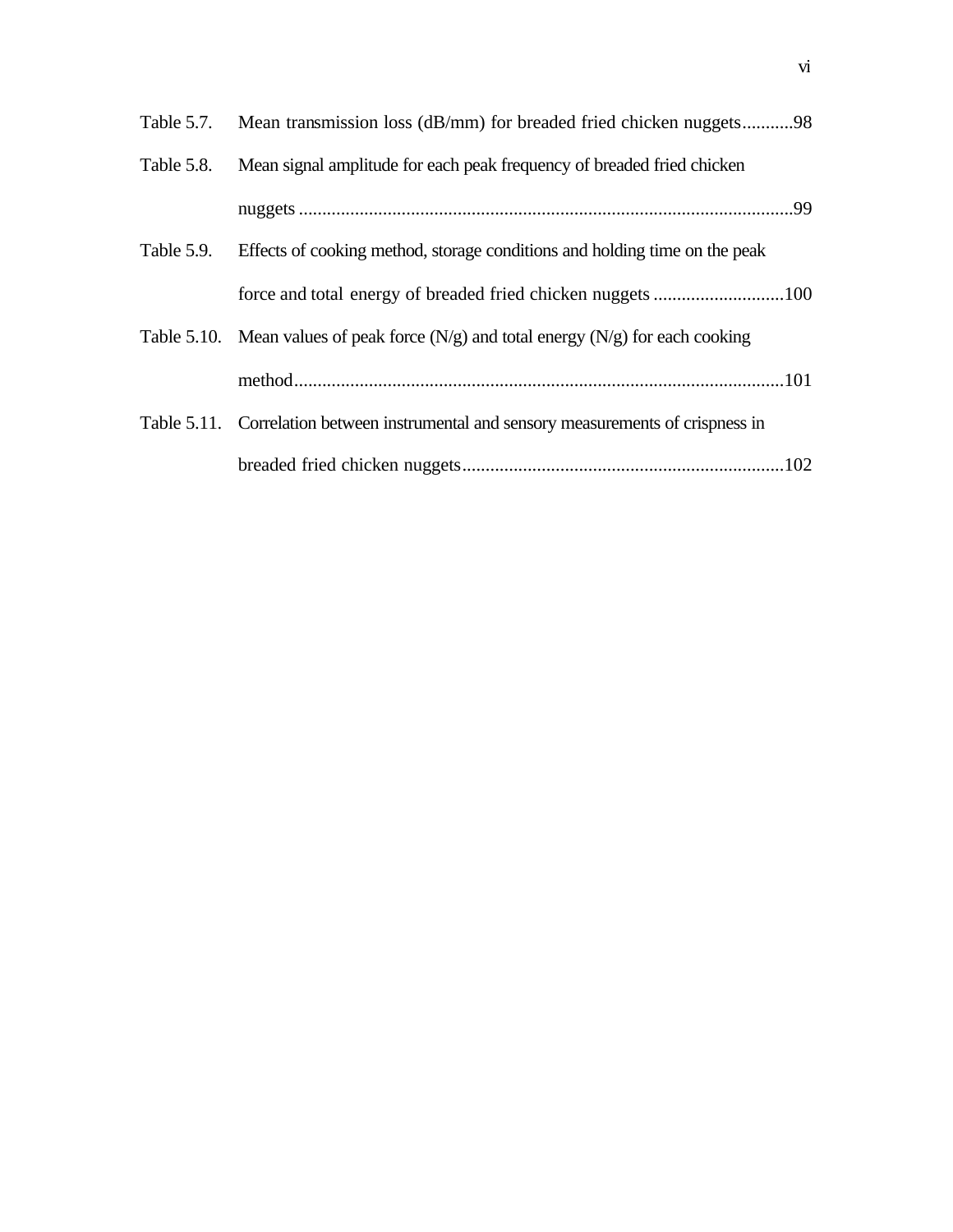# **LIST OF FIGURES**

| Fig.3.1    | Instrumentation setup for 250-kHz, 500-kHz and 1-MHz ultrasonic               |  |
|------------|-------------------------------------------------------------------------------|--|
|            |                                                                               |  |
| Fig.3.2    |                                                                               |  |
| Fig.3.3    | Effect of placement of breaded fried chicken nuggets either under a heat lamp |  |
|            | or ambient conditions on maximum peak-to-peak amplitude of ultrasonic         |  |
|            |                                                                               |  |
| Fig. 3.4   | Effect of placement of samples under either ambient conditions or a heat lamp |  |
|            |                                                                               |  |
| Fig. $4.1$ | Effect of holding time on the mean sensory crispness intensity ratings of     |  |
|            |                                                                               |  |
| Fig.5.1    | Schematic diagram of the instrumentation setup for 250-kHz ultrasonic         |  |
|            |                                                                               |  |
| Fig. 5.2   |                                                                               |  |
| Fig.5.3    |                                                                               |  |
| Fig. 5.4   |                                                                               |  |
| Fig.5.5    | Effect of holding time on the mean sensory crispness intensity ratings of     |  |
|            | breaded fried chicken nuggets for each cooking method107                      |  |
| Fig.5.6    |                                                                               |  |
| Fig.5.7    | Effect of holding time on ultrasonic velocity for each cooking method109      |  |
| Fig. 5.8   |                                                                               |  |
| Fig. 5.9   |                                                                               |  |
| Fig.5.10   | Effect of holding time on peak force for each cooking method112               |  |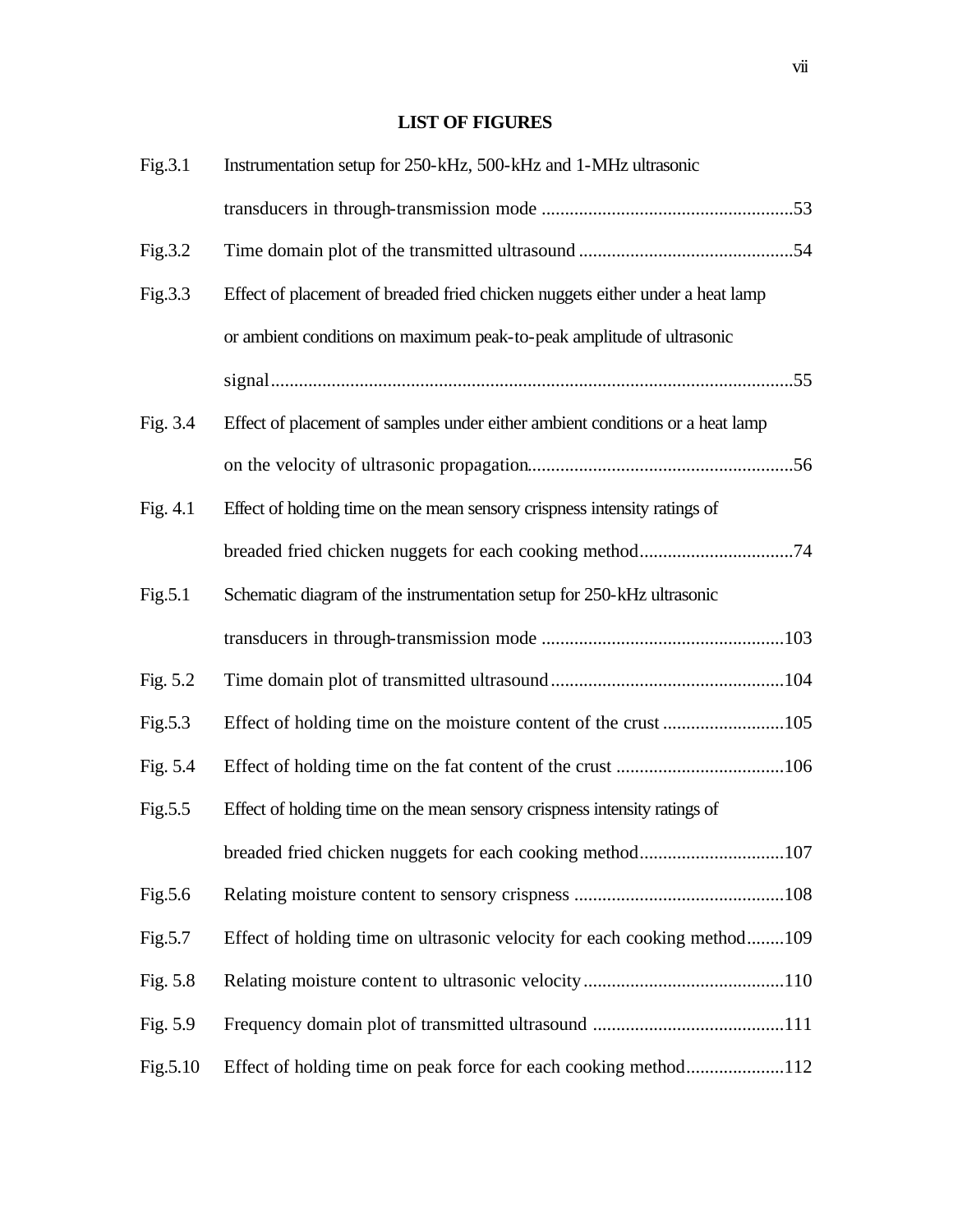| Fig. 5.11 Total energy for breaded fried chicken nuggets kept under different storage |  |
|---------------------------------------------------------------------------------------|--|
|                                                                                       |  |
|                                                                                       |  |
|                                                                                       |  |
|                                                                                       |  |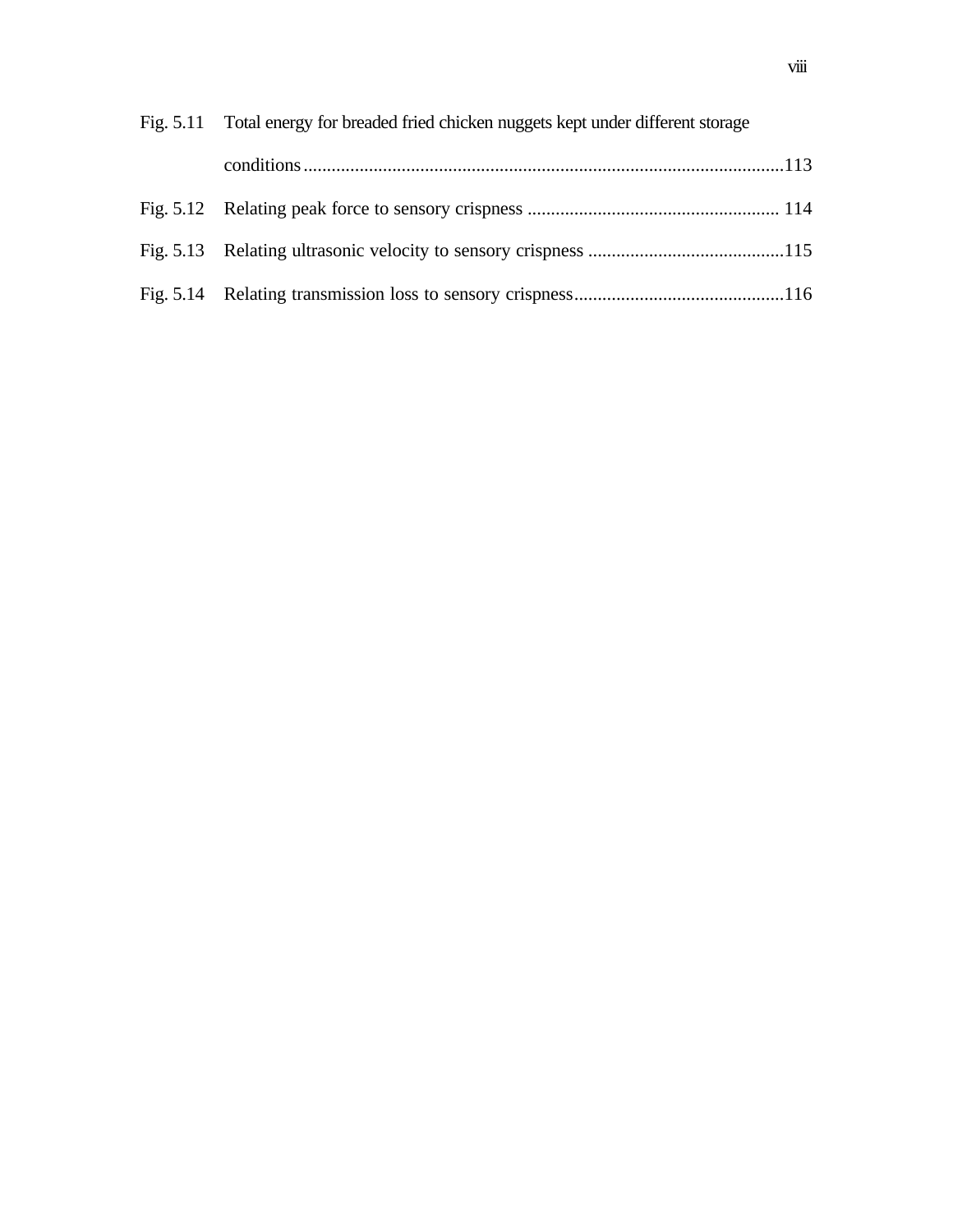#### **SECTION I**

### **INTRODUCTION**

Crispness is one of the most distinctive characteristics of dry crisp and fried foods. It is conveyed to consumers by a snapping characteristic when the food is bitten through. This characteristic signifies freshness and high quality in food products.

Breaded fried foods are favored by consumers due to unique and desirable characteristic of crispness provided by a soft and moist interior with an outer crispy crust. However, the loss of crispness in fried foods is mainly due to the absorption of moisture by the crust, causing it to become soggy. Consequently, the breaded fried products become less desirable to consumers. The loss of crispness can be retarded temporarily by holding fried foods under a heat lamp. However, the holding time can be critical for fried foods.

Over the years, many investigators have worked on various techniques to measure crispness. However, most measurements were applied for low moisture foods. Studies related to crispness in high moisture foods have been very limited. There is no reliable method available that can accurately measure and quantify crispness in breaded fried foods with a dry outer crust layer and a moist core. The development of such an objective technique that can be correlated to sensory crispness will benefit the food service business and food processing industry to produce products with desirable attributes and high quality.

#### **Hypothesis**

The hypothesis for this research is that an ultrasonic technique can reliably quantify crispness on breaded fried food having a moist core.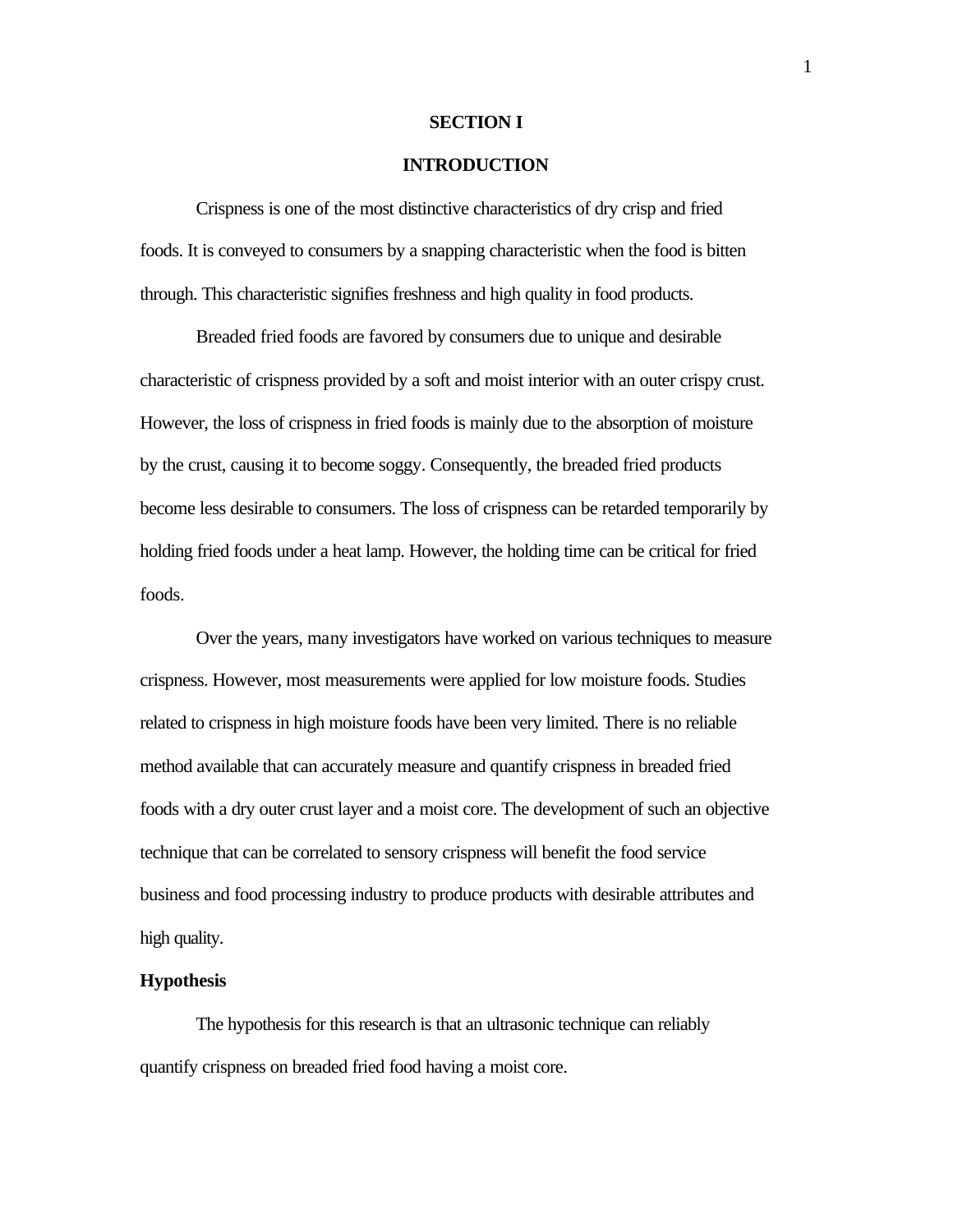# **Objectives**

The goal of this research was to investigate and use an ultrasonic non-destructive testing method to evaluate crispness in breaded fried foods having a moist core. The specific objective were as follows:

- 1. Investigate the possibility of using ultrasound at various frequencies to perform the ultrasonic transmission on the breaded fried chicken nuggets.
- 2. Train a sensory panel for evaluating crispness in breaded fried foods.
- 3. Obtain sensory crispness values for breaded fried foods under different storage conditions.
- 4. Determine the ultrasonic parameters that can correlate well with sensory crispness of breaded fried chicken nuggets.
- 5. Measure the mechanical properties such as peak force and total energy for breaded fried chicken nuggets.
- 6. Investigate the relationships between the instrumental parameters and sensory crispness scores obtained using trained panel.

# **Rationale and Significance**

Developing quality-enhanced products with desirable attributes give food companies an added advantage and increased competitiveness in the market. In order to achieve this, companies need a reliable method to evaluate the quality attributes of the product. This study was conducted to reveal the possibilities of using an ultrasonic nondestructive method as an objective method to quantify crispness in breaded fried chicken nuggets.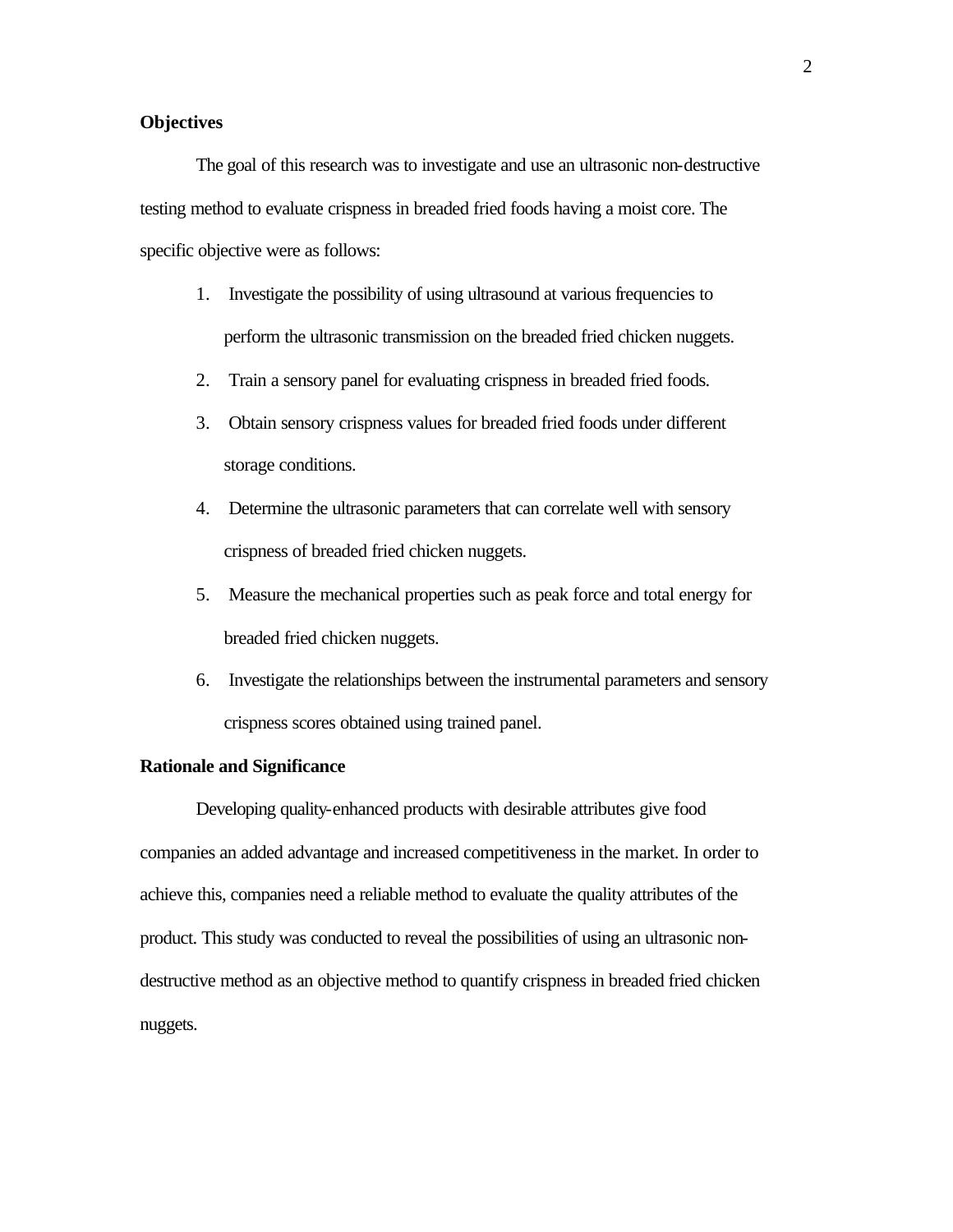# **Outline**

This thesis consists of five sections. Section II, " Literature review", is presented first as a guide for the theoretical background and as a description of previous research work applying to crispness. Section III, "The development of an ultrasonic technique to evaluate crispness in breaded fried chicken nuggets", deals with the development of an ultrasonic non-destructive method for characterizing crispness. Section IV, "The sensory evaluation of crispness in a breaded fried foods held under a heat lamp", provides the information about training a sensory panel and obtaining sensory crispness scores. Section V, "Instrumental measures of crispness and their correlation with sensory crispness", provides discussion on some objective qualities and on the relationships between the instrumental parameters and sensory crispness. Section VI, " Summary and conclusions", is provided as the final section of this thesis.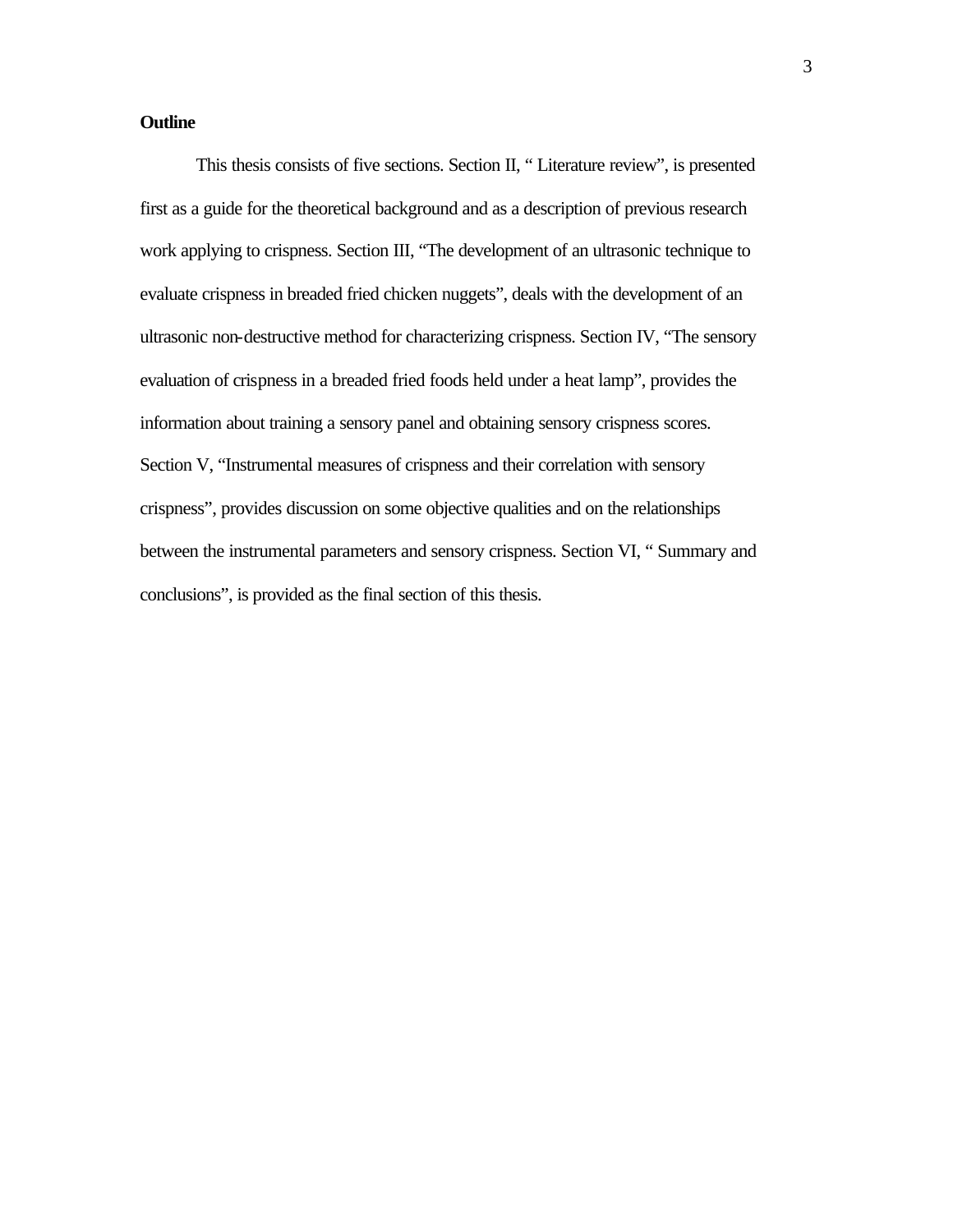# SECTION II

# LITERATURE REVIEW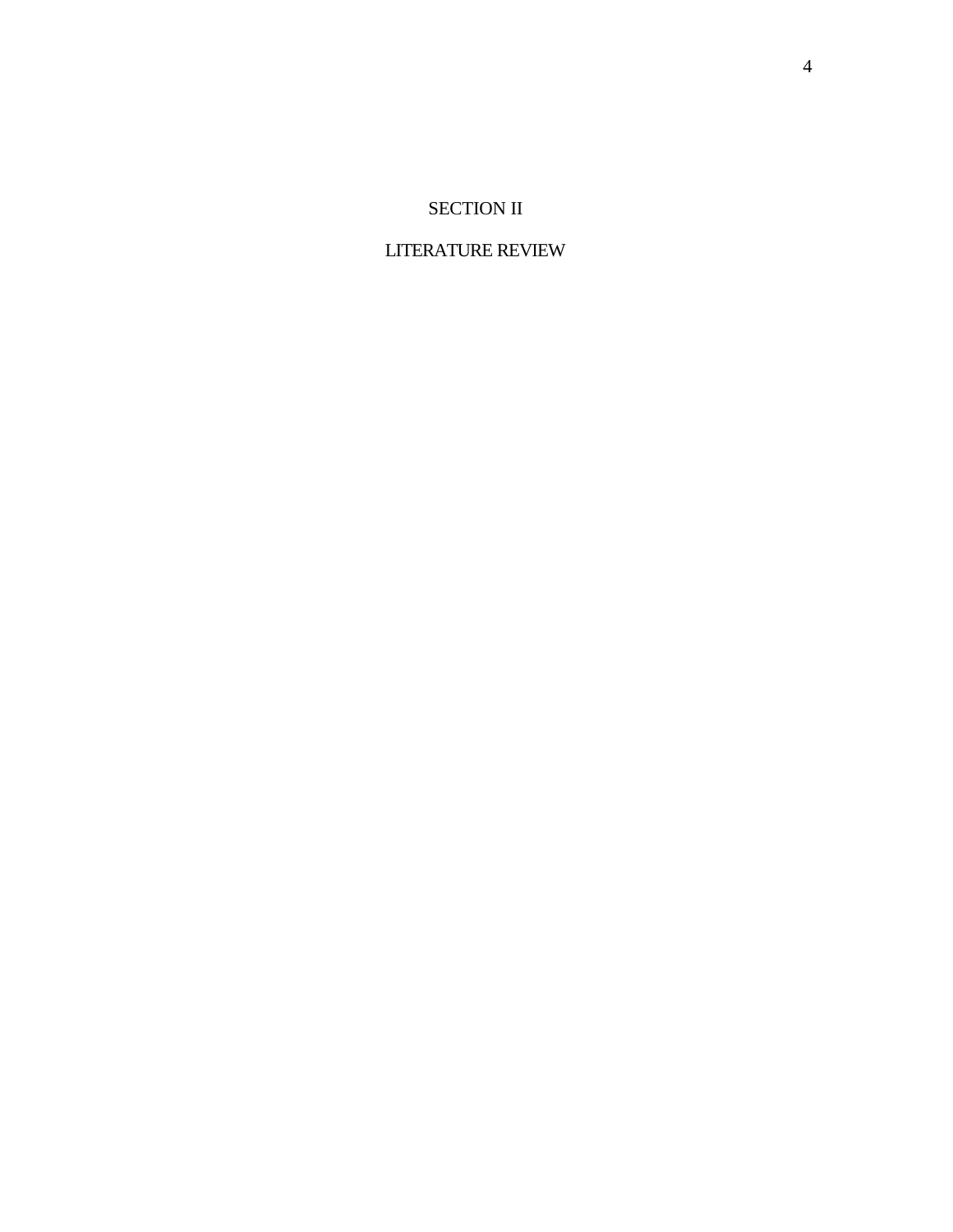Crispness is one of most important textural and desirable characteristic of dry crisp foods and fried foods, and has been studied by many investigators. Various definitions and meanings of crispness, studies of instrumental measurement of crispness, and its importance are described in this chapter. Ultrasonic technique is presented as a potential method for the objective evaluation of crispness. Ultrasonics have been used successfully in food industry for many years for various purposes. The basic principles of ultrasonics and its applications are reviewed in this chapter.

# **Batters/Breading for Fried Food and Its Significance to Crispness**

Among battered and breaded food products, fried foods constitute a major portion. Fried chicken products exceeded \$8.2 billion in sales in the U.S. in 1996. Coating seafood, poultry, red meat, and vegetable products with a batter and/or breading before cooking is a common practice of homemakers, food processors, and commercial fast-food outlets. Batter was defined as the liquid mixture comprised of water, flour, starch, and seasonings into which food products are dipped prior to cooking. Breading was defined as a dry mixture of flour, starch, and seasonings, coarse in nature, and applied to moistened or battered food products prior to cooking. Coating was referred as the batter and/or breading adhering to a food product after cooking (Suderman, 1983).

The batter systems are classified into two categories: interface/adhesion and puff/tempura (Loewe, 1992). The interface/adhesion batters are used with breading, serving primarily as an adhesive layer between the product's surface and the breading. Chemical leavening is not normally used. Puff/tempura batters use leavening agents and are used as an outside coating for the food. The batter uniformity and thickness, which is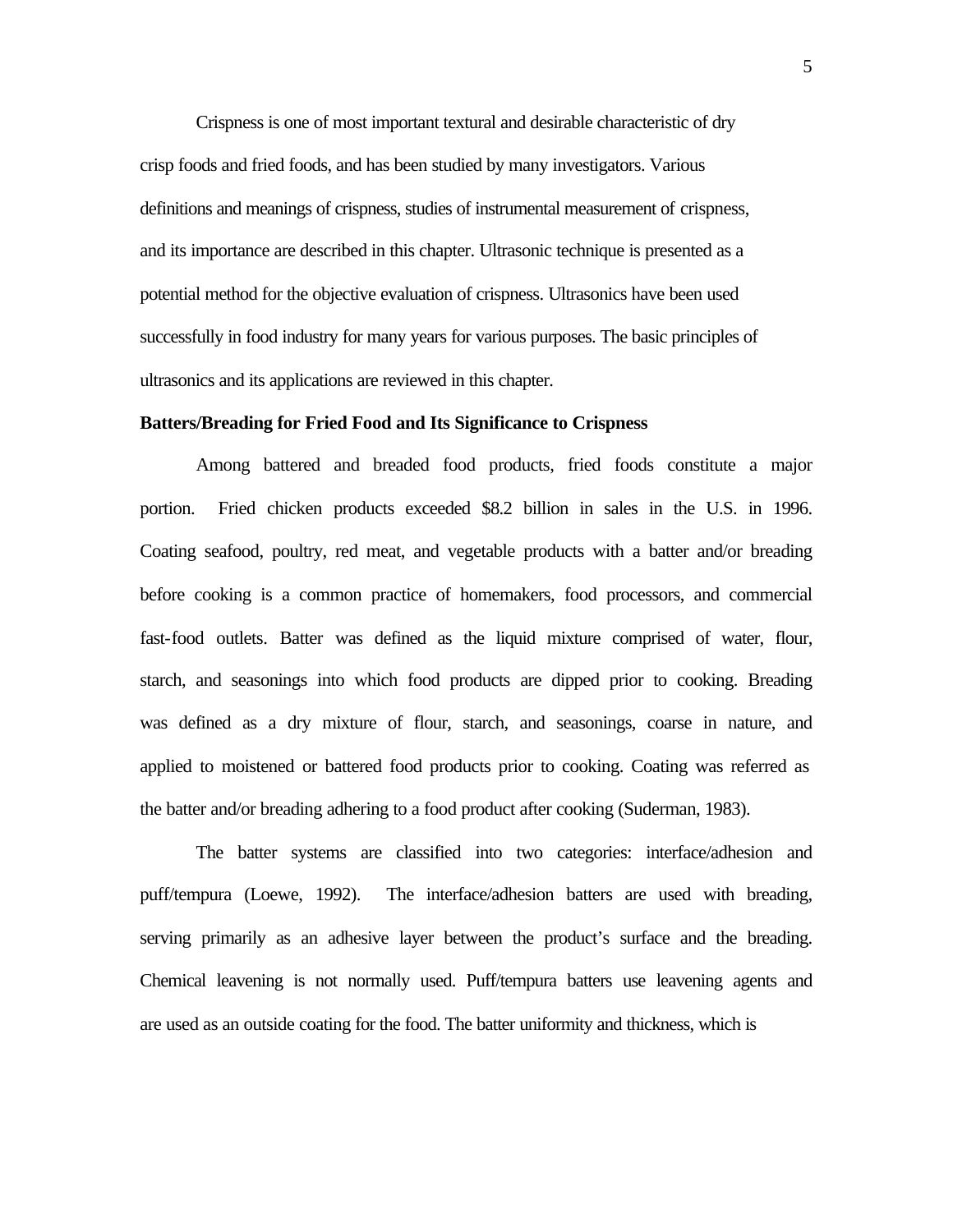related to the batter viscosity, determine acceptability of the finished product. A more viscous batter will pick up more breading than will a less viscous one.

Batters and breadings serve many functions as food coatings, such as enhancing a food product's appearance (Elston, 1975), giving a crispy texture (Elston, 1975 and Zwiercan, 1974) and contributing to the pleasure of substantial eating (Vickers and Bourne, 1976b). Coating material is a key for producing a desirable crispness in breaded fried chicken nuggets, chicken strips and seafood. Ideally, the coating should exhibit a structure that sufficiently resists the initial bite, and then should disappear with a quick meltaway in the mouth. A coating that does not readily break down during subsequent mastication will be rated chewy, heavy, undesirable, and perhaps even lacking in freshness (Loewe, 1992).

Hanson and Fletcher (1963) suggested that mixtures of thickening agents could be used for achieving desirable crispness. Cooking also affects coating crispness. Donahoo (1970) reported that crispness can be adjusted by time and temperature of cooking.

The optimum method for producing crisp coated foods is through deep-fat frying at temperatures ranging from  $176^{\circ}$  C to  $204^{\circ}$  C. Rapid heat transfer quickly sets the coating structure, allowing little time fore excess moisture infiltration. This cooking procedure is the method of choice in the food service industry for both interface/adhesion and puff/tempura coatings. Primarily used in the home, oven heating is the method for producing a moderate acceptable product in terms of crispness, color, and flavor. Although the heating rate is slower than that of deep-fat frying, the elevated chamber temperature of the oven causes some evaporative drying of the coating, resulting in the perception of crispness. It appears that microwave heating is not suitable method for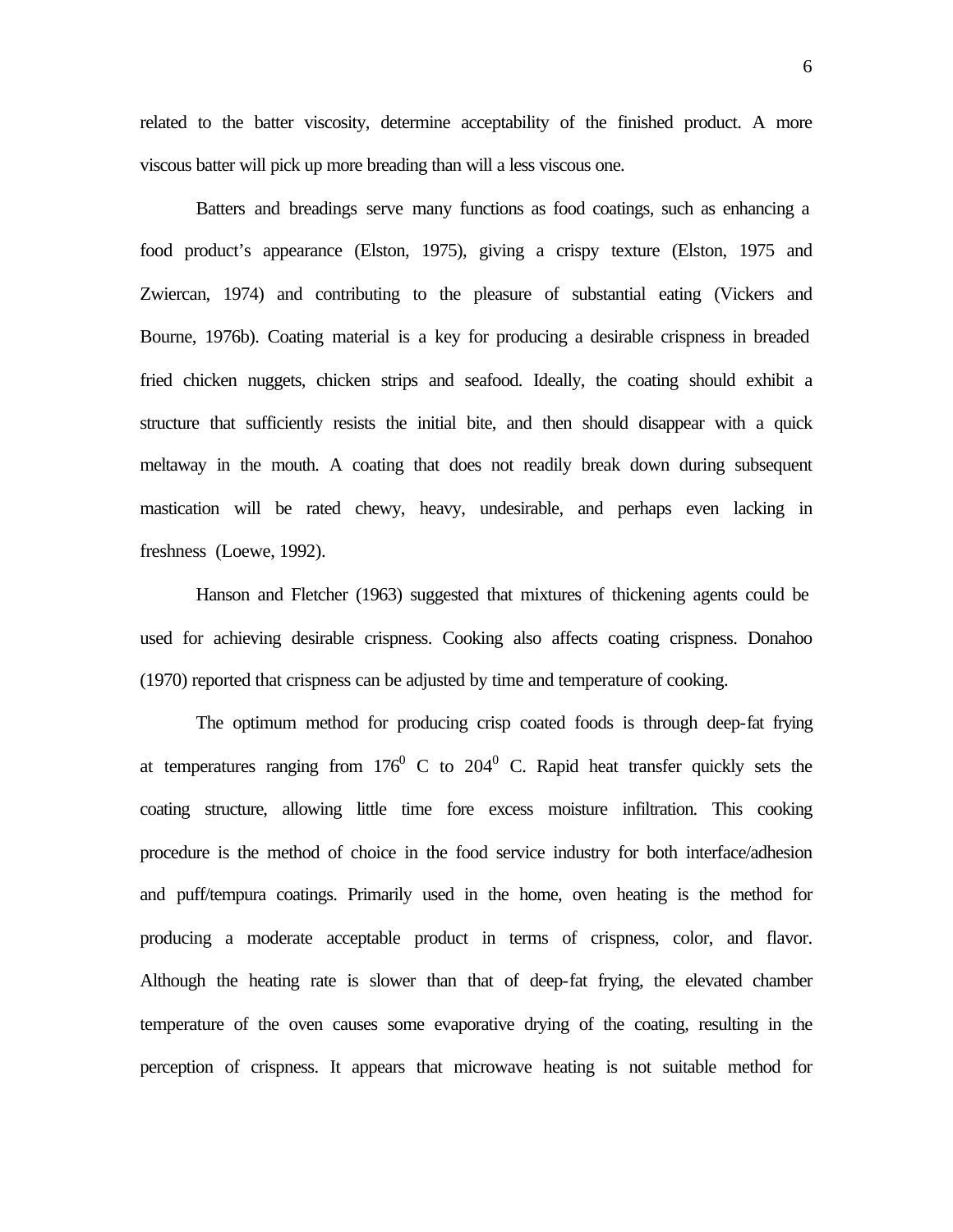coated foods. Microwave oscillations cause molecular vibrations and resultant frictional heating within the food. The evaporative drying does not occur. The result is a soggy coating with minimal crispness. Use of microwave heating will require a unique technology for effective product development of coated foods (Kulp and Loewe, 1992).

One problem common to all battered and/or breaded products is adhesion. Poultry parts are known as the most difficult food substrate to batter or bread (Suderman, 1983). Batter and breading adhesion is affected by several factors such as poultry skin ultrastructure, freezing of parts, product surface temperature, predip composition, batter viscosity, breading and batter composition, and the cooking process. In typical deep-fat frying, the batter or breading coating quickly coagulates upon exposure to high frying-oil temperatures. As a result, the coating essentially takes the size and configuration of the product. However, as the food product continues to cook, the substrate shrinks to a size smaller than the coating matrix. Precooking of the product by steaming, simmering, or boiling has been recommended to improve its adhesive properties before the batter was applied (Kulp and Loewe, 1992).

# **Crispness in Foods**

Crispness is a highly-valued and universally-liked textural characteristic that has many positive connotations. Its presence signifies freshness and high quality. It goes well with many other textural characteristics and is often used to create pleasing textural contrasts. Probing into consumer attitudes to texture and its specific characteristics Szczesniak and Kahn (1971) stated that crispness is particularly good as an appetizer and as a stimulant to active eating. It is very important to the pleasure of substantial eating. It appears to hold a particular place in the basic psychology of appetite and hunger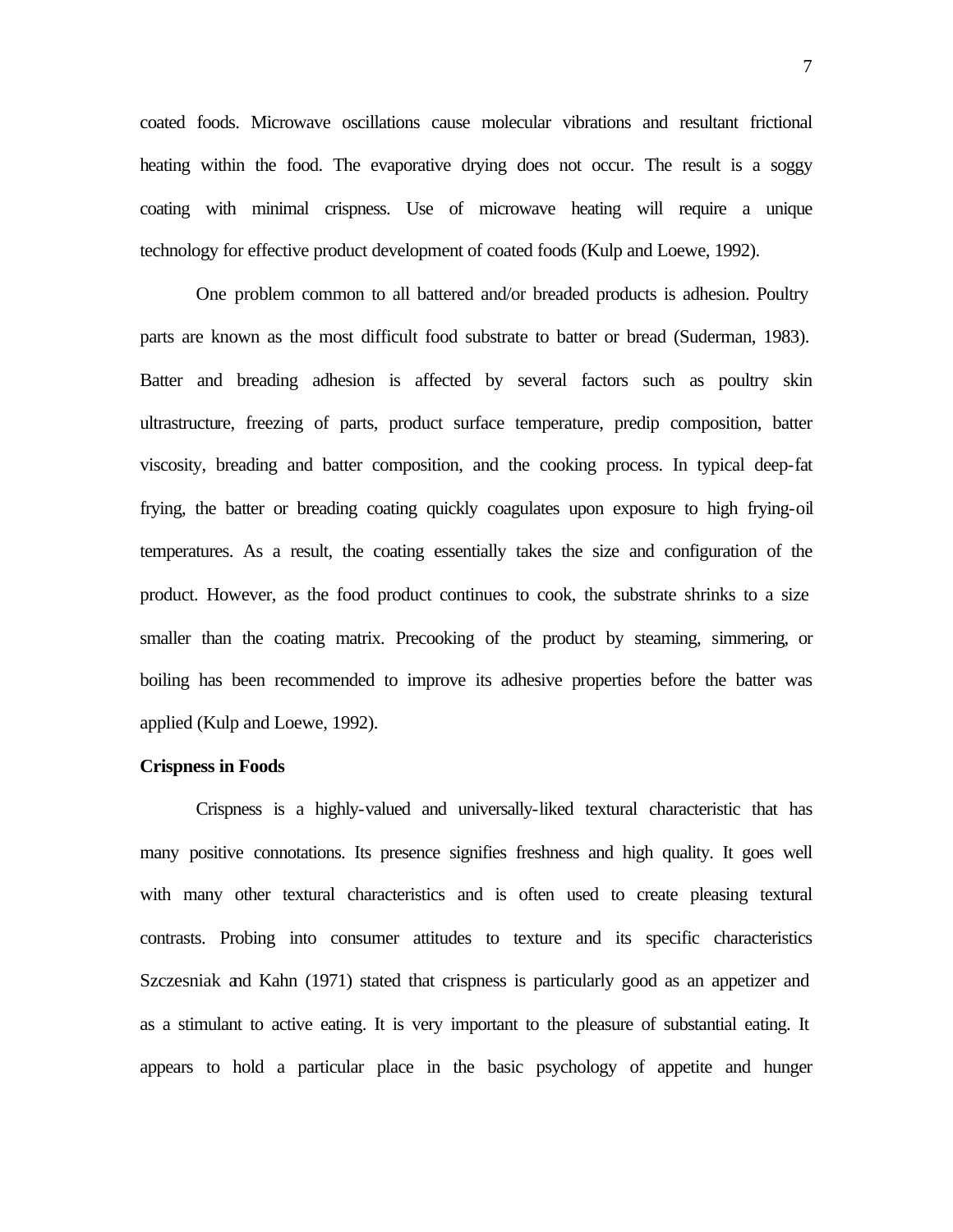satiation. It is notable as a relaxing or satiable texture and appears to be universally liked characteristic. Crispness is very prominent in texture combinations that mark excellent cooking and is synonymous with freshness and wholesomeness. In their 1984 study of textural combinations Szczesniak and Kahn added that crispness appears to be the most versatile single texture parameter.

Over the years, many investigators have worked on the various definitions and meanings of crispness. However, the definition of crispness is not completely understood. Only the generalized concept has been established as close to the definition as possible. The importance and desirability of crispness have increased research efforts to define and measure this attribute (Vickers, 1988; Szczesniak, 1988; Lee *et al*., 1990; Dacremont, 1995).

Szczesniak (1988) tried to characterize crispness based on the consumer descriptions and found that crispness was associated with brittleness, crackling, snapping, crunchiness and sound emission during eating.

#### **Crispness and Crunchiness**

Several scientists have shown that crispness and crunchiness are very closely related sensations, but crunchiness is used more often in reference to moist foods (Szczesniak and Kahn, 1971; Moskowitz and Kapsalis, 1974; Vickers and Wasserman, 1980; Vickers, 1981). Moskowitz and Kapsalis (1974) derived regression equations relating descriptors to one another and found that crispness was most closely related to the quality of crunchiness and crunchiness was most closely related to crispness and hardness. Vickers and Wasserman (1980) used multidimensional scaling to arrange 15 food sound descriptors in two-dimensional space. The descriptors crisp and crunchy were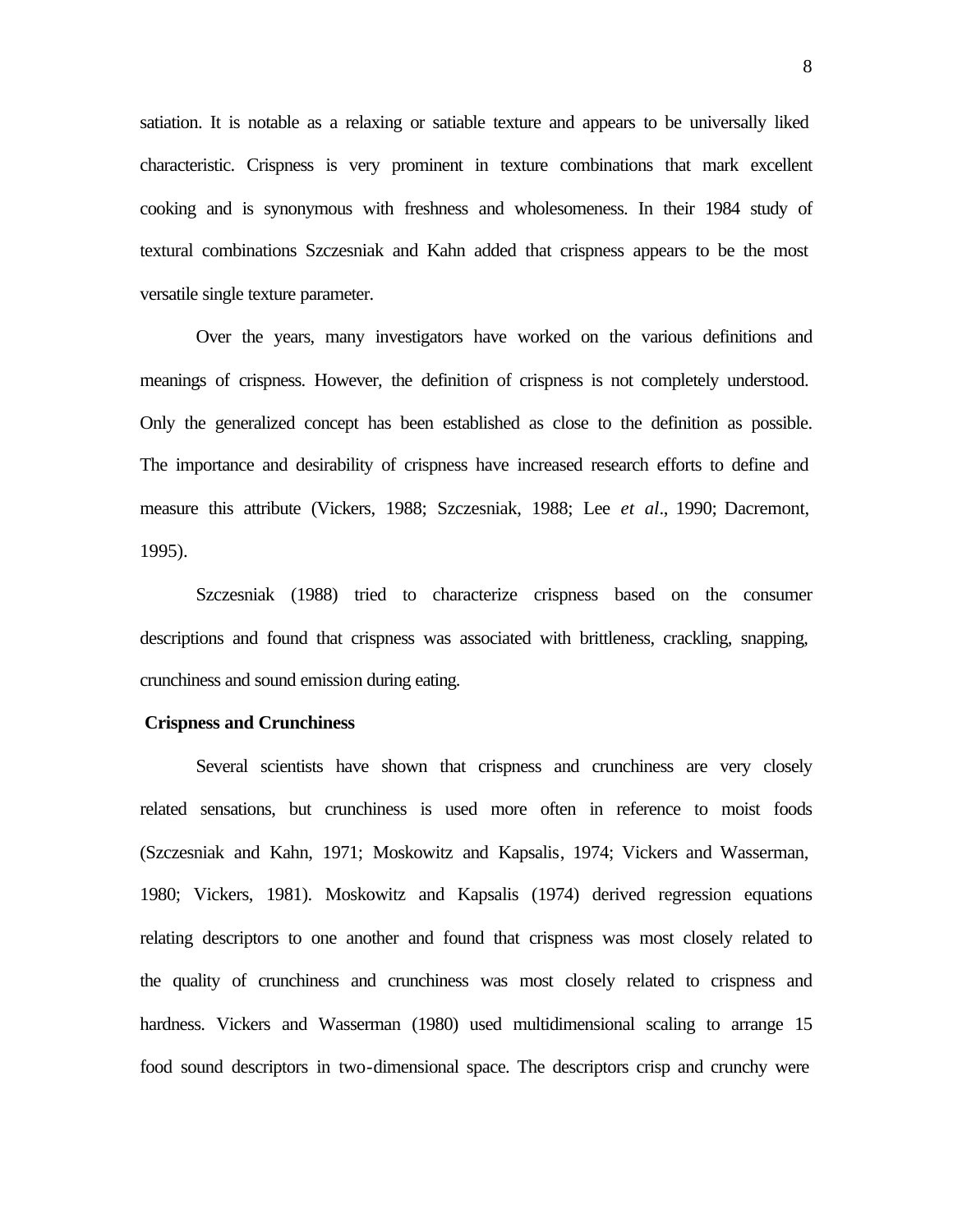very close to each other in this space, indicating that they have similar meanings when used to describe sounds. Vickers (1981) had subjects judge 16 foods and the biting and chewing sounds of these foods for both crispness and crunchiness. She found large correlations between the two descriptors, whether the judgments were made on the basis of biting and chewing the foods or by only listening to the sounds.

It has been suggested that the sensations of crispness and crunchiness may differ in the pitch of their respective sounds (Vickers, 1979 and 1984). Foods that were more crisp than crunchy produced higher pitched sounds than foods that were more crunchy than crisp. However, pitch is a complex characteristic and is not dependent on a single physical quantity, the pitch of sound being determined by its frequency, intensity and waveform.

Seymour and Hamann (1988) studied the relationships between descriptive sensory crispness and crunchiness and acoustic and mechanical measurements for low moisture foods. A trained texture profile panel developed sensory definitions of crispness and crunchiness. Sensory crispness was evaluated by placing sample between incisors and detecting a level of higher pitched noise. Sensory crunchiness was evaluated by placing sample between molar teeth and detecting a degree of low-pitched noise. High correlations were found between sensory crispness and crunchiness in all products. Seymour and Hamann (1988) indicated that crispness and crunchiness are closely related sensory interpretations of food texture, and can be quantified by a combination of mechanical and acoustic measurements. Mechanical force and work done to failure had strong inverse correlations with sensory crispness and crunchiness. Acoustic parameters also had high correlations with the sensory parameters. Crisp products were mechanically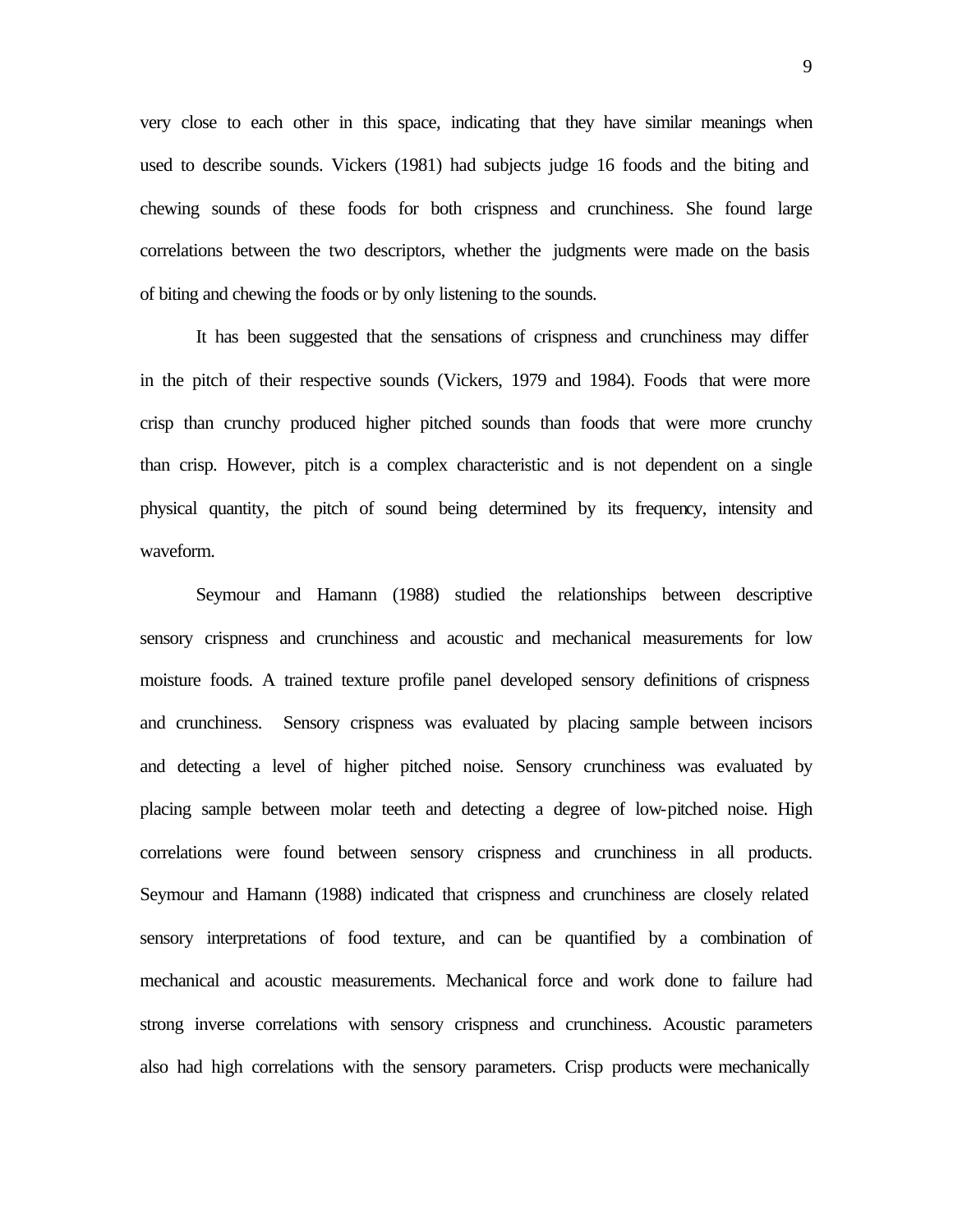weaker than crunchy products. More force was required to fracture a crunchy product. However, the acoustic parameters that highly correlated with sensory crunchiness tended to be at lower frequencies than was the case for crisp products.

#### **Characterization and Determination of Crispness**

Though many approaches to the instrumental measurement of crispness in foods have been made, the best measurements are still inconclusive. However, the properties related to crispness were able to disclose the complexity of crispness and its association to other similar sensory attributes, such as brittleness, hardness, crackliness or crunchiness.

### *Structural and geometrical properties*

Many researches agree that crispness should result from the structural properties of a food (Barrett *et al*., 1994; Gao and Tan, 1996a; Bouvier *et al*., 1997; Mohammed *et al.,* 1982; Stanley and Tung, 1976; and Vickers and Bourne, 1976b). Matz (1962) and Coppock and Carnford (1960) indicated that crisp, dry foods such as biscuits, break into many pieces when masticated and that their eating quality is affected by the size of air cells and thickness of the cell walls.

Crispness is related to the cellular structure of foods. Perhaps the most direct method of its objective measurement is likely to be the investigation of the product's structure and geometrical properties. Scanning electronic microscopy (SEM) is often used to reveal the internal structure of the product. Gao and Tan (1996a) used this technique to measure the cell size and density. Barrett *et al.* (1994) investigated the structural properties characterized in terms of cell size distribution and bulk density of corn-based extrudates. They found that mechanical strength, defined by a compressive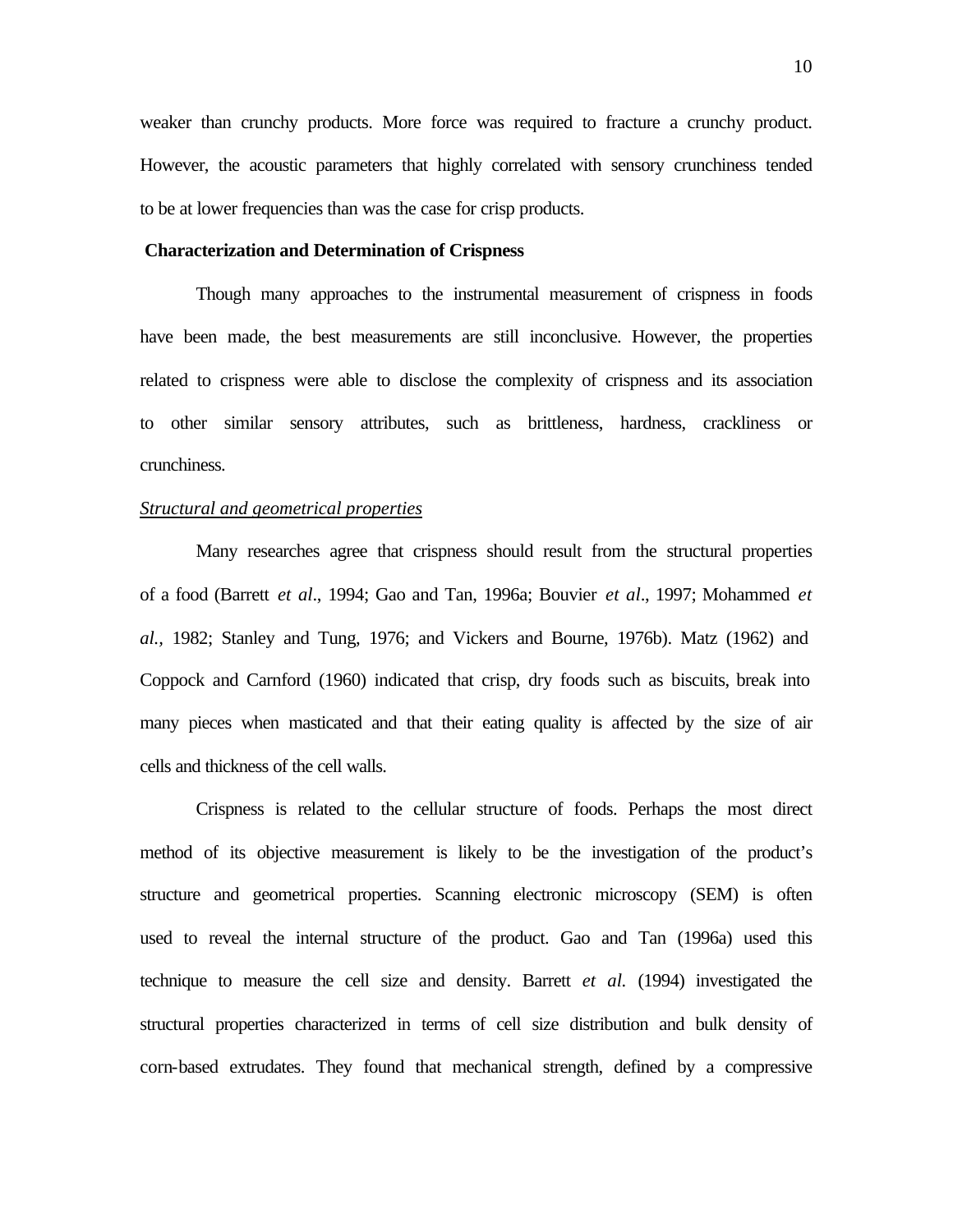stress, and fracturability, quantified by fractal and Fourier analyses of stress-strain functions, increased with either decreasing mean cell size or increasing bulk density. The correlation of fracturability parameters or structural characteristics with sensory scores of crunchiness, crispness, and hardness indicated that cellular structure strongly influences the pattern of mechanical failure.

Recently Gao and Tan (1996b) proposed that some important sensory attributes could be analyzed by an image processing technique. Some important sensory attributes could be predicted by processing the surface and cross-section images of the product.

#### *Mechanical properties*

Perhaps the most prevalent objective measurement for crispness is a determination via mechanical properties. The mechanical properties are associated with the structural properties of materials derived by means of the resistance to a compression of blade/probe and to a tensile that pulls the structure of food material apart by a universal testing machine such as Instron or a texture analyzer.

In order to authenticate the sensory assumptions, various modifications of jigs and tools were created for objective investigations, such as shear compression blade, puncture probe, Kramer shear-compression test cell, and snap test cell. Nevertheless, there are no definite criteria for selection of an apparatus to measure the mechanical properties of foods. Also, the tests are dependent upon the nature of products. Therefore, a variety of mechanical tests have been reported for different low moisture foods.

Vickers and Bourne (1976a) used a snap test to measure such parameters as bend deformation to fracture, and stiffness (the slope of a force-deformation curve of Young's modulus). They found large correlations between these measurements and sensory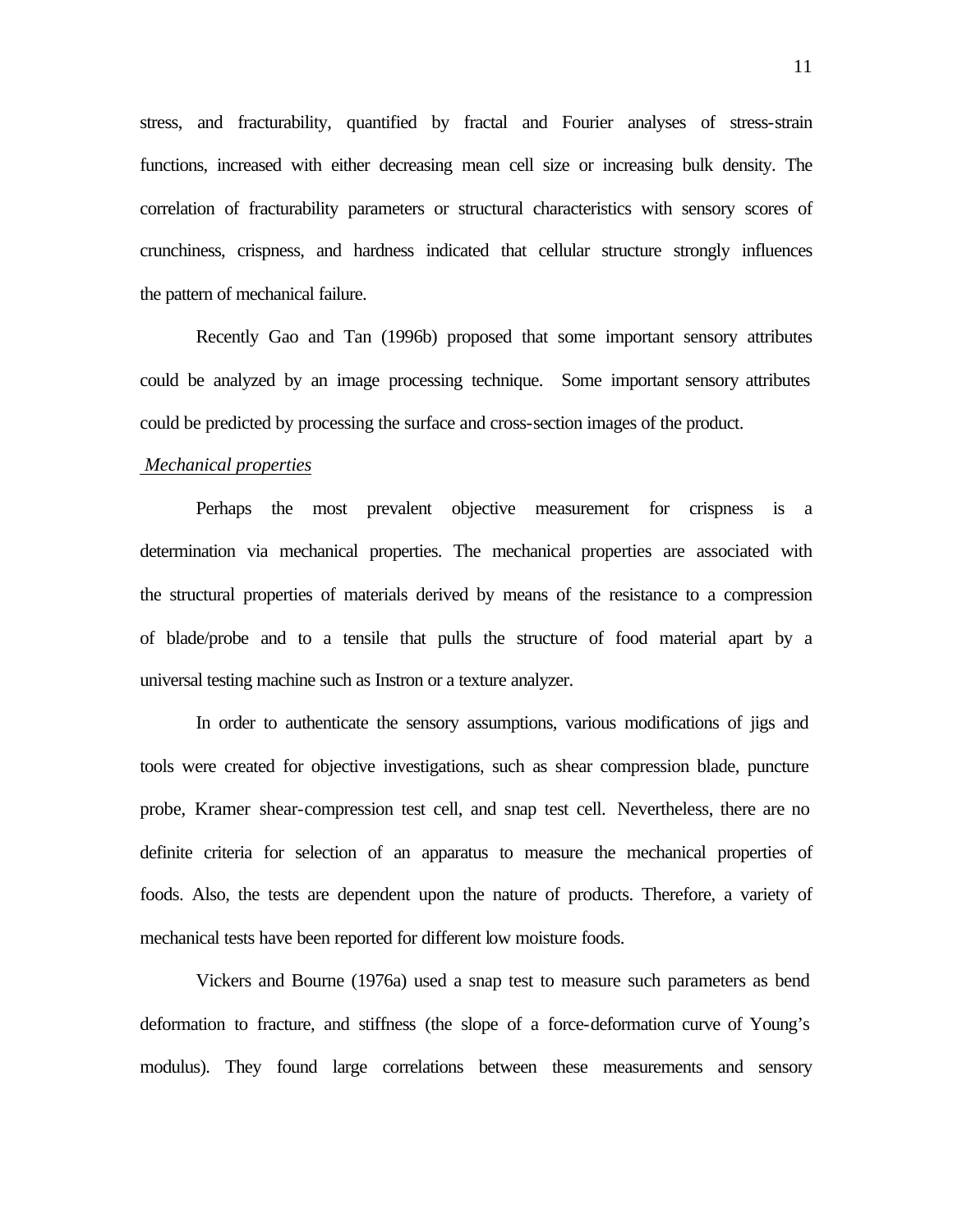crispness. Voisey and Stanley (1979) suggested that the number of peaks or breaks using a Warner-Bratzler test cell would be a good indicator of crispness in fried bacon.

Mohamed *et al*. (1982) used a constant force rate texture testing instrument to study crispness of the biscuits. Good correlations were found between sensory crispness and the ratio of work to fracture to total work. Seymour (1985) used a Kramer shear cell in an Instron to crush samples of several dry crisp foods altered in crispness by humidification. He found large negative correlations between crispness and the following mechanical parameters: maximum force at failure and work done to failure.

Although mechanical tests are relatively quick and easy to perform they have not produced high enough degree of correlation with sensory crispness. Also, many crisp foods cannot be tested by these tests because they are too small, have irregular sizes and shapes or are part of a food that also consists of noncrisp parts.

# *Acoustical properties*

Drake (1963) was the first scientist to study food crushing sounds. He observed that sounds from crisp foods differ from those of noncrisp foods in their amplitude. In another study, Drake (1965) found high correlation between sound amplitude and perceived loudness. Since the pioneering work by Drake (1963, 1965), several studies have been made to relate textural characteristics (especially crispness) to a sound quality, which is a complex function of several acoustical parameters. Pitch is the main sound quality and is defined by the frequency of pure tones or by the frequency range with the highest energy level for complex tones. The sound produced when a food is crushed contains a large amount of information. It is composed of many different pitches and the loudness of the sound varies over these different pitches.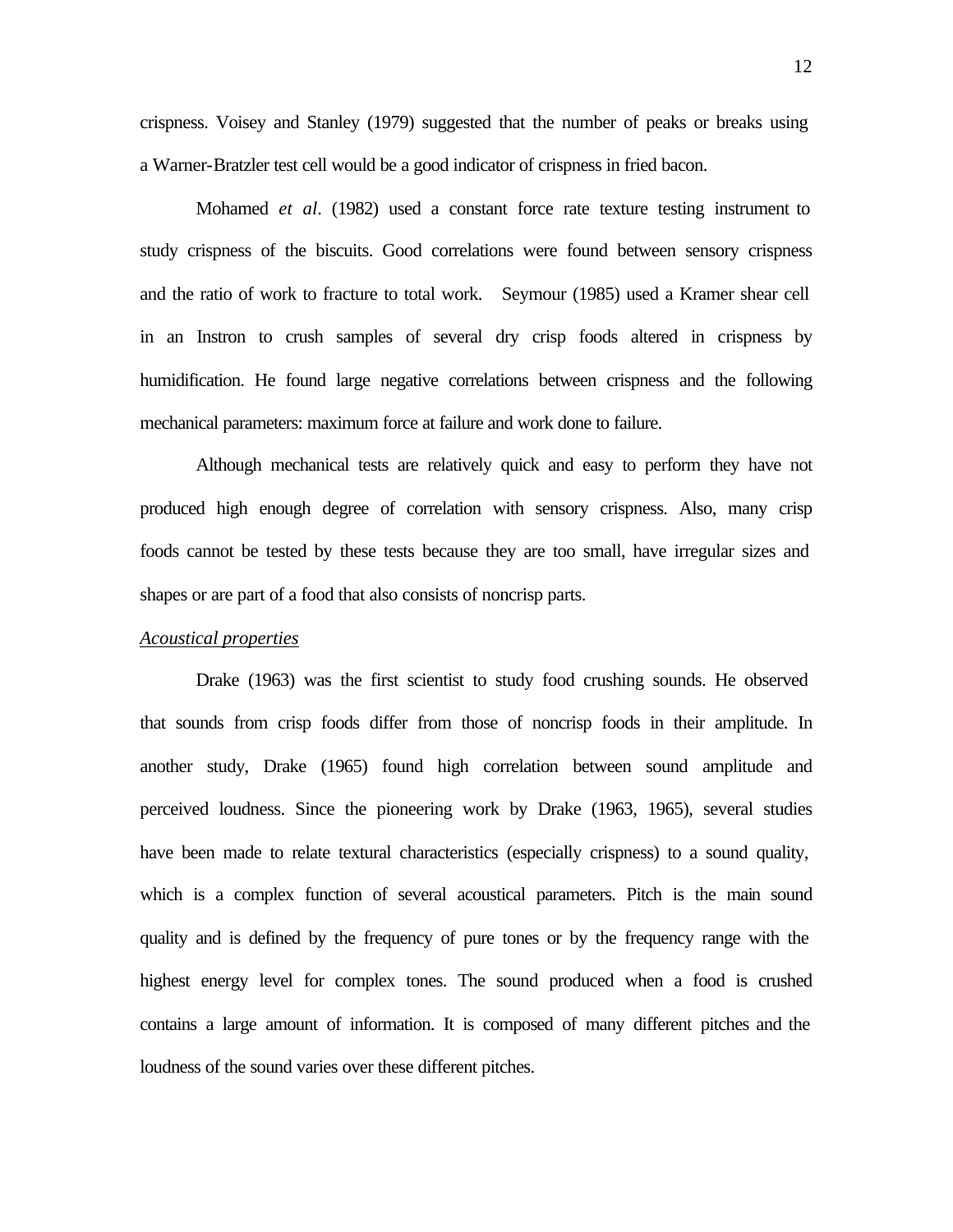Studies have shown that the auditory sensations are an important for evaluating crispness (Vickers and Bourne, 1976b; Christensen and Vickers, 1981; Mohamed *et al*., 1982; Edmister and Vickers, 1985; Lee *et al*., 1988). Vickers and Bourne (1976) studied the acoustical properties of tape-recorded biting sounds of wet and dry crisp foods. They found that crisp foods consist of an uneven and irregular series of noises, and suggested that the repeated breaking or fracturing of food samples during biting and chewing produced these acoustical characteristics. Observing differences in amplitude-time plots between the samples, Vickers and Bourne concluded that less crisp samples produced less noise. Christensen and Vickers (1981) evaluated separately the loudness and crispness of 16 different products during chewing and biting. They found high positive correlations between crispness and loudness, indicating that biting and chewing sounds were important for evaluating crispness. Mohamed *et al.* (1982) studied the sound produced by five varieties of dry crisp foods stored at different relative humidities. The sounds were recorded as the foods were fractured by compressing in a constant loading rate texture testing instrument. The sound energy correlated significantly with sensory crispness. Edmister and Vickers (1985) investigated the relationships between several instrumental acoustical parameters and sensory crispness. They found that the best acoustical predictor of auditory crispness was the logarithm of the number of sound bursts and the mean amplitude of the bursts.

Dacremont (1995) asserted that sounds generated from a food fractured by a mechanical apparatus are different from eating sounds and do not contain the relevant information for texture judgment. Nevertheless, eating sounds are still varied in frequency components that are either airborne or conducted via the bone. Regarding this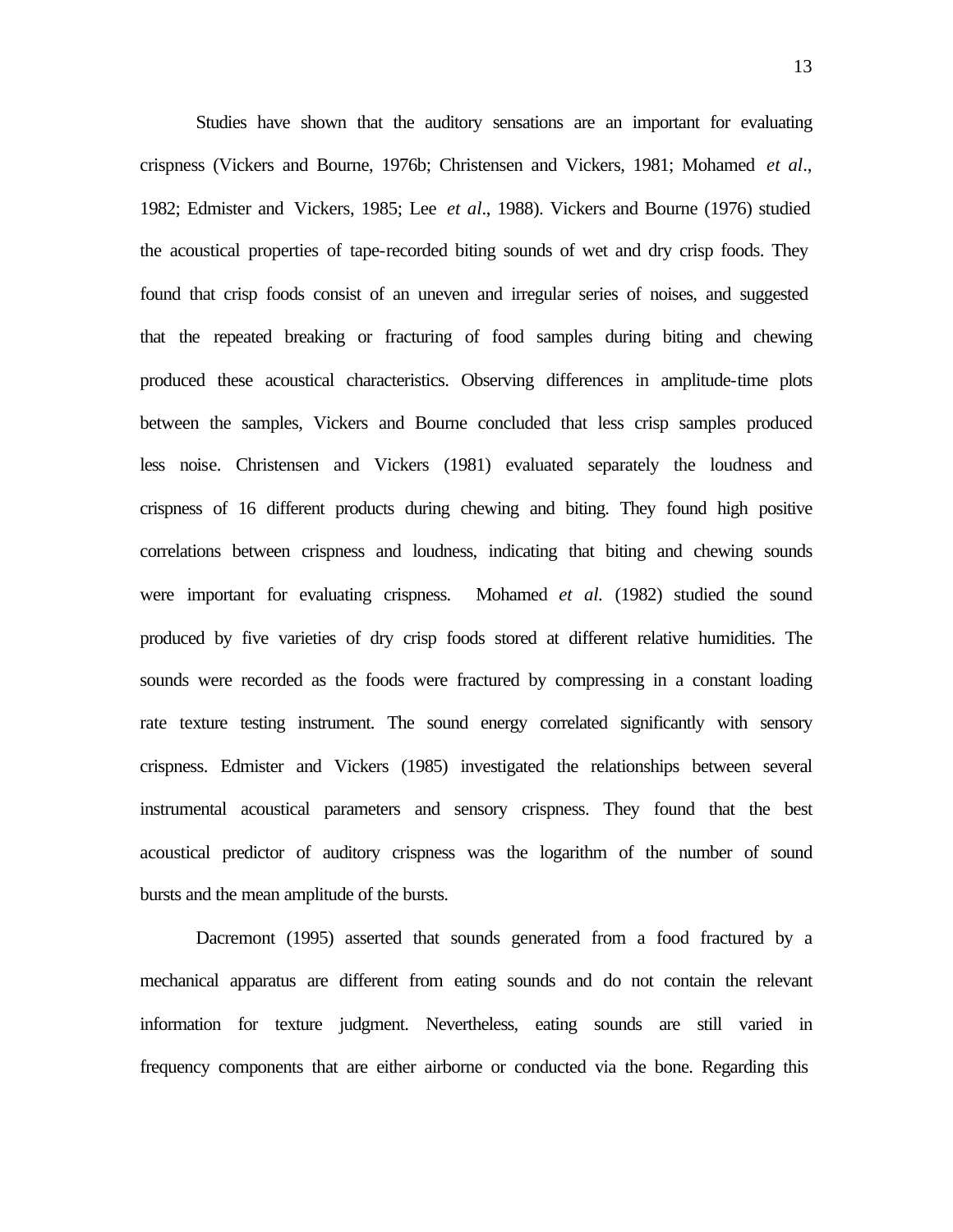matter, Lee *et al.* (1988) investigated acoustic behavior during 10 consecutive chews of potato chips and tortilla chips. They found that as chews increased, sound intensity tended to increase. Also, the higher frequency of chewing sound which is audible decreased as chews increased. This finding was supportive of the psychoacoustical theory proposed by Vickers and Bourne (1976a) that crispness should be characterized by high-pitched sound. Therefore, they hypothesized that the assessment of crispness may be more dependent on the information obtained from initial mastication as opposed to later chews.

Caution has been raised by Peleg (1997) concerning the recent development in acoustical properties that have been proposed and the measured acoustic variables used in the past in that the count for the number of peaks does not account for the peak magnitude and shape which can be sharp or broad. In addition, the count also can be affected by the selected resolution and sampling rate. Peleg (1997) recommended using the Fourier transform method to obtain more reliable information for determining crispness (or crunchiness) in foods.

Acoustical analysis is not sufficient enough to measure crispness. It has been suggested that combination of the acoustical and mechanical measurements might predict better the crispness of foods (Mohamed *et al*., 1982; Seymour, 1985; Vickers, 1987; and Vickers, 1988).

### *Combination Measurements*

Sensory crispness has been predicted using both acoustical and force-deformation measurements by the multiple linear regression technique summarized in Table 2.1. Seymour (1985) studied crispness in four different low moisture foods. In all cases except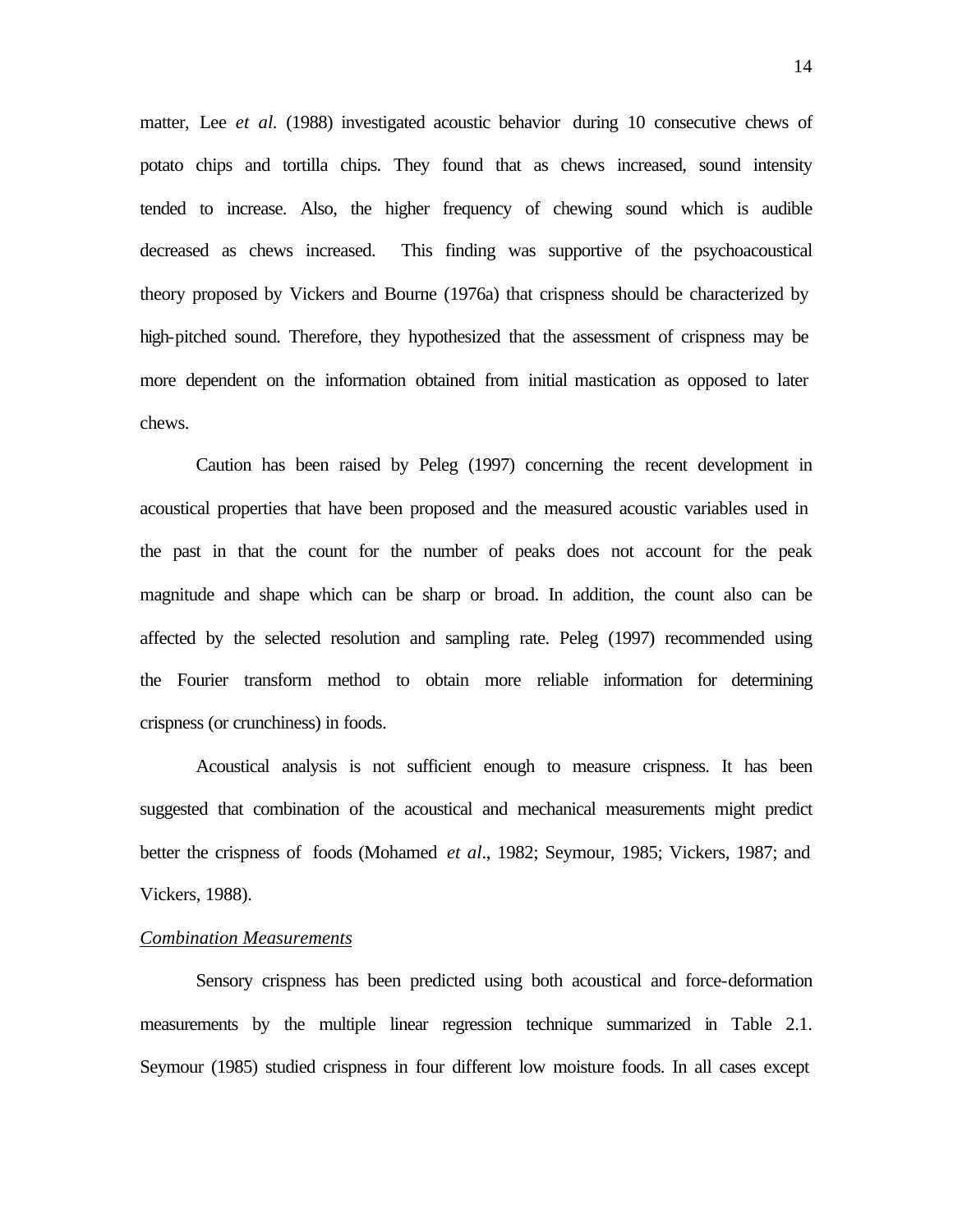Crunch Twist, crispness was positively related to an acoustical parameter and inversely related to a force-deformation parameter. This inverse relationship of crispness to forcedeformation parameters and positive relations to acoustical parameters was also shown by Vickers (1987, 1988). Vickers (1988) noted that the inverse relationship between crispness and the force-deformation parameters is more unusual and may mean that sensations of hardness and/or toughness are detracting from crispness.

Characterization of crispness has been more complicated since Tesch *et al*. (1996) found no relationships between the mechanical and acoustical parameters. They were concerned that complication may have been due to the effect of unequal frequency for the mechanical and acoustical measurements or that some parts of the crisp or crunchy information manifested in acoustical properties may not have been fully revealed in the mechanical properties, or vice versa.

However, all these tests were applied just for low moisture foods. Studies related to crispness in high moisture products have been very limited. In addition, the measurements may be very different from that developed for low moisture foods. Recent efforts by Tahnpoonsuk and Hung (1998) to characterize crispness in breaded shrimp did not give a conclusive correlation. They attempted to record sound signals during compression testing, using modified Warner-Bratzler shear blade.

#### **Introduction to Ultrasonics**

Ultrasound has been successfully used as an analytical tool in many areas, such as industrial processes, metal fabrication, medical scanning, and evaluation of biological and food materials. Ultrasonic technique is non-hazardous, provides means to determine mechanical properties, microstructure, imaging, and microscopy, and is cost-effective.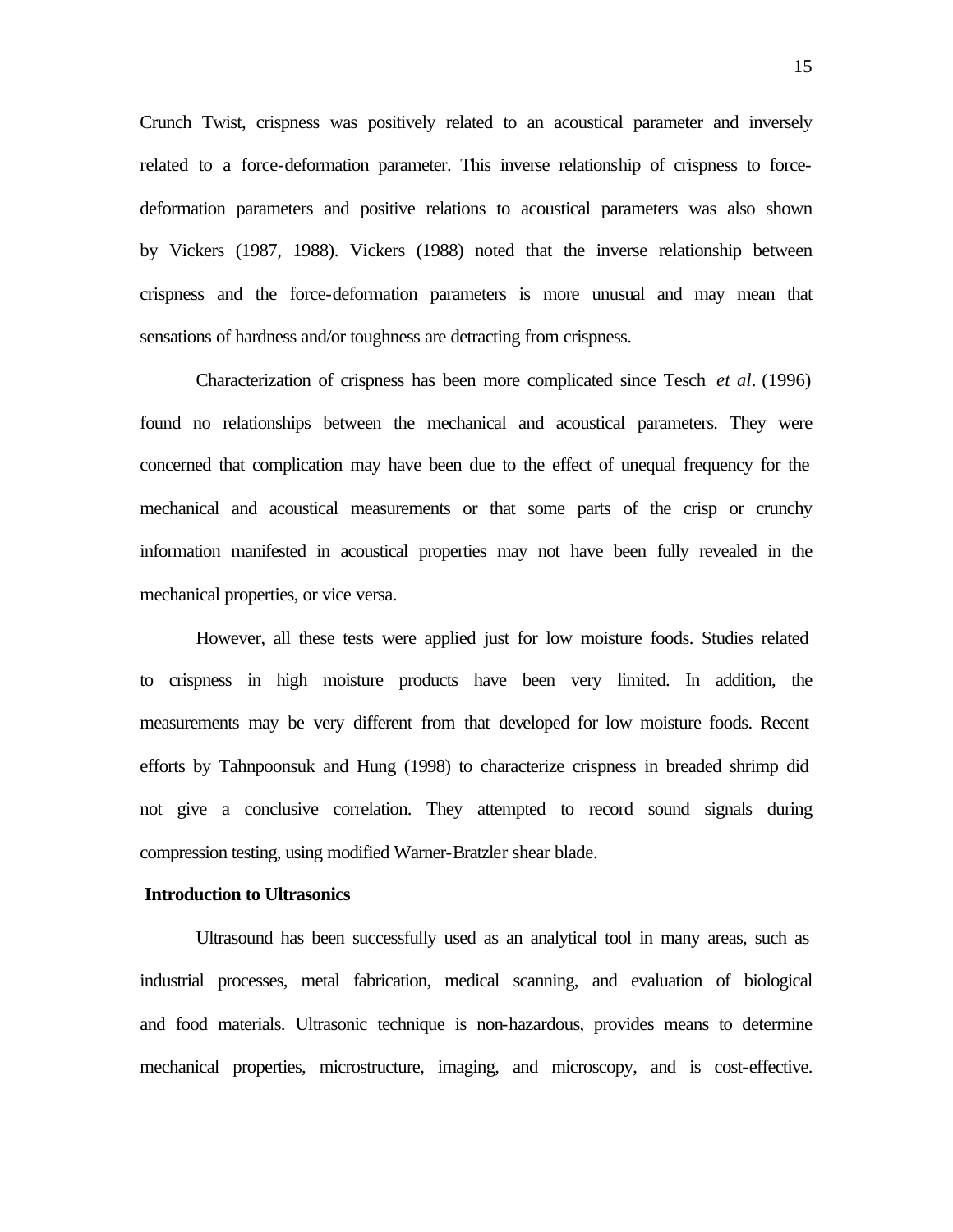Propagation of ultrasound in a medium is not affected by its optical opacity. Table 2.2 provides an introduction to ultrasound measurements and to the information revealed either directly or through correlation (Ultran Laboratories, Inc., 1999).

#### **Fundamental Physics of Ultrasonics**

Sound waves are produced as a result of the mechanical vibration of the particles in gas, liquid, or a solid material about the equilibrium positions of these particles. Vibration of these particles in a material is an essential characteristic of acoustic propagation. If a particle is displaced from its equilibrium position by applied stress, such as by the pressure of a sound wave, internal forces in the particles tend to place a particle to its original equilibrium position. A displacement at one point induces a displacement at the neighboring points. The transmission of a wave through a medium is the result of the effects of elastic force between the particles and inertia of the particles.

Sound waves can provide useful information about the material through which they propagate. Ultrasonic is the name given to the study and application of sound waves having frequencies above those within the hearing range of the average person, i.e., at frequencies above 16 kHz.

Ultrasonic energy travels through a medium in the form of a wave. To study such waves, it is better to begin with the simplest type of a wave such as a plane wave. Plane wave is a sinusoidal vibration that has only a single frequency component occurring in an isotropic medium, which is perfectly elastic (Wells, 1969).

The displacement amplitude, *u*, from the mean position of particles in simple harmonic motion, at any time, *t*, and at a fixed point along the direction of propagation of the wave where  $u = 0$  when  $t = 0$ , is given by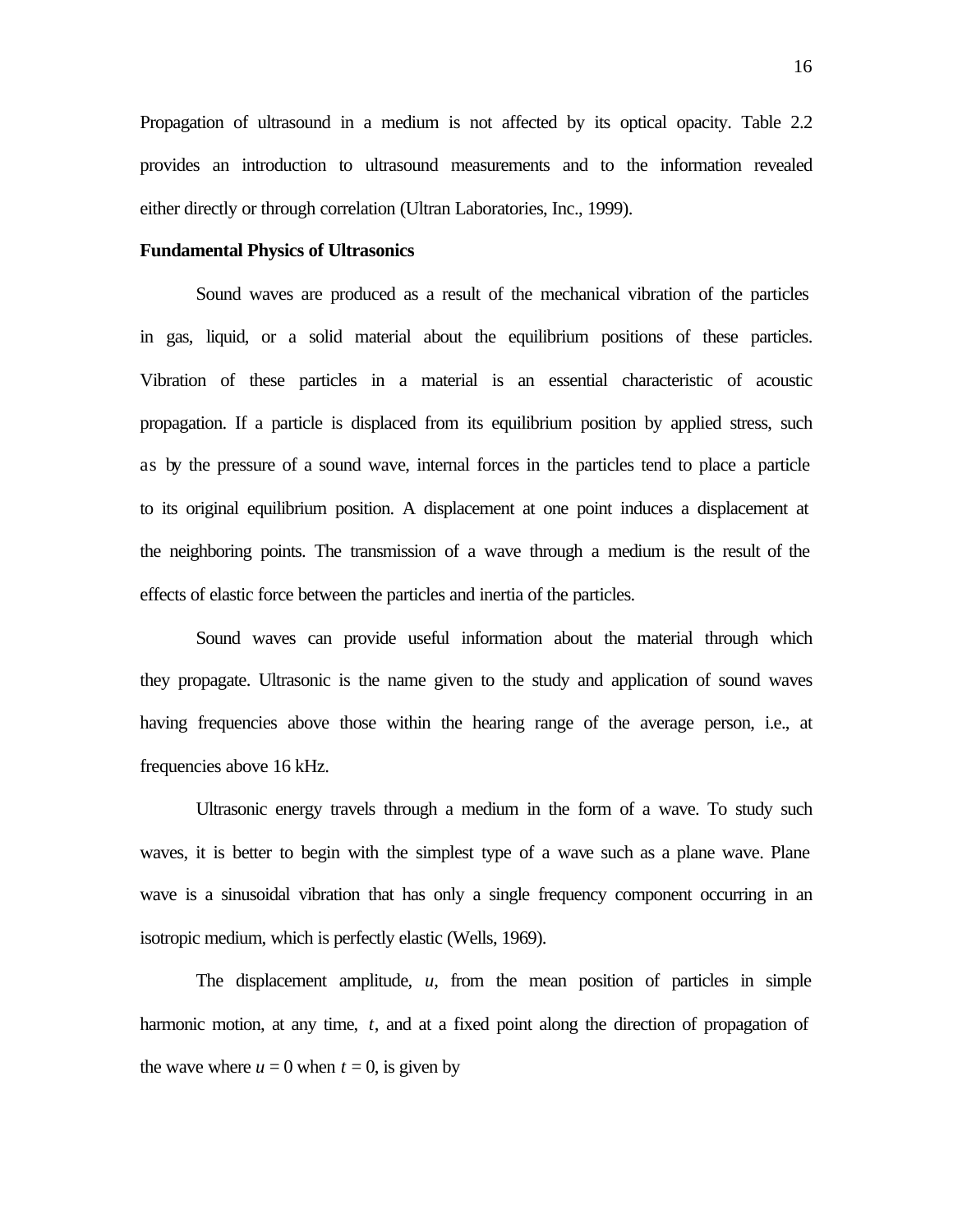$$
(1)
$$

where  $u_0$  = maximum displacement amplitude,

and  $\omega = 2\pi f$ , where *f* is the frequency of the wave.

Velocity (υ) is equal to rate of change of position, and so it may be found by differentiating the particle displacement with respect to time.

$$
\mathbf{u} = \frac{\mathbf{d}u}{\mathbf{d}t} = u_o \mathbf{w} \cos \mathbf{w}t
$$
 (2)

### **Velocity of propagation**

The particle displacement amplitude,  $u$ , depends upon the distance  $x$  along the direction of propagation of the wave. In general terms,

$$
u = u_0 \sin\left[\mathbf{w}\left(t - \frac{x}{c}\right)\right]
$$
\n(3)

where  $c$  = velocity of propagation of the wave,

and  $[\omega(t - x/c)]$  = phase angle of the wave.

The transmission of the disturbance is not infinitely fast, because a delay occurs between the movements of neighboring particles. The elastic properties and the density of the medium control the velocity of propagation. The relationship depends upon the kind of material and the wave mode.

For longitudinal wave propagation in fluids, the velocity of sound is given by the following expression (Wood, 1932):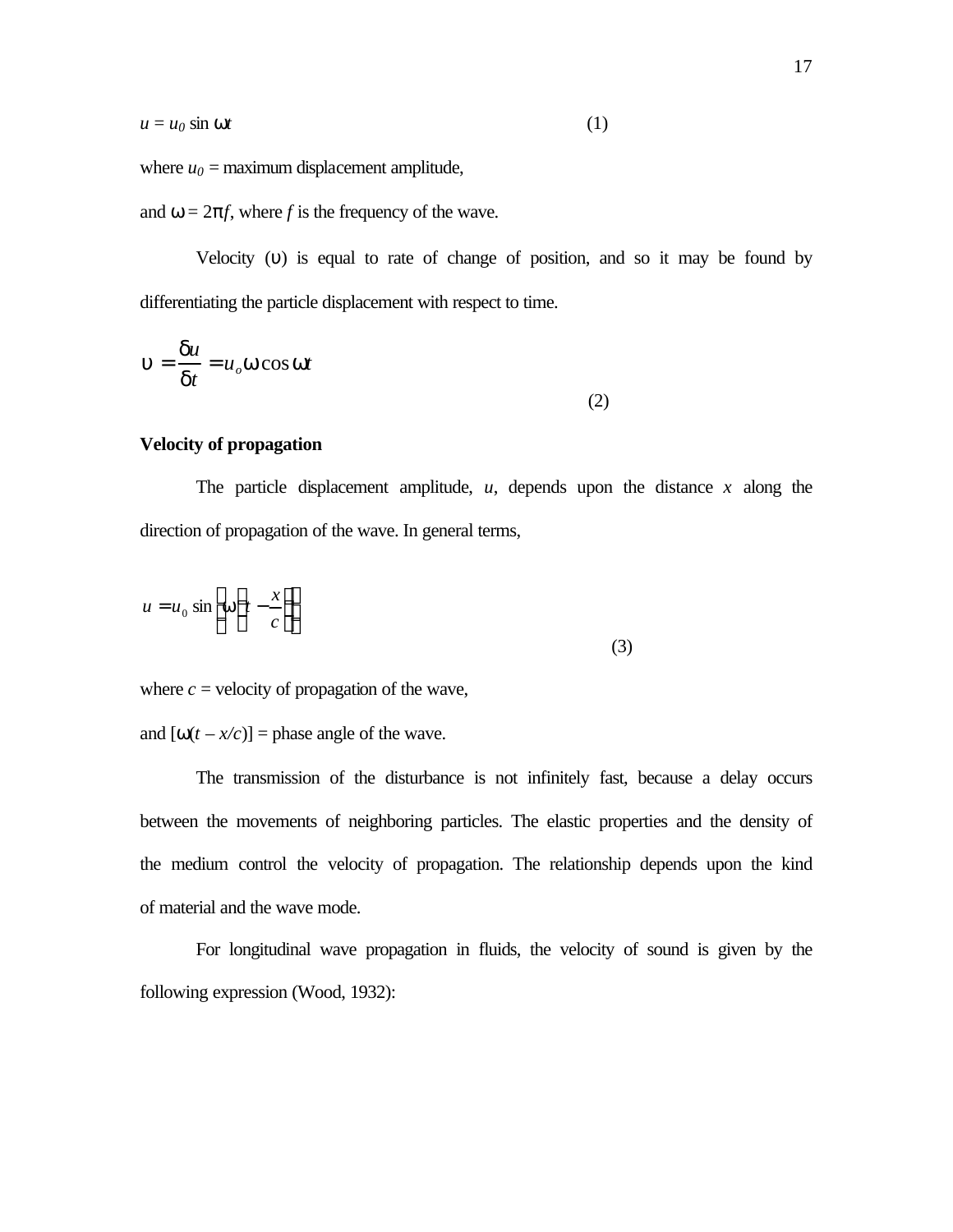$$
c = \sqrt{\frac{K}{r}}
$$
 (4)

where K is the bulk modulus, and  $\rho$  is the mean density of the medium.

In the case of longitudinal bulk waves in isotropic solids, the situation is complicated by the fact that the shear rigidity of the medium couples some of the energy of the longitudinal wave into a transverse mode (Wood, 1932). The velocity of propagation will be a function of both the bulk modulus K and the shear modulus G, and it is given by

$$
c = \sqrt{\frac{K + \frac{4}{3}G}{r}}
$$
 (5)

The bulk and shear moduli are related to Young's modulus Y and Poisson's ratio σ as follows:

$$
K = \frac{Y}{3(1 - 2\mathbf{S})}
$$
 (6)

$$
G = \frac{Y}{2(1+s)}
$$
\n(7)

Substitution of these values in Equation 5 gives

$$
c = \sqrt{\frac{Y(1-\mathbf{s})}{(1-2\mathbf{s})(1+\mathbf{s})\mathbf{r}}}
$$
\n(8)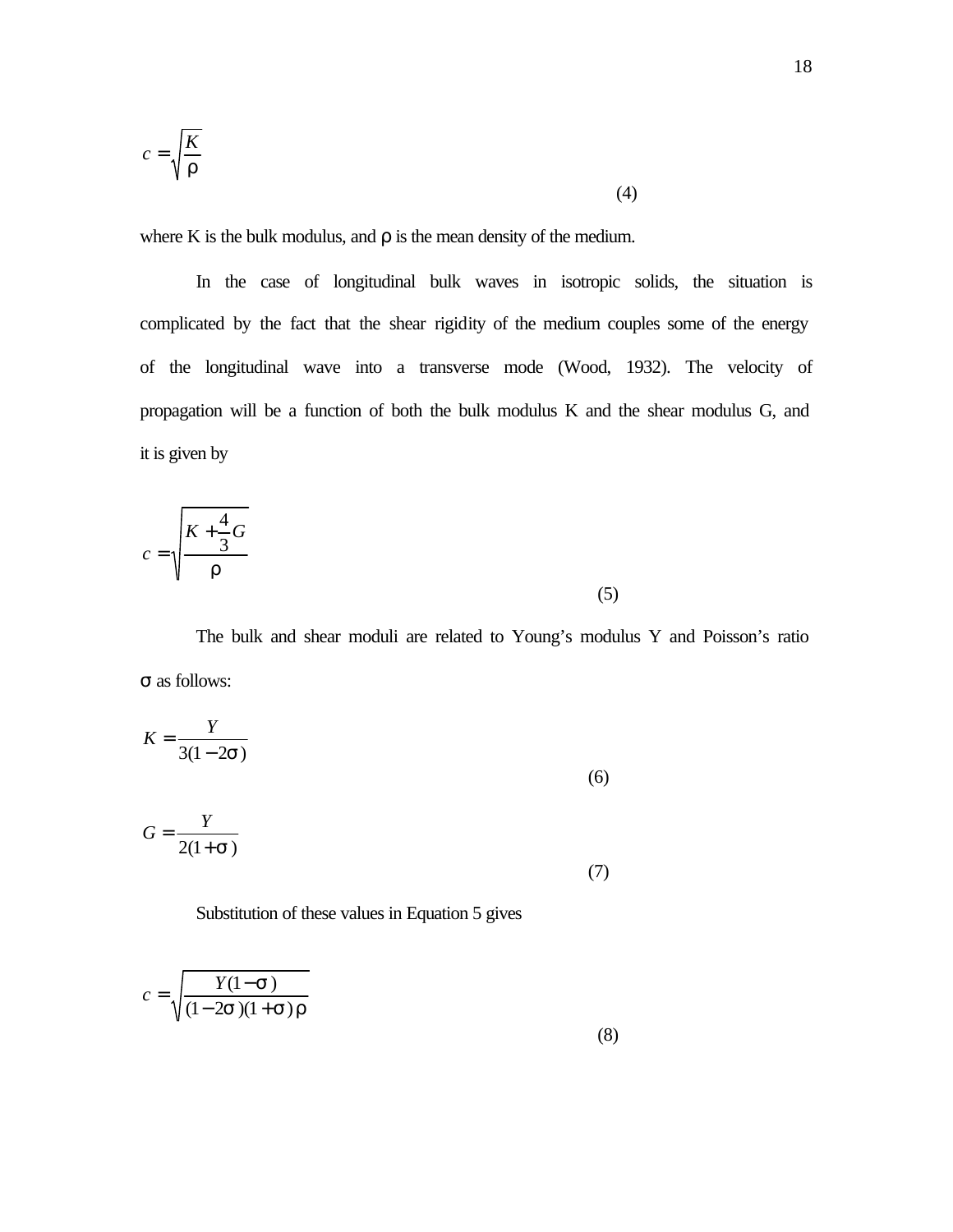The elastic constants are temperature-dependent, and so the velocity of sound varies with temperature. The relationship can be quite complicated. In some media, the velocity is partly dependent upon the frequency of the wave. This phenomenon is known as velocity dispersion.

### **Acoustic Intensity**

The energy *e* of a particle oscillating with simple harmonic motion is the sum of its potential energy and its kinetic energy. It is given by

$$
e = \frac{1}{2}m\mathbf{u}_0^2\tag{9}
$$

where *m* is the mass of the particle.

The total mass of particles per unit volume is equal to the mean density  $\rho$  of the medium. The corresponding total energy *E* of all the particles in unit volume is the energy density, and it is given by

$$
E = \frac{1}{2} \mathbf{r} \mathbf{u}_0^2 \tag{10}
$$

Ultrasonic energy travels through the medium with the wave velocity *c*. The energy which passes through unit area in unit time is determined as the intensity *I* of the wave. And it is equal to the total energy, E, contained in a column of unit area and length equal to [*c*/unit time].

Thus,

$$
I = cE \tag{11}
$$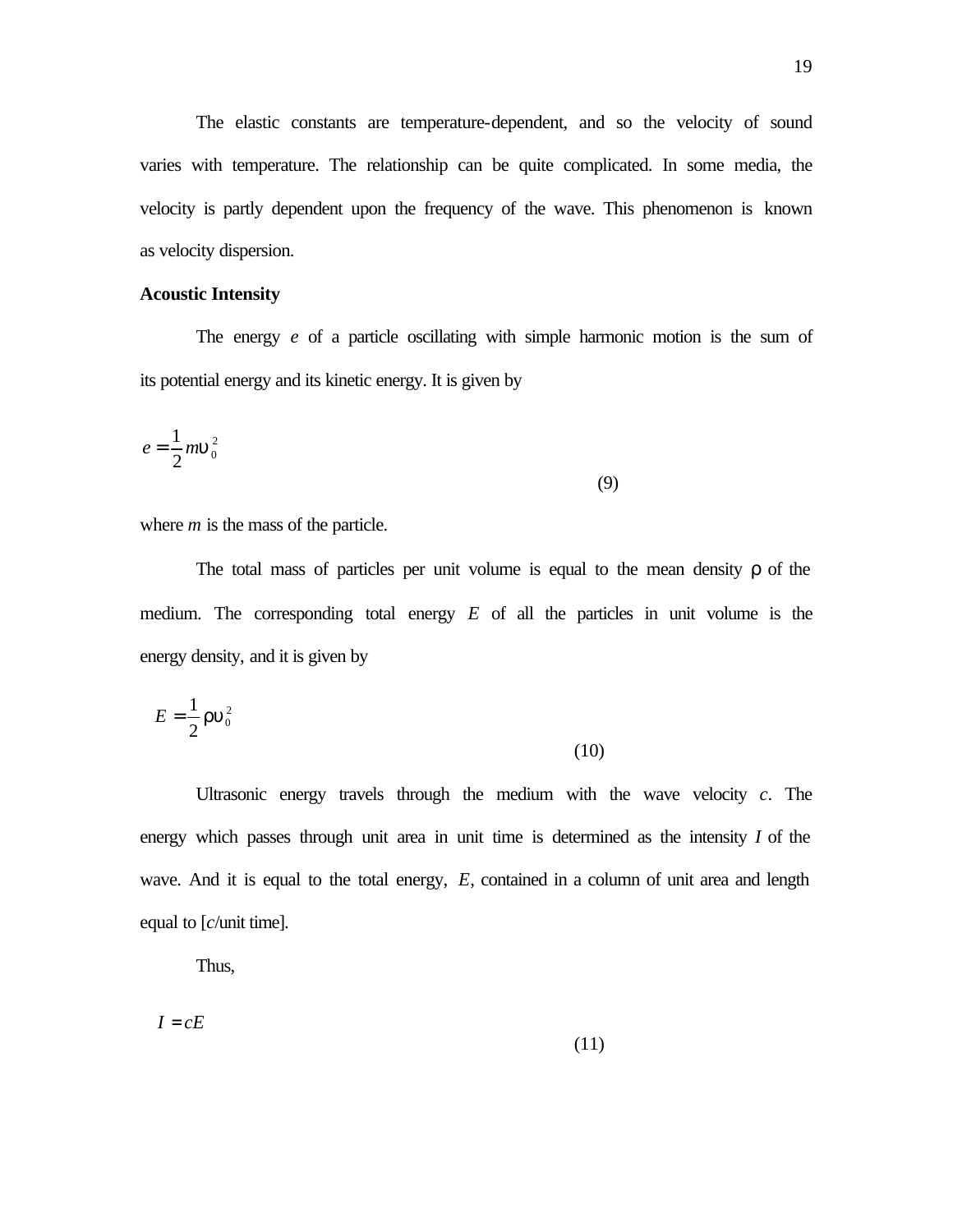$$
I = \frac{1}{2} r c \mathbf{u}_0^2
$$
 (12)

In ultrasonics, variations of intensity and wave amplitude are expressed in a logarithmic manner. The logarithmic unit is the decibel (dB). It is defined as follows:

$$
dB = 10 \log(\frac{I}{I_0}) = 20 \log(\frac{A}{A_0})
$$
\n(13)

#### **Acoustic Pressure**

The oscillations of the particles in the medium lead to the formation of compression and rarefaction, relative to the mean pressure. The derivation of the relationship between pressure and the other parameters of the wave is rather complicated (Blitz, 1963). For plane waves in a non-absorbent medium the acoustic pressure (*p*) can be shown as:

$$
p = rcu = rcu0 \sin wt
$$

(14)

### **Characteristic Impedance**

There is a similarity between the variations of sound wave characteristics and those of certain quantities used in electrical theory. Thus, the quantity  $\rho c$  is known as the characteristic impedance Z of the medium. The value of the characteristic impedance for a given material depends upon its physical properties.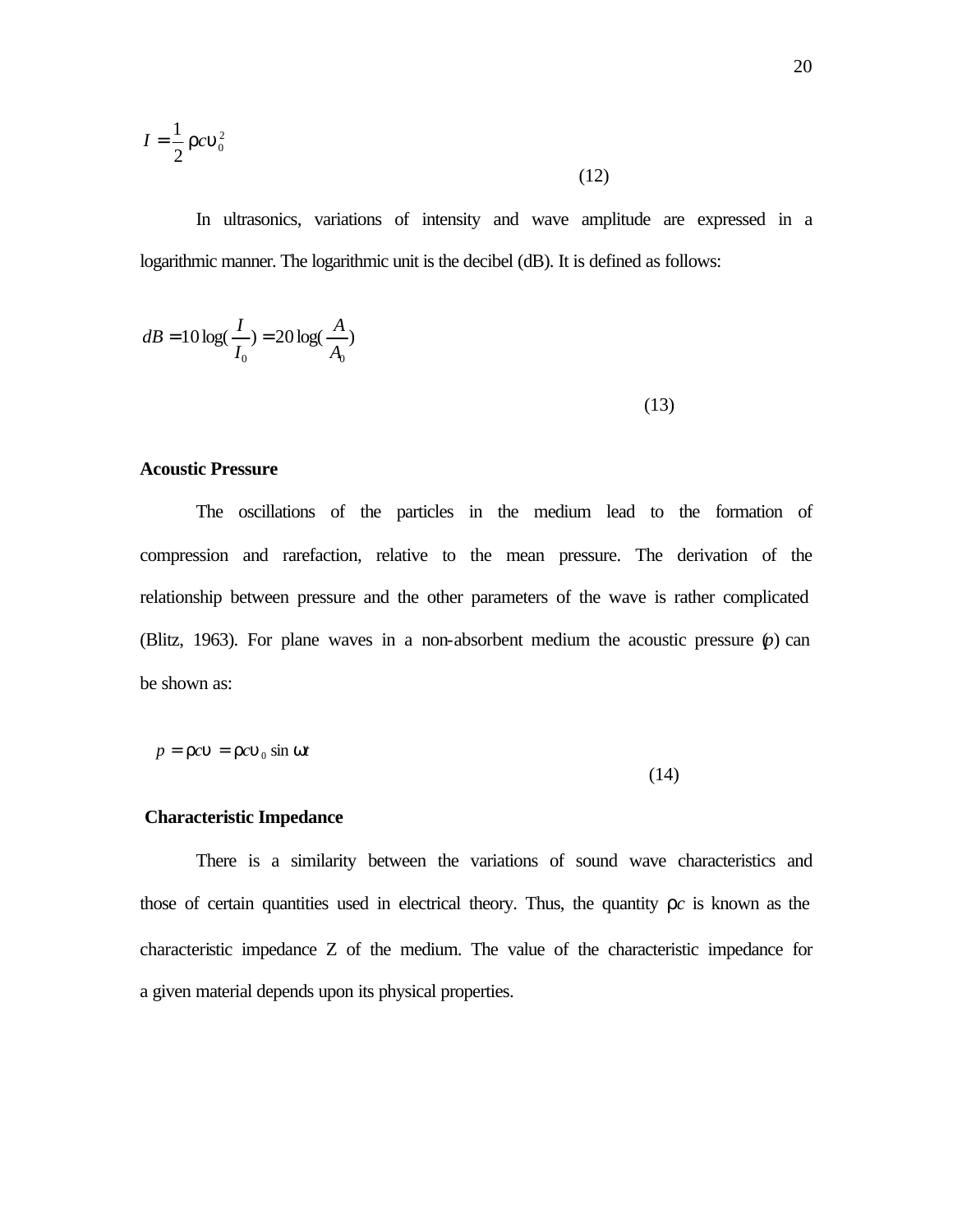When an ultrasonic wave reaches a boundary between two different media, some of the sound energy will be reflected. If the boundary dimensions normal to the propagation direction are much greater than the wavelength and the thickness is much less that the wavelength, then the reflection coefficient, R, for normal incidence will be

$$
R = \left(\frac{Z_2 - Z_1}{Z_2 + Z_1}\right)^2\tag{15}
$$

And the transmission coefficient for normal incidence will be

$$
T = I - R
$$
(16)  

$$
T = \frac{4Z_2 Z_1}{(Z_2 + Z_1)^2}
$$
(17)

where  $Z_1$  and  $Z_2$  are the characteristic impedances for the two materials, and R and T are the fractions of the incident ultrasonic power that are reflected and transmitted respectively.

Impedance matching to ensure that  $Z_1$  and  $Z_2$  are nearly equal is an important consideration when choosing a transducer for a given food, since if  $Z_1$  and  $Z_2$  are significantly different in value, then almost all the energy from the transducer will be reflected at the boundary and fail to enter the material (Povey and McClements, 1988).

### **Attenuation of ultrasound**

The intensity of a wave of ultrasound traveling through a medium may be attenuated by any of several different mechanisms. One of the mechanisms is the result of deviation from a parallel beam, so that the energy per unit area is reduced.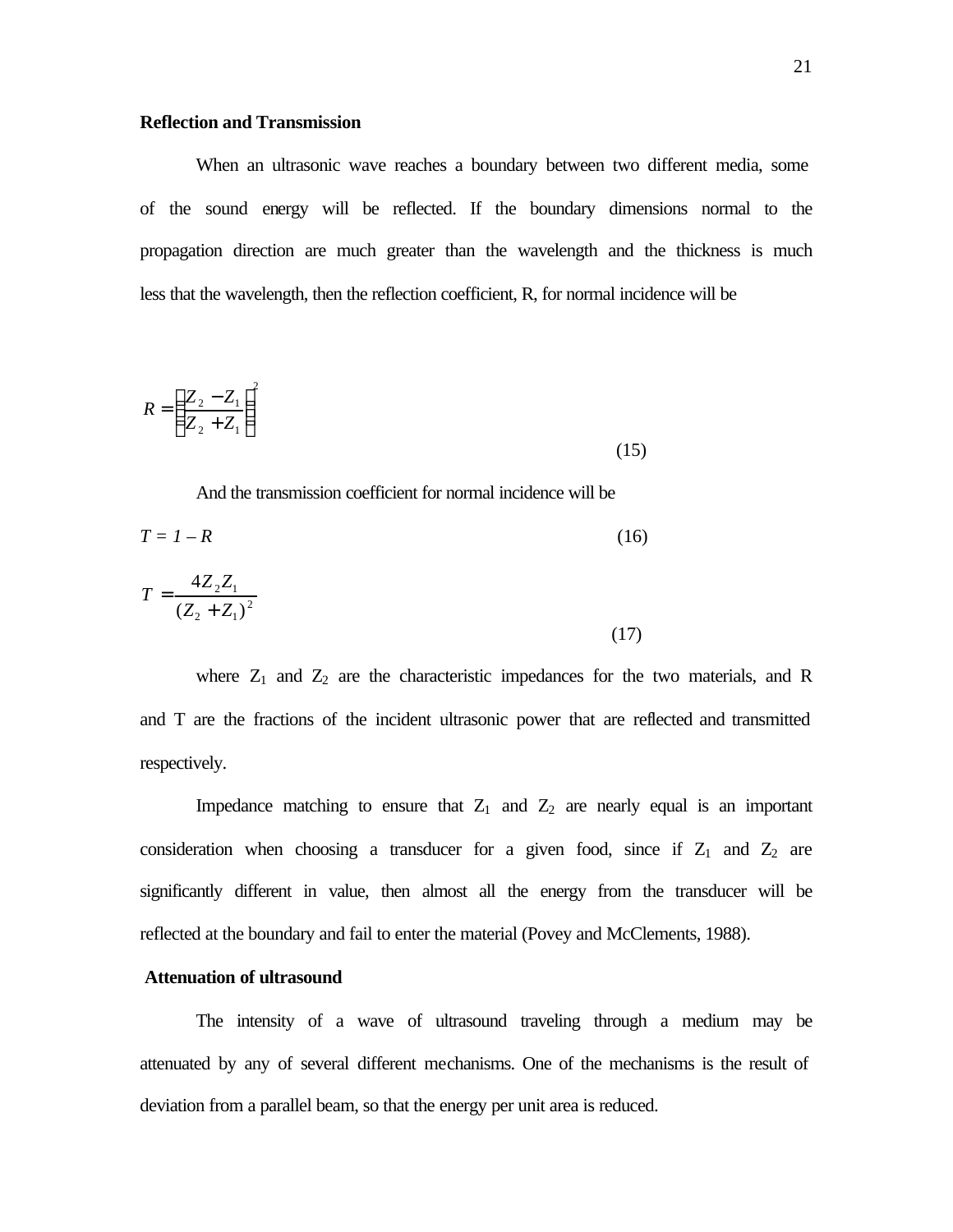Another attenuation mechanism is due to scattering by elastic discontinuities within the medium. A discontinuity acts as a reflecting surface, the size of which in relation to the wavelength of the ultrasound determines its effect as a scatterer. Since the energy, which is scattered no longer, moves in the original direction of propagation the attenuation of the beam occurs.

These two effects are not really absorption mechanisms, for none of the ultrasonic energy is converted from its vibrational form. True absorption mechanisms involve energy conversion. The most important of these mechanisms are elastic hysteresis, viscosity and heat conduction in fluids, and molecular-level energies.

Attenuation is generally expressed in the following form (Bray and Stanley, 1997):

$$
P = P_0 e^{-aL} \tag{18}
$$

where

 $P_0$  = original pressure level at a source

 $P =$  pressure level at second reference location

 $a =$  attenuation coefficient

 $L =$  distance from original source to second reference location

# **Ultrasonic Transducer**

Ultrasonic energy is generated and detected by devices called transducers. By a definition a transducer is "a device that is actuated by power from one system to supply power to a second system" (Ensminger, 1973). A transducer converts energy of one from to that of another. Piezoelectric transducers are the most common mechanism, and are used at all ultrasonic frequencies for generating and detecting ultrasonic energy at all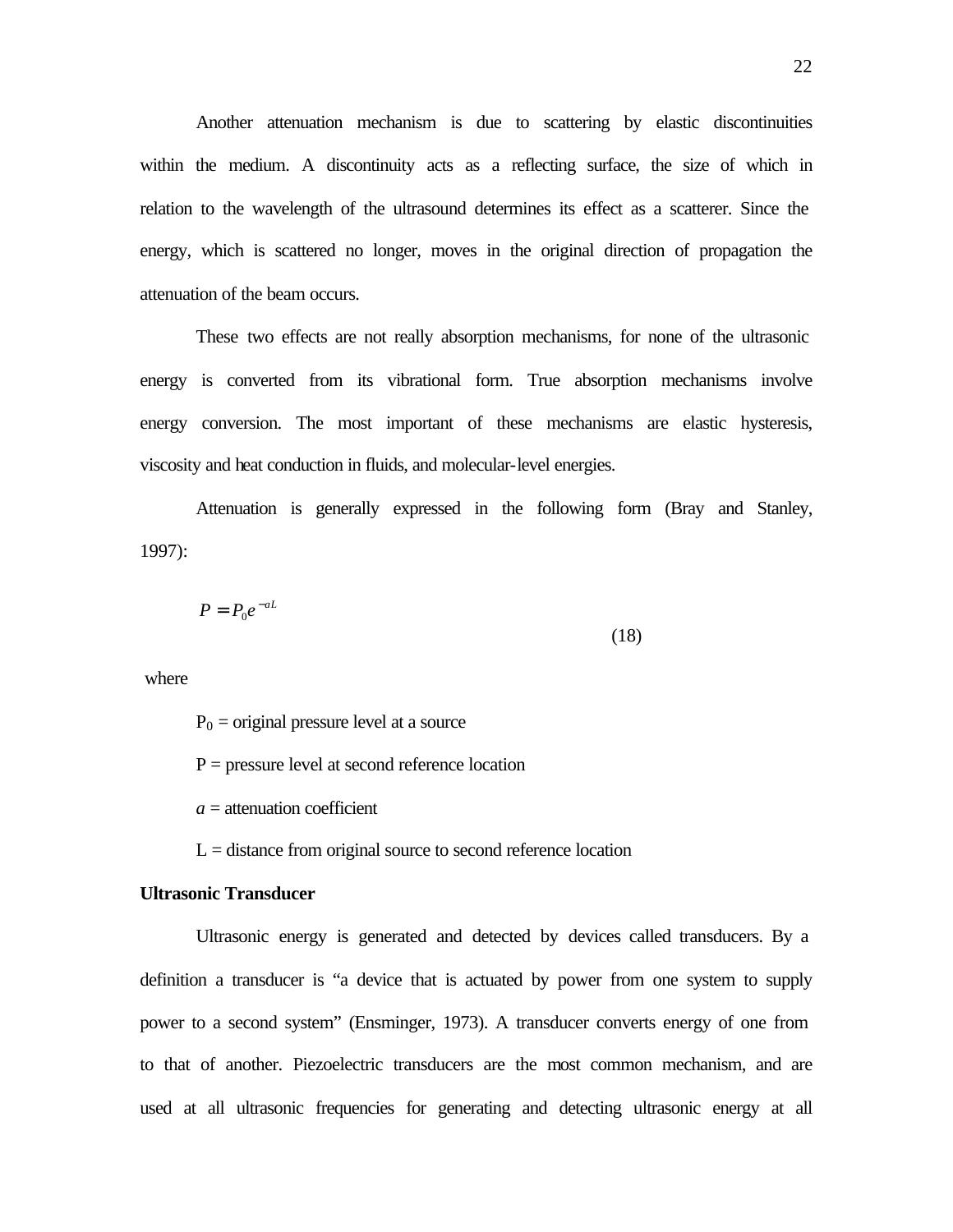levels of intensity. Most modern piezoelectric materials are ceramics such as barium titanate (BaTi), lead zirconate titanate (PZT), and lead metaniobate (PMN).

A transducer can be as simple as a piezoelectric disc with leads attached to both faces. Or, it can be a complex device intended to evaluate a number of materials and interfaces. A transducer device must be characterized by proper acoustics and mechanical construction.

The selection of the appropriate transducer is very important to any successful application of ultrasonics. It depends upon the composition, texture, microstructure, shape and the objectives of the materials testing. It also depends upon the mode of coupling the transducer to the test material.

A variety of devices other than piezoelectric ceramics, such as the piezoelectric film (PVDF), magnetostrictive, lasers, and electromagnetic-acoustic (EMAT) devices, offer current and future advantages in ultrasonic nondestructive evaluation.

#### **Ultrasonic techniques in foods**

Ultrasonic technology was first developed as a means of submarine detection in World War I, and developments in this area have continued to the present day (Kinsler *et al*., 1982). In the inter-war years the high-intensity ultrasonics has been applied for the ultrasonic cleaning, cell disruption and emulsification equipment. These high-intensity applications are characterized by relatively low frequencies, up to about 100 kHz, by continuous operation and by power levels from 10  $kWm<sup>-2</sup>$  upwards. Recently, high-power ultrasonics has used for promoting chemical reactions, acquiring the name "Sonochemistry" in the process (Mason, 1987).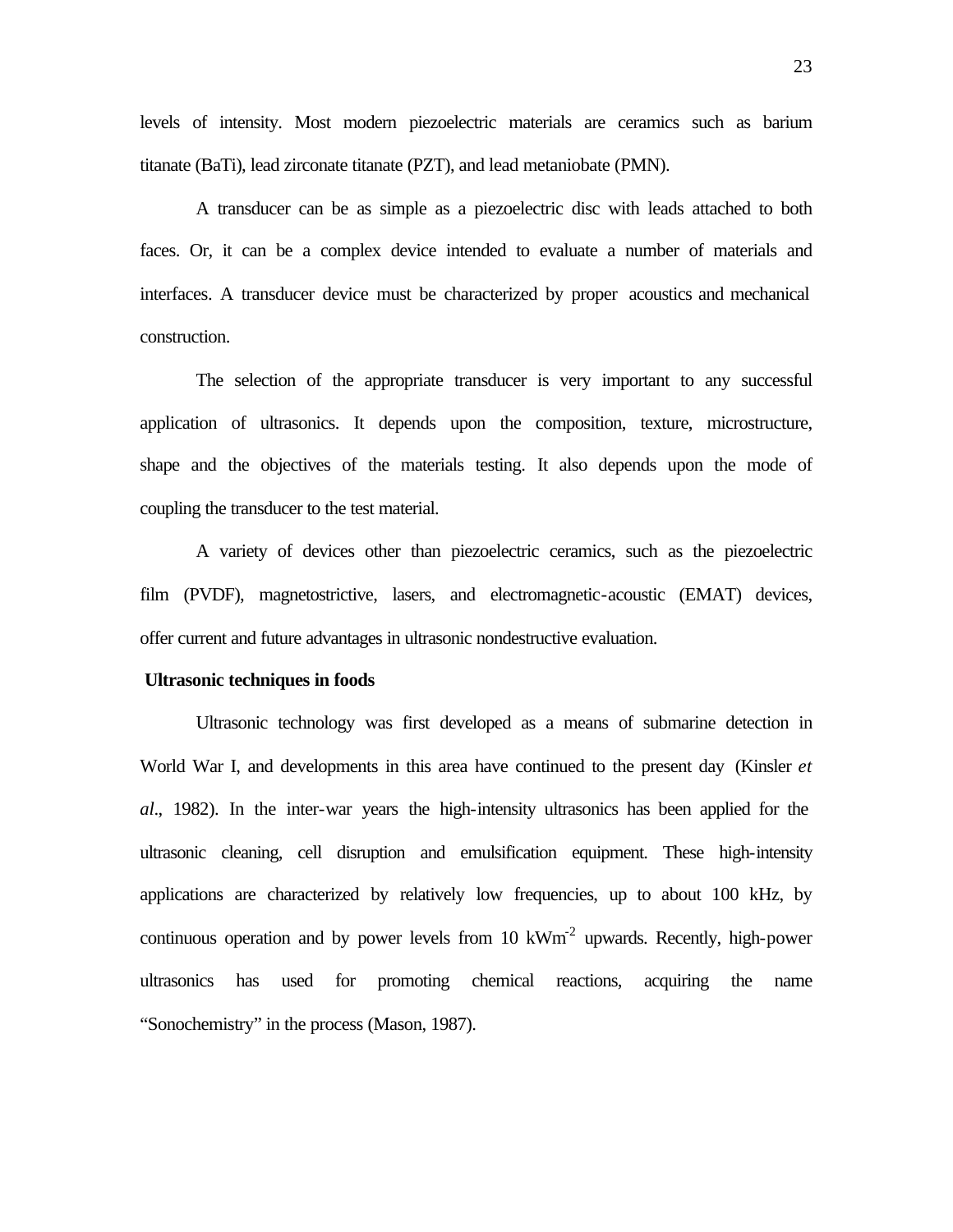Ultrasonic techniques for non-destructive testing (NDT) of metal were based on developments in radar electronics in World War II. Ultrasonics NDT is characterized by high frequencies (between  $0<sub>1</sub>$  and  $20$  MHz), pulsed operation and lower power levels (< 100 mW) than high-power ultrasonics.

Ultrasonics have been used in the food industry for many years for various purposes, such as emulsification (Sajas, 1978a,b), cleaning (Lambert, 1982), animal backfat thickness estimation (Lister, 1984), and the bulk properties of food materials (Agricultural Research Council, 1982; Food and Drink Federation, 1985).

Ultrasonic measurements on food systems have special demands. Foods are generally more complex than other materials presented to ultrasonic systems. The electronic systems need to be environmentally protected, and their sensors must endure cleaning and maintenance. The sample temperature and properties and method of presentation to the sensor may be different from the laboratory ideal. However, ultrasonic techniques have such advantages as relatively low cost, a well-established theory of the interaction between acoustic fields and matter, and an indifference to hostile environments, for example hot materials and accessibility to materials opaque to light. Ultrasonic radiation also has fewer hazards associated with it most other forms of radiation (Apfel, 1981; Carstensen, 1982).

Food ultrasonics represents a new area of application and provides new sources of information about the properties of material being processed. The following properties can be determined from ultrasonic measurements (Povey and McClements, 1989).

1. Bulk modulus and rigidity modulus may be determined by measurements of the compressional and shear wave velocities and of the density.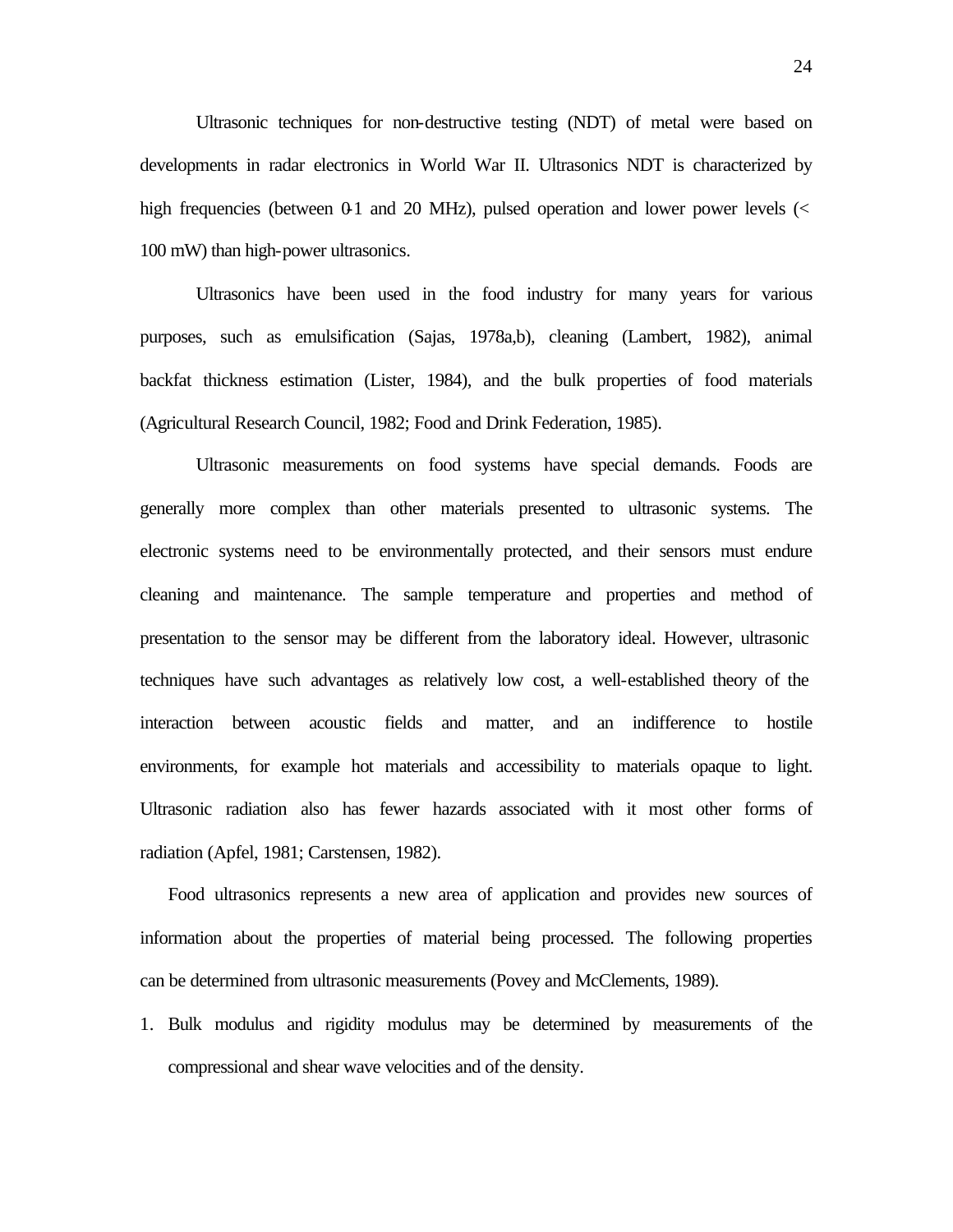- 2. The complex shear viscosity of viscoelastic media may be found by the shear reflectance technique.
- 3. Scattering experiments can provide information on shear viscosity and thermal diffusivity.
- 4. Reflection at boundaries can provide a means of gauging thickness and depth of acoustically dissimilar layers.
- 5. The temperature dependence of the quantities provides a means by which the velocity of sound measurements can be used to measure temperature.
- 6. Fluid flow velocity and velocity profile can be determined ultrasonically.
- 7. Measurement of ultrasound velocity in two-phase systems can provide information about the volume ratio of the phases and compressibility of the dispersed phase.

# **Applications of the ultrasonic technique in the food industry**

Ultrasonic techniques have been used in food industry for various purposes. Povey (1984) and Miles *et al.* (1985) used ultrasonics for solids content determination. In liquids containing suspended solids, ultrasonic velocity and solids content are related. The solids content can be determined by measuring ultrasonic velocity. The technique has been applied to foods (Zacharis and Parnell, 1972), to polymer solutions (Kuster and Toksoz, 1974), and to coal slurries (Sayers, 1980). Povey and Harden (1981) measured solid foams and composites on biscuits, using soft-tipped ultrasonic probes adapted to the surface contours of the biscuit. Ultrasonics has been applied for gels (Pryor *et al*., 1958; Wyn-Jones *et al*., 1982; Morris, 1985). The measurements of rigidity and compressibility have been made by two methods that are transmitting a shear wave through the gel and measuring its velocity, and reflecting a shear wave from the gel surface. Shear waves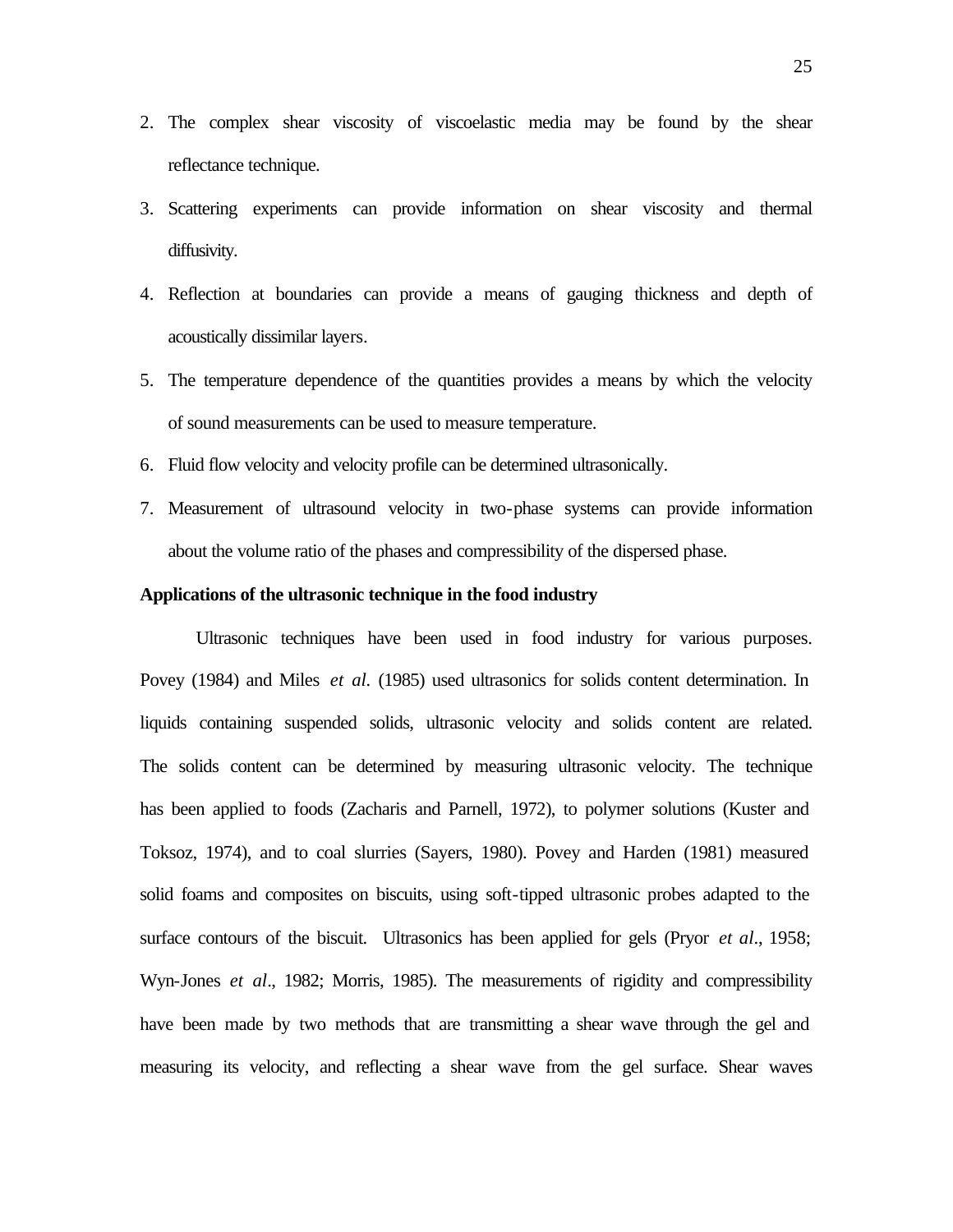could not be transmitted through the gels. Povey and Wilkinson (1980) studied the components of the eggs such as yolk, thick white and thin white to design the ultrasonic quality control equipment for whole eggs. Bachaman *et al*. (1978) used ultrasonics to search the coagulation of milk protein. Ultrasonics has been used to study cheese maturation (Maiorov and Ostroumov,1977; Orlandini and Annibaldi, 1983; Benedito *et al*., 2001). Maiorov and Ostroumov (1977) evaluated the rigidity, which is an important factor in the development of the desired texture, from velocity measurements. Orlandini and Annibaldi (1983) suggested that ultrasonics could be used to indicate structural defects during the early stages of the maturation of Parmesan cheese. Gunasekaran and Ay (1996) applied ultrasonic technique to evaluate the curd firmness in order to determine the optimum cut-time for cheese making. Benedito *et al*. (2001) determined the degree of cheese maturity from ultrasonic velocity measurements performed in the through-transmission mode, and detected cracks within the cheese, using pulse-echo technique. The particle size, liquid shear viscosity and thermal diffusivity of emulsions were determined ultrasonically (McClements and Povey, 1987).

Povey and Harden (1981) measured crispness of biscuits using the ultrasonic pulse echo technique. They found good correlation between the crispness from sensory measurement and the velocity of longitudinal sound. The ultrasonic velocity correlated with crispness better than either the ultrasonically derived Young's modulus, or the Instron universal testing machine derived modulus. Povey and Harden concluded that the ultrasonic technique offers a promise as a method for the electromechanical measurement of the crispness.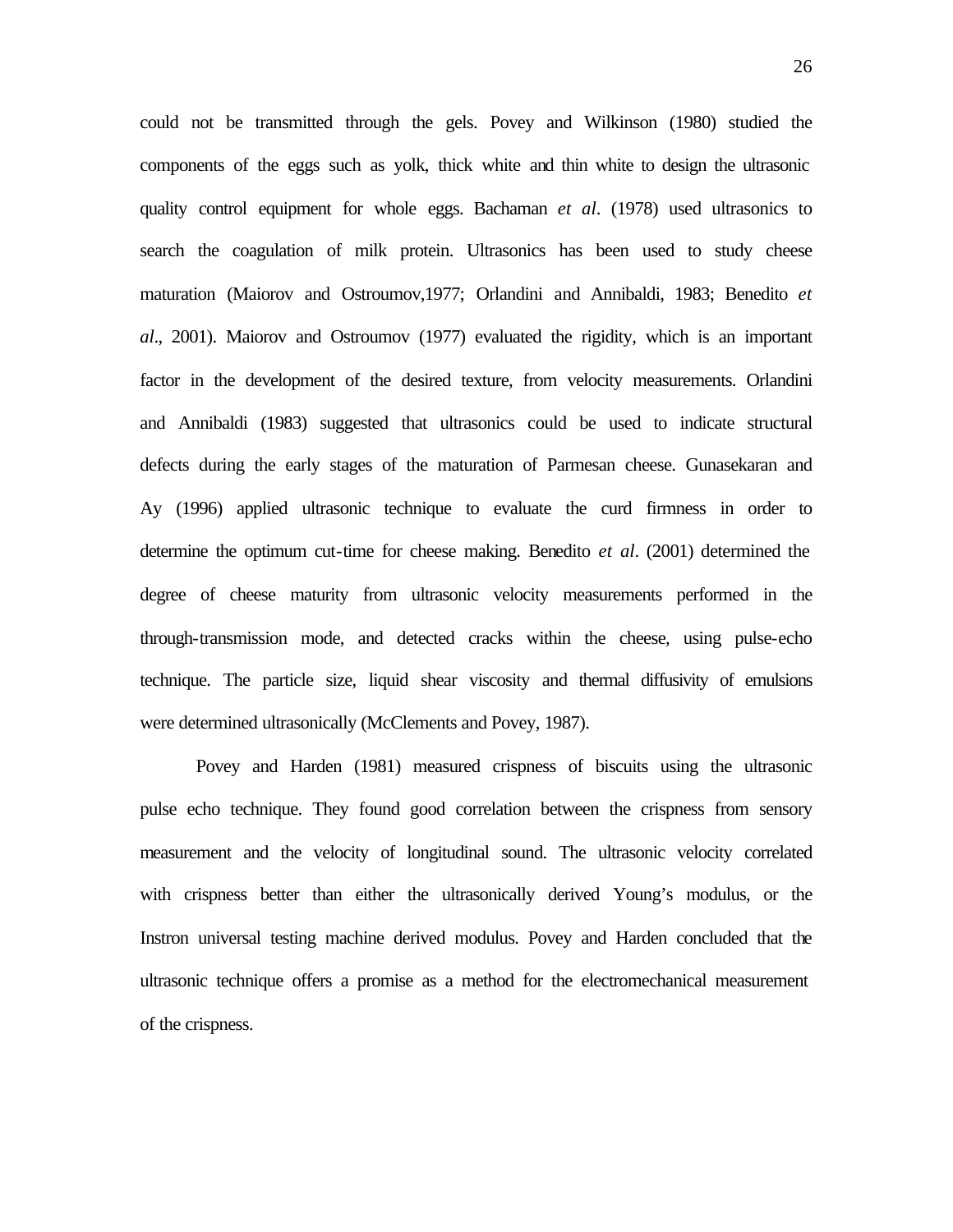Ultrasonics can be used to evaluate physical properties of fruits and vegetables. The parameters generally measured in low-intensity ultrasonics are the velocity, attenuation and acoustic impedance of the propagation medium. The measured parameter depends on the physical properties of the propagation medium, such as the elastic modulus, density and microstructure.

Ultrasonic nondestructive techniques have also been applied to detect anomalies, such as foreign bodies, voids, and hollow hearts. Hollow hearts in potatoes were detected analyzing ultrasound transmitted through the potato (Cheng and Haugh, 1994). Taubert and Stuempel (1997) used ultrasonic imaging technique to detect absences and foreign bodies in pork and pig carcasses.

Ultrasonic techniques can be successfully used in the food industry and can give significant advantages. Future successful applications depend upon understanding of the technology on which ultrasonics is based.

### **Conclusions**

Crispness is one of the most important and desirable textural characteristics that indicate freshness and high quality in breaded fried foods. A general understanding of the crispness and its meaning exists but there is disagreement on a definition. There have been numerous approaches to the instrumental measurement of crispness in foods. However, there is no objective method available that can accurately measure and define this quality attribute for breaded fried foods having a moist core. Development of such a method will allow food product manufacturers to develop products with desirable attributes.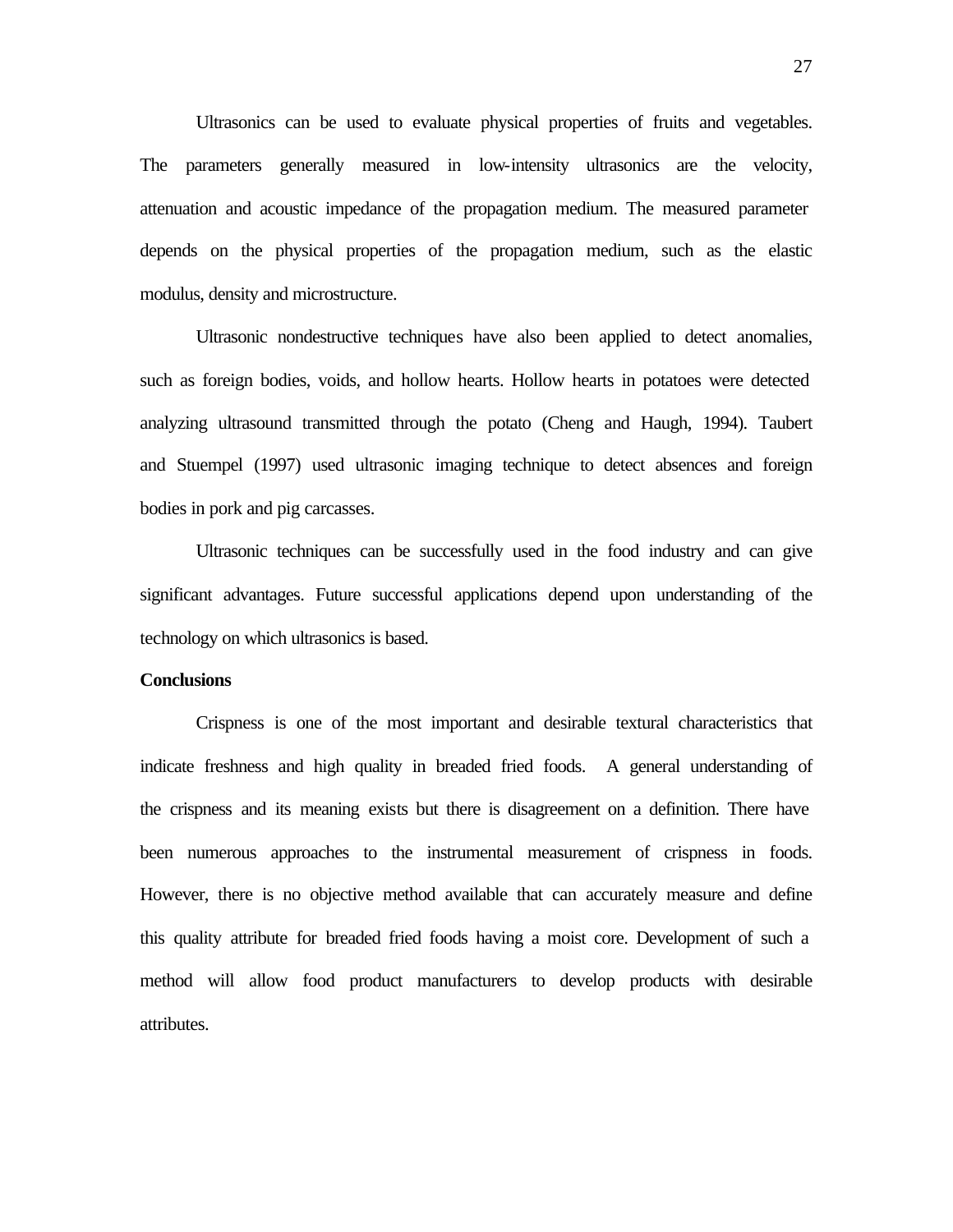Ultrasonic techniques have not, so far been used for the measurement of crispness in breaded fried foods although successful applications of ultrasonics exist in characterization of foods. It has been pointed that there may be an encouraging relationship between the sensory crispness of biscuits and the velocity of longitudinal sound. In addition, ultrasonics is a technique that has wide application in industrially online, non-destructive measurement.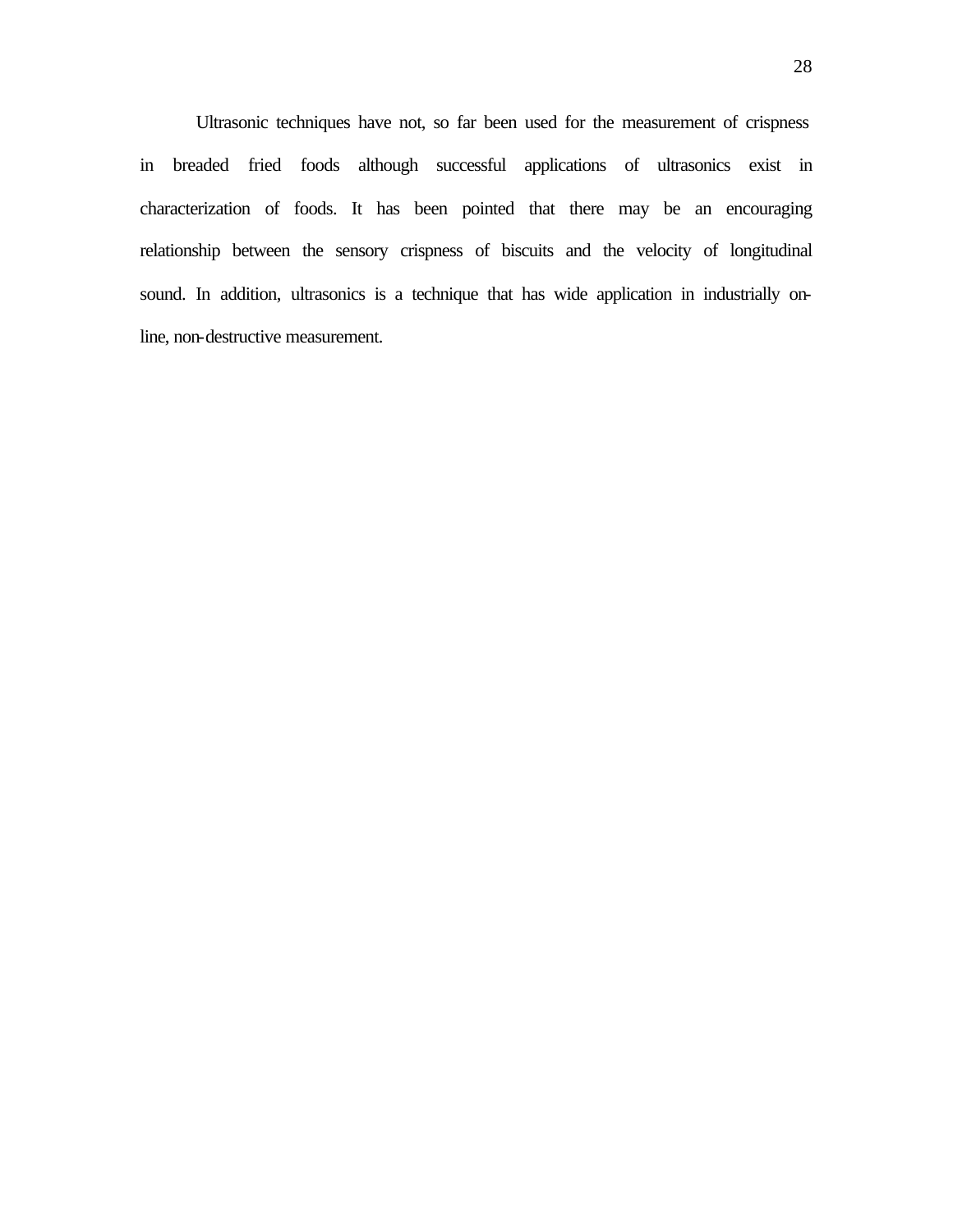# **LIST OF SYMBOLS**

| $\mathbf{A}$ | Maximum amplitude               |  |  |
|--------------|---------------------------------|--|--|
| $\mathbf c$  | Propagation velocity            |  |  |
| E            | Energy                          |  |  |
| e            | Particle energy                 |  |  |
| f            | Frequency                       |  |  |
| G            | Shear modulus                   |  |  |
| I            | Intensity                       |  |  |
| K            | <b>Bulk modulus</b>             |  |  |
| L            | Distance                        |  |  |
| m            | Particle mass                   |  |  |
| T            | Transmission coefficient        |  |  |
| $\mathbf t$  | Time                            |  |  |
| $\mathbf{p}$ | Acoustic pressure               |  |  |
| $\mathbf R$  | Reflection coefficient          |  |  |
| ρ            | Mean density                    |  |  |
| $\mathbf u$  | Particle displacement amplitude |  |  |
| $\upsilon$   | Particle velocity               |  |  |
| Y            | Young's modulus                 |  |  |
| $\sigma$     | Poisson's ratio                 |  |  |
| Z            | Impedance                       |  |  |
| $\omega$     | Angular frequency               |  |  |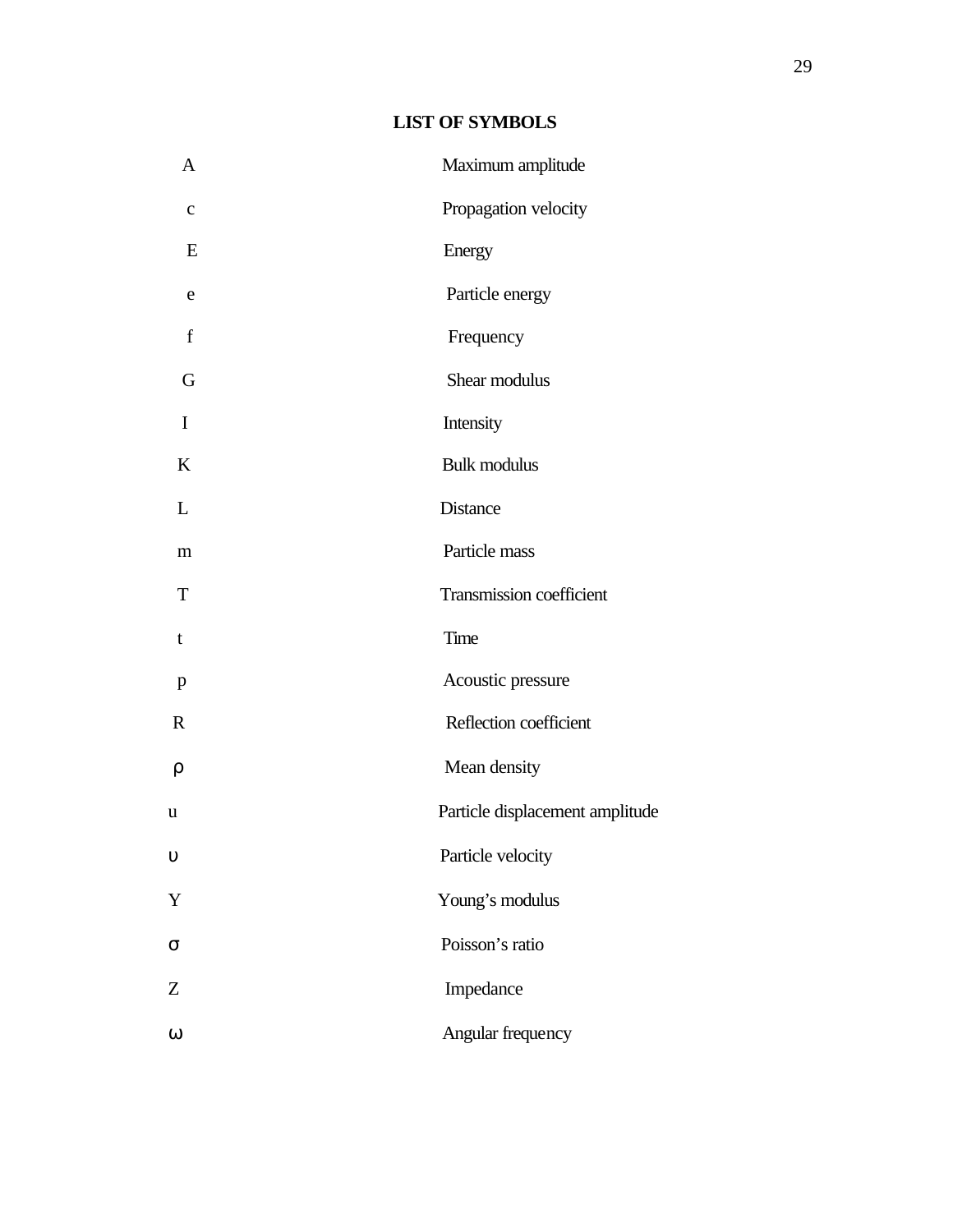#### **REFERENCES**

- Agricultural Research Council. 1982. *Sensors in Agriculture.* Report of ARC Working Party on Transducers, HMSO, London.
- Apfel, R.A. 1981. Acoustic cavitation. In *Methods of Experimental Physics*, Vol.19, *Ultrasonics* (Edmonds, P.D., Ed.) Academic Press, New York.
- Bachaman, S., Klimaczak, B., and Gasyna, Z. 1978. Non-destructive viscometric studies of enzymic milk coagulation. *Acta Aliment. Polon.* 4(28): 55-62.
- Barrett, A.H., Cardello, A.V., Lesher, L.L., and Taub, I.A. 1994. Cellularity, mechanical failure, and textural perception of corn meal extrudates. *J. Texture Stud*. 25: 77- 95.
- Benedito, J., Carcel, J., Gisbert, M., and Mulet, A. 2001. Quality control of cheese maturation and defects using ultrasonics. *J. Food Sci.* 66(1): 100-104.
- Blitz, J. 1963. *Fundamentals of Ultrasonics*. Butterworths, London, England.
- Bouvier, J.M., Bonneville, R. and Goullieux, A. 1997. Instrumental methods for the measurement of extrudate crispness. *Agro-Food-Industry Hi-Tech.* 8(1): 16-19.
- Bray, D.E. and Stanley, R.K. 1997. *Nondestructive Evaluation: a Tool in Design, Manufacturing, and Service.* CRC Press, Inc., Boca Raton, FL.
- Carstensen, E.L. 1982. Biological effects of low-temporal, average-intensity, pulsed ultrasound. In *The Interaction of Acoustical and Electromagnetic Fields with Biological Systems* (Takashima and Postow, Ed.) Alan R. Liss, New York.
- Cheng, Y. and Haugh, C.G. 1994. Detecting hollow heart in potatoes using ultrasound. *Trans*. *ASAE* 37(1): 217-222.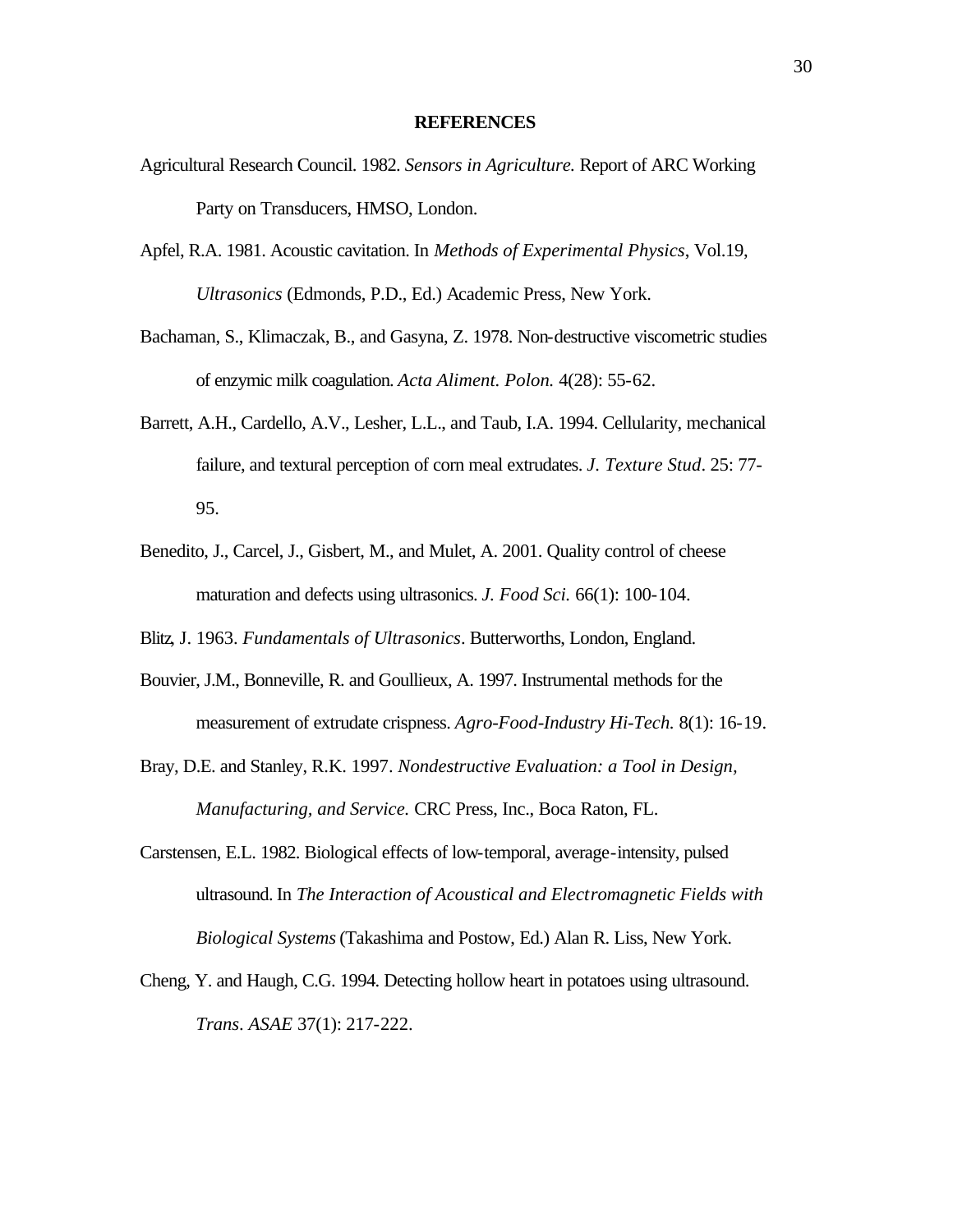- Christensen, C.M. and Vickers, Z.M. 1981. Relationships of chewing sounds to judgments of food crispness. *J. Food Sci*. 45: 574-578.
- Coppock, J.B.M. and Carnford, S.J. 1960. Texture in foods, SCI Monograph, No.7, p.64.
- Dacremont, C. 1995. Spectral composition of eating sounds generated by crispy, crunchy and crackly foods. *J. Texture Stud*. 26(1): 27-43.
- Donahoo, P. 1970. Choosing the right batter and breading. *Proceedings of the Seventh Annual Poultry and Egg Further Processing Conference.* 18.
- Drake, B.K. 1963. Food crushing sounds an introductory study. *J. Food Sci*. 28: 233- 241.
- Drake, B.K. 1965. Food crushing sounds: comparisons of objective and subjective data. *J. Food Sci*. 30: 556-559.
- Edmister, J.A. and Vickers, Z.M. 1985. Instrumental acoustical measures of crispness in foods. *J. Texture Stud.* 16: 153-167.
- Elston, E. 1975. Why fish fingers top the market. *Fishing News International.* 14:30.
- Ensminger, D. 1973. *Ultrasonics: the Low and High-Intensity Applications.* Marcel Dekker, Inc., New York.
- Food and Drink Federation. 1985. *Sensing and Process Control in Tomorrow's Food and Drink Industry.* Report of a Working Party of the Food and Drink Federation and the Food Manufacturers Federation.
- Gao, X. and Tan, J. 1996a. Analysis of expanded-food texture by image processing. Part I: geometrical properties*. J. Food Process Eng*. 19: 425-444.
- Gao, X. and Tan, J. 1996b. Analysis of expanded-food texture by image processing. Part II: mechanical properties. *J. Food Process Eng*. 19: 445-456.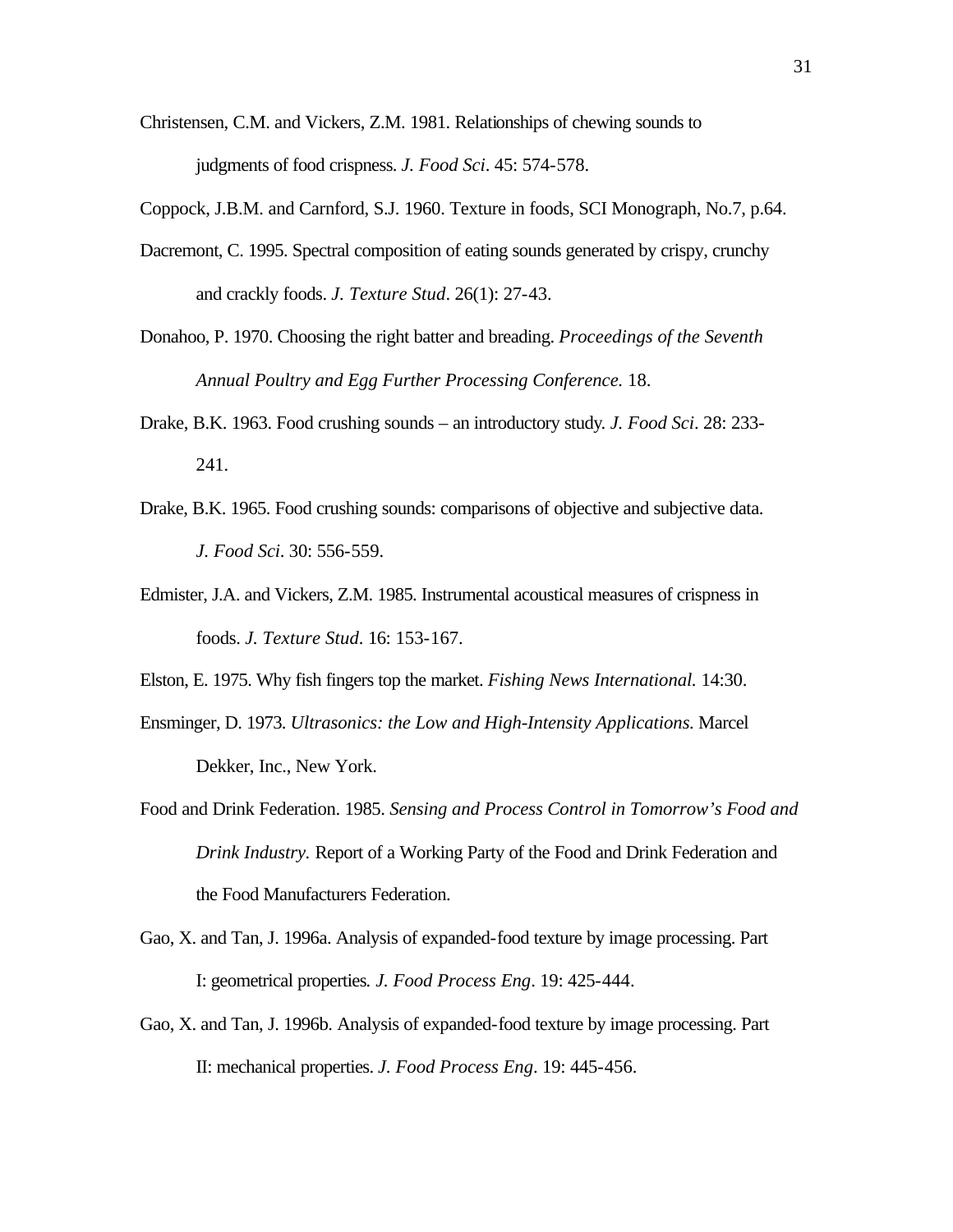- Gunasekaran, S. and Ay, C. 1996. Milk coagulation cut-time determination using ultrasonics. *J. Food Process Eng.* 19: 63-73.
- Hanson, H.L. and Fletcher, L.R. 1963. Adhesion of coatings on frozen fried chicken. *Food Technol.* 17: 793.
- Kinsler, L.E., Frey, A.R., Coppens, A.B., and Sanders, J.V. 1982. *Fundamentals of Acoustics*, 3rd edn. John Wiley, New York.
- Kohyama, K., Nishi, M. and Suzuki, T. 1997. Measuring texture of crackers with a multiple-point sheet sensor. *J. Food Sci*. 62(5): 922-925.
- Kohyama, K. and Nishi, M. 1997. Direct measurement of biting pressures for crackers using a multiple-point sheet sensor*. J. Texture Stud*. 28: 605-617.
- Kulp, K. and Loewe, R. 1992. *Batters and Breadings in Food Processing*, American Association of Cereal Chemists, St. Paul, MN.
- Kuster, G.T. and Toksoz, M.N. 1974. Velocity and attenuation of seismic waves in two phase media. I. Theoretical formulations. II. Experimental results. *Geophysics*, 39(I): 587-606; 39(II): 607-17.
- Lambert, W. 1982. Ultrasonic cleaning its role in the process industries. *Chem. Eng.*: 320-323.
- Lee III, W.E., Deibel, A.E., Glembin, C.T., and Munday, E.G. 1988. Analysis of food crushing sounds during mastication frequency – time studies. *J. Texture Stud*. 19: 27-38.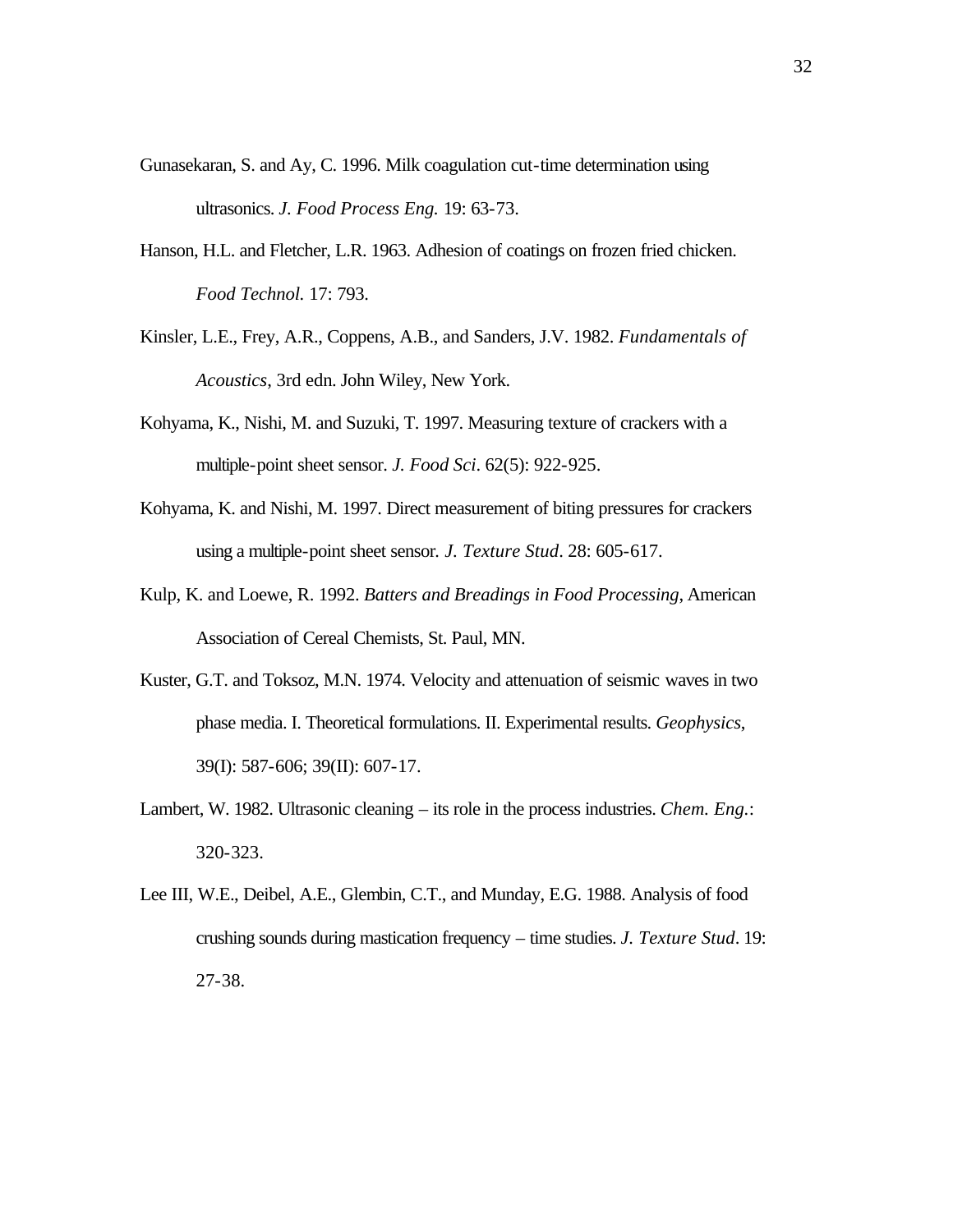- Lee III, W.E., Schweitzer, M.A., Morgan, G.M., and Shepherd, D.C. 1990. Analysis of food crushing sounds during mastication: total sound level studies. *J. Texture Stud*. 19: 27-38.
- Lister, D. 1984. In vivo *Measurement of Body Composition in Meat Animals*. Elsevier Applied Science Publishers, London.
- Loewe, R. 1992. Ingredient selection for batter systems. In *Batters and Breadings in Food Processing*, (Kulp, K. and Loewe, R., eds.), American Association of Cereal Chemists, St. Paul, MN.
- Mason, T. 1987. The developing science of sono-chemistry. *Lab. Equip. Digest*.: 99-105.
- Matz, S.A. 1962. *Food Texture*. AVI Publishing Co. Inc., Westport, CT.
- McClements, D.J. and Povey, M.J.W. 1987. Ultrasonic velocity as a probe of emulsions and suspensions. *Adv. Colloid Interface Sci.* 27(3-4): 285-316.
- Miles, C.A., Fursey, G.A.J., and York, R.W.R. 1985. Ultrasonic estimation of the solid/liquid ratio in fats, oils and adipose tissue. *J. Sci. Food Agric*. 36: 215-28.
- Mohammed, A.A.A., Jowitt, R. and Brennan, J.G. 1982. Instrumental and sensory evaluations of crispness: 1 – in friable foods. *J. Food Eng*. 1: 55-75.
- Morris, V.J. 1985. Food gels roles played by polysaccharides. *Chem. Ind.*, March: 159 64.
- Moskowitz, H.R. and Kapsalis, J.G. 1974. Psychophysical relations in texture. Presented at the Symposium on Advances in Food Texture, Guelph, Ontario.
- Peleg, M. 1997. Effect of absorbed moisture on the mechanical properties of cereal foods, instant coffee, legumes and nuts. In the Proceedings of 5th Conference of Food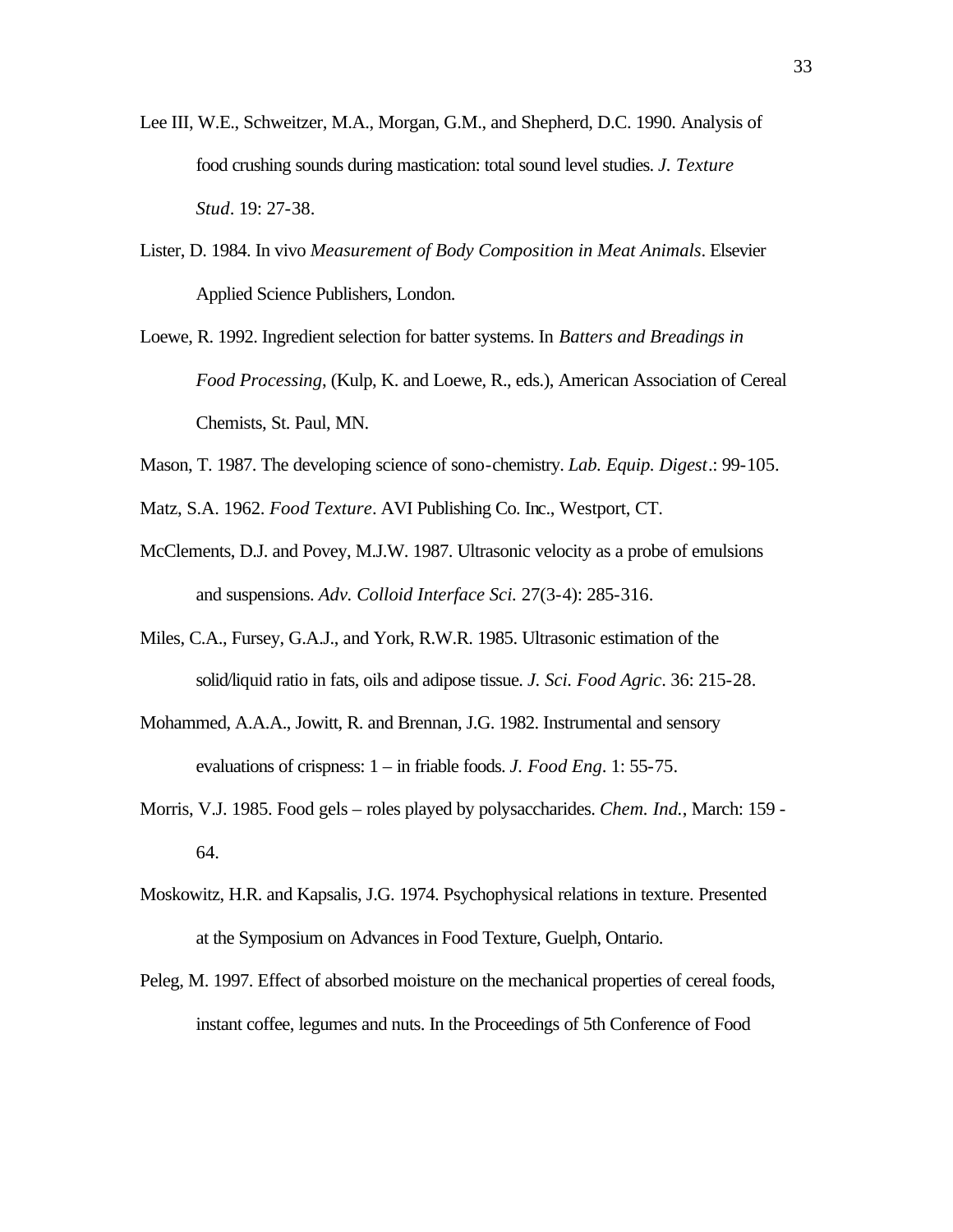Engineering a topical conference at the Annual Meeting of the American Institute of Chemical Engineers (AICHE). Paper no. 68d.

- Povey, M.J.W. 1984. A study of dilation and acoustical propagation in solidifying fats and oils. I. Theoretical. *J. Am. Oil Chem*. 61: 558-60.
- Povey, M.J.W. and Wilkinson, J.M. 1980. Application of ultrasonic pulse echo techniques to egg albumen quality testing: preliminary report. *Br. Poultry Sci.*, 21: 489-95.
- Povey, M.J.W. and Harden, C.A. 1981. An application of the ultrasonic pulse echo technique to the measurement of crispness of biscuits*. J. Food Technol*. 16: 167- 175.
- Povey, M.J.W. and McClements, D.J. 1989. Ultrasonics in food engineering. Part I: Introduction and Experimental methods. *J. Food Eng.* 8(1988): 217-245.
- Povey, M.J.W. 1989. Ultrasonics in food engineering. Part II: Applications. *J. Food Eng.* 9(1989): 1-20.
- Pryor, A.W., Reed, R.D.C., and Richardson, E.G. 1958. The propagation of ultrasonic waves in sols and gels. In *Recent Advances in Gelatin and Glue Research* (Stainsby, S., Ed.) Pergamon Press, London.
- Sajas, J.F., Zayas, Y.F., Gorbatov, W.M., and Gorbatov, V.M. 1978a. Use of ultrasonics in meat technology, I. *Fleischwirtschaft*, 58(6): 957, 1009-12, 1015-21.
- Sajas, J.F., Zayas, Y.F., Gorbatov, W.M., and Gorbatov, V.M. 1978b. Use of ultrasonics in meat technology, II. *Fleischwirtschaft*, 58(7): 1143-6, 1149-52.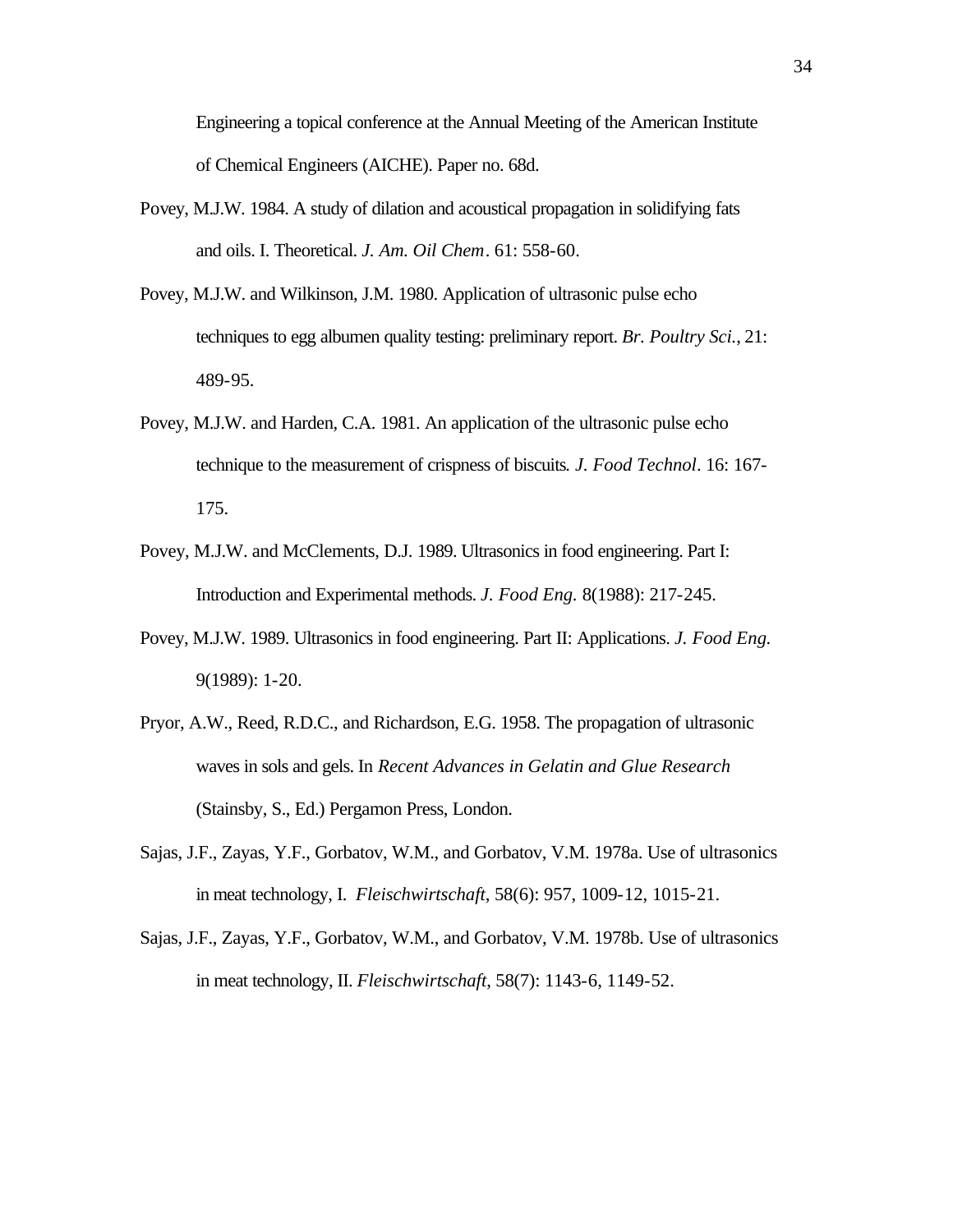- Self, G.K., Povey, M.J.W., and Wainwright, H. 1992. *What do ultrasound measurements in fruit and vegetables tell you?* IOP Publishing Ltd.
- Seymour, S.K. 1985. Studies on the relationships between the mechanical, acoustical and sensory properties in low moisture food products. Ph. D. Thesis, North Carolina State University, Raleigh, NC.
- Seymour, S.K. and Hamann, D.D. 1988. Crispness and crunchiness of selected low moisture foods. *J. Texture Stud*. 19: 79-95.
- Stanley, D.W. and Tung, M.A. 1976. Microstructure of food and its relationship to texture. In *Rheology and Texture in Food Quality* (de Man, J.M., Voisey, P.W., Rasper, V.F. and Stanley, D.W., eds.), AVI Publishing Co., Inc., Westport, CT.
- Suderman, D.R. 1983. Use of batters and breadings on food products: a review. In *Batter and Breadings* (Suderman, D.R. and Cunningham, F.E., eds.) AVI Publishing Co., Inc., Westport, CT.
- Szczesniak, A.S. 1988. The meaning of textural characteristics crispness*. J. Texture Stud.* 19: 51-59.
- Szczesniak, A.S. and Kahn, E.L. 1971. Consumer awareness and attitudes to food texture*. J. Texture Stud*. 1: 280-295.
- Szczesniak, A.S. and Kahn, E.L. 1984. Texture contrasts and combinations. A valued consumer attribute! *J. Texture Stud*. 15: 285-301.
- Tahnpoonsuk, P. and Hung, Y.C. 1998. Effect of moisture on the crispness of a heterogeneous multiplayer food. IFT Annual Meeting Technical Program Abstracts.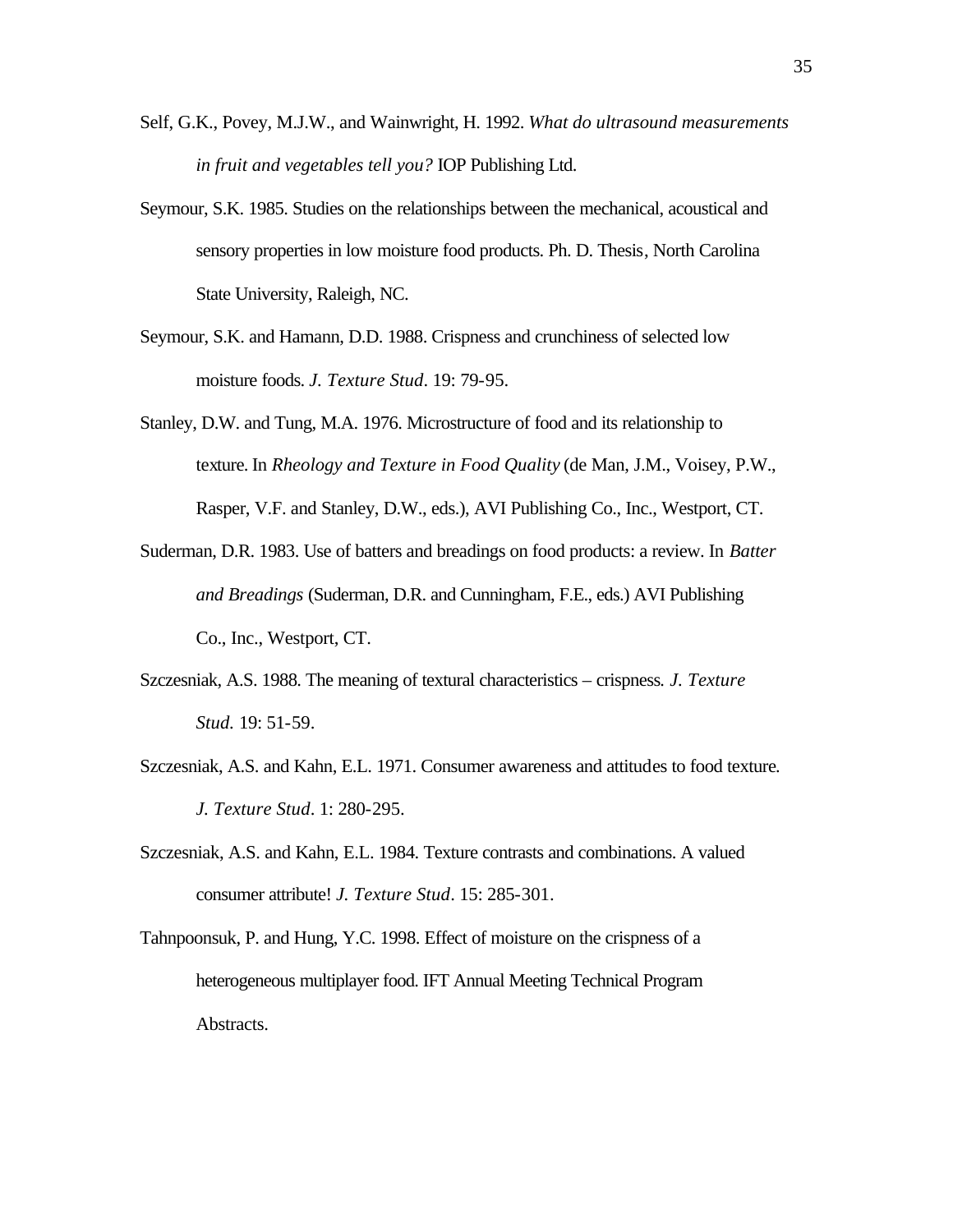- Taubert, H. and Stuempel, G. 1997. Possibilities and limits of the ultrasound technique for detection of absences and foreign bodies. *Mitteilungsblatt der Bundesanstalt fuer Fleischforschung*, *Kulmbach* 36(136): 169-174.
- Tesch, R., Normand, M.D., and Peleg, M. 1996. Comparison of the acoustic and mechanical signatures of two cellular crunchy cereal foods at various water activity levels. *J. Sci. Food Agric.* 67: 453-459.
- Ultran Laboratories, Inc., 1999. website: www.ultranlabs.com. Last day it was referred, December 20, 2001.
- Vickers, Z.M. 1979. Crispness and crunchiness of foods. In *Food Texture and Rheology*. (Sherman, P., Ed.) Academic Press, London.
- Vickers, Z.M. 1981. Relationships of chewing sounds to judgments of crispness, crunchiness and hardness. *J. Food Sci.* 47: 121-124.
- Vickers, Z.M. 1984. Crispness and crunchiness a difference in pitch? *J. Text. Stud.* 15: 157-163.
- Vickers, Z.M. 1987. Crispness and crunchiness. In *Food Texture: Instrumental and Sensory Measurement* (Moskowitz, H.R., eds.) Marcel Dekker, Inc., New York.
- Vickers, Z.M. 1988. Instrumental measures of crispness and their correlation with sensory assessment. *J. Texture Stud*. 19: 1-14.
- Vickers, Z.M. and Bourne, M.C. 1976a. A psychoacoustical theory of crispness. *J. Food Sci*. 41: 1158-1164.
- Vickers, Z.M. and Bourne, M.C. 1976b. Crispness in foods a review. *J. Food Sci*. 41: 1153-1157.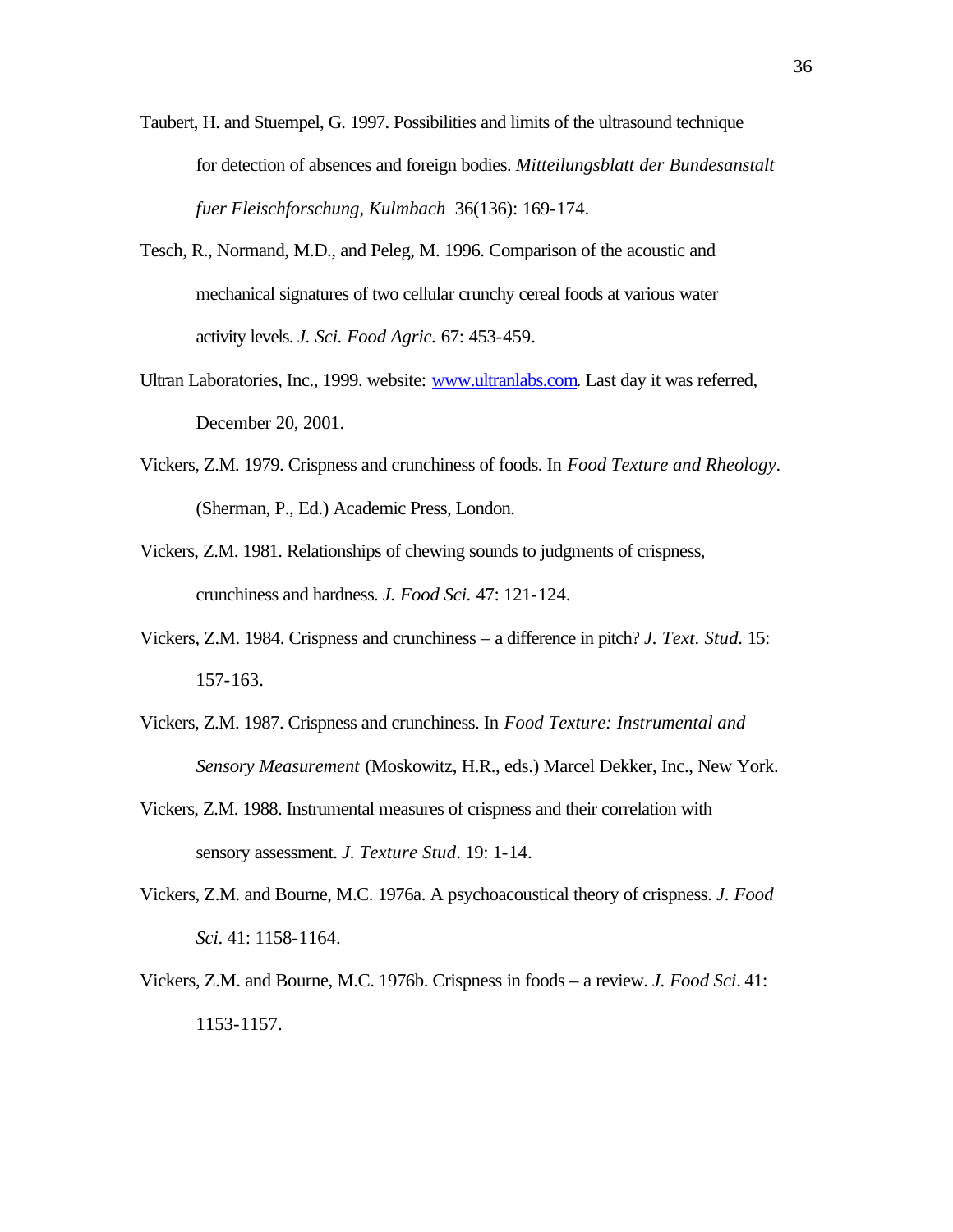- Vickers, Z.M. and Wasserman, S.S. 1980. Sensory qualities of food sounds based on individual perceptions. *J. Texture Stud*. 11: 319-332.
- Voisey, P.W. and Stanley, D.W. 1979. Interpretation of instrumental results in measuring bacon crispness and brittleness. *J. Can. Inst. Food Sci. Technol*. 12(1): 7-15.
- Wells, P.N.T. 1969. *Physical Principles of Ultrasonic Diagnosis*. Academic Press Inc., New York, NY.
- Wood, A.B. 1932*. A Textbook of Sound*. G. Bell and Sons Ltd., London, England.
- Wyn-Jones, E., Pereira, M.C. and Morris, E.R. 1982. Ultrasonic relaxation studies in sols and gels. *Prog. Food Nutr. Sci.* 6: 21-31.
- Zacharias, E.M. and Parnell, R.A. 1972. Measuring the solids content of foods by sound velocimetry. *J. Food Technol*. April: 160-166.

Zwiercan, G.A. 1974. Case of the weeping pies (and others). *Food Eng*. 46: 79, 81.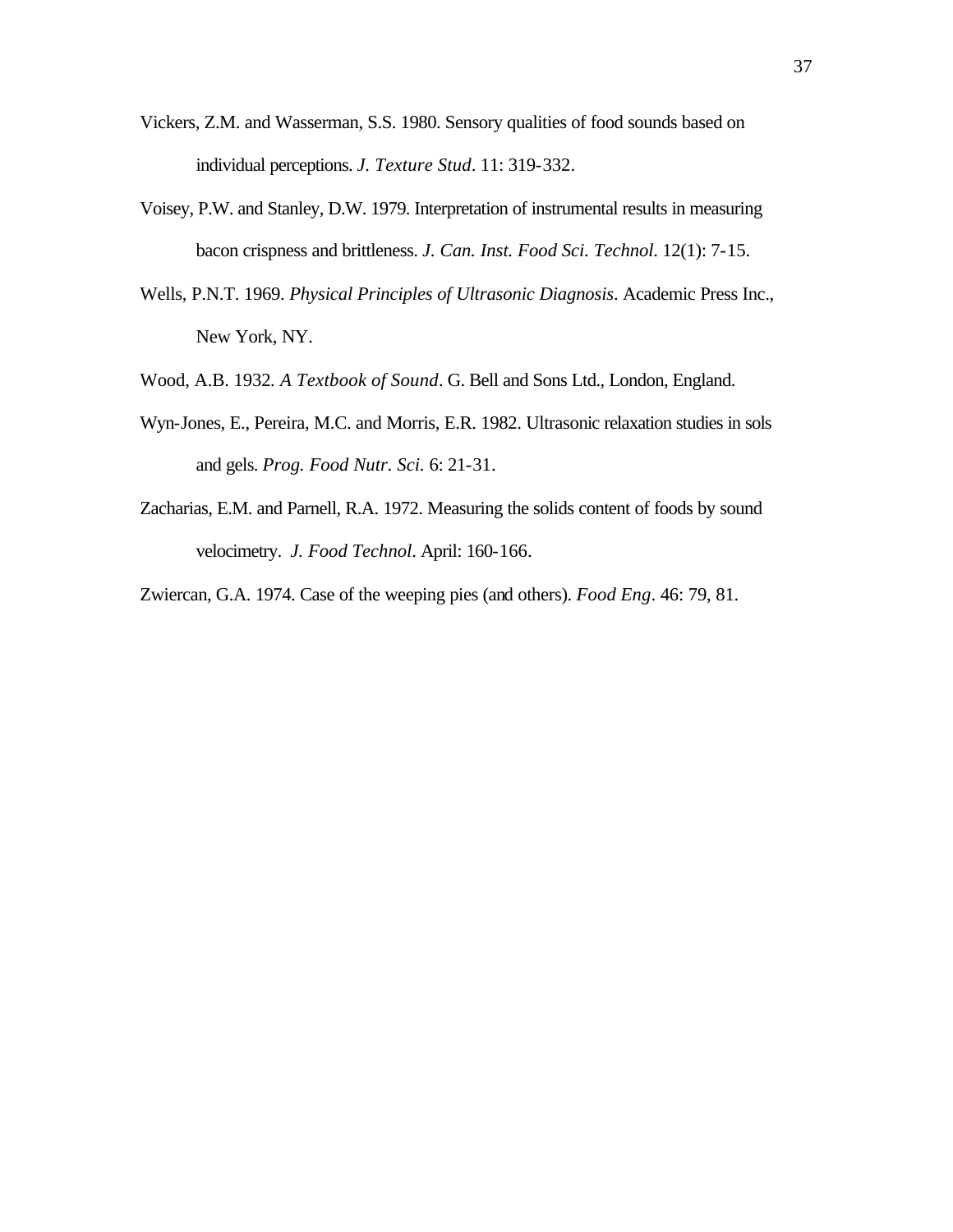| <b>Products</b>                 | <b>Regression equation</b>                              | ${\bf R}^2$ |
|---------------------------------|---------------------------------------------------------|-------------|
| Seymour (1985)                  |                                                         |             |
| Potato chips (Pringles)         | Crispness = $13.6 - 0.19$ Work <sup>x</sup> + 0.03 MP4  | 0.96        |
| Potato chips (O'Gradys)         | Crispness = $6.1 - 0.08$ Force + 0.21 SPL3              | 0.88        |
| Potato chips (Rippled Pringles) | Crispness = $8.1 - 0.004$ Work <sup>y</sup> + 0.003 ILT | 0.89        |
| Crunch Twist                    | $Crispness = 16.5 - 0.06$ Force $- 0.11$ SPL1           | 0.95        |
| Saltine crackers                | Crispness = $9.5 - 0.12$ Force + 0.017 MPL              | 0.91        |
| <b>Vickers</b> (1987)           |                                                         |             |
| Potato chips                    | Crispness = $-15.6 + 5.35$ NP + 133 MHP – 6.21 Peak     | 0.98        |
| <b>Vickers</b> (1988)           |                                                         |             |
| <b>Breakfast cereals</b>        | Crispness = $538 + 539$ (log MHP) – 222 Peak            | 0.74        |

**Table 2.1 The regression equation for crispness prediction in different foods**

- Force = Maximum force at failure (N) by Kramer shear cell
- $Work<sup>x</sup> = Work$  done to 1 cm deformation (mJ)
- $Work<sup>y</sup> = Work$  done to failure (mJ)
- $MP4 = Mean$  sound pressure  $(N/m<sup>2</sup>)$  in 2.6-3.3 kHz
- $SPL1 = Mean$  sound pressure level (dBA) in 0.5-1.2 kHz
- $SPL3 = Mean$  sound pressure level (dBA) in 1.9-2.6 kHz
- $\text{ILT} = \text{Acoustic intensity}$  (watts/m<sup>2</sup>) in 0.5-3.3 kHz
- $MPL =$  Acoustic intensity (watts/m<sup>2</sup>) in 0.5-1.9 kHz
- MHP = Mean height peaks taken from oscilloscope display of bite sounds
- $NP =$  Number of sound occurrences during bite
- Peak = Maximum force from a force-deformation curve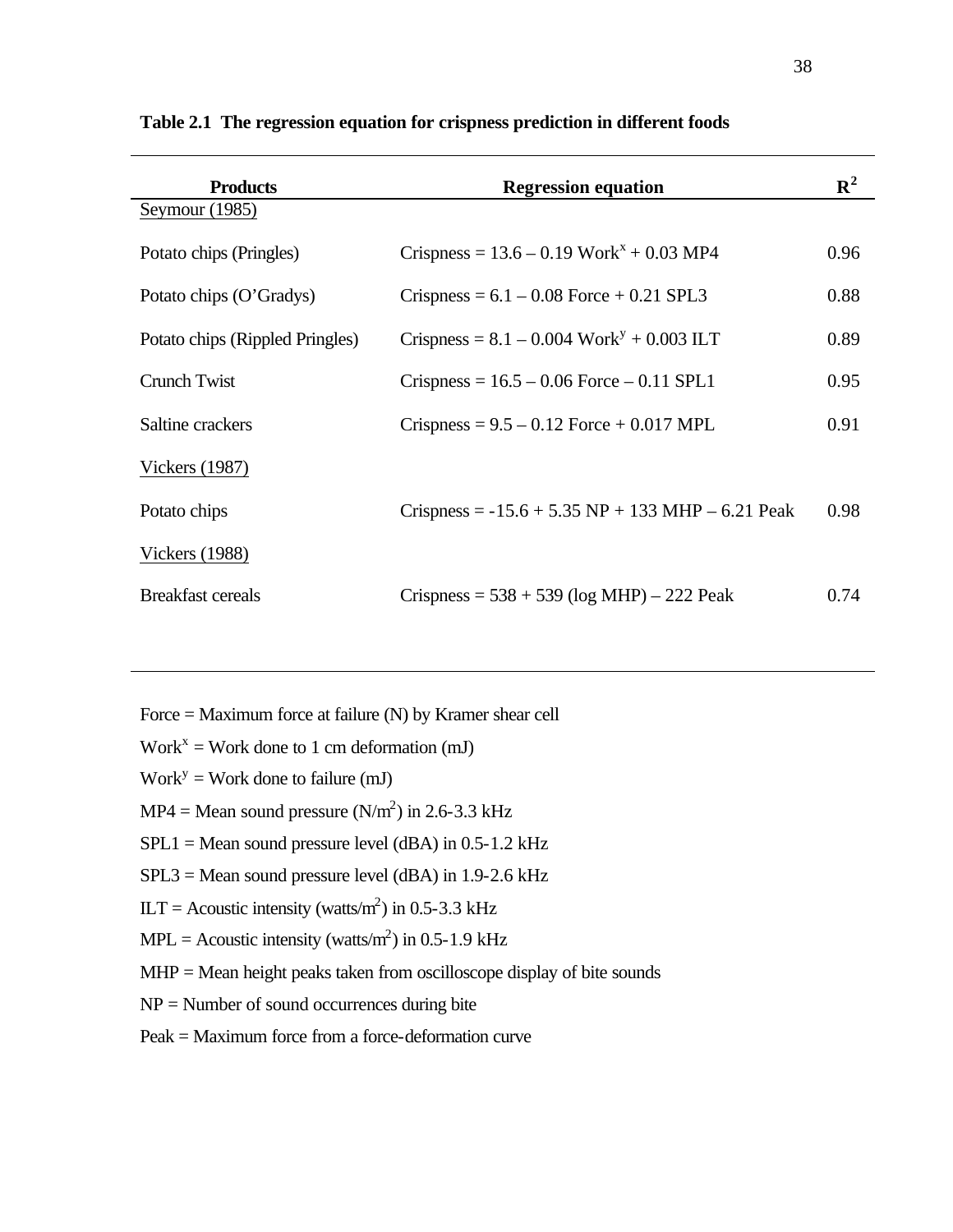| <b>Measurement Category</b> | <b>Measured Parameters</b>                                                                                     | <b>Applications</b>                                                                                                           |
|-----------------------------|----------------------------------------------------------------------------------------------------------------|-------------------------------------------------------------------------------------------------------------------------------|
| Time Domain                 | Times - of - Flight and<br>Velocities of Longitudinal,<br><b>Shear and Surface Waves</b>                       | Density, Thickness,<br>Defect Detection, Elastic and<br>Mechanical Properties,<br><b>Interface Analysis</b>                   |
| <b>Attenuation Domain</b>   | Fluctuations in Reflected and<br>Transmitted Signals at a Given<br>Frequency and Beam Size                     | Defect Characterization,<br>Surface and Internal<br>Microstructure,<br>Interface analysis                                     |
| <b>Frequency Domain</b>     | Frequency-Dependence of<br>Ultrasound Attenuation, or<br><b>Ultrasonic Spectroscopy</b>                        | Microstructure, Grain Size,<br>Porosity,<br>Surface Characterization,<br><b>Phase Analysis</b>                                |
| Image Domain                | Time-of-Flight, Velocity and<br>Attenuation as Functions of<br>Discrete Point Analysis by<br>Raster C-Scanning | Surface and Internal Imaging<br>of Defects, Microstructure,<br>Density, Mechanical<br>Properties, True 2-D and 3-D<br>Imaging |

| Table 2.2 Introduction to ultrasound measurements |  |  |  |
|---------------------------------------------------|--|--|--|
|---------------------------------------------------|--|--|--|

Source: Ultran Labs, Inc.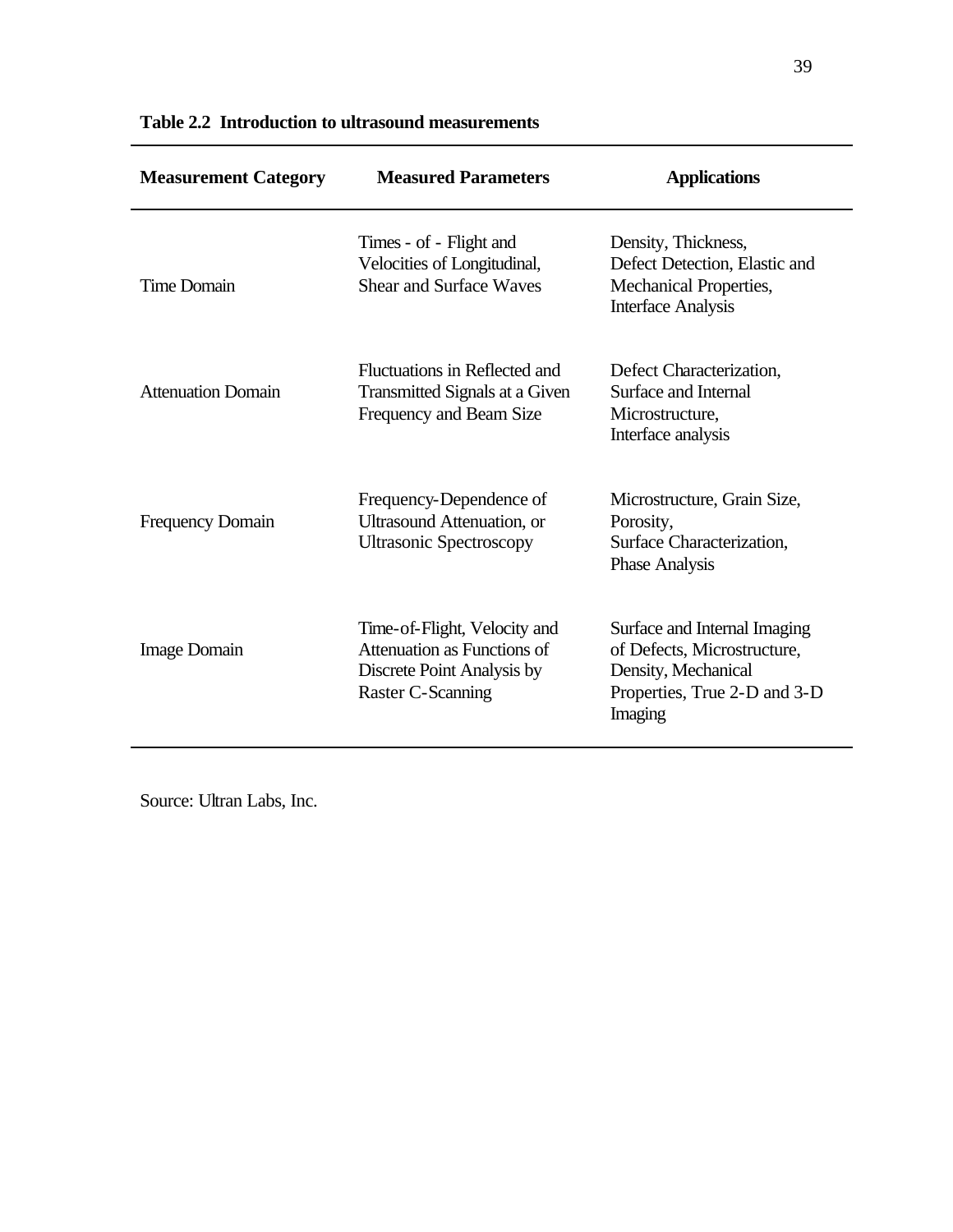# SECTION III

# THE DEVELOPMENT OF AN ULTRASONIC TECHNIQUE TO EVALUATE

# CRISPNESS IN BREADED FRIED CHICKEN NUGGETS\*

\* Submitted for publication in Journal of Food Process Engineering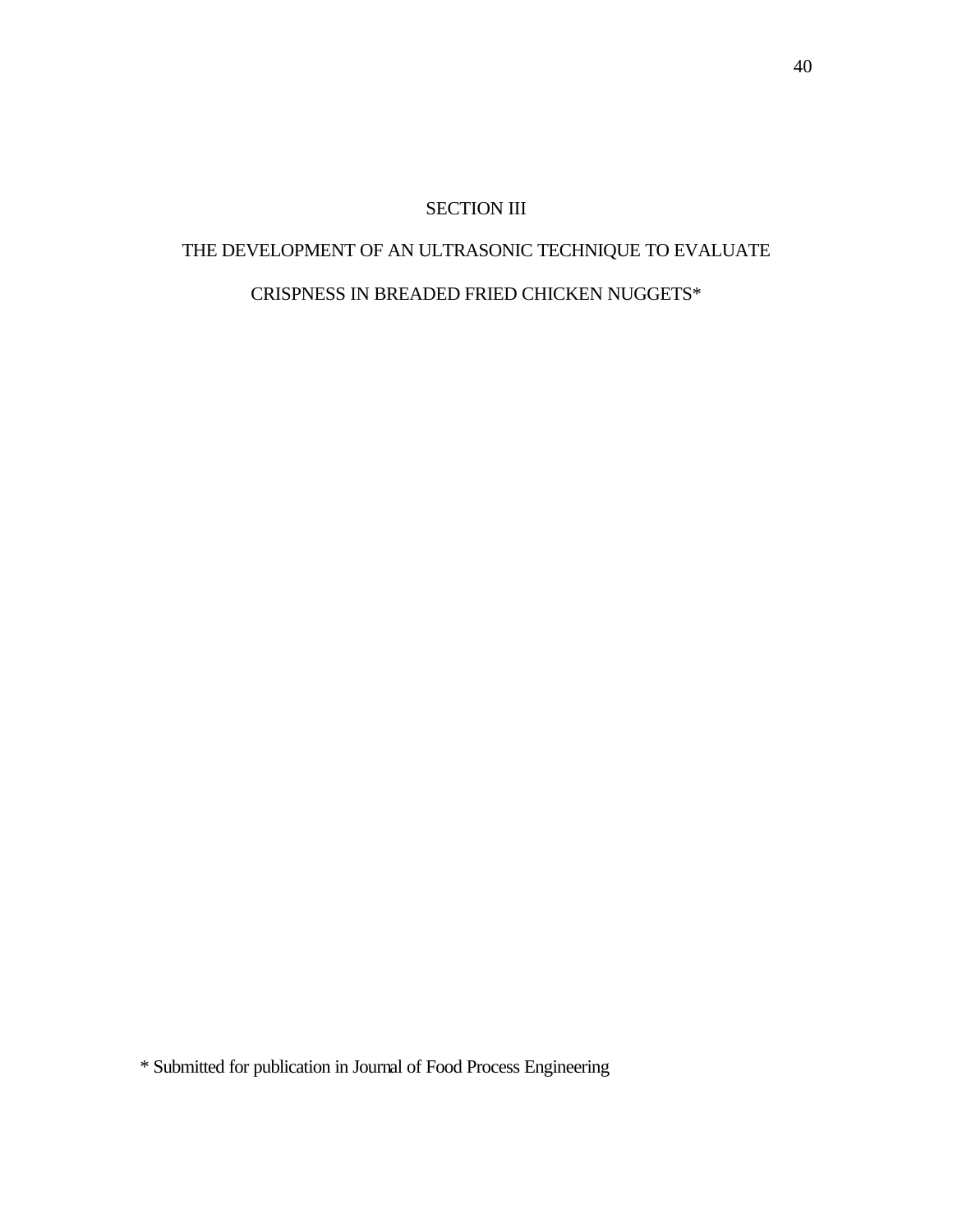# **ABSTRACT**

 This study explored the possibilities of using the ultrasonic non-destructive testing technique to evaluate crispness in breaded fried chicken nuggets. Pairs of dry-coupling ultrasonic transducers at frequencies of 250 kHz were used to perform the ultrasonic transmission on the breaded fried chicken nuggets. The evaluation of ultrasonic properties was based on analyzing the time domain of the transmitted ultrasound. This study found that ultrasonic parameters such as maximum peak-to-peak amplitude of the signal and ultrasonic velocity varied with the changes of samples properties. Maximum peak-to-peak amplitude ranged from 1.2 to 2.8 V. Ultrasonic velocity varied from 422 to 580 m/sec. Ultrasonic velocity seems to describe the changes in product crispness. The samples kept under ambient conditions had lower values for velocity than samples held under a heat lamp, which could be due to the lack of crispness in samples stored under ambient conditions.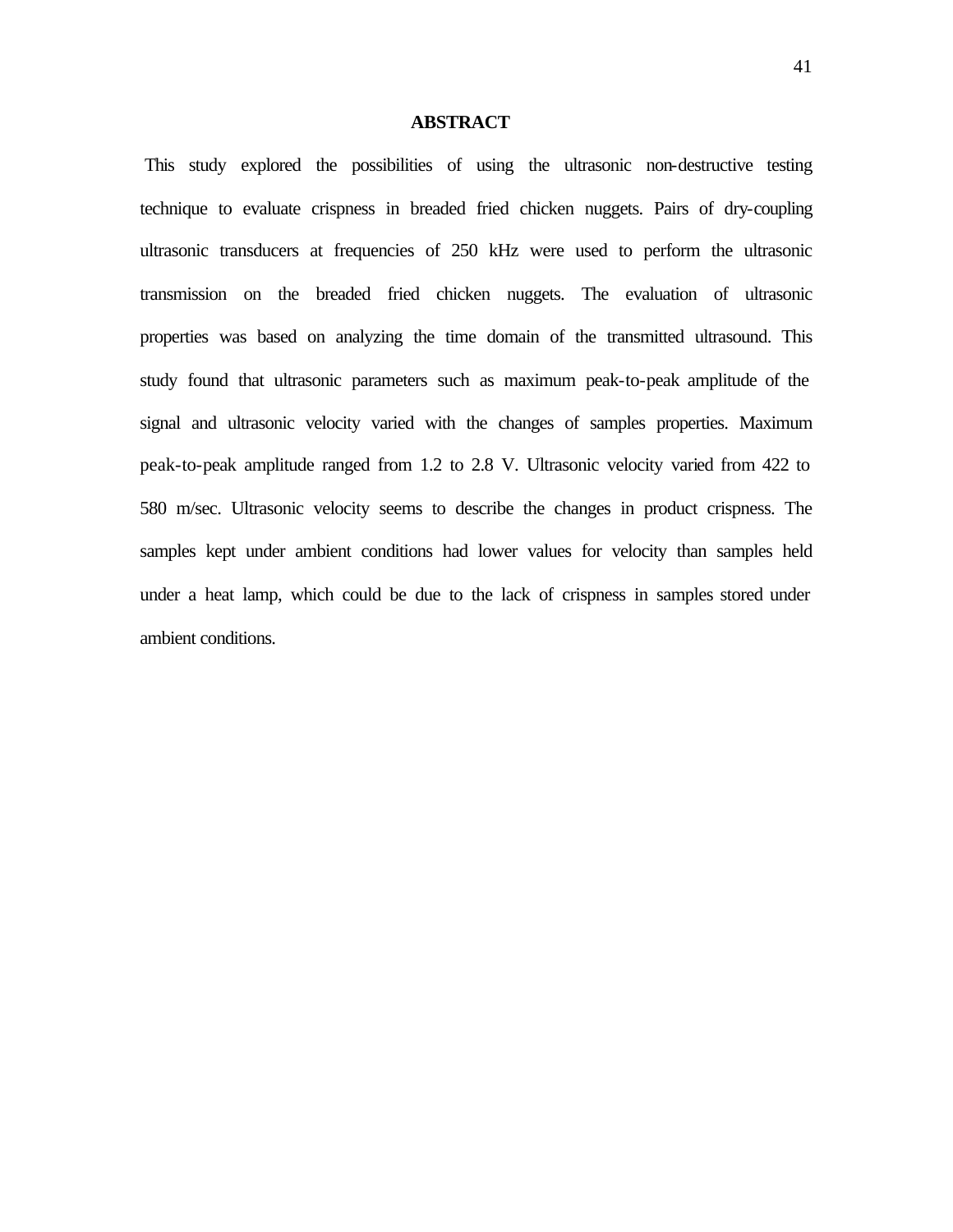#### **INTRODUCTION**

Crispness is one of the most important and desirable textural properties that indicate freshness and high quality in breaded fried foods. It goes well with many other textural characteristics and is often used to create pleasing textural contrasts (Szczesniak and Kahn, 1971). Crispness in low moisture foods has been studied by many investigators. Many definitions and meanings of crispness exist. However, this attribute was not adequately defined. In addition, the crispness in breaded fried foods with high moisture core has not been studied extensively (Tahnpoonsuk, 1999).

 Many studies had shown that crispness is affected by the cellular structure of foods (Barrett *et al*., 1994; Gao and Tan, 1996a, b; Mohammed *et al*., 1982; Stanley and Tung, 1976; and Vickers and Bourne, 1976b). Crispness had been measured by the investigation of the microstructural properties such as cell wall thickness and cell size distribution.

Mechanical properties are associated with the structural properties derived from the stress-strain or force-deformation relationships of tested food material. The mechanical tests were performed for measuring crispness in different foods, such as bacon (Voisey and Stanley, 1979), potato chips (Katz and Labuza, 1981), biscuits (Mohamed *et al*., 1982), breakfast cereals (Sauvageot and Blond, 1991), and breaded shrimps (Tahnpoonsuk, 1999).

Many investigators have performed acoustical analysis to evaluate crispness. The acoustical properties of biting and chewing sounds were studied to determine crispness in dry foods (Vickers and Bourne, 1976; Christensen and Vickers, 1981; Mohamed *et al*., 1982; Lee *et al*., 1988; Dacremont, 1995). Although acoustical tests produced high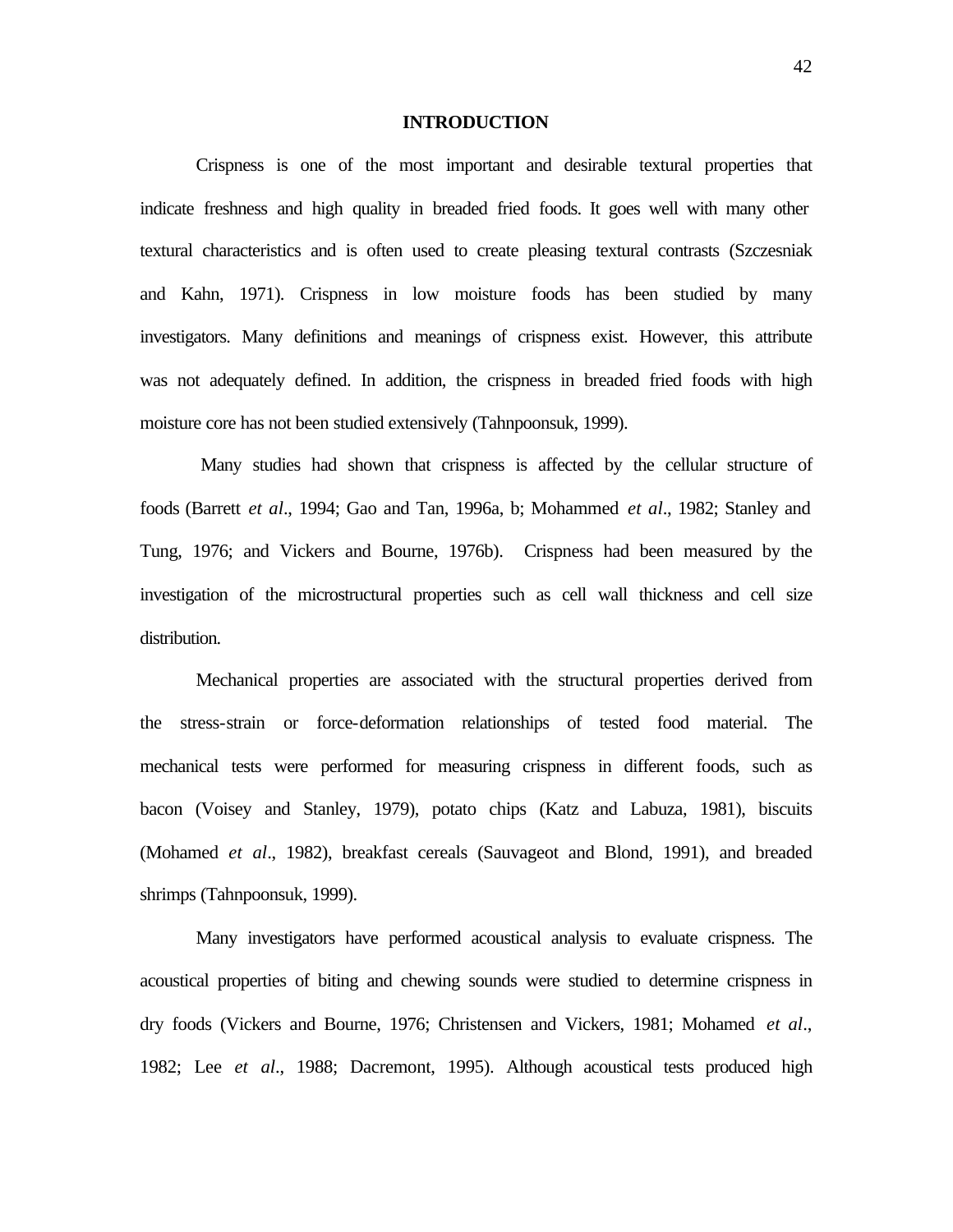enough correlations with sensory crispness and eating process may vary the quality of sound. It has been suggested that combination of the acoustical and mechanical measurements might predict better the crispness of foods (Mohamed *et al*., 1982; Seymour, 1985; Vickers, 1987 and 1988). Chakra *et al.* (1995) explained that mechanical measurement can ascertain the link existing between the acoustic emission and the elastic behavior by thermodynamic principles, and also found that the changes in mechanical parameters were compatible with the changes in acoustic parameters. Glass transition is believed to be associated with the loss of crispness as affected by the moisture content of the products (Tesch *et al*., 1996).

Ultrasonic technique was used to assess crispness in biscuits (Povey and Harden, 1981). Good correlation between sensory crispness and velocity of longitudinal sound was found. Ultrasonic technique offers a promise as a method for objective measurement of the crispness.

However, all these tests were applied just for low moisture foods. Studies on crispness in high moisture foods are very limited. Tahnpoonsuk (1999) studied crispness in breaded shrimps stored under a heat lamp. Sensory crispness had been predicted using both acoustical and force-deformation measurements. Crispness was positively related to amplitude of the sound emitted during eating process and a shear/compression force and inversely related to a sound energy. Although the model was significant it did not produce satisfactory correlations with sensory crispness. In addition, the method proposed was destructive.

There is no reliable method that can accurately measure and quantify crispness in breaded fried foods with a dry outer crust layer and a moist core. The objectives of this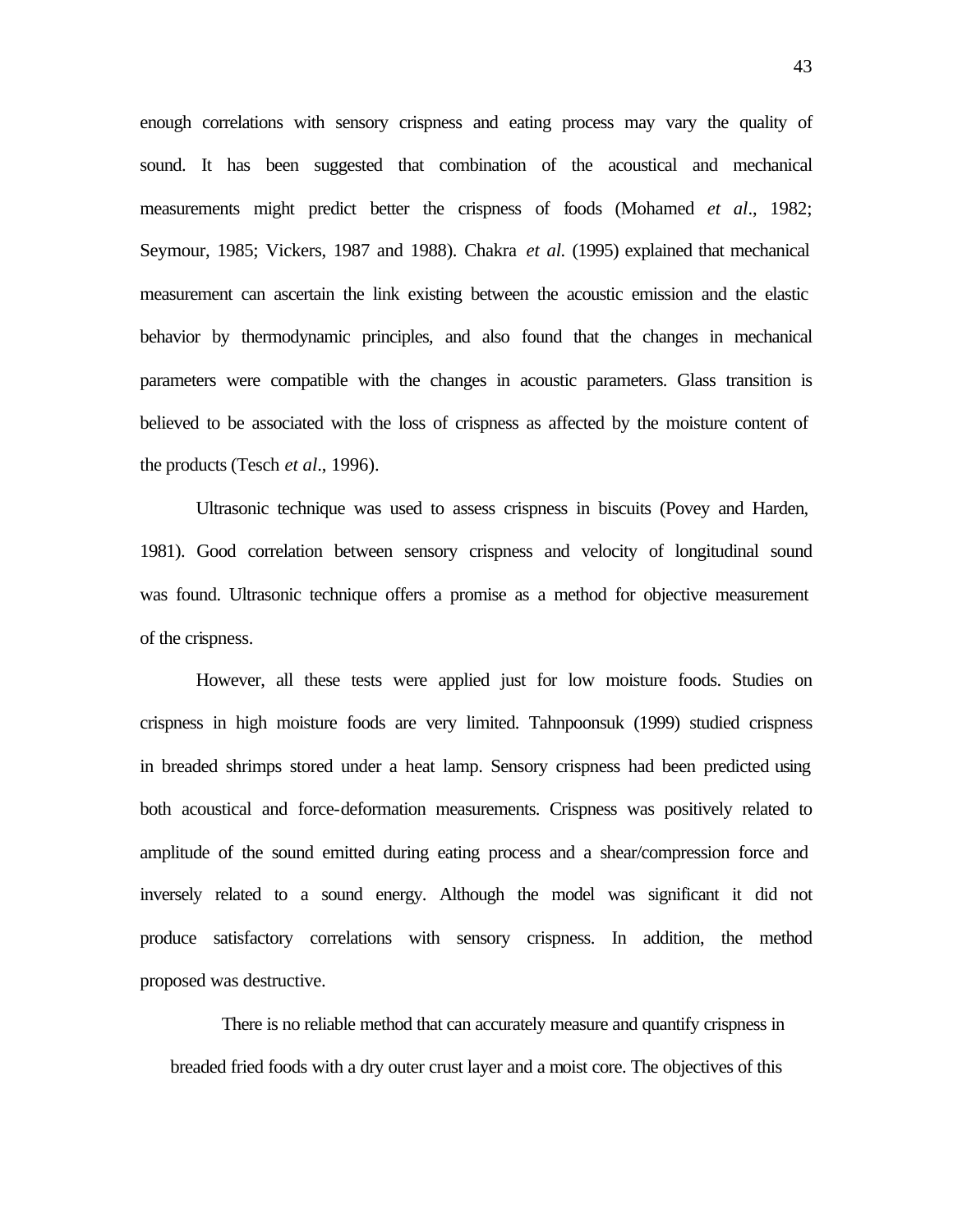study was to investigate the possibilities of using an ultrasonic non-destructive testing method to evaluate crispness in breaded fried chicken nuggets, and also to study the effect of holding samples under a heat lamp on the properties of breaded chicken nugget.

### **MATERIALS AND METHODS**

The battered and breaded fried chicken nuggets obtained from local fast food restaurants were sorted for similar size and weight  $(15 \pm 2g)$ , then reheated in a microwave oven (model 1000W/R-21HT, Sharp Electronics Corporation, NJ) for 3 min at full power. Samples were then placed uncovered under a heat lamp (model SW-2430, Merco Inc., Lakewood, NJ) at  $60<sup>0</sup>C$  to maintain crispness. Samples were also held under ambient conditions (45 –55% RH). Samples were removed at 5-min intervals and tested for objective crispness. Breaded fried chicken nuggets that developed off color (dark brown) during holding time were not used in the experiments.

### **The Ultrasonic Non-Destructive Testing System**

The ultrasonic non-destructive evaluation system developed at Virginia Tech (Cheng and Haugh, 1994) was used to conduct ultrasonic measurements. The basic setup of the ultrasonic non-destructive evaluation system included an Ultran BP 9400A highpower burst pulser, an Ultran BR 640A broadband receiver, a Tektronix 2232 digital storage oscilloscope, pairs of dry-coupling ultrasonic transducers at frequencies of 50 kHz, 250 kHz, 500 kHz and 1 MHz, and a microcomputer system for data acquisition and analysis (see Fig.3.1). For the ultrasonic transducers at frequencies of 250 kHz, 500 kHz, and 1 MHz, the driving voltage from the burst pulser to the transducers was 400 Volts with nominal impedance of 4 ohms. For the ultrasonic transducer at nominal frequency of 50 kHz, a high-power step-up transformer was used to yield approximately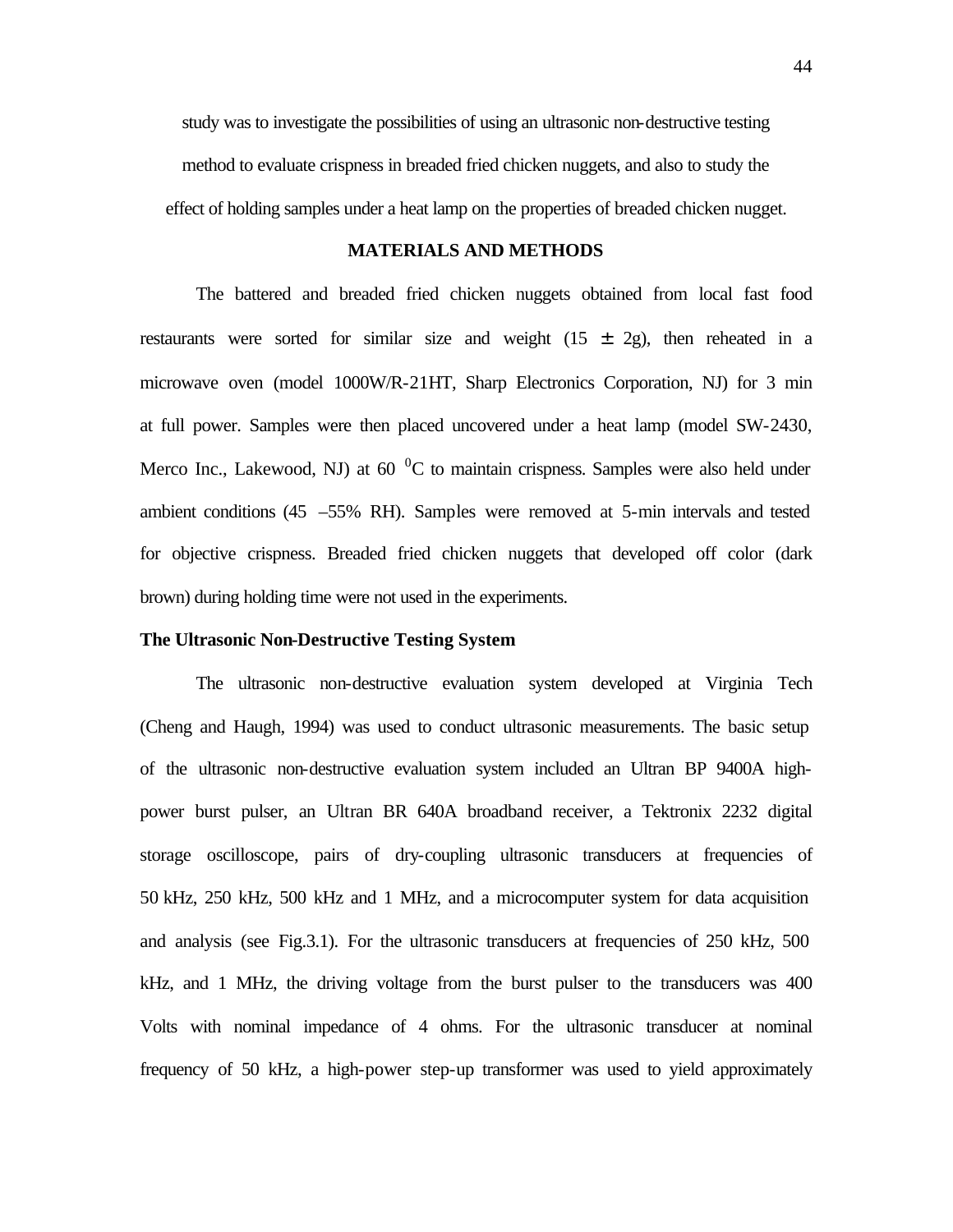650 Volts into 50 ohms. The pulse width, pulse separation, and repetition period can be adjusted to match with transducers of different frequencies. The broadband receiver, performed as a signal amplifier and signal filter, had a maximum gain of 64 dB. The transmitted signal was measured and shown on the oscilloscope screen. A general purpose interface board (GPIB) installed in a microcomputer allowed the transfer of digital data of the signal from the oscilloscope to the microcomputer for further analysis.

Because breaded fried chicken nugget is highly attenuative material, the equipment setup was in the through-transmission mode, where the two broadband ultrasonic transducers were placed on the opposite sides of the surface of the chicken nugget, one acting as a transmitter, and the other one as a receiver. For ultrasonic transducers at frequencies of 250 kHz, 500 kHz, and 1 MHz, the transmitting transducer was connected to the burst pulser directly. For the 50-kHz transducer, the transmitting transducer was connected to the burst pulser through the step-up transformer. The receiving transducer was wired to the receiver directly. A breaded fried chicken nugget was placed directly between the two transducers along the center line of the sample and transducers to assure the optimal propagation of the sound wave. A transducer holding device was used to apply a uniform pressure and a precise alignment of the transducers during each ultrasonic measurement, permitting the most efficient ultrasonic energy transmission through the sample.

A single square pulse at defined duration and repetition period was generated from the burst pulser, and then converted to ultrasonic wave by the transmitting transducer. The ultrasonic signal traveled through the sample and reached the receiving transducer. The ultrasonic signal was converted back to an electrical signal in the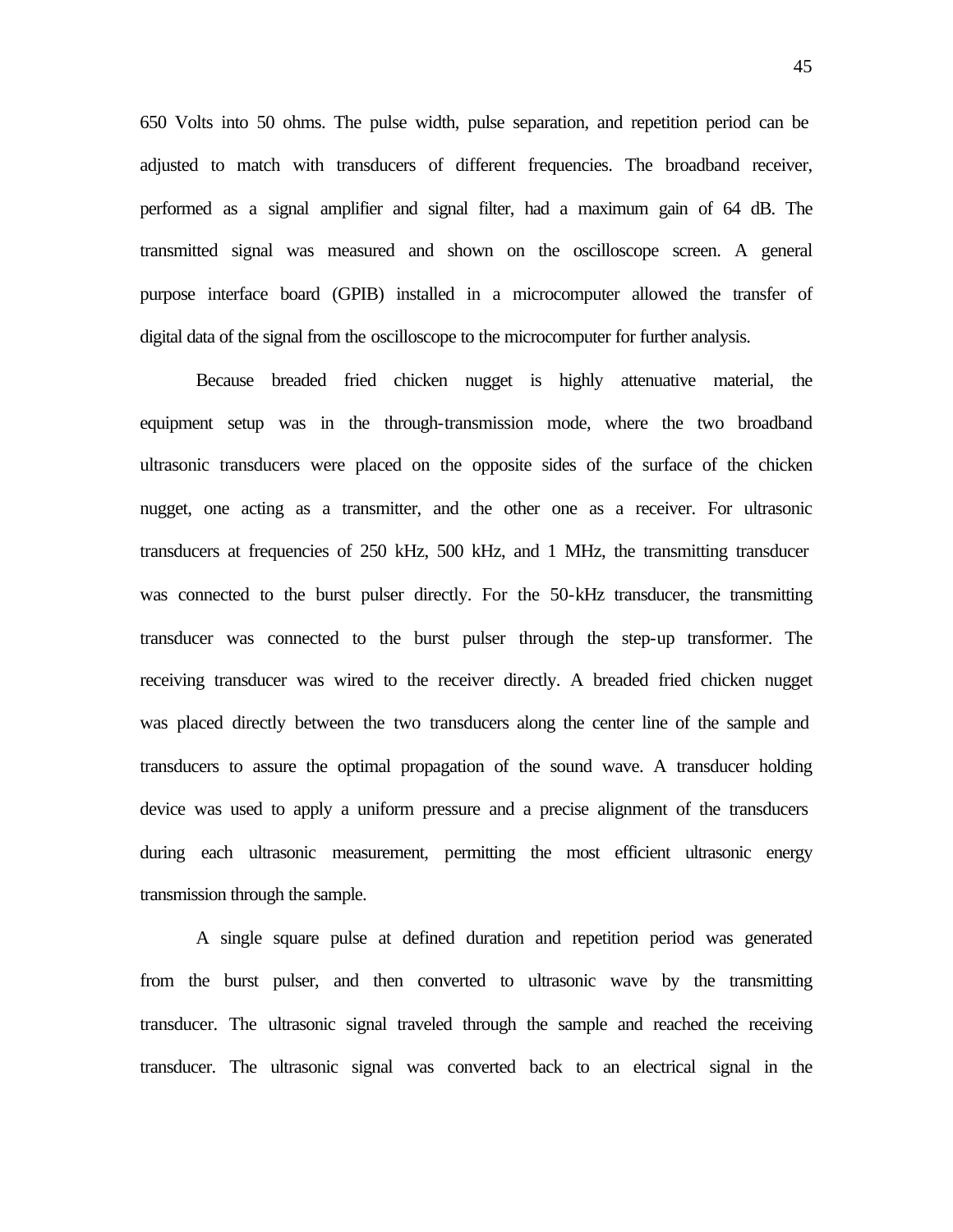receiving transducer, and then was sent to the broadband receiver to filter out undesired frequencies in order to improve the recovery time and signal-to-noise ratio, and finally was amplified. The received signal was first displayed on the oscilloscope screen as real time radio-frequency traces, from which the properties of the ultrasonic wave could be determined. For further analysis, the digital data were then transferred to the microcomputer.

## **Determination of Ultrasonic Properties**

From the transmitted ultrasonic signal, such ultrasonic properties as ultrasonic velocity and maximum peak-to-peak amplitude were determined in this study.

# *Ultrasonic velocity of breaded fried chicken nugget*

An ultrasonic velocity was determined by placing breaded fried chicken nugget directly between the two transducers along the center line of the sample and transducers to assure the optimal propagation of the sound wave. This velocity represents the average speed of ultrasound through the sample from one side to the other. The holding device was used to assure a uniform pressure and a uniform alignment of the transducers during each ultrasonic measurement.

The time-of-flight (*TOF*), known as the traveling time of the ultrasonic signal from one side of sample to the other, was determined from the plot of time domain waveform as shown in Fig. 3.2. The predetermined sample thickness and the determined time-of-flight through the sample and time-of-flight of the transducer are used to calculate the propagation velocity of the ultrasonic wave through the sample.

 The ultrasonic velocity for each breaded fried chicken nugget was defined according to the following equation: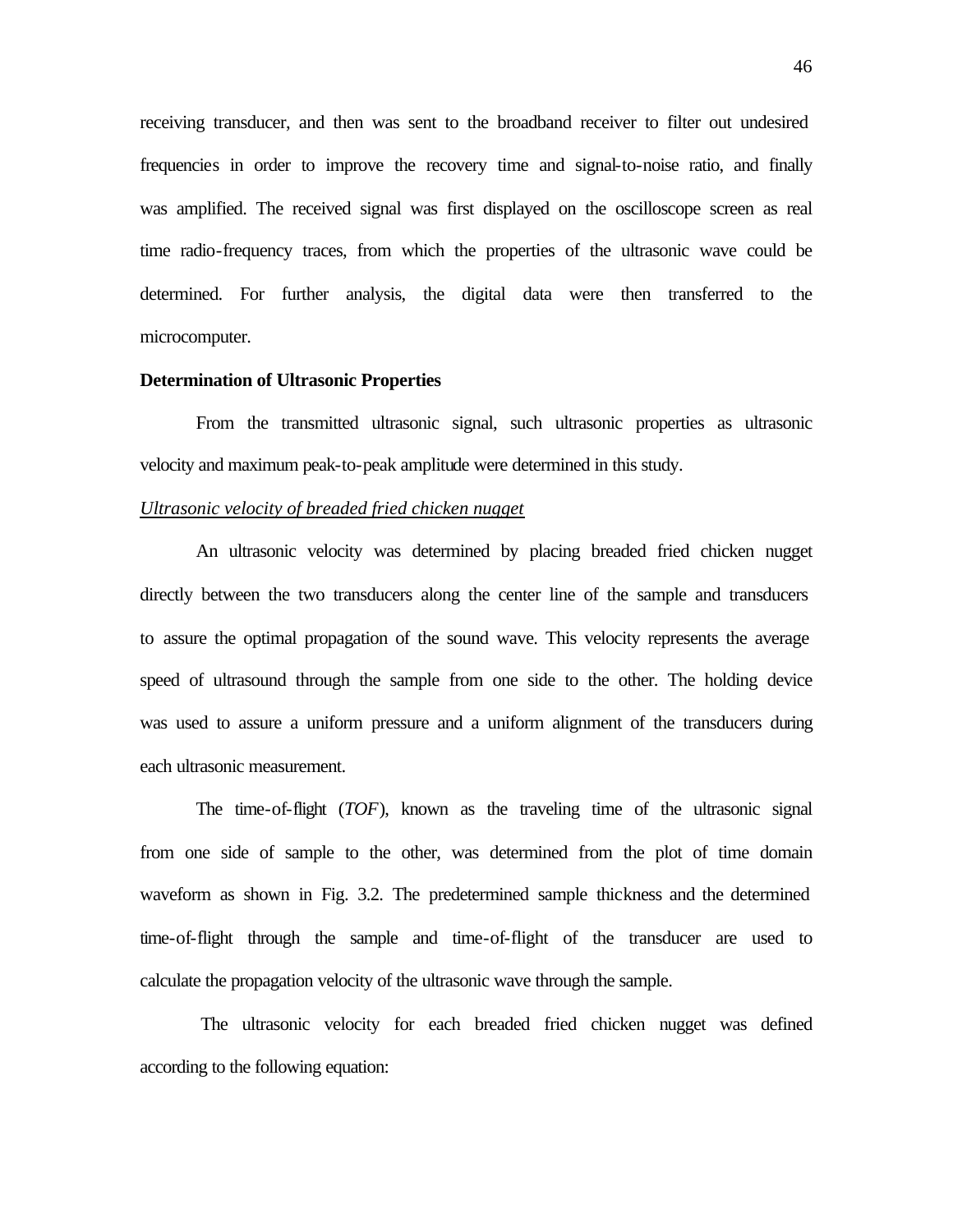$$
\mathbf{u}_{sample} = \frac{l}{TOF - TOF_0}
$$

where

| $\mathbf{u}_{sample}$ |          | Ultrasonic velocity of breaded fried chicken nugget (m/s) |
|-----------------------|----------|-----------------------------------------------------------|
|                       |          | Path length of transmission (mm)                          |
| <i>TOF</i>            |          | Time-of-flight with the sample (ms)                       |
| TOF <sub>0</sub>      | $\equiv$ | Calibrated time-of-flight without the sample (ms)         |

# *Maximum Peak-to-Peak Amplitude of Transmitted Signal*

The maximum peak-to-peak amplitude of transmitted signal was determined as a sum of two absolute maximum voltages from a positive peak and a negative peak from the time domain of the transmitted signal.

## **Sample thickness and moisture content**

The thickness of the sample was measured in millimeters using a caliper (model CHC-60150-D, Aerospace Inc., China). The moisture content of the sample was determined using the freeze-drying method (AOAC method 960.39, 1985).

# **RESULTS AND DISCUSSION**

### **Selection of Ultrasonic Frequency**

The selection of frequency of transducer was based on the fact that the attenuation of the signal transmission at higher frequencies is greater than at lower frequencies. Cheng and Haugh (1994) used a frequency of 250 kHz rather than 1 MHz to detect the hollow heart in potato during their study. They did not successfully transmit ultrasound through a whole tuber of potato using the 1-MHz transducers.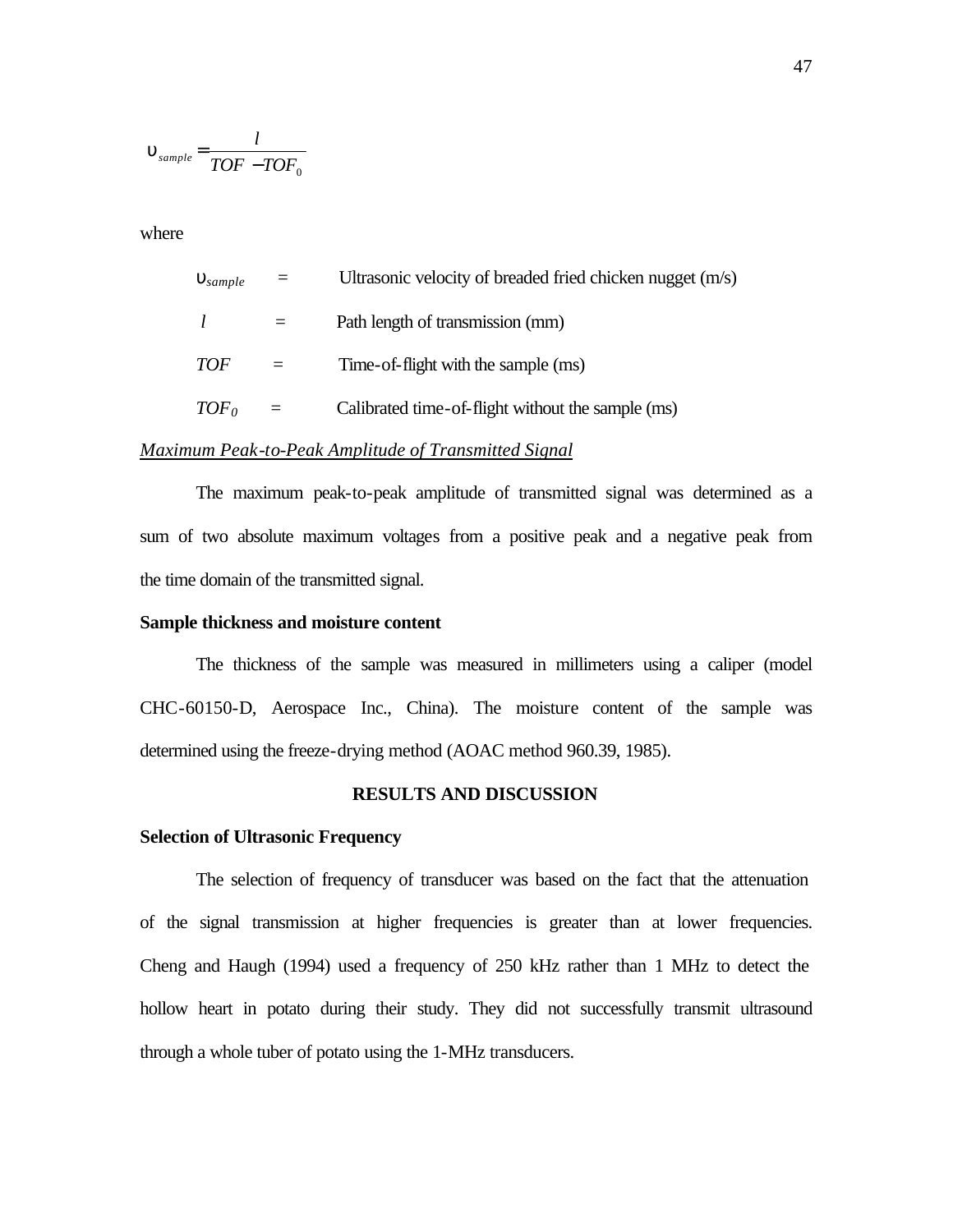Preliminary experiments were conducted to verify that the ultrasonic transmission is better at lower frequencies. Pairs of dry-coupling ultrasonic transducers at frequencies of 50 kHz, 250 kHz, 500 kHz, and 1 MHz were used to perform the ultrasonic transmission on the breaded fried chicken nuggets. No transmitted signal was observed using 500-kHz and 1-MHz transducers. Only the signals for 50-kHz and 250-kHz transducers were detectible. For the 50-kHz ultrasonic transducer, the transmitting transducer has to be connected to the burst pulser through a high-power step-up transformer. For the 250-kHz ultrasonic transducer, the transmitting transducer is connected to the burst pulser directly. Therefore, the experiments were conducted only using the 250-kHz dry-coupling broadband transducers to measure the ultrasonic properties of breaded fried chicken nuggets in this study.

## **Ultrasonic property measurements**

The breaded fried chicken nuggets reheated in microwave oven were held under a heat lamp or ambient conditions and tested after every 5 min. The thickness of the samples was  $15.5 \pm 3$  mm. Moisture content of the samples ranged from 35 to 48 %. Dehydration of the samples occurred when left under a heat lamp, and moisture content decreased significantly with holding time.

This study found that ultrasonic parameters such as ultrasonic velocity and maximum peak-to-peak amplitude of the signal varied with the changes of sample properties. The value of ultrasonic velocity varied from 422 to 580 m/sec.

The value of maximum peak-to-peak amplitude of the signal was found in range of 1.2 – 2.8 V. The samples held under a heat lamp had higher maximum peak-to-peak amplitude than the samples stored under ambient conditions (Fig. 3.3). The differences in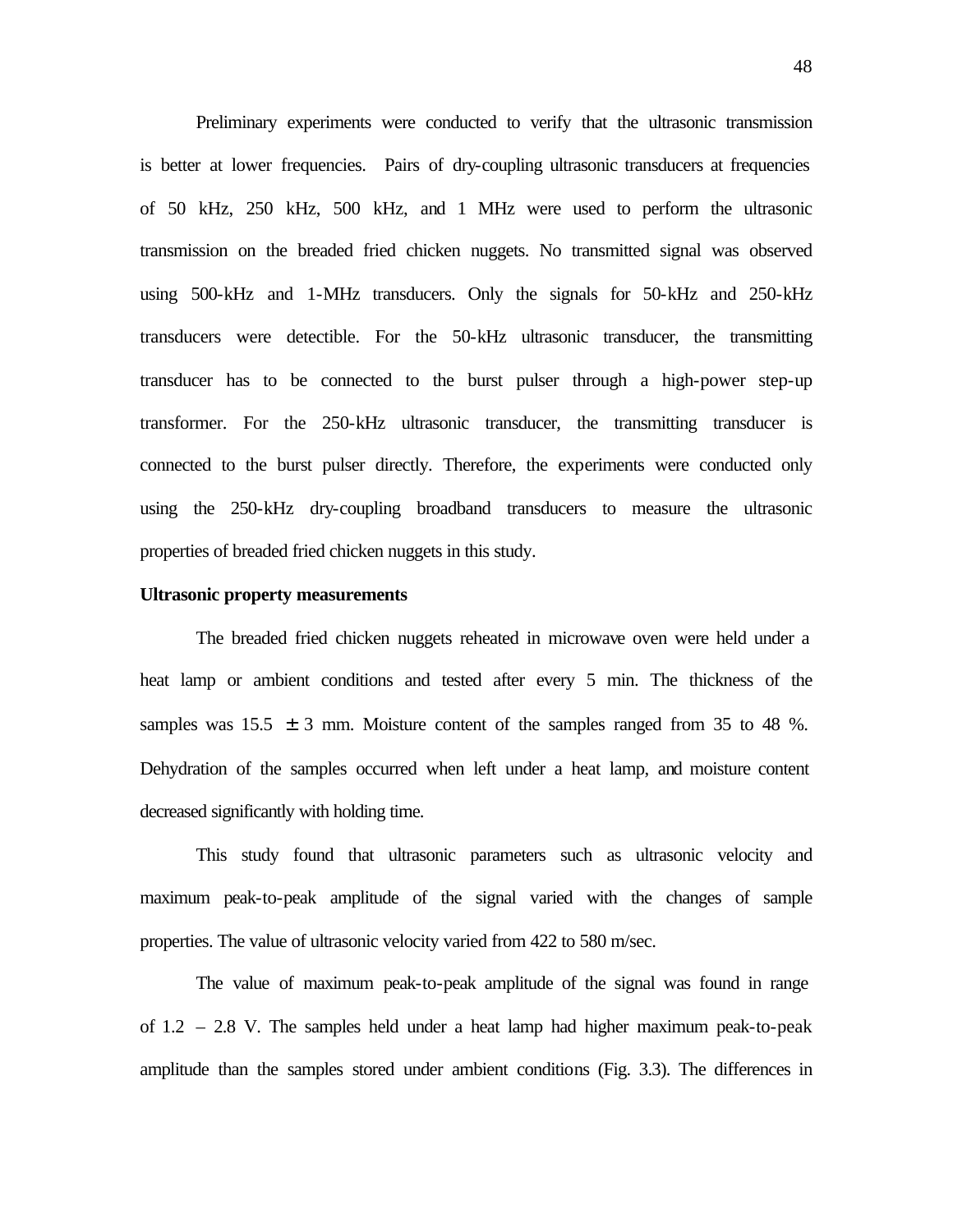amplitude of the signal could be attributed to the sample temperature and moisture content. Samples held under the heat lamp stayed warm and dry compared to the samples kept under ambient conditions (cool and soggy).

The propagation velocity of the ultrasonic wave through the breaded fried chicken nugget seems to associate with the changes in product crispness. The samples kept under ambient conditions had lower values for the velocity than the samples stored under a heat lamp. This could be due to lack of crispness (or being soggy) in the samples kept under ambient conditions (Fig. 3.4). Ultrasonic velocity for the samples stored under ambient conditions decreased from 422 m/sec to 309 m/sec with holding time for up to 15 min, and then increased with further holding to 486 m/sec and remained unchanged. At the same time, ultrasonic velocity increased for the samples held under a heat lamp from 423 m/sec to 580 m/sec with holding time up to 15 min and then decreased with further holding and reached the value (486 m/sec) similar to the one for the samples kept under ambient conditions. Ultrasonic velocity had the highest value for the samples held under a heat lamp for 15 min. At this holding time, the samples were likely to be the crispiest and lose its crispness with further holding. The ultrasonic velocity has been investigated further in later experiments, as this parameter considered as a potential candidate to describe the changes in crispness in breaded fried foods.

#### **CONCLUSION**

The importance and desirability of crispness have increased the efforts to define and measure this sensation. There is no reliable method that can evaluate crispness in breaded fried foods with high moisture core. Ultrasonic techniques can be successfully used in the food industry and can give significant advantages in this industry. This study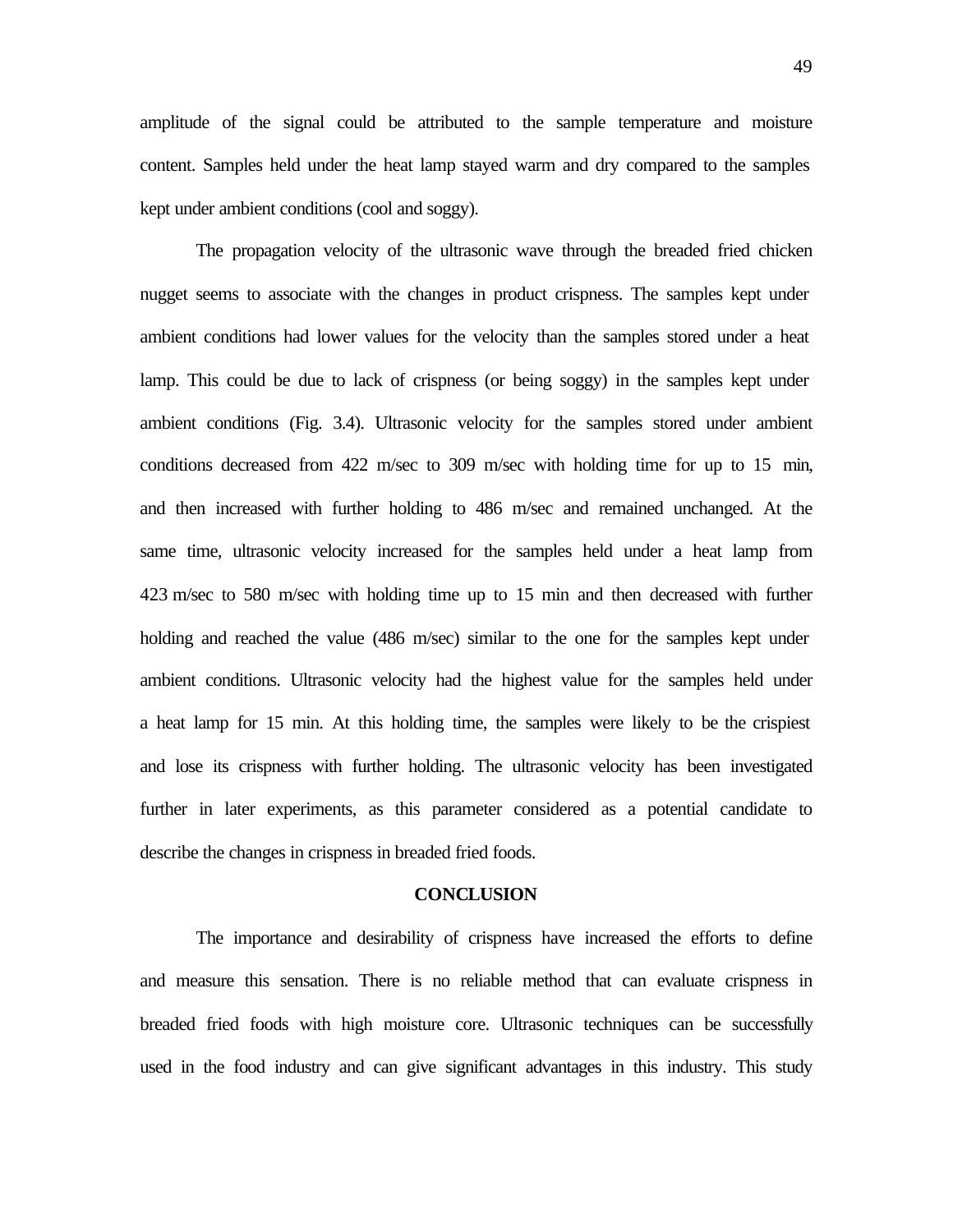explored the possibilities of applying an ultrasonic non-destructive method to evaluate crispness in breaded fried chicken nuggets. The experiments were conducted using the dry-coupling ultrasonic transducers at frequencies of 50 kHz, 250 kHz, 500 kHz, and 1 MHz in direct transmission mode. The ultrasonic transmission through the breaded fried chicken nugget using the 250 kHz transducers was successful. The basic signal analysis was performed in time domain of the transmitted ultrasound, and two ultrasonic parameters, such as ultrasonic velocity and maximum peak-to-peak amplitude, were determined. This study found that the ultrasonic properties changed with holding time. The ultrasonic velocity seems to describe the changes in product crispness. The samples kept under ambient conditions had lower values for velocity than the samples stored under a heat lamp, which could be due to the lack of crispness in those samples. Next study is to optimize measurement conditions that will correlate with sensory crispness parameters using trained panelists.

#### **REFERENCES**

BARRETT, A.H., CARDELLO, A.V., LESHER, L.L. and TAUB, I.A. 1994.

Cellularity, mechanical failure, and textural perception of corn meal extrudates.

*J. Texture Stud.* 25: 77-95.

CHAKRA, W.A., ALLAF, K. and JEMAI, A.B. 1995. Characterization of brittle food products: application of the acoustical emission method. *J. Texture Stud*. 27: 327-348.

CHENG, Y. and HAUGH, C.G. 1994. Detecting hollow heart in potatoes using ultrasound. Trans. ASAE 37(1): 217-222.

CHRISTENSEN, C.M. and VICKERS, Z.M. 1981. Relationships of chewing sounds to judgments of food crispness. *J. Food Sci*., 45: 574-578.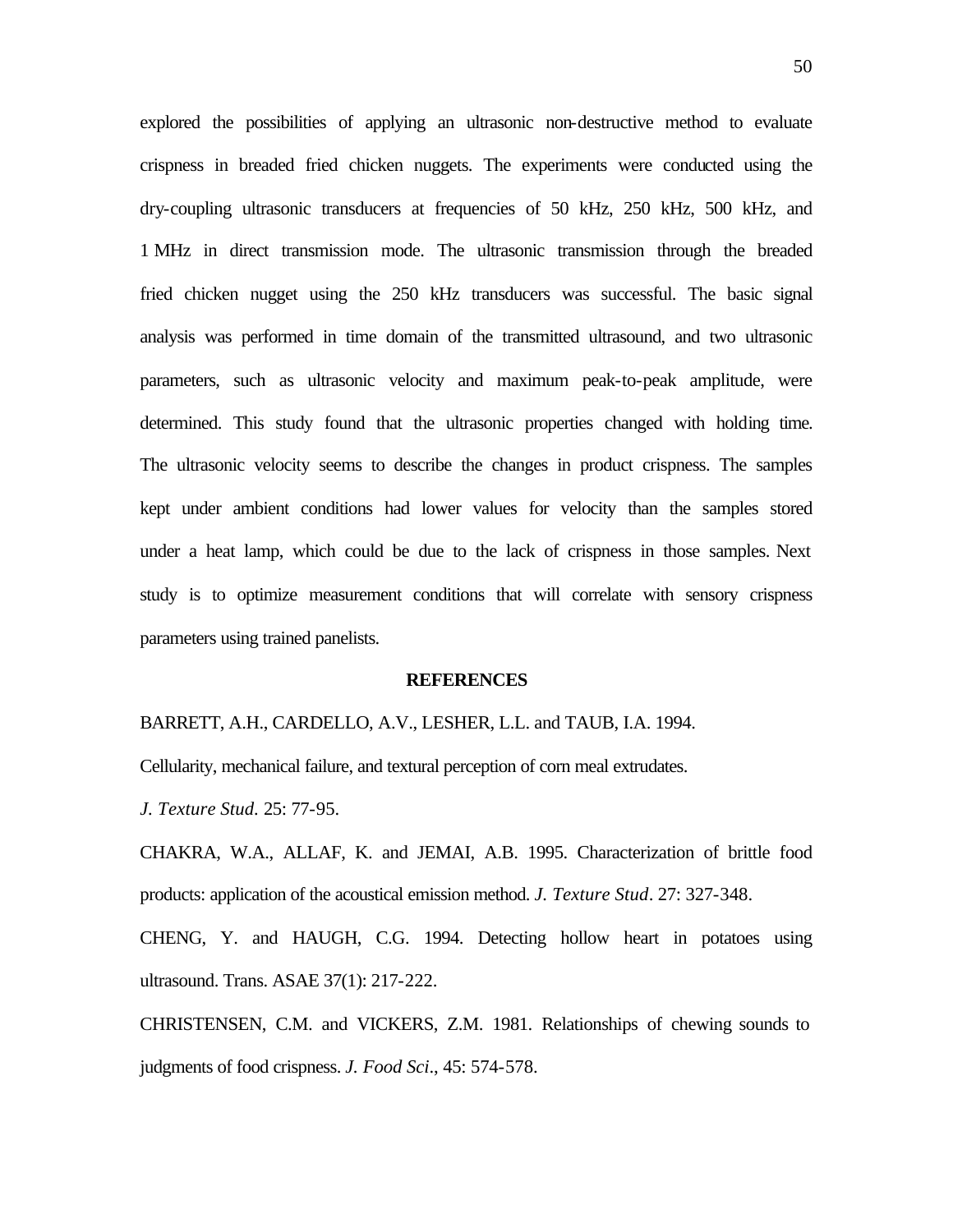DACREMONT, C. 1995. Spectral composition of eating sounds generated by crispy, crunchy and crackly foods. *J. Texture Stud.* 26(1): 27-43.

GAO, X. and TAN, J. 1996. Analysis of expanded-food texture by image processing. Part I: geometrical properties. Part II: mechanical properties*. J. Food Process Eng*., 19: 425- 444; 445-456.

KATZ, E.E. and LABUZA, T.T. 1981. Effect of water activity on the sensory crispness and mechanical deformation of snack food products. *J. Food Sci*., 46: 403-409.

LEE III, W.E., DEIBEL, A.E., GLEMBIN, C.T. and MUNDAY, E.G. 1988. Analysis of food crushing sounds during mastication frequency – time studies. *J. Texture Stud*. 19: 27-38.

MOHAMED, A.A.A., JOWITT, R. and BRENNAN, J.G. 1982. Instrumental and sensory evaluations of crispness: 1 – in friable foods. *J. Food Eng*. 1: 55-75.

SAUVAGEOT, F. and BLOND, G. 1991. Effect of water activity on crispness of breakfast cereals. *J. Texture Stud*., 22: 423-442.

SEYMOUR, S.K. 1985. Studies on the relationships between the mechanical, acoustical and sensory properties in low moisture food products. Ph. D. Dissertation, North Carolina State University, Raleigh, NC.

STANLEY, D.W. and TUNG, M.A. 1976. Microstructure of food and its relationship to texture. In *Rheology and Texture in Food Quality* (de Man, J.M., Voisey, P.W., Rasper,

V.F. and Stanley, D.W., eds.), AVI Publishing Co, Inc., Westport, CT.

SZCZESNIAK, A.S. and KAHN, E.L. 1971. Consumer awareness and attitudes to food texture. *J. Texture Stud.*1: 280-295.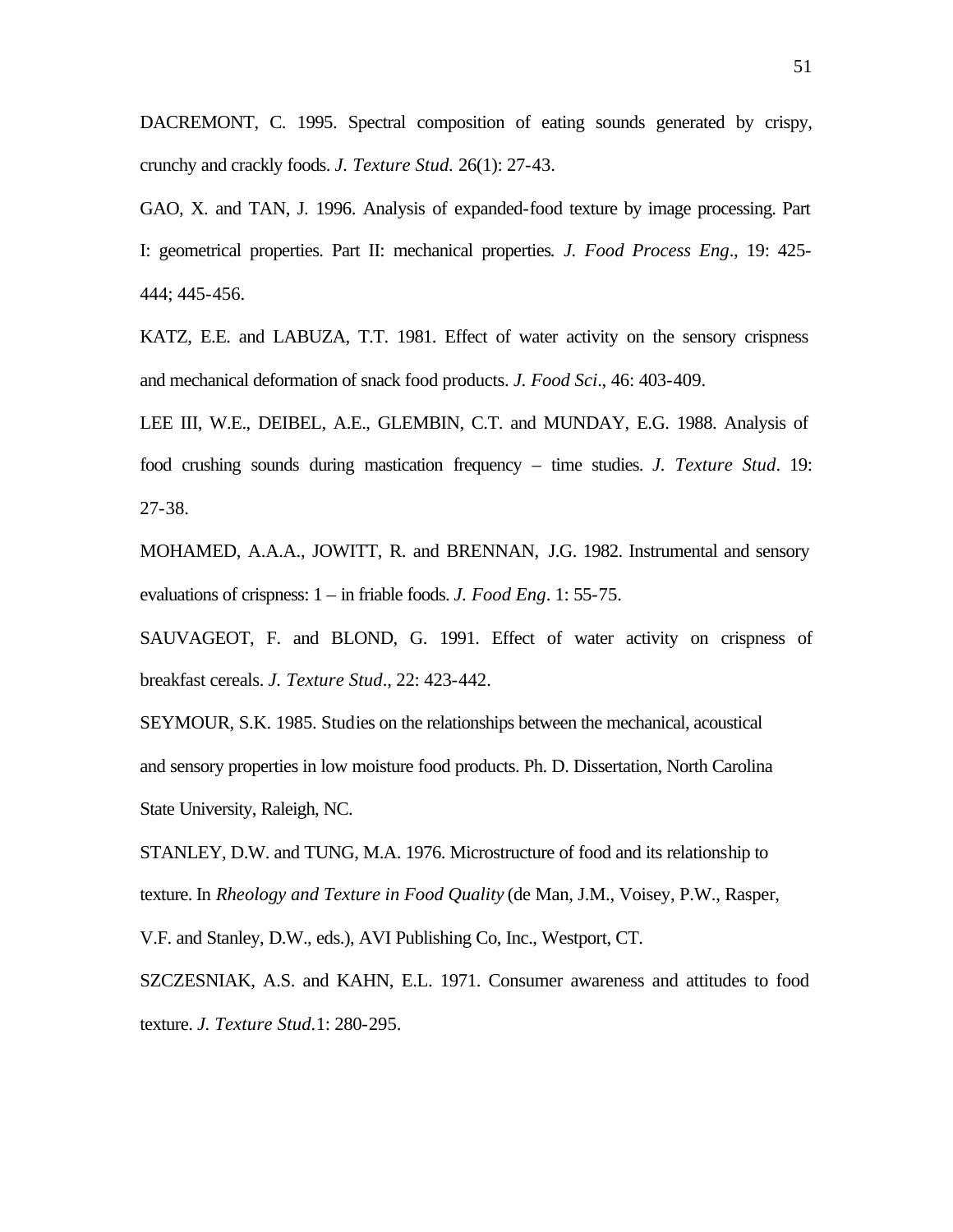TAHNPOONSUK, P. 1999. Determination of crispness in breaded shrimp. M. S. Thesis, The University of Georgia, Athens, GA.

 TESCH, R., NORMAND, M.D. and PELEG, M. 1996. Comparison of the acoustic and mechanical signatures of two cellular crunchy cereal foods at various water activity levels*. J. Sci. Food Agric*., 67: 453-459.

VICKERS, Z.M. and BOURNE, M.C. 1976b. Crispness in foods – a review. J. Food Sci., 41: 1153-1157.

VICKERS, Z.M. 1987. Crispness and crunchiness. In *Food Texture: Instrumental and Sensory Measurement* (Moskowitz, H.R., eds.) Marcel Dekker, Inc., New York.

VICKERS, Z.M. 1988. Instrumental measures of crispness and their correlation with sensory assessment. *J. Texture Stud*., 19: 11-14.

VOISEY, P.W. and STANLEY, D.W. 1979. Interpretation of instrumental results in measuring bacon crispness and brittleness. *J. Can. Inst. Food Sci. Technol*., 12(1): 7-15.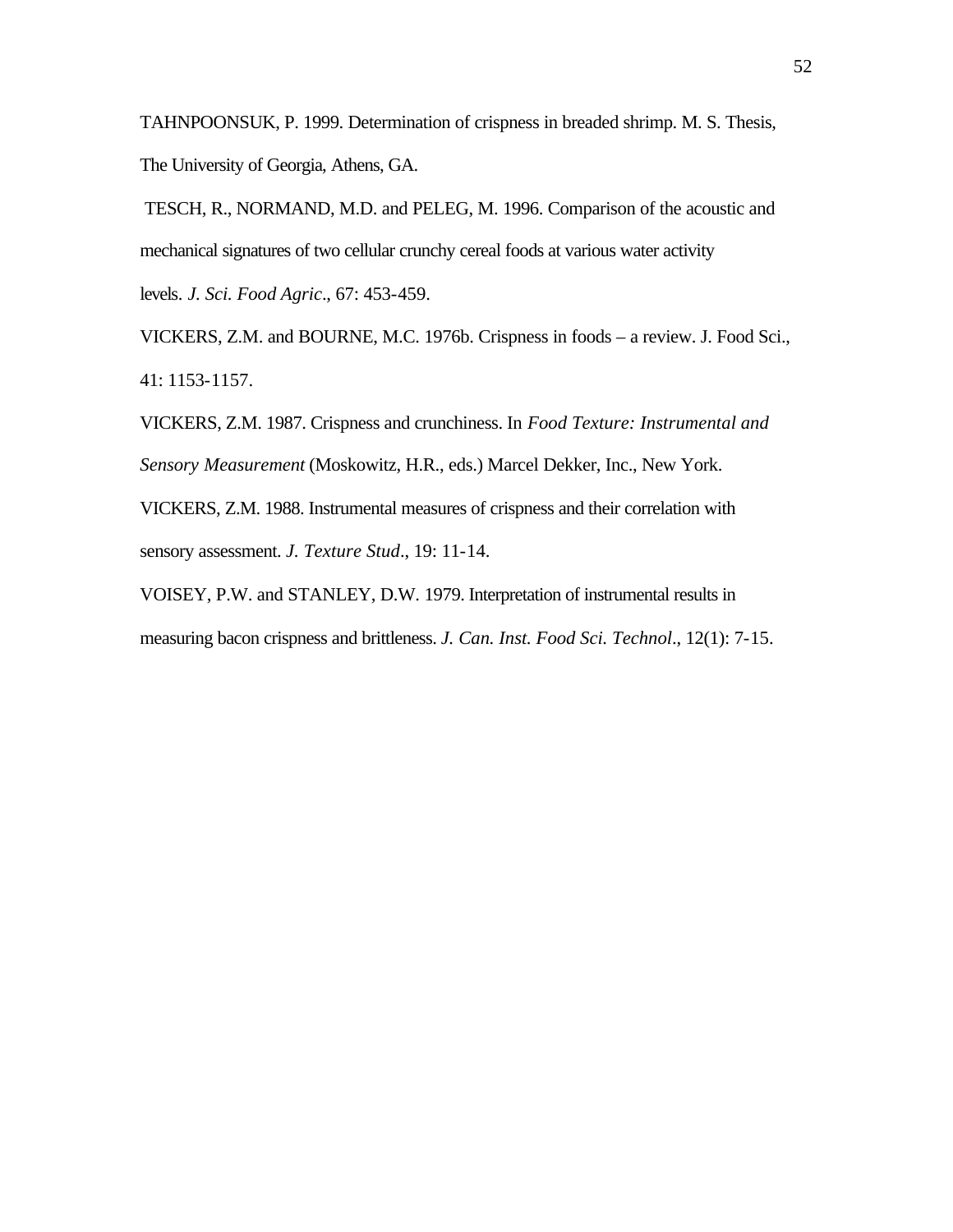

Fig.3.1 Instrumentation setup for 250-kHz, 500-kHz and 1-MHz ultrasonic transducers in through-transmission mode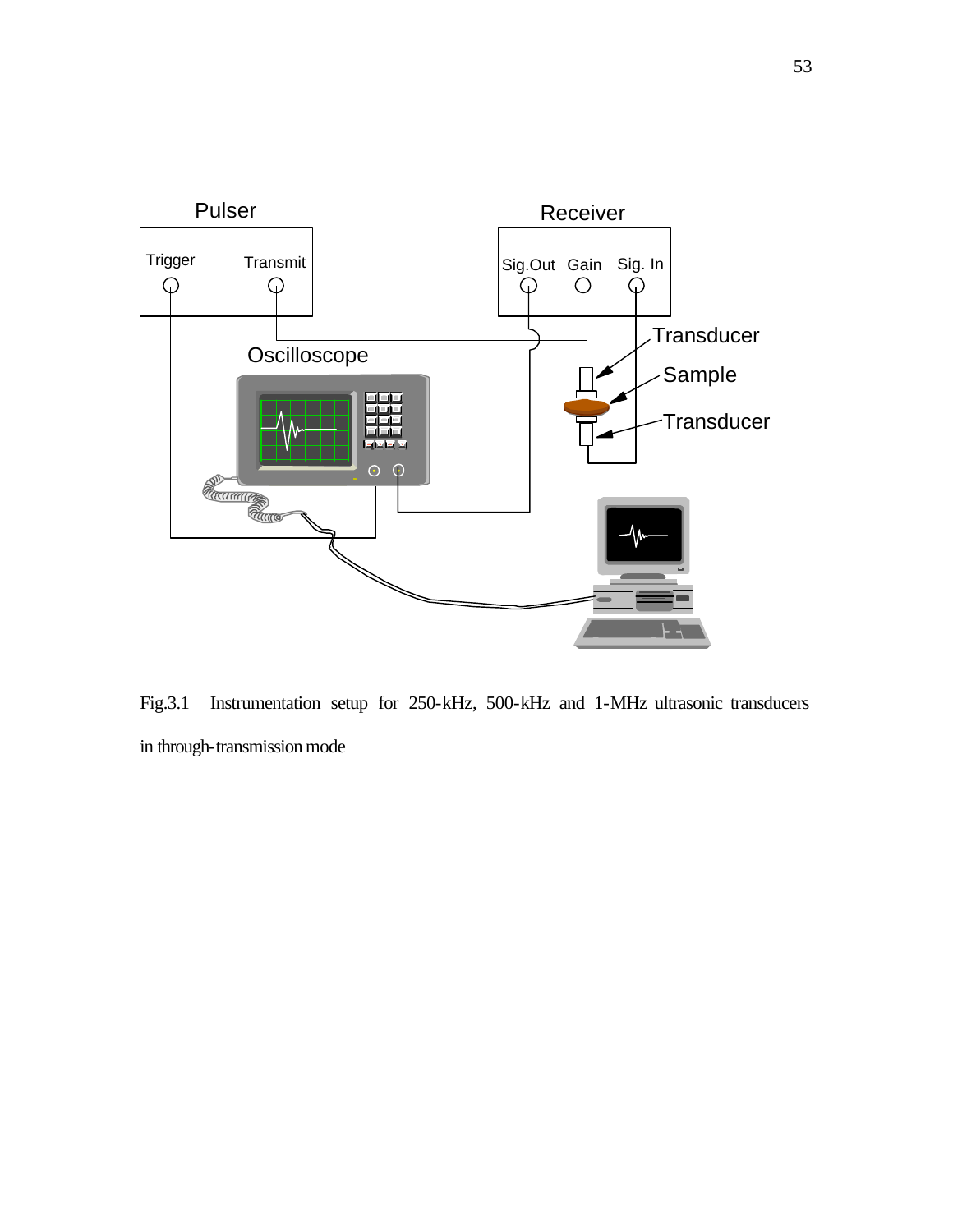

Fig.3.2 Time domain plot of the transmitted ultrasound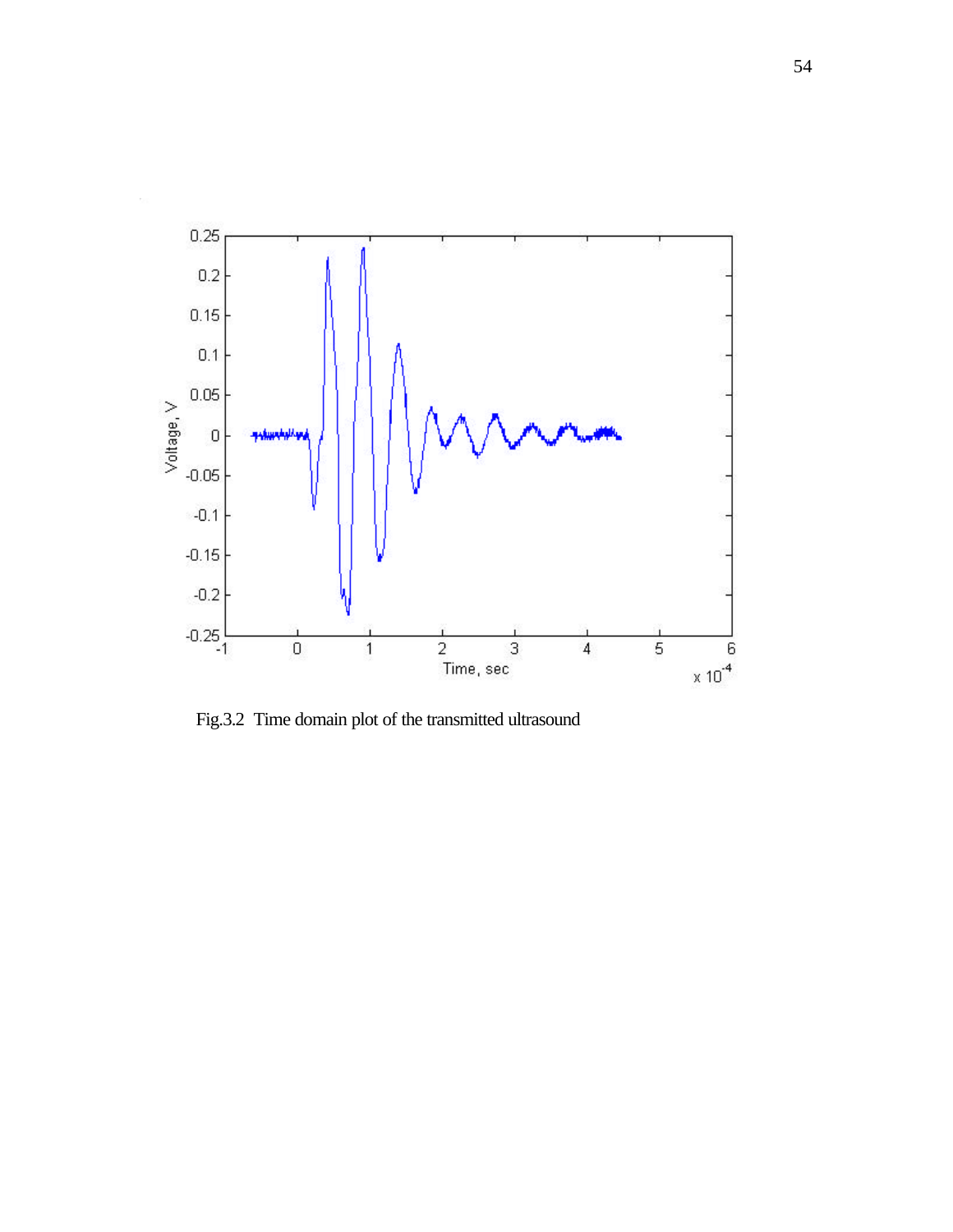

Fig.3.3 Effect of placement of breaded fried chicken nuggets either under a heat lamp or ambient conditions on maximum peak-to-peak amplitude of ultrasonic signal

 $(\blacksquare$ - Samples stored under ambient conditions,  $\lozenge$  - Samples stored under heat lamp)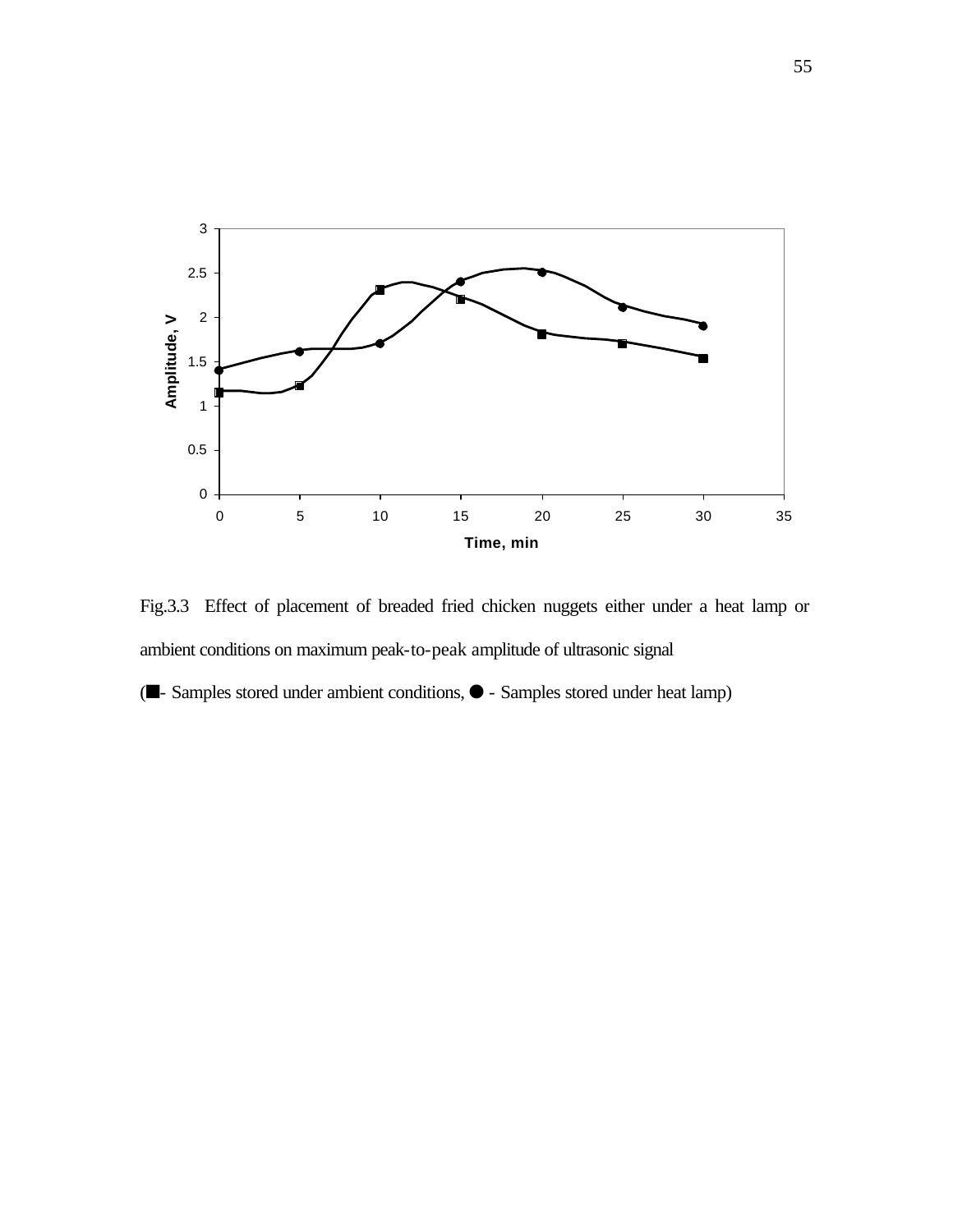

Fig. 3.4 Effect of placement of samples under either ambient conditions or a heat lamp on the velocity of ultrasonic propagation  $($  - Samples stored under ambient conditions, l - Samples stored under a heat lamp)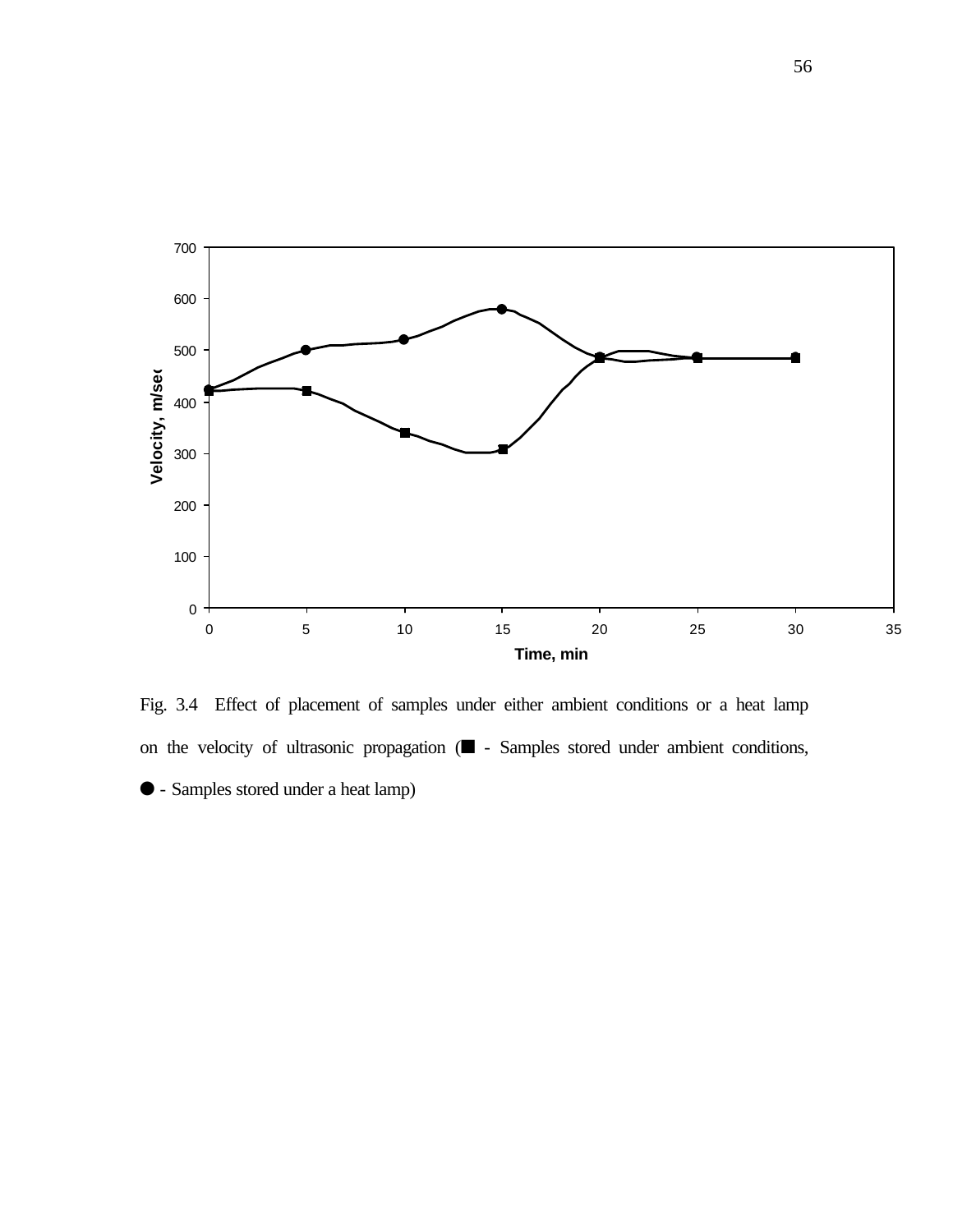# SECTION IV

# SENSORY ASSESMENT OF CRISPNESS IN A BREADED FRIED FOOD HELD

# UNDER A HEAT LAMP\*

\* Submitted to Journal of Food Quality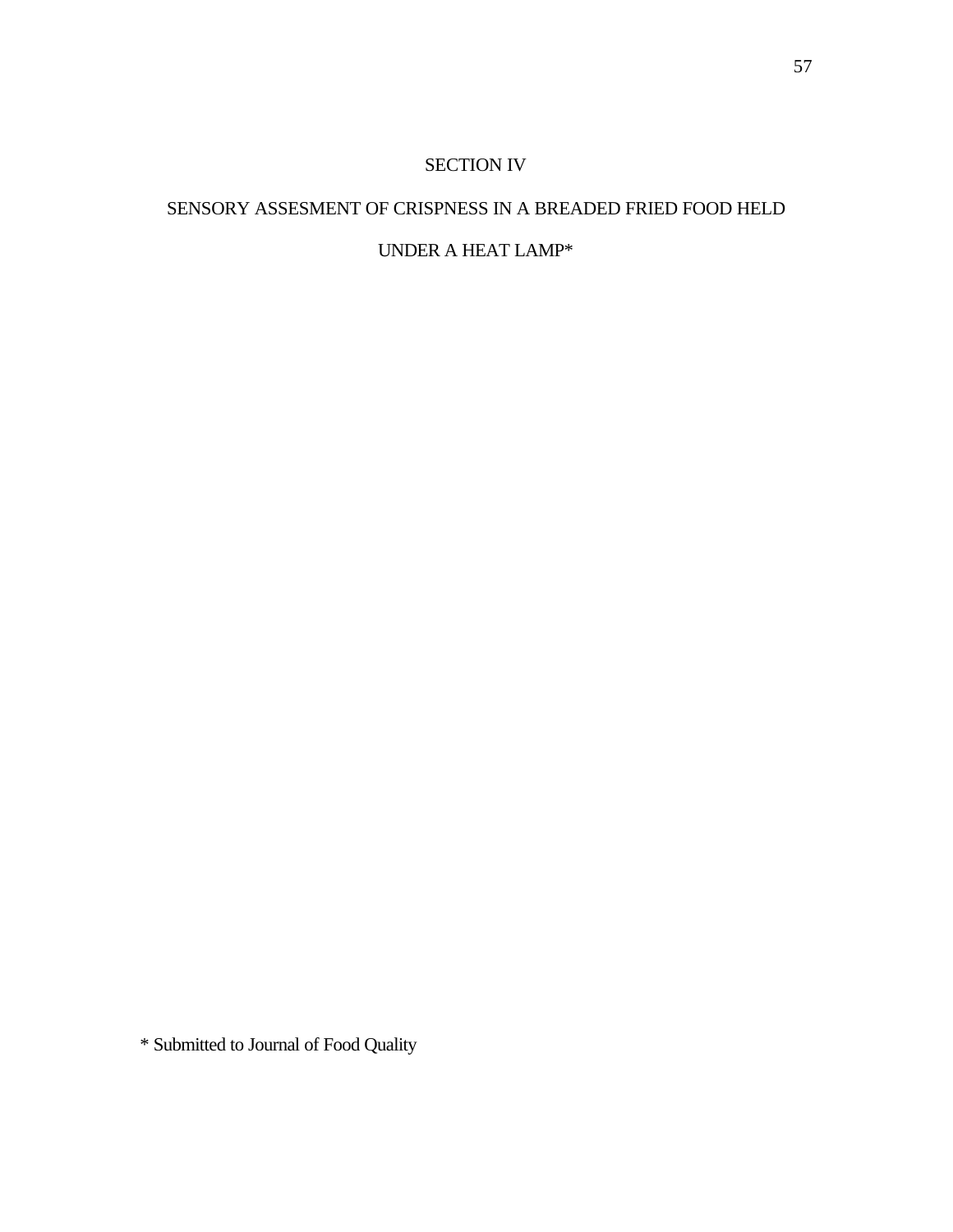#### **ABSTRACT**

Crispness is an important textural characteristic that indicates freshness and high quality in breaded fried foods. There is no reliable method that can accurately measure crispness in breaded fried foods with high moisture core. Development of such an objective technique that can be correlated to sensory crispness will provide new opportunities to develop products with desirable attributes. This study was undertaken with following objectives: (1) to train a panel for evaluating crispness in breaded fried foods, (2) to assess whether panelists can perceive the intensity differences of crispness among the products, and (3) to obtain sensory crispness values for breaded fried foods held under different storage conditions.

 A panel of eight members was selected and trained to describe the texture of breaded fried foods, focusing on crispness. A training period involved eleven sessions over a period of six weeks. Panelists rated crispness on a nine-point category scale  $(1 =$ not crisp/soggy,  $9 = \text{very crisp}$ ). Such breaded fried foods as chicken strips, chicken nuggets, onion rings, and French Fries were presented to a panel for crispness evaluation during training.

Panelists perceived a significant difference in crispness among the samples tested  $(p \le 0.05)$ . The mean scores for crispness  $(6.0 - 8.7)$  were significantly higher for samples held under a heat lamp to both samples stored under ambient conditions (3.4 – 5.2) and high humid conditions  $(2.8 - 3.4)$ . The developed procedure for evaluating sensory crispness of breaded fried foods can be used to correlate the objective crispness measurements.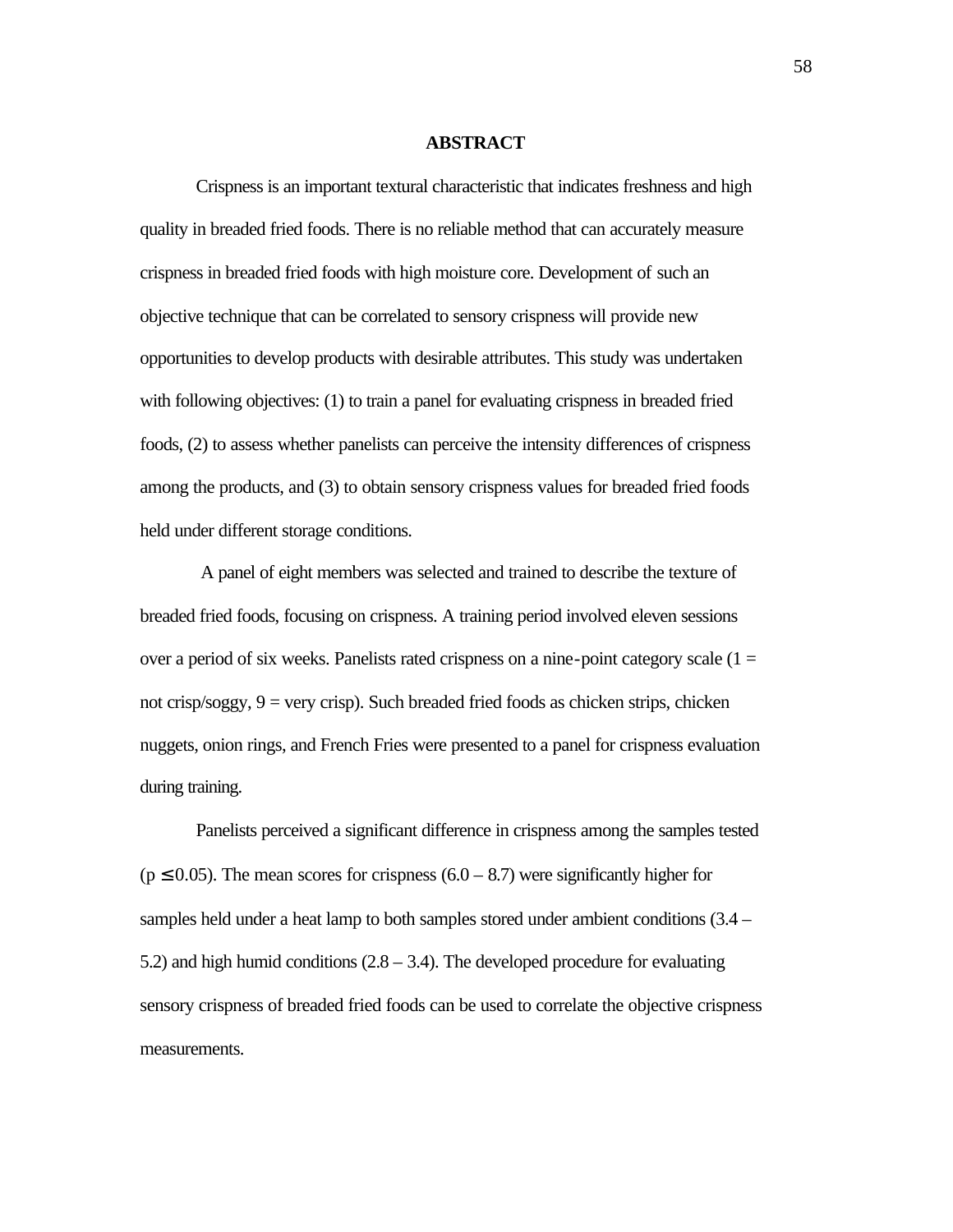#### **INTRODUCTION**

The importance and desirability of crispness as a sensory quality in many food products is well documented (Szczesniak and Kahn, 1971; Vickers, 1988; Szczesniak, 1988; Lee et al., 1990; Dacremont, 1995). Crispness is a highly valued and universally liked textural characteristic that indicates freshness and high quality. Probing into consumer attitudes to texture and its specific attributes, Szczesniak and Kahn (1971) concluded that crispness appears to be the most versatile single texture parameter.

Szczesniak (1988) studied the sensory perception of crispness and developed sensory definitions of this attribute. Two hundred consumers were asked to give examples of crisp foods and to provide descriptions of crispness. Three types of crispness were perceived that are (1) in raw fruits/vegetables such as lettuce, celery, carrots, (2) porous, dry foods such as crackers, cold cereals, potato chips, and (3) in fried products such as bacon, chicken, French fries. Crispness was associated with crunchiness, crackling, freshness, brittleness, snapping and sound emission during eating.

The importance and desirability of crispness has increased efforts to define and measure that sensation. Many investigators have tried to measure crispness in foods, using different instrumental methods. However, the best measurements are still inconclusive. Studies related to crispness in high moisture products have been very limited. Tahnpoonsuk (1999) conducted sensory and instrumental measurements to evaluate crispness in breaded shrimps baked in an oven and held under a heat lamp. The panel consisting of 12 trained panelists rated the intensity of crispness on a 150 mm line scale with anchors at the ends. Crispness was defined as the ease of fracture in the mouth combined with loudness of the sound produced. Panelists perceived significant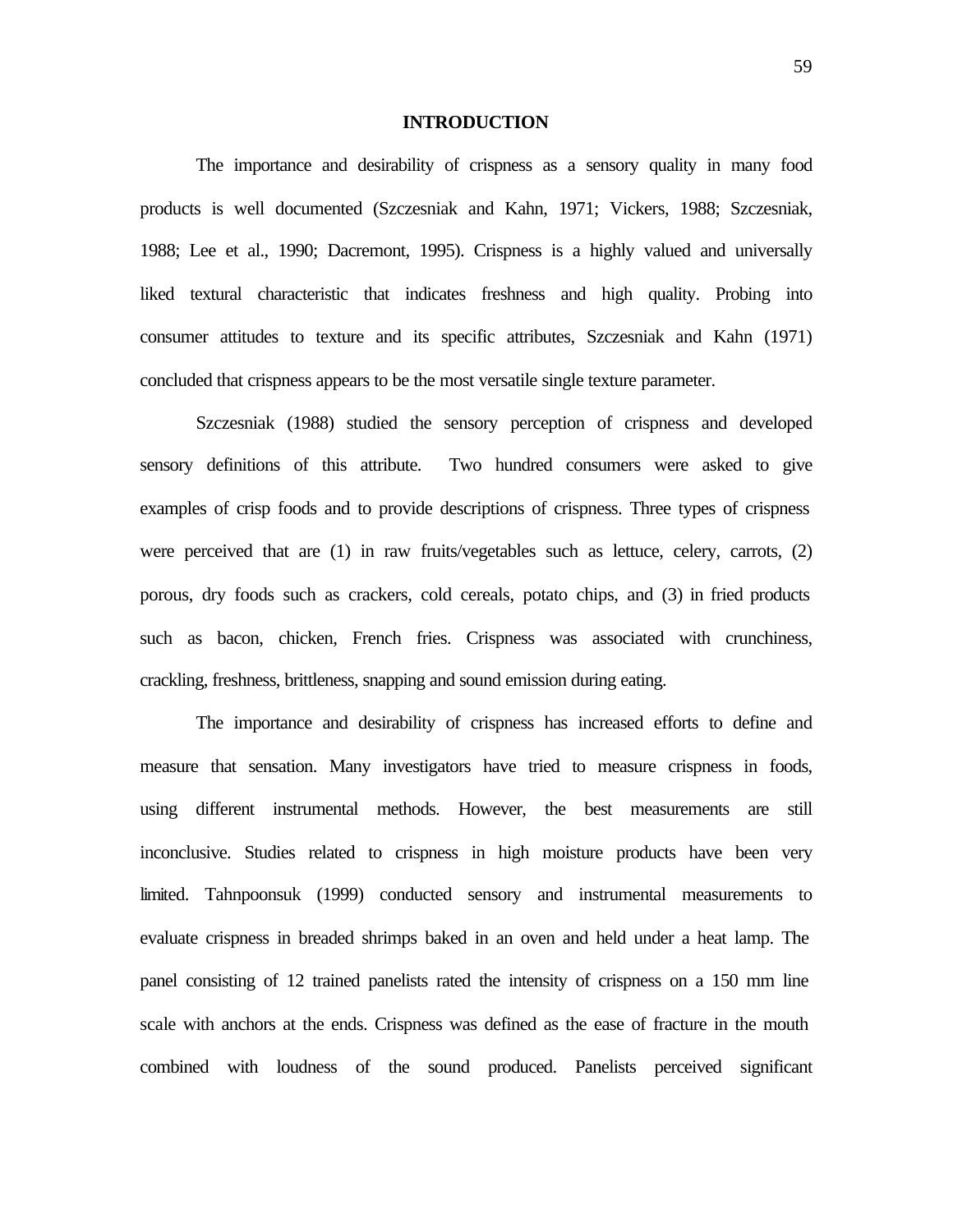differences in crispness among the tested samples. The change in sensory crispness was significantly dependent on the holding time under a heat lamp and baking location in the oven. Although the objective analysis was significant it did not produce satisfactory correlations with sensory crispness.

There is no reliable objective method that can accurately measure and quantify crispness in breaded fried foods with high moisture core. A successful instrumental measurement that correlates well to sensory crispness will allow control of crispness for process evaluation and to produce foods with desirable attributes.

This study has been conducted to develop a panel that produces valid and reliable results as an analytical instrument, and it was undertaken with the following objectives: (1) to develop and test a panelist training procedure for evaluating crispness of breaded fried foods, and (2) to assess the performance of the panel.

#### **MATERIALS AND METHODS**

#### **Product Description**

Different products were used to familiarize panelists with definitions of crispness. Eight samples of low-moisture foods were used as standard dry crisp samples with different levels of crispness (Table 4.1) during panel training. The purpose was to increase familiarity with the crispness attribute and practice describing it.

Four samples of breaded fried foods, including french fries, onion rings, chicken nuggets and chicken strips obtained from local fast food restaurants, were used to assist panelists in relating crispness intensity in a product with a dry outer crust layer and a moist core.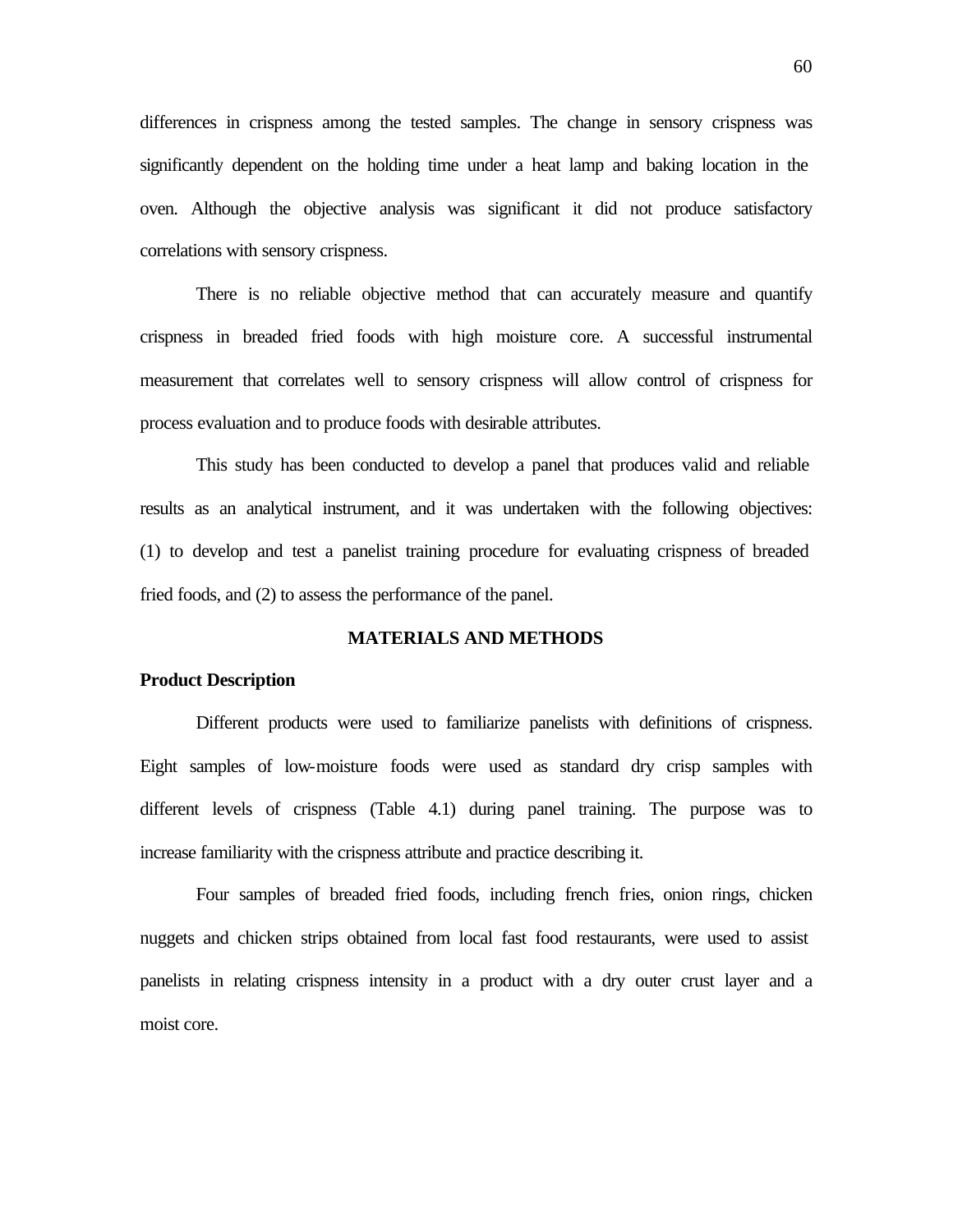Panelists were presented with products stored under different conditions for crispness evaluation. The breaded fried chicken strips and chicken nuggets were stored uncovered under a heat lamp (model SW-2430, Merco, Inc., Lakewood, NJ) at  $60^{\circ}$ C to maintain crispness. Samples also were held under ambient conditions (45-55% RH) and high humid conditions (75% RH) to accelerate loss in crispness. Samples were removed at 10 min intervals and tested for sensory crispness in order to validate a trained panel.

# **Panelist Training**

Eight panelists, students, from the VPI&SU Biological Systems Engineering Department and Food Science and Technology Department, were selected on the basis of their willingness to participate in the project. Panelists participated in twelve 1-h training sessions over a period of six weeks during which training in identifying and rating the intensity of crispness was completed. Panelists were introduced to sensory definitions and techniques for different texture attributes, including crispness, hardness, cohesiveness, and fracturability (Table 4.1).

In order to become familiar with crispness, the panel of eight judges spent three sessions evaluating eight samples of dry crisp foods as reference standards with different intensities of crispness. Panelists were presented with standard crispness scale values of dry crisp foods (Table 4.2). During first session, panelists were involved in a group discussion of texture characteristics of presented samples, concentrating on crispness. For the following two sessions, panelists rated crispness of dry crisp products on a nine-point intensity scale (1=not crisp/soggy, 9=very crisp) by checking the appropriate space on the scale. Crispness scale values obtained by panelists were compared to standard crispness scale values. The worksheet (1) is included in Appendix.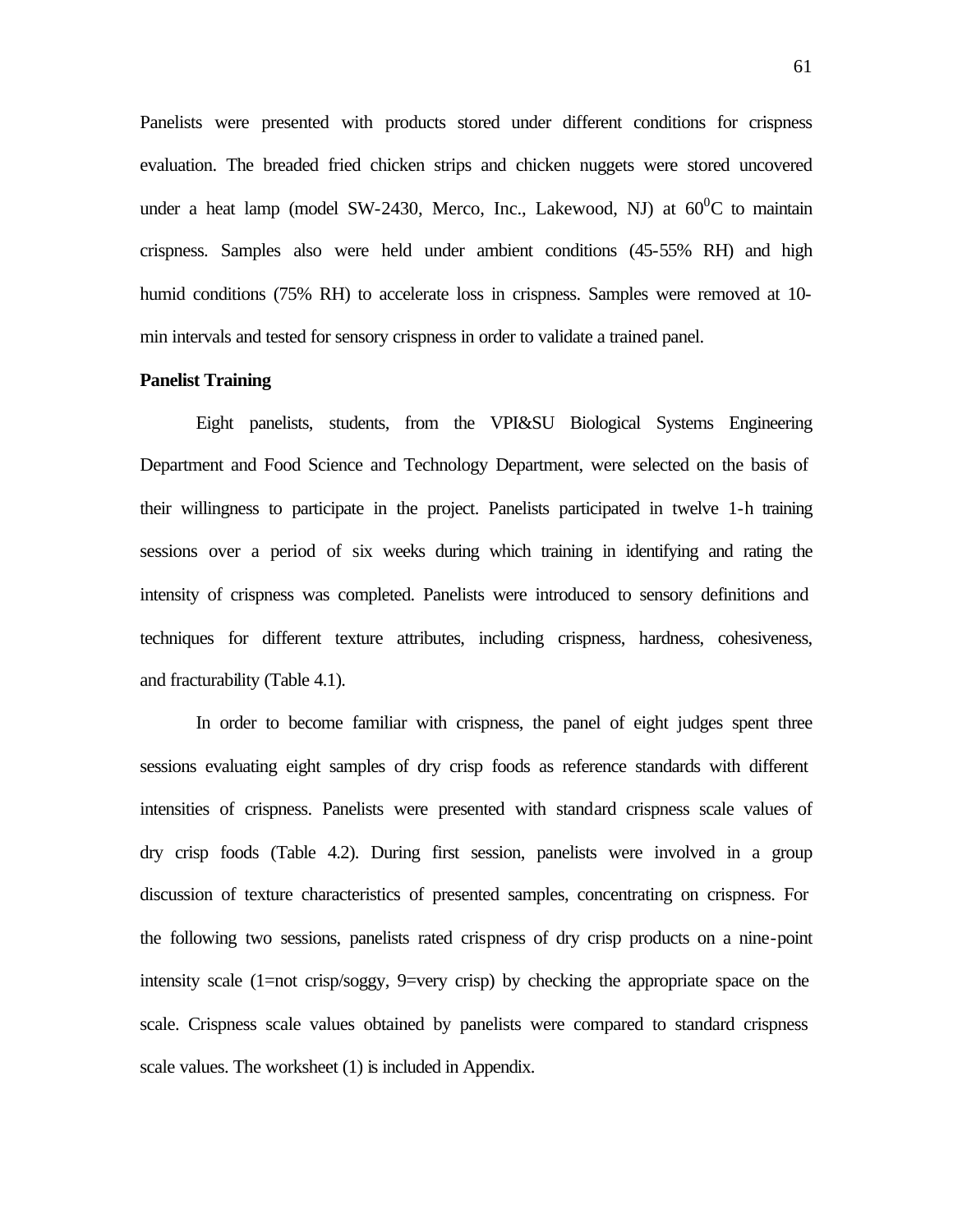Having established that panelists could rate crispness intensity in dry crisp products, the training then continued with discussion of crispness in breaded fried foods with a moist core. For the following four sessions, panelists were presented four samples of breaded fried foods such as onion rings, chicken nuggets, chicken strips, and breaded chicken breasts obtained from local fast food restaurants for crispness evaluation. Panelists practiced describing texture characteristics of presented products, focusing on crispness. For each session, panel was seated around a table to discuss product crispness, and then independently, in sensory testing booths, evaluated products for crispness. A nine-point category scale was used to indicate the intensity of crispness of tested breaded fried foods. The worksheet (2) is included in Appendix.

For the final training sessions, panelists evaluated five samples of commercially available fried products stored under different conditions for crispness intensity by using the same nine-point scale. Chicken strips and chicken nuggets were held under a heat lamp at  $60^{\circ}$ C to maintain crispness. Chicken strips also were stored under ambient conditions. Samples were removed at 10-min intervals for sensory evaluation. The worksheet (3) is included in Appendix.

Each panelist performed independent evaluations, rating samples for crispness. Evaluations were completed in individual booths under white fluorescent light. Samples were served in plastic soufflé cups coded with 3-digit random numbers. Samples were presented such that each panelist received all samples, one at a time, in a random order. Panelists evaluated one sample, and then waited at least 30 seconds before the next sample was presented. The instructions to panelists were given in the appropriate scorecard (see Appendix).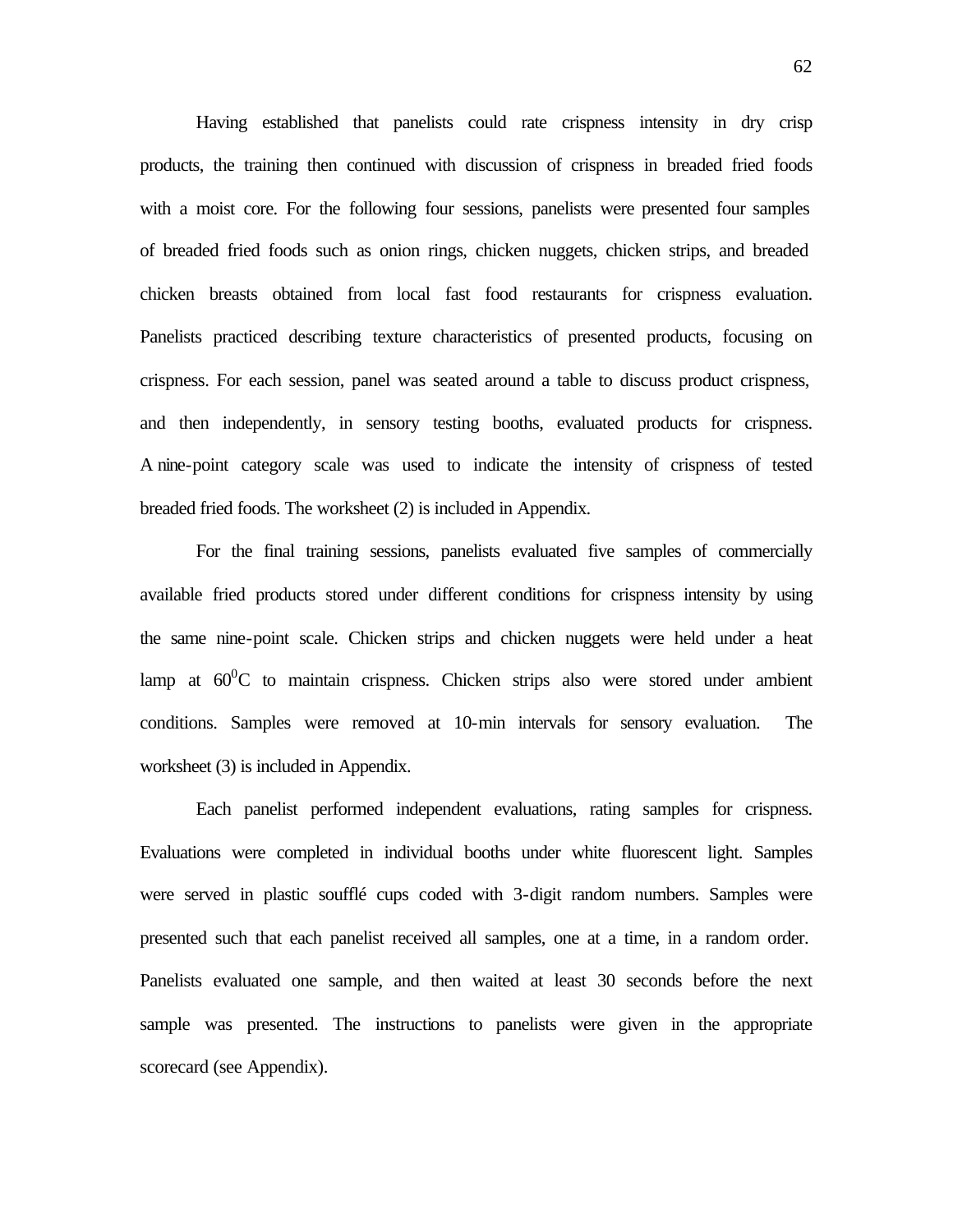To validate the performance of each panelist and the performance of the panel, two sessions of evaluating chicken strips for crispness intensity were conducted. Samples were stored under a heat lamp at  $60^{\circ}$ C, ambient conditions (45 - 55% RH) and high humid conditions (75% RH). Panelists received three coded samples at a time at 10-min interval. Panelists were seated in individual testing booths with red lighting to mask appearance differences. The worksheet (4) and the appropriate scorecard are included in Appendix.

# **Evaluation of Breaded Chicken Nuggets Under Experimental Conditions**

For actual experiments, a trained panel evaluated crispness intensity in breaded par-fried chicken nuggets under different conditions. Samples were finish cooked using following procedures: (1) finish-fried in a deep-fat fryer, (2) baked in a convection oven, and (3) heated in a microwave oven. Fried samples were placed uncovered under a heat lamp at  $60^{\circ}$  C for up to 40 min to maintain crispness. Samples also were held under ambient conditions  $(45 - 55\% \text{ RH})$  to accelerate loss of crispness.

Panelists evaluated three samples at a time at 10-min intervals, using a nine-point category scale  $(1 = not crisp/soggy, 9 = very crisp)$ . The instructions to panelists were given in the scorecard (Appendix). Evaluations were completed in individual testing booths with red lighting to mask appearance differences of the samples.

#### **Statistical Analysis**

A generalized randomized complete block design was used to analyze the data from each training test and to determine if panelists could perceive significant differences in crispness among the products. A randomized block design is effective when the panelists are consistent in rating the samples but might use different parts of the scale to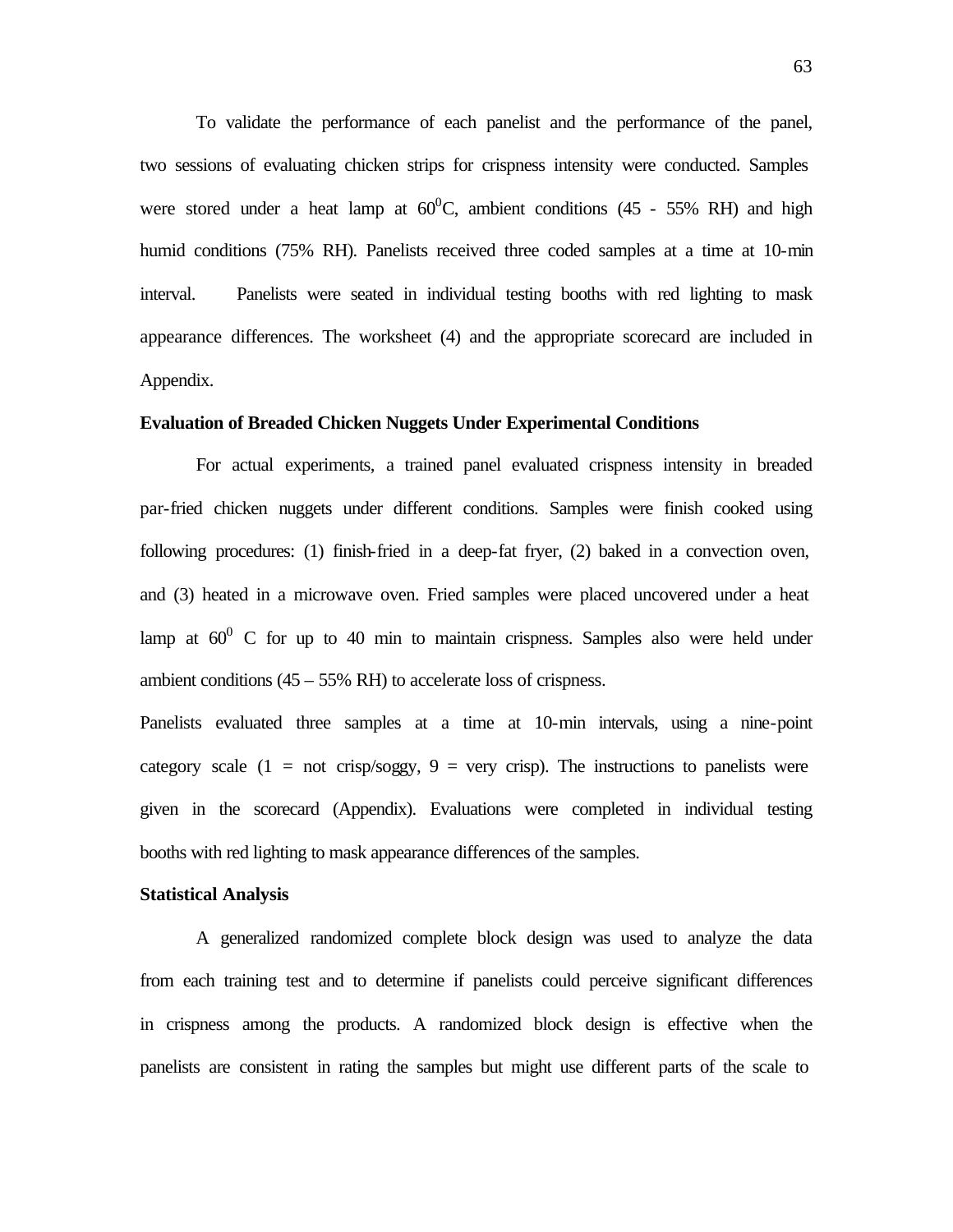express their perceptions. Data in form of ratings from a randomized block design were analyzed by analysis of variance (ANOVA). Significant differences were determined at the confidence level of 0.05. Tukey's Test was used to determine which of the samples differ significantly. Experimental sensory data were analyzed, using split-plot design. Sensory data were analyzed by the Statistical Analysis Software (SAS, Cary, NC).

#### **RESULTS AND DISCUSSION**

#### **Panel Training**

A randomized complete block design used to analyze the panelists' responses allowed for the intensity differences of crispness among the products to be perceived. The analysis of data obtained from panelists' evaluations during training showed that the panel could determine a significant difference in crispness among the tested samples of breaded fried foods obtained from local fast food restaurants.

For first two training sessions, panelists were taught to describe crispness through the use of reference standards, which are needed to train an attribute-rating panel effectively. Panelists' scores were similar to standard crispness scale values (Table 4.3). These tests were conducted to indicate that panelists could use a nine-point category scale for crispness evaluation and recognize the differences in crispness intensity among the tested products.

However, the standard crispness scale for dry crisp products was not appropriate to use for rating crispness in high moisture products. Crispness intensity in breaded fried foods with a moist core would not be perceived at the same level of crispness intensity in dry crisp products. Therefore, panelists were practicing to rate crispness in breaded fried foods with various levels of crispness and moisture content. Panelists were asked to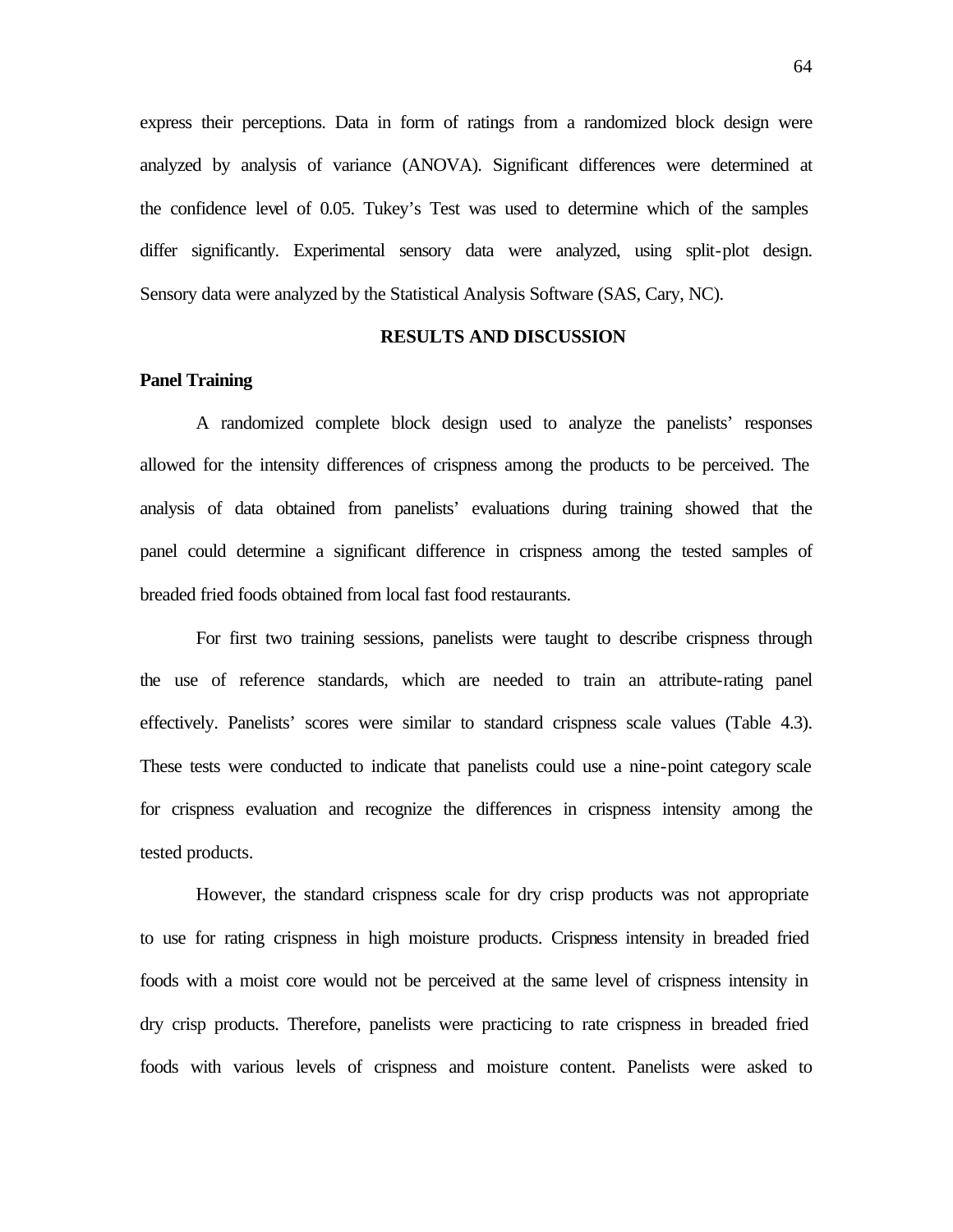determine the levels of crispness in high moisture products on a nine-point category scale as a complete range of crispness. The mean scores for crispness obtained from panelists' evaluations are summarized in Table 4.4. Chicken strips, breaded chicken, and chicken nuggets were defined to be significantly crispier  $(5.8 - 7.5)$  than french fries and onion rings  $(3.5 - 3.8)$ . A panel did not perceive the intensity difference of crispness between french fries and onion rings.

To assess a performance of trained panel, two sessions to evaluate crispness of breaded fried chicken strips stored under a heat lamp, ambient conditions and high humid conditions were conducted. For the first replication, a panel perceived a significant difference in crispness among the tested samples. The panelists found that samples held under a heat lamp were crispier  $(6.0 - 8.0)$  than samples stored under ambient conditions  $(3.4 - 4.9)$  and high humid conditions  $(2.8 - 3.4)$  (Table 4.5). Most panelists could not indicate a significant difference in crispness between samples kept under a heat lamp for 10 min and samples kept under a heat lamp for 20 min. For the second replication of the same samples, panelists perceived a significant difference in crispness between samples held under a heat lamp  $(7.8 - 8.7)$  and samples stored under ambient conditions  $(4.5 -$ 5.2) and samples stored under high humid conditions  $(3.0 - 3.2)$ , but most panelists could not identify an intensity difference of crispness between samples stored under ambient conditions for 10 min and samples kept in high humid conditions for 10 min. The sample means are arranged in Table 4.5.

Upon analysis of variance performed on the panelists' scores, the F-ratio for panelists was found to be not significant, indicating that a panel was adequately trained.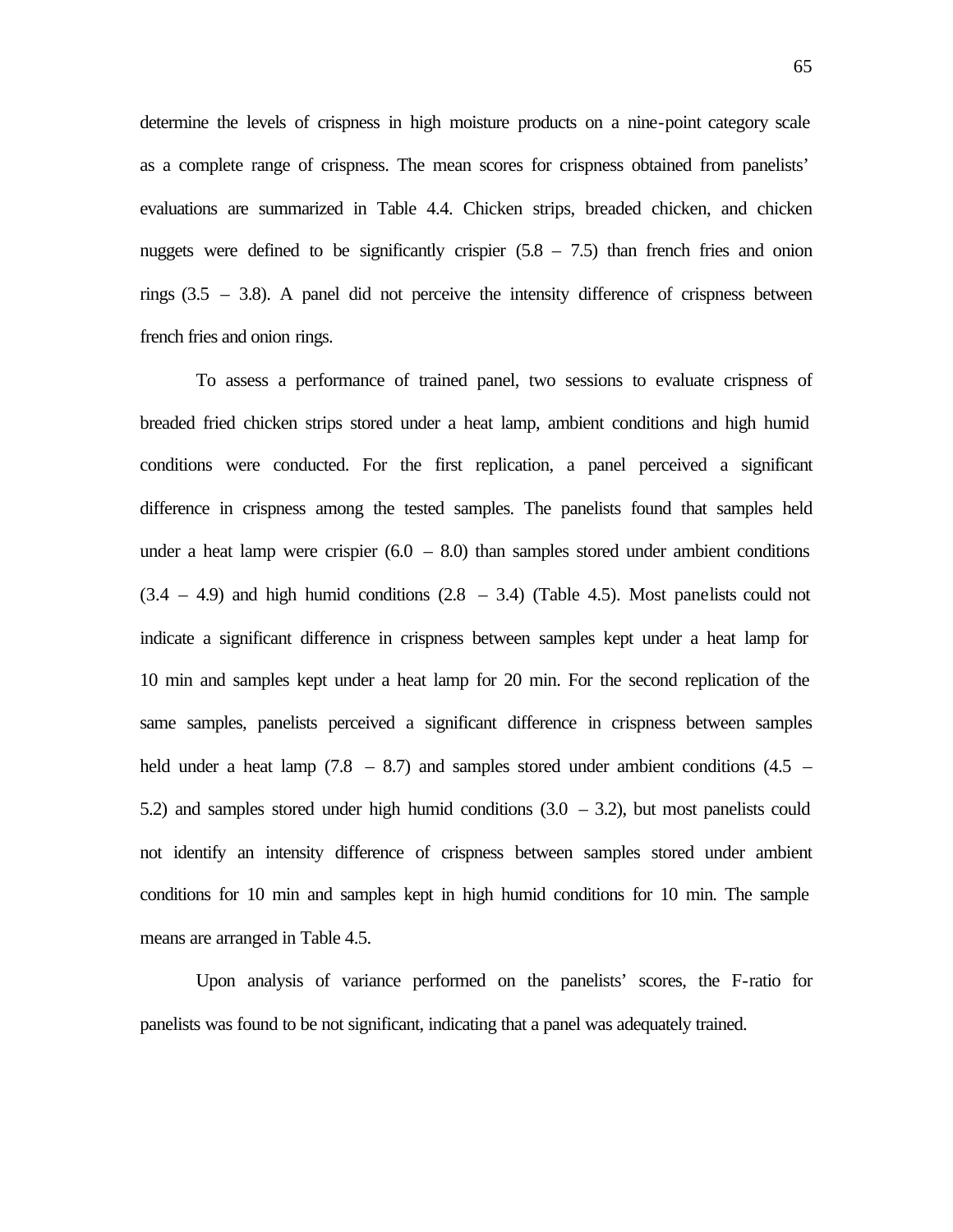#### **Sensory Crispness Evaluation of Breaded Fried Chicken Nuggets**

Trained panelists perceived significant differences in crispness intensity among the samples cooked by different methods and stored under different conditions (Table 4.6). Breaded chicken nuggets cooked in a deep-fat fryer were significantly crispier than chicken nuggets cooked in either a convection oven or a microwave oven. Panelists indicated crispness changes with holding time under either a heat lamp or ambient conditions (Figure 4.1). Fried samples held under a heat lamp were significantly crispier than samples stored under ambient conditions.

#### **CONCLUSION**

 The attribute-rating panel was trained to evaluate crispness in breaded fried foods with a high degree of reproducibility and precision. Samples were significantly different for the intensity of crispness ( $p \leq 0.05$ ). Panel determined the increasing intensity of crispness among the samples stored under the heat lamp. No significant crispness changes with holding time under either ambient conditions or high humid conditions were perceived by judges.

A sensory panel, consisting of eight trained members, was used to evaluate sensory crispness in breaded fried chicken. Panelists determined significant differences in crispness intensity among the samples cooked by different methods and kept under different storage conditions. Panelists perceived crispness changes with holding samples under either a heat lamp or ambient conditions.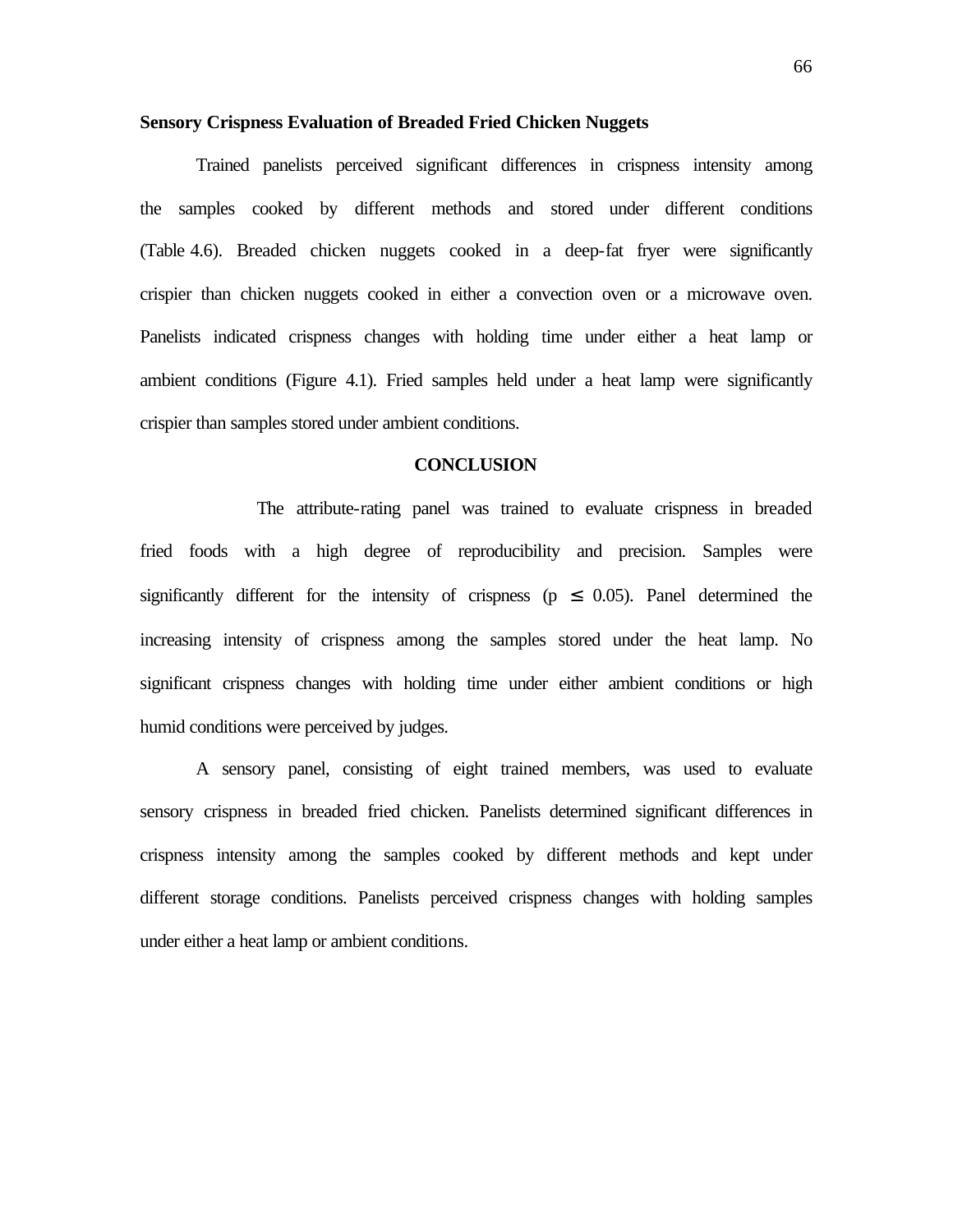#### **REFERENCES**

- DACREMONT, C. 1995. Spectral composition of eating sounds generated by crispy, crunchy and crackly foods. *J. Texture Stud.* 26(1): 27-43.
- LEE III, W.E., SCHWEITZER, M.A., MORGAN, G.M., & SHEPHERD, D.C. 1990. Analysis of food crushing sounds during mastication: total sound level studies. *J. Texture Stud.* 19: 27-38.
- MEILGAARD, M., CIVILLE, G.V., & CARR, B.T. 1999. *Sensory evaluation techniques.* CRC Press LLC.
- SZCZESNIAK, A.S. 1988. The meaning of textural characteristics crispness. *J. Texture Stud.* 19: 51-59.
- SZCZESNIAK, A.S. & KAHN, E.L. 1971. Consumer awareness and attitudes to food texture. *J. Texture Stud.* 1: 280-295.
- TAHNPOONSUK, P. 1999. Determination of crispness in breaded shrimp. M. S. Thesis, The University of Georgia, Athens, GA.
- VICKERS, Z.M. 1988. Instrumental measures of crispness and their correlation with sensory assessment. *J. Texture Stud*., 19: 1-14.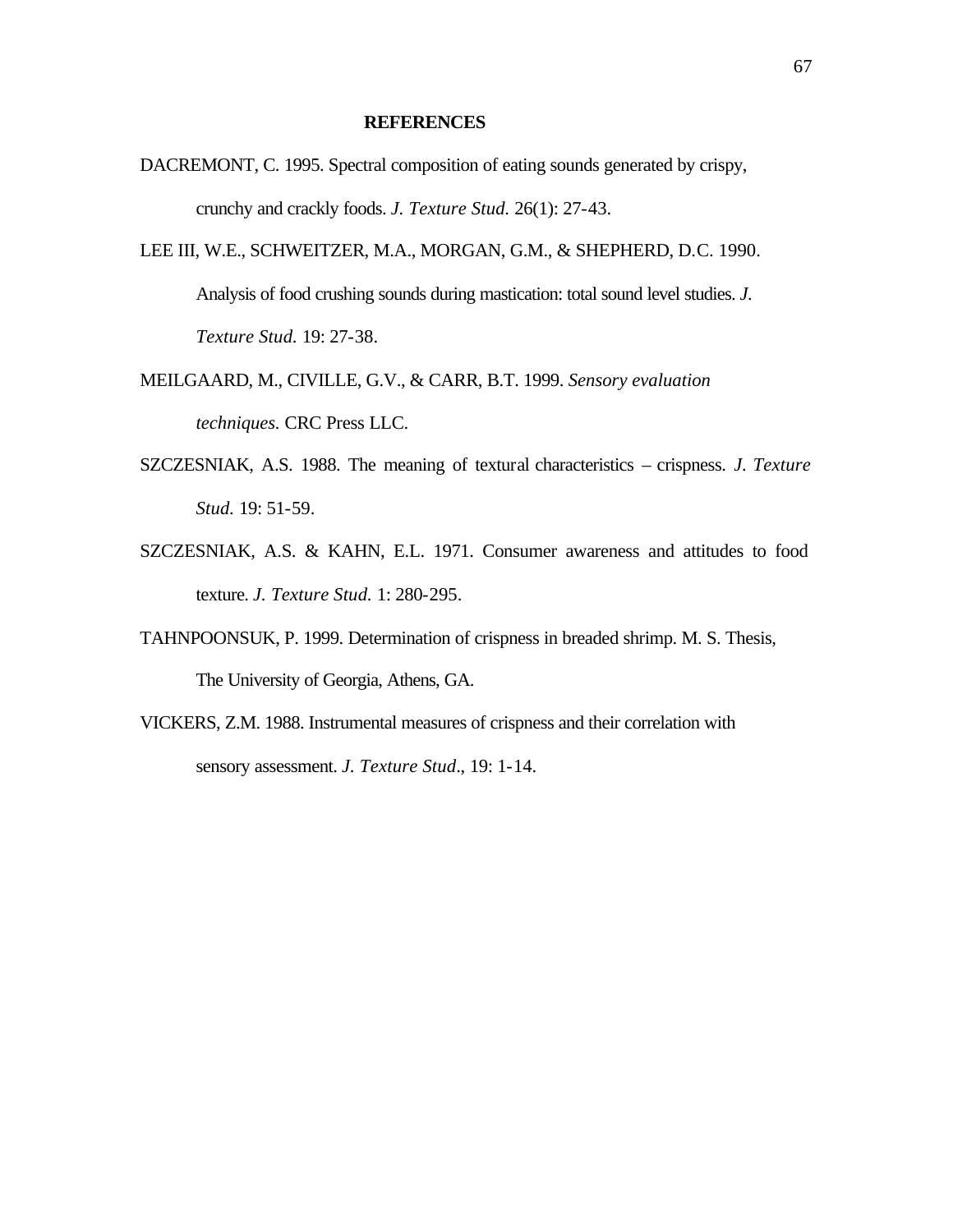# **SENSORY DEFINITION AND TECHNIQUE FOR CRISPNESS**

| <b>Term</b>           | <b>Definition</b>                                                                                                                                                                                                                                                                          | <b>Technique</b>                                                         |
|-----------------------|--------------------------------------------------------------------------------------------------------------------------------------------------------------------------------------------------------------------------------------------------------------------------------------------|--------------------------------------------------------------------------|
| <b>Crispness</b>      | The force and noise with which a Place sample between molar<br>product breaks or fractures (rather teeth and bite down evenly<br>than deforms) when chewed with the<br>molar teeth (first and second chew).                                                                                | the<br>food<br>until<br>breaks,<br>crumbles, cracks or shatters.         |
| <b>Hardness</b>       | The<br>force<br>attain<br>to<br>a<br>deformation, such as the force to molars and bite down evenly,<br>compress between molars, the force evaluating the force required<br>to compress between tongue and to compress the food.<br>palate, and the force to bite through<br>with incisors. | given Place<br>food<br>between<br>the                                    |
| <b>Cohesiveness</b>   | The degree to which sample deforms Place sample between molars<br>rather than<br>crumbles, cracks,<br><b>or</b><br>breaks.                                                                                                                                                                 | and compress fully (can be<br>done with incisors).                       |
| <b>Fracturability</b> | The force with which the sample Place food between molars<br>breaks.                                                                                                                                                                                                                       | and bite down evenly until<br>the food crumbles, cracks, or<br>shatters. |

**Source: Meilgaard** *et al.* **(1999)**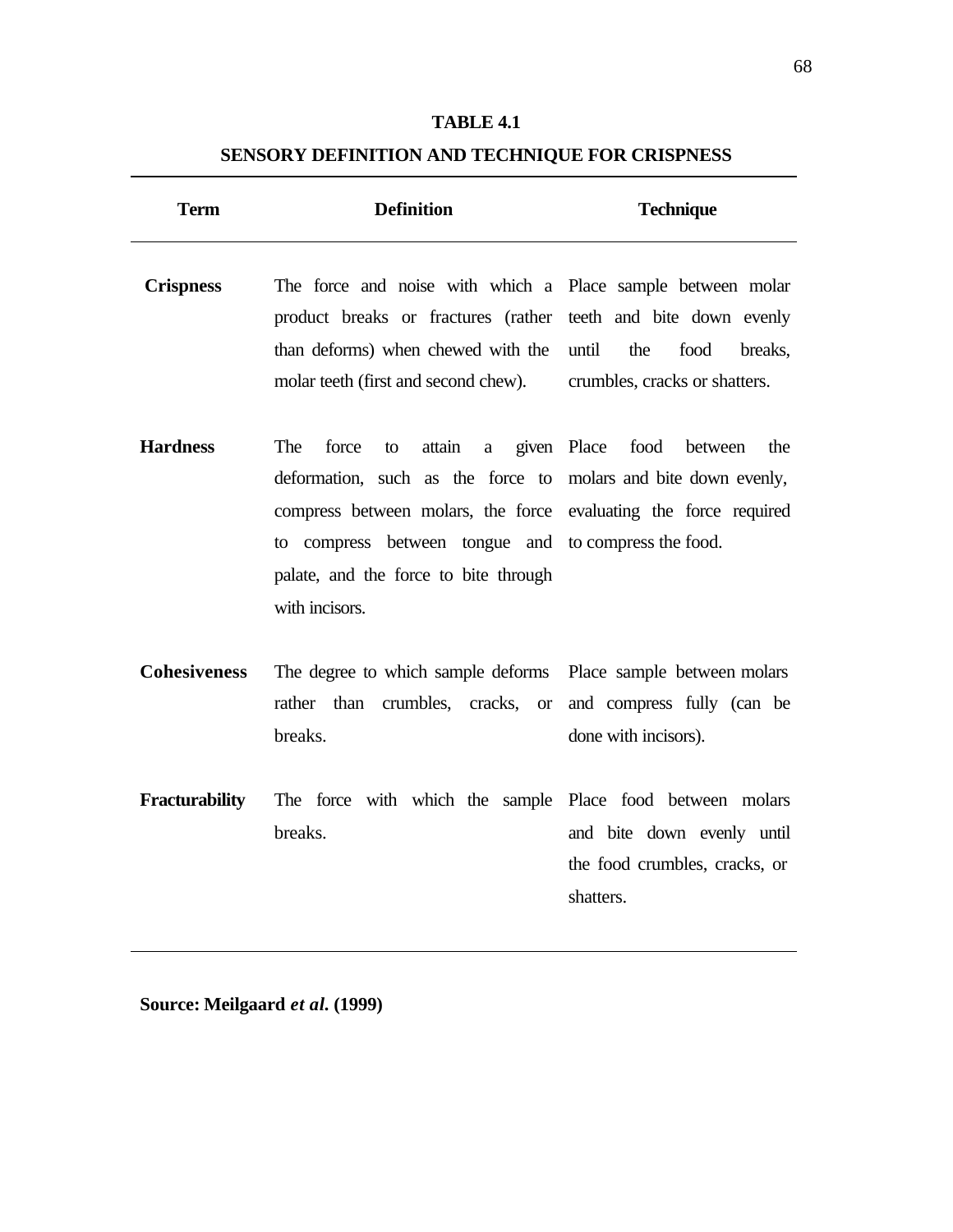# **STANDARD INTENSITY CRISPNESS SCALE VALUES (0 TO 9)**

| <b>Scale Value</b> | <b>Product</b>                        | <b>Brand/Type/Manufacturer</b>       | <b>Sample Size</b>    |
|--------------------|---------------------------------------|--------------------------------------|-----------------------|
| 1.0                | Granola Bar                           | <b>Quaker Low Fat Chewy Chunk</b>    | $1/3$ bar             |
| 3.0                | <b>Club Cracker</b>                   | <b>Keeblers Partner Club Cracker</b> | $\frac{1}{2}$ cracker |
| 3.0                | <b>Graham Cracker</b>                 | <b>Honey Maid</b>                    | $1$ " sq.             |
| 4.0                | Oat Cereal                            | Cheerios                             | $1 \text{ oz.}$       |
| 5.0                | <b>Bran Flakes</b>                    | Kellogg's Bran Flakes Cereal         | $1 \text{ oz.}$       |
| 6.0                | <b>Crackers</b><br>Cheese<br>Goldfish | <b>Cheddar Cheese Crackers</b>       | 1 oz.                 |
| 7.0                | <b>Corn Flakes</b>                    | Kellogg's Corn Flakes Cereal         | $1 \text{ oz.}$       |
| 9.0                | Melba Toast                           | Devonsheer Melba Toast               | $\frac{1}{2}$ cracker |

# **FOR LOW-MOISTURE FOODS**

**Source: Meilgaard** *et al.* **(1999)**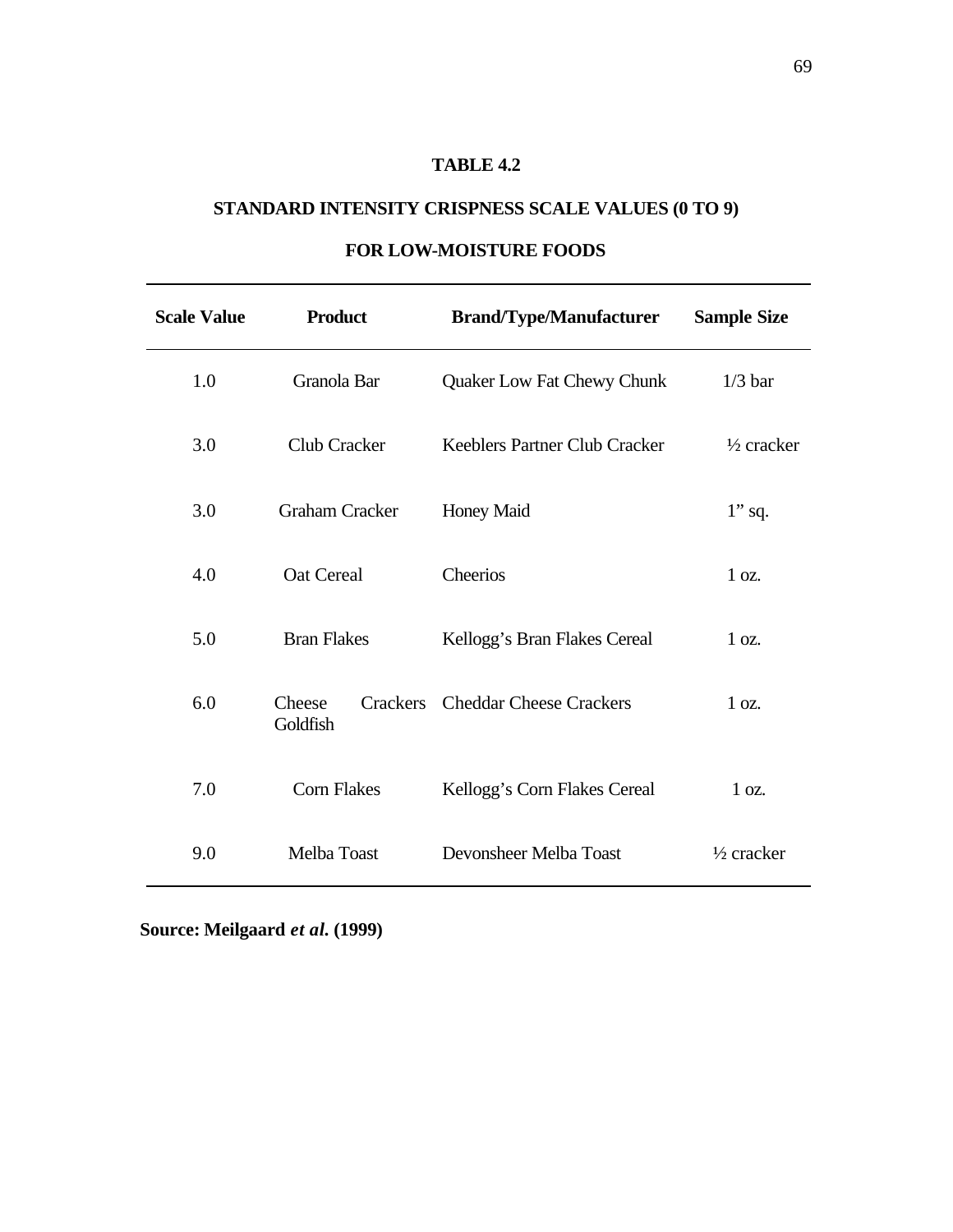# **COMPARISON OF PANELIST'S RATING\* TO STANDARD RATING SCALE**

| <b>Product</b>                        | <b>Brand/Type/Manufacturer</b>                 | <b>Standard Value</b> | $\mathbf{R}1$ | $\mathbb{R}^2$ |
|---------------------------------------|------------------------------------------------|-----------------------|---------------|----------------|
| Granola Bar                           | <b>Quaker Low Fat</b><br>Chewy Chunk           | 1.0                   | 1.25          | 1.12           |
| Club Cracker                          | <b>Keeblers Partner</b><br><b>Club Cracker</b> | 3.0                   | 3.37          | 3.62           |
| Graham<br>Cracker                     | <b>Honey Maid</b>                              | 3.0                   | 2.12          | 2.7            |
| <b>Oat Cereal</b>                     | Cheerios                                       | 4.0                   | 4.25          | 4.6            |
| <b>Bran Flakes</b>                    | Kellogg's Bran<br><b>Flakes Cereal</b>         | 5.0                   | 5.78          | 5.78           |
| Cheese<br><b>Crackers</b><br>Goldfish | <b>Cheddar Cheese Crackers</b>                 | 6.0                   | 5.25          | 5.25           |
| <b>Corn Flakes</b>                    | Kellogg's Corn<br><b>Flakes Cereal</b>         | 7.0                   | 8.0           | 7.6            |
| Melba Toast                           | Devonsheer<br>Melba Toast                      | 9.0                   | 9.0           | 9.0            |

# **FOR CRISPNESS DURING PANEL TRAINING**

\* Rating:  $1 = \text{soggy/not crisp}$ ;  $9 = \text{very crisp}$ 

 $R =$  replication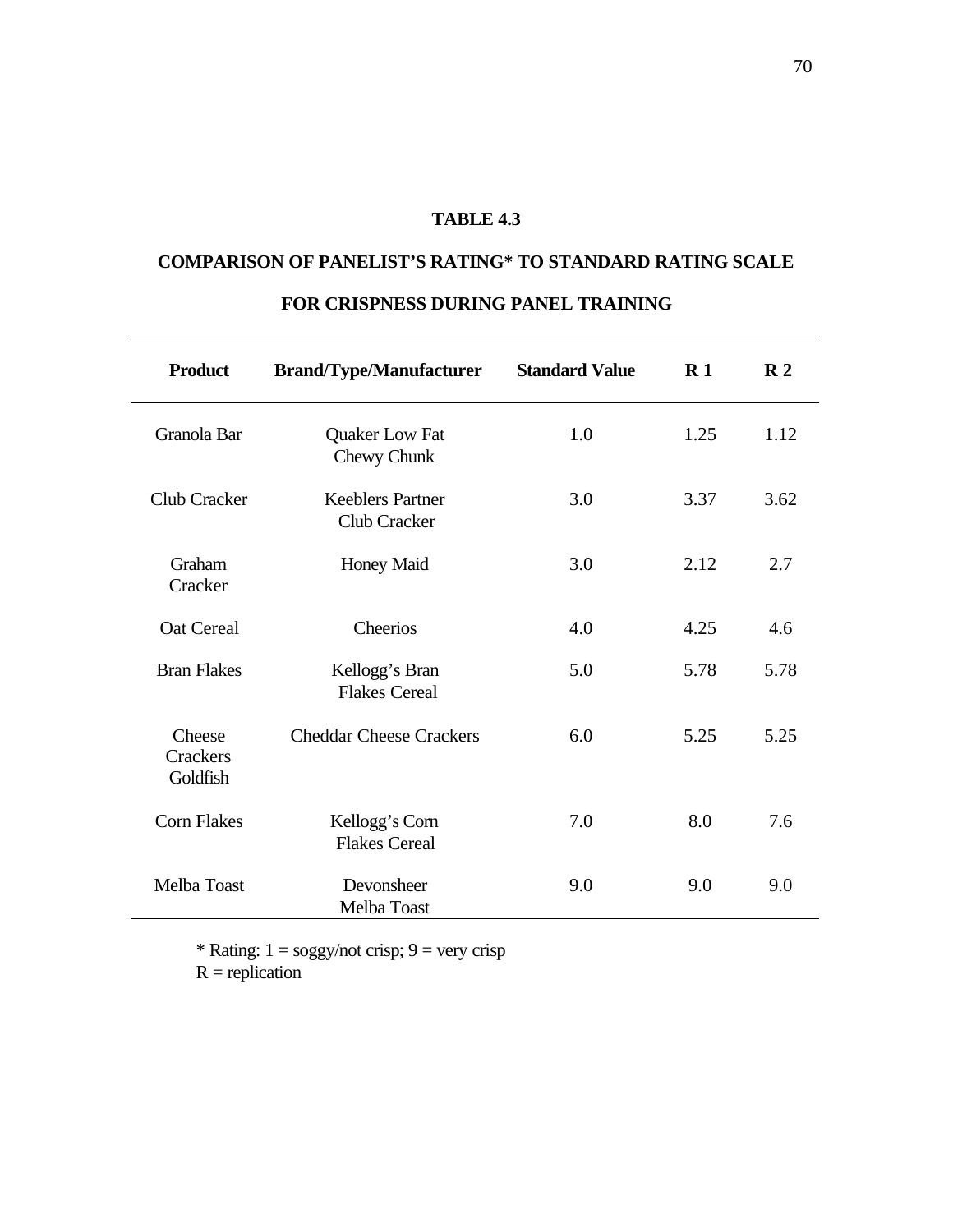## **MEAN SCORES\* FOR CRISPNESS INTENSITY FOR DIFFERENT BREADED**

# **FRIED FOODS AS JUDGED BY AN 8-MEMBER SENSORY**

# **Samples of breaded fried foods Average Intensity**  $\hat{y} \pm s.d.$ French fries  $3.52 \pm 0.46$ Onion rings  $3.8 \pm 0.32$ Chicken nuggets  $5.78 \pm 0.72$ Chicken breasts  $5.9 \pm 0.92$ Chicken strips  $7.5 \pm 0.32$

# **PANEL DURING TRAINING**

\* Score Rating:  $1 = \frac{\text{logy}}{\text{not}}$  crisp;  $9 = \text{very}}$  crisp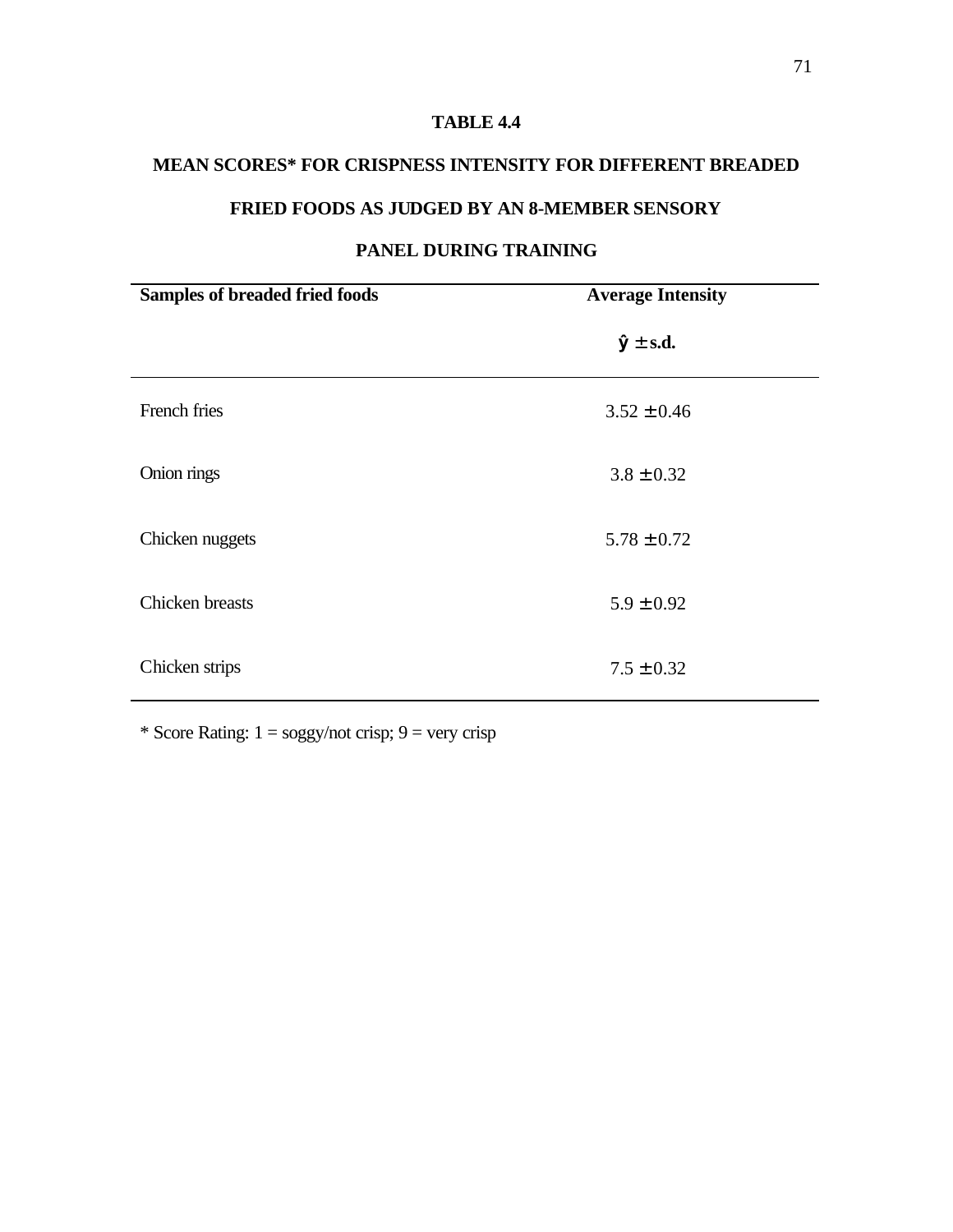# **AVERAGE (N = 8) INTENSITIES\* OF CRISPNESS FOR BREADED FRIED CHICKEN STRIPS STORED UNDER A HEAT LAMP (HL), AMBIENT**

# **CONDITIONS (AC) AND HIGH HUMID CONDITIONS (HH)**

| <b>Samples</b>                        | <b>Average Intensity</b> | <b>Average Intensity</b> |
|---------------------------------------|--------------------------|--------------------------|
|                                       | $(R = 1)$                | $(R = 2)$                |
|                                       | $\hat{y} \pm$ s.d.       | $\hat{y} \pm$ s.d.       |
| Chicken strips held under HL (10 min) | $6.0 \pm 1.12$           | $7.86 \pm 0.98$          |
| Chicken strips held under HL (20 min) | $8.0 \pm 1.17$           | $8.7 \pm 0.54$           |
| Chicken strips held under AC (10 min) | $4.9 \pm 0.57$           | $5.2 \pm 0.32$           |
| Chicken strips held under AC (20 min) | $3.4 \pm 0.23$           | $4.5 \pm 0.40$           |
| Chicken strips held under HH (10 min) | $3.4 \pm 0.21$           | $3.1 \pm 0.19$           |
| Chicken strips held under HH (20 min) | $2.8 \pm 0.19$           | $3.0 \pm 0.15$           |

\* Intensity Score Rating:  $1 =$  soggy/not crisp;  $9 =$  very crisp

 $R =$  replication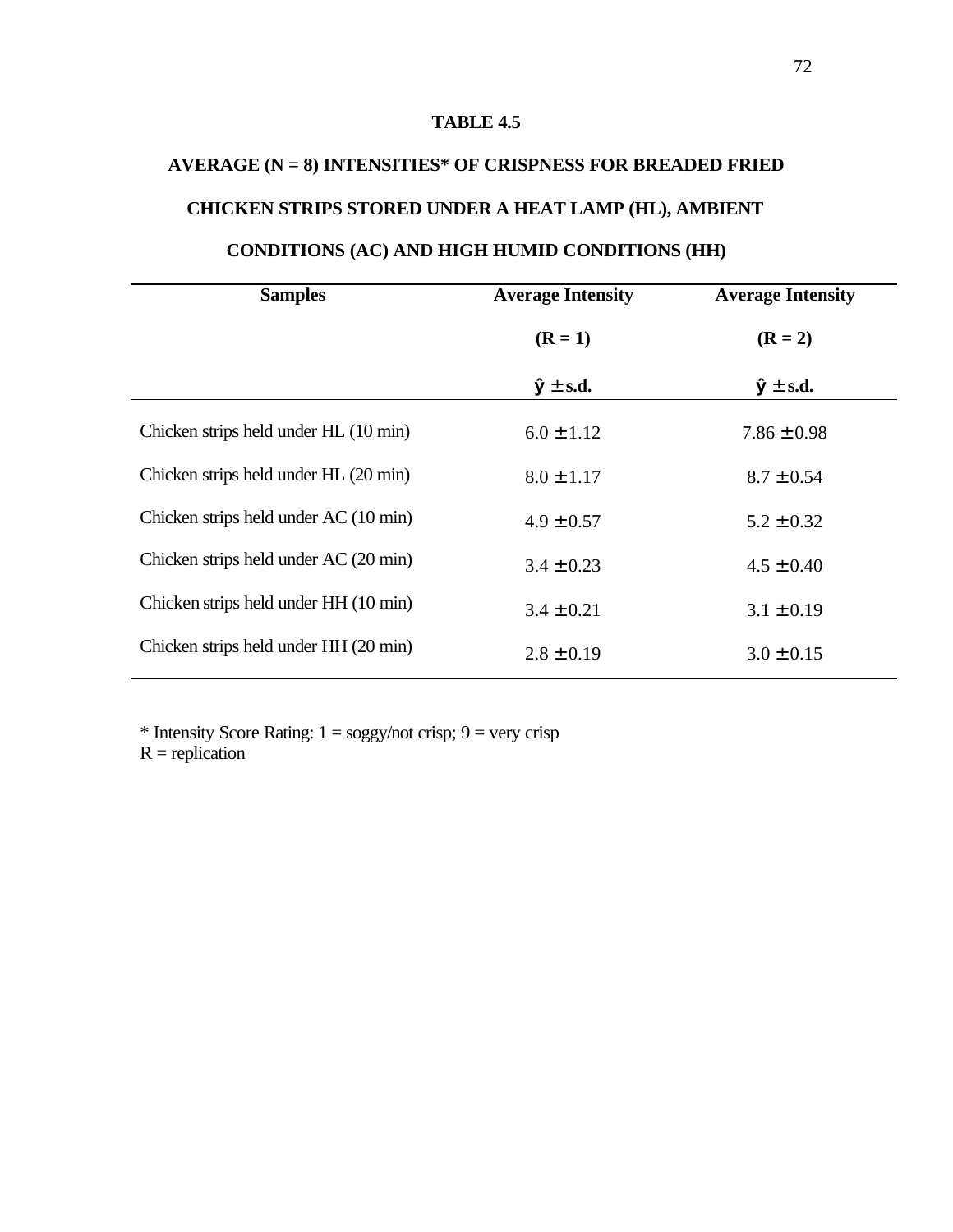# **THE EFFECTS OF COOKING METHOD, STORAGE CONDITIONS AND**

# **HOLDING TIME ON SENSORY CRISPNESS OF**

| <b>Main effects</b>                   | DF             | <b>Mean Square</b>  |
|---------------------------------------|----------------|---------------------|
| Storage condition                     | 1              | $2.74*$             |
| Cooking method                        | $\overline{2}$ | 371.89 <sup>*</sup> |
| Storage condition*Time                | 3              | $2.79*$             |
| Storage condition*Time*Cooking method | 6              | 0.36                |
| Error                                 | 88             |                     |
|                                       |                |                     |

## **BREADED FRIED CHICKEN NUGGETS**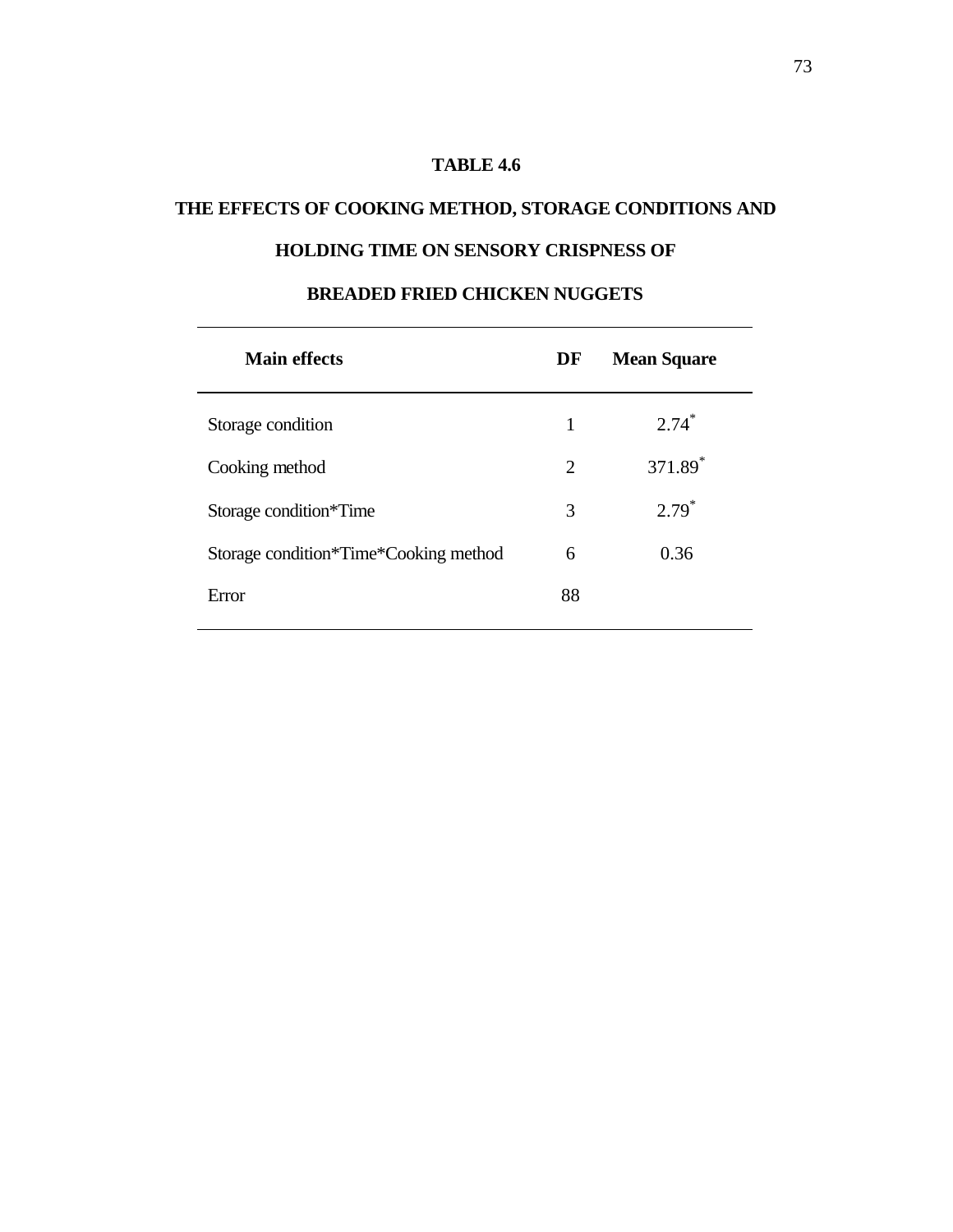

Fig. 4.1 Effect of holding time on the mean sensory crispness intensity ratings of breaded fried chicken nuggets for each cooking method

- a) under a heat lamp
- b) under ambient conditions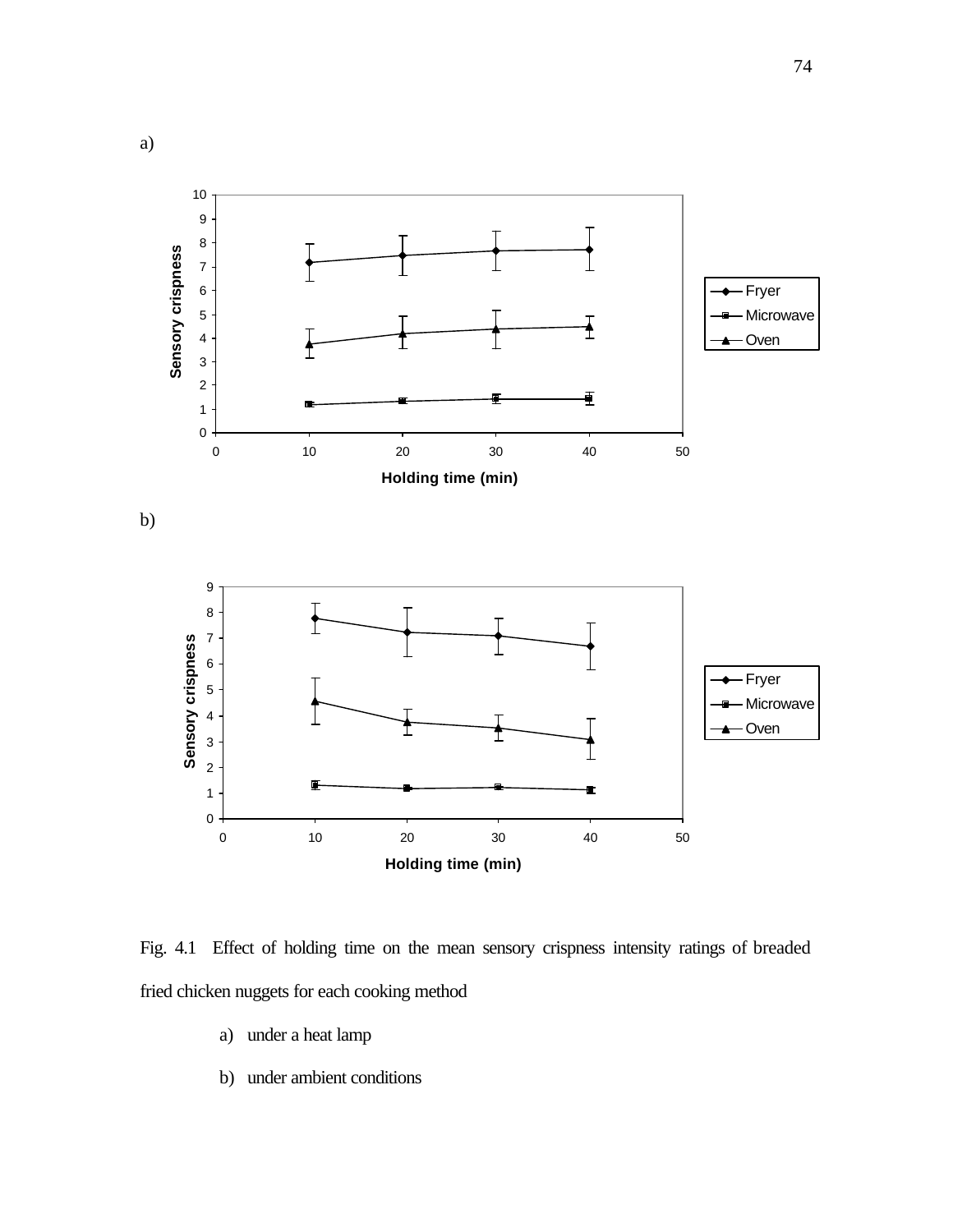#### SECTION V

# CORRELATION BETWEEN INSTRUMENTAL AND SENSORY MEASUREMENTS OF CRISPNESS IN BREADED FRIED CHICKEN NUGGETS

Submitted to Journal of Food Science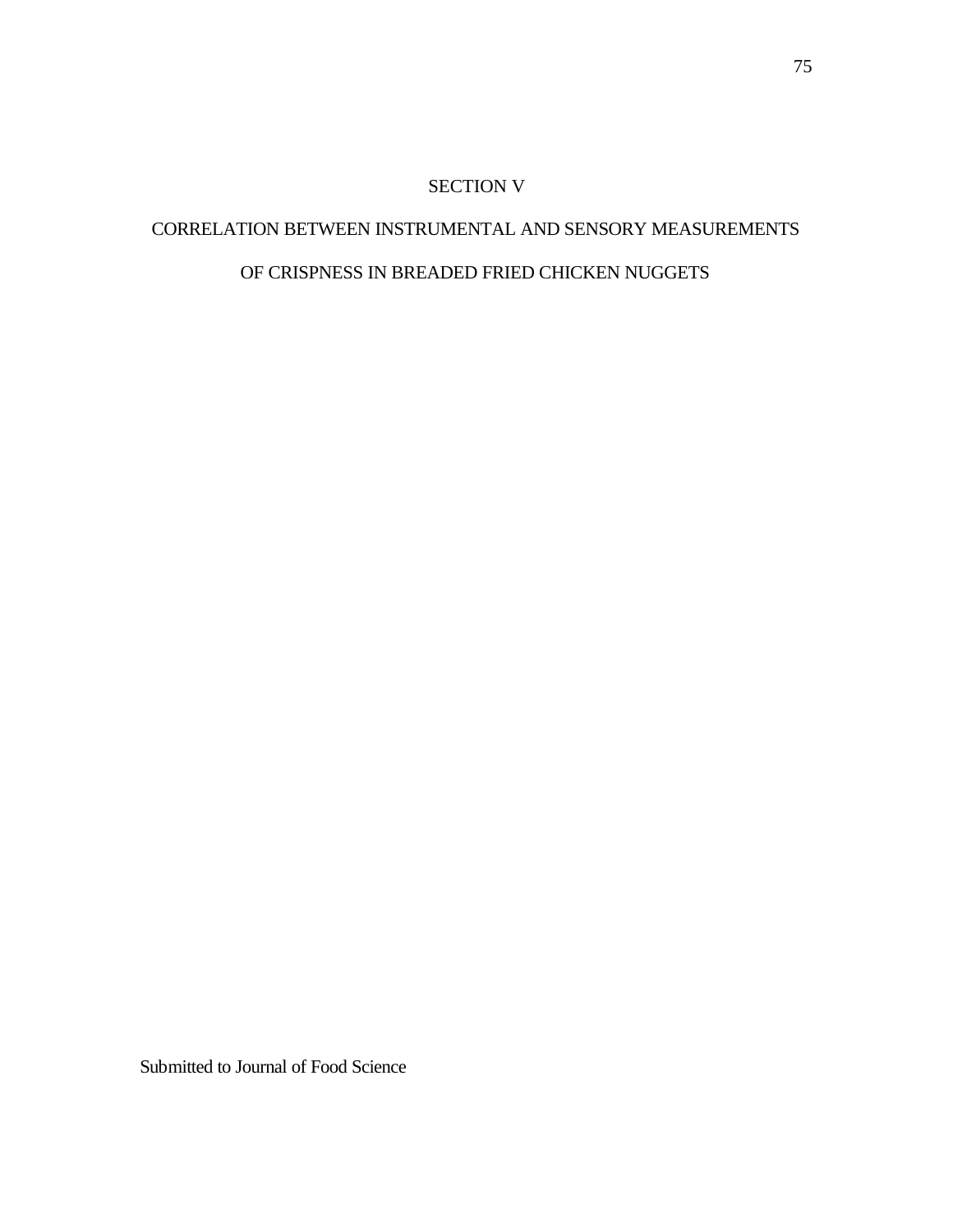#### **ABSTRACT**

Crispness is one of the most distinctive textural characteristics of dry crisp and fried products. A reliable objective method to evaluate crispness of breaded fried foods is not currently available. This study was undertaken with following objectives: (1) to determine ultrasonic parameters that can correlate well with sensory crispness, (2) to measure mechanical properties for breaded fried chicken nuggets, and (3) to investigate the relationships between the instrumental parameters and sensory crispness scores obtained using trained panel.

Significant differences in ultrasonic velocity, transmission loss, peak force, and total energy were observed among the samples cooked by different methods. Ultrasonic velocity increased with increasing holding time, indicating that samples became crispier during holding under a heat lamp. This can be attributed to the changes in moisture content during holding. However, transmission loss, peak force, and total energy did not significantly change with holding time. The peak frequencies were found in a range of 216 – 252 kHz, 846 – 882 kHz, and 1368 – 1386 kHz, respectively. Samples stored under a heat lamp had higher signal amplitudes for each peak frequency than those stored under ambient conditions. This could be due to lack of crispness (or being soggy) of the samples kept under ambient conditions.

 Ultrasonic velocity had high correlation with sensory crispness. This indicates that sensory crispness could be predicted reasonably by the ultrasonic velocity.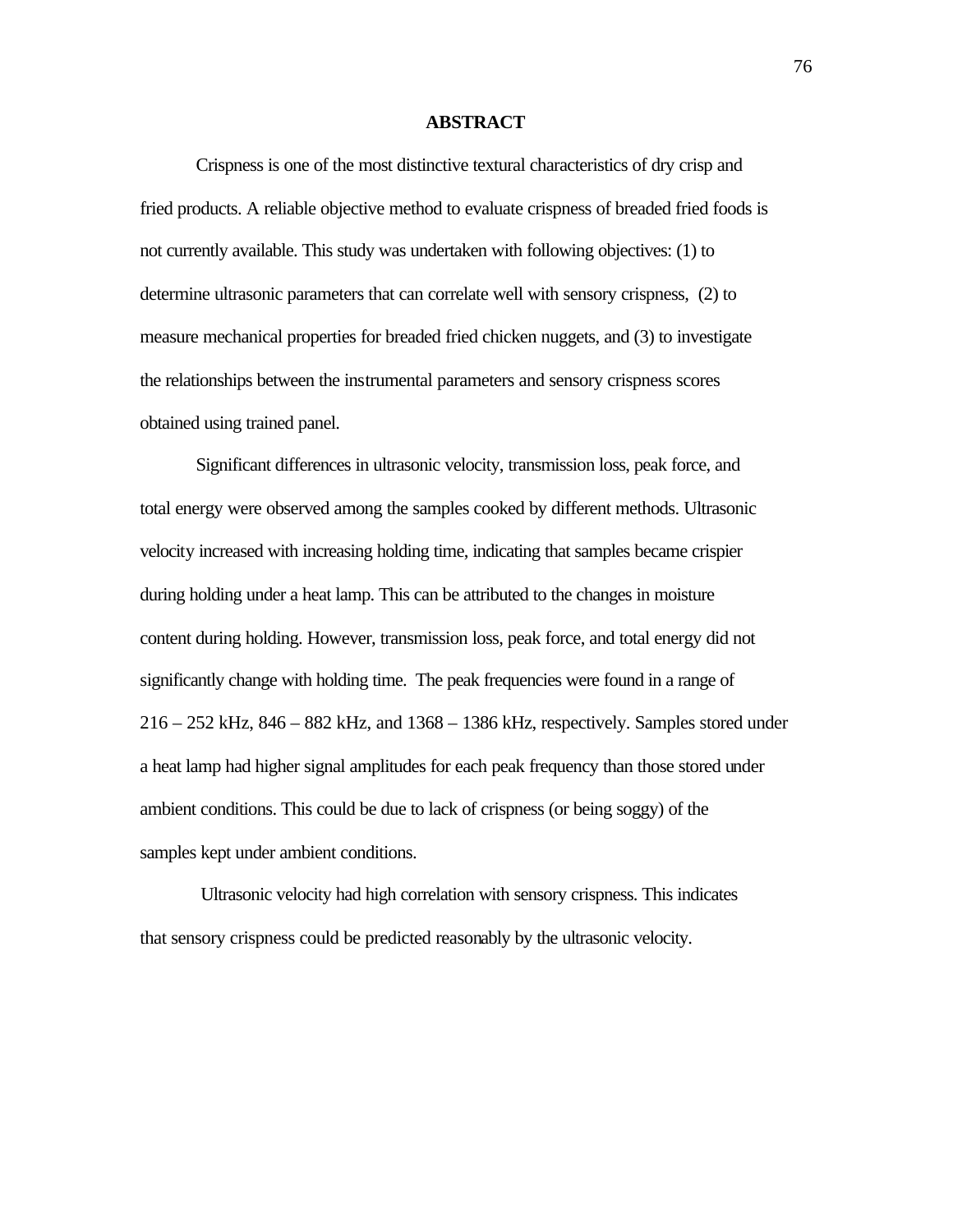#### **INTRODUCTION**

Breaded fried foods are favored by consumers due to the increased palatability provided by a soft and moist interior along with a porous outer crispy crust. Studies sponsored by Proctor and Gamble and the National Restaurant Association confirmed an increase in breaded fried food consumption. They reported that more than 500,000 institutional and commercial restaurants in the U.S. were involved in deep-fat frying operations (Brooks, 1991). Traditional fried products, such as French fries, chicken nuggets and breaded chicken, are still prevailing in the food service business. Fried chicken products exceeded \$8.2 billion in sales in the U.S. in 1996.

Crispness is one of the most important and desirable textural characteristics that signify freshness and high quality in breaded fried foods. Crispness appears to be the most versatile single textural characteristic in many foods. Over the years, many investigators have worked on various techniques to characterize and measure crispness. It has been suggested that crispness might be better predicted by combination of mechanical and acoustical properties (Mohamed and others, 1982; Seymour, 1985; Vickers, 1987 and Vickers, 1988). Characterization of crispness has been more complicated since Tesch and others (1996) found no relationships between the mechanical and acoustical parameters. This complication may have been due to the effect of unequal frequency for the mechanical and acoustical measurements or that some parts of crisp information manifested in acoustical properties have not been fully revealed in the mechanical properties, or vice versa.

However, all these measurements were applied to low moisture foods. Studies related to crispness in high moisture foods have been very limited. In addition, the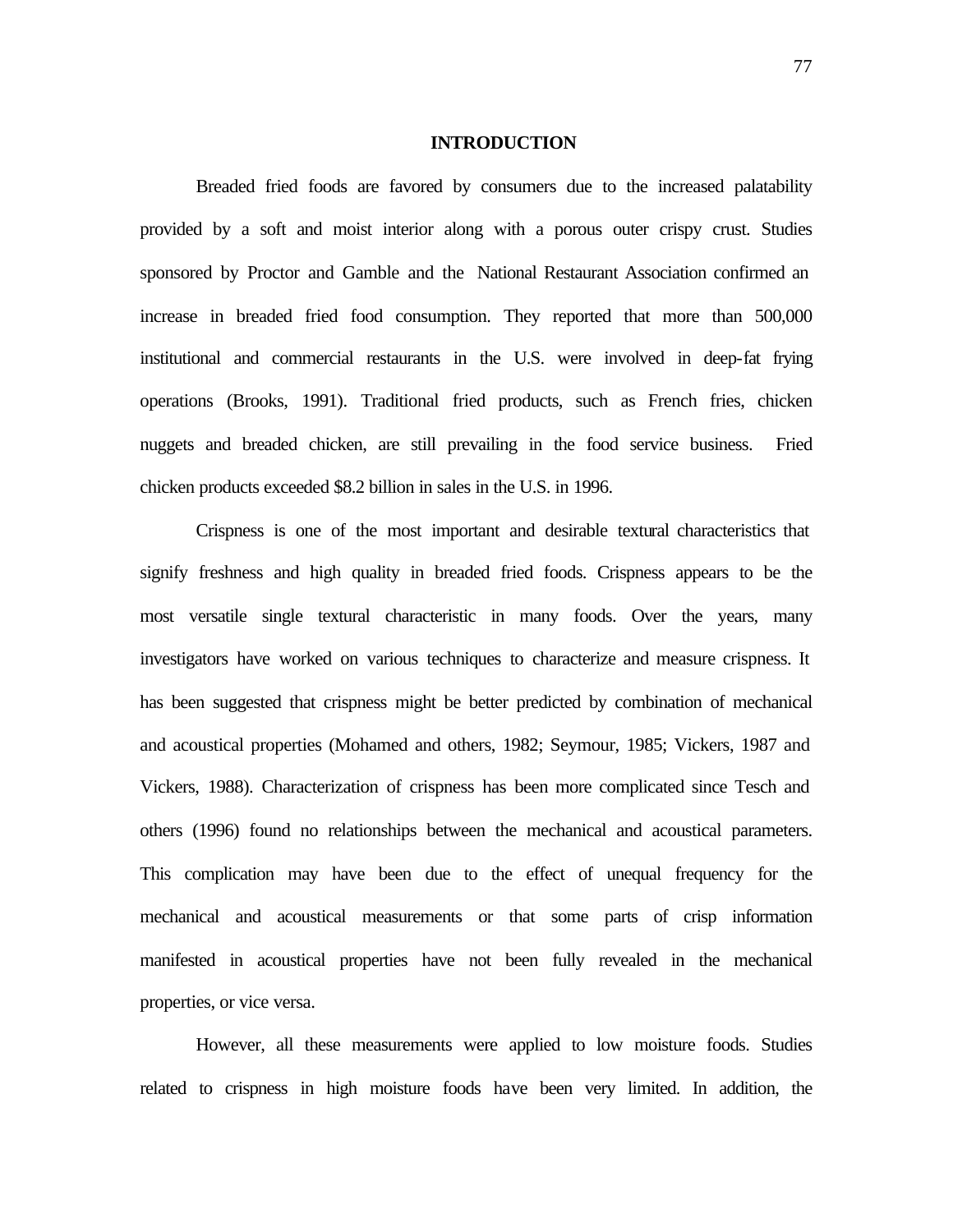measurements may be very different from that developed for low moisture foods. Recent studies by Tahnpoonsuk (1999) to evaluate crispness in breaded shrimps stored under a heat lamp did not give a satisfactory correlation. Crispness had been predicted using both acoustical and force-deformation measurements. In addition, the method proposed was destructive.

There is no reliable method that can accurately measure and quantify crispness in breaded fried foods having a moist core. Development of such a method, which will correlate to sensory crispness, will allow food product manufacturers to develop products with desirable attributes. Ultrasonic techniques have not, so far, been used for the measurement of crispness in breaded fried foods although successful applications of ultrasonics exist in characterization of foods. This study was undertaken with following objectives: (1) to determine ultrasonic parameters that can correlate well with sensory crispness, (2) to measure mechanical properties for breaded fried chicken nuggets, and (3) to investigate the relationships between the instrumental parameters and sensory crispness scores obtained using trained panel.

#### **MATERIALS AND METHODS**

#### **Sample Preparation**

 Breaded par-fried chicken nuggets were obtained from Perdue Farms, Inc., Monterey, TN and kept frozen at  $-20^0$  C until used. Samples were sorted for similar size and weight, and most uniform samples were used for sensory and objective evaluation. Frozen breaded chicken nuggets were finish cooked using following procedures: (1) finish-fried in a deep-fat fryer at  $375^{\circ}$  F for 45 min, (2) baked in a convection oven at  $400<sup>0</sup>$  F for 10 min, and (3) heated in a microwave oven at full power for 3 min. The finish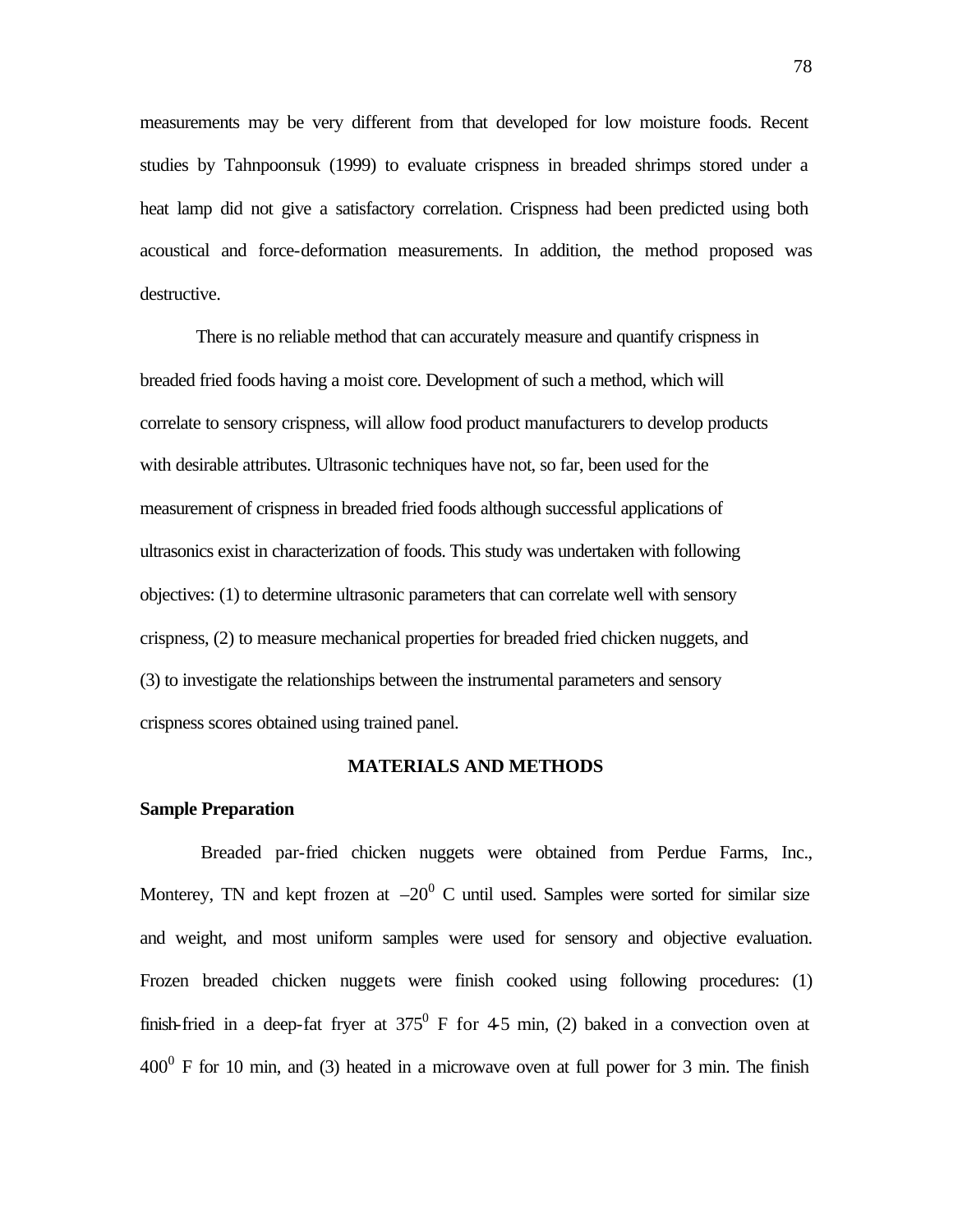frying times were obtained by measuring the temperature in the product and frying the sample until the geometric center of the product reached  $70^0$  C.

Fried samples were then placed uncovered under a heat lamp (model SW-2430, Merco Inc., Lakewood, NJ) at  $60^{\circ}$  C for up to 40 min to maintain crispness. Samples also were held under ambient conditions  $(45 - 55\% \text{ RH})$  to accelerate loss of crispness (by getting soggier). Samples were removed at 10-min intervals and tested for sensory and objective crispness. Five replications were conducted in the study.

#### **Quality Characteristics of Breaded Fried Chicken Nugget**

#### *Temperature*

A data logger (model 5100, Electronic Controls Design Inc., Milwaukie, Oregon) was used to monitor the temperature (at 5-min intervals) at the core of the samples during holding under a heat lamp and ambient conditions for up to 40 min.

#### *Thickness*

The thickness of the crust and the thickness of the sample were measured in millimeters using a caliper (model CHC-60150-D, Aerospace Inc., China) every 10 min for up to 40 min.

#### *Mass*

Mass of breaded fried chicken nugget during holding under a heat lamp and ambient conditions was measured using a digital balance every 10 min, for up to 40 min.

#### *Moisture and Fat Contents*

The moisture and fat contents of the crust and core of the sample were determined using the freeze-drying method (AOAC method 960.39, 1985) and a solvent extraction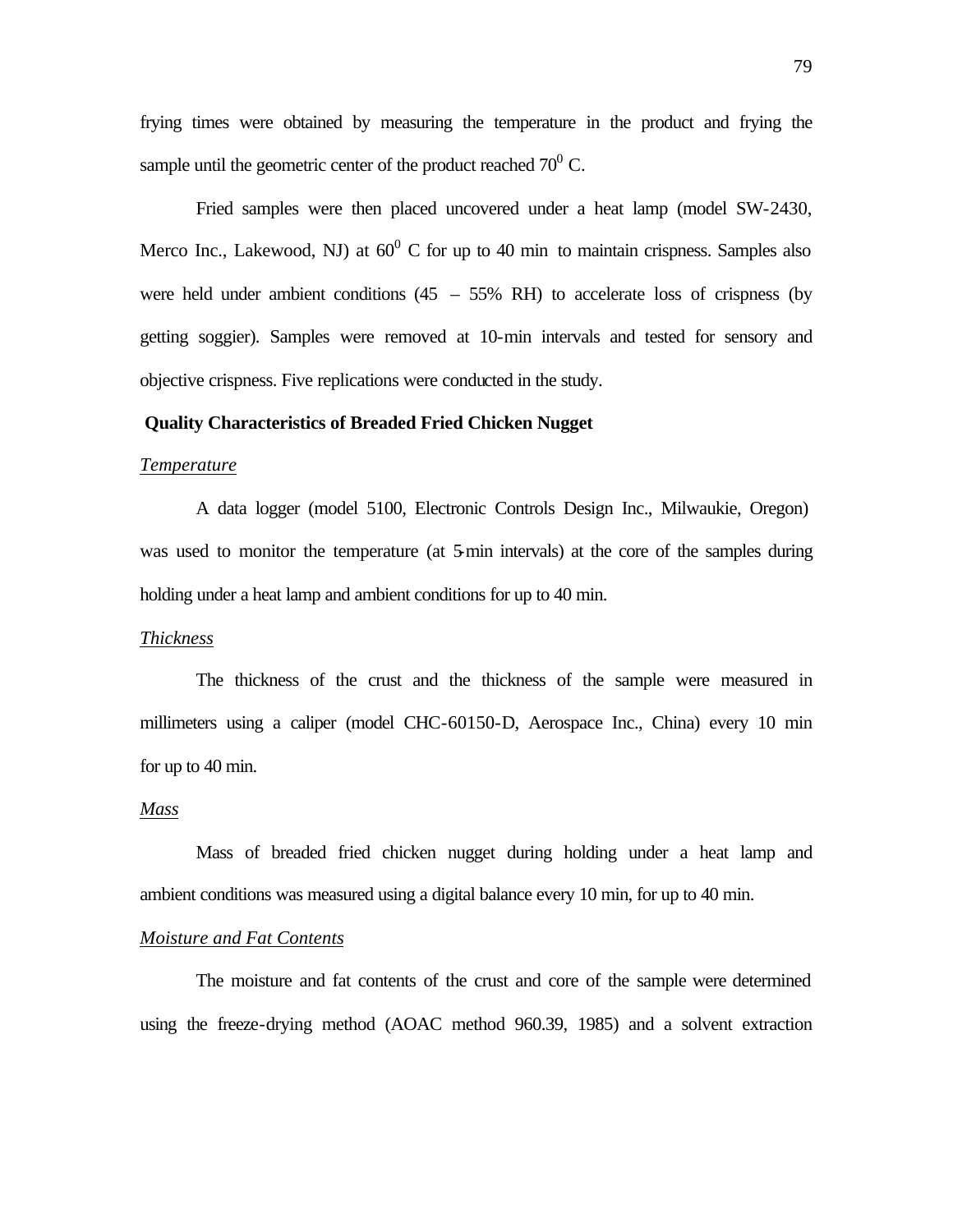method (SOXTEC System HT2, 1045 Extraction Unit), respectively. Two replications were conducted for the measurements.

#### **Sensory Crispness Measurement**

A sensory panel consisting of eight trained members was used to evaluate sensory crispness in breaded fried chicken nuggets. The panelists had previously participated in eleven 1-h training sessions over a period of six weeks during which training in identifying and rating the intensity of crispness was completed. Crispness was defined as the force and noise with which a product breaks or fractures (rather than deforms) when chewed with the molar teeth (first and second chew) (Meilgaard and others, 1999). Panelists were instructed to evaluate each tested sample for crispness by placing sample between molar teeth and biting down evenly until the food breaks, crumbles, cracks or shatters and rate the intensity of crispness on a nine-point category scale  $(1 = not$ crisp/soggy,  $9 = \text{very crisp}$  by checking the appropriate space on the scale. Panelists evaluated three samples at a time at 10-min intervals. The instructions to panelists were given in the appropriate scorecard (see Appendix). Evaluations were completed in individual testing booths with red lighting to mask appearance differences of the samples. Samples were served in plastic soufflé cups coded with 3-digit random numbers. Samples were presented such that each panelist received all samples, three at a time, in a random order.

#### **Ultrasonic Property Measurements**

The ultrasonic non-destructive evaluation system developed at Virginia Tech (Cheng and Haugh, 1994) was used to conduct ultrasonic measurements. The basic setup of the ultrasonic non-destructive evaluation system included an Ultran BP 9400A high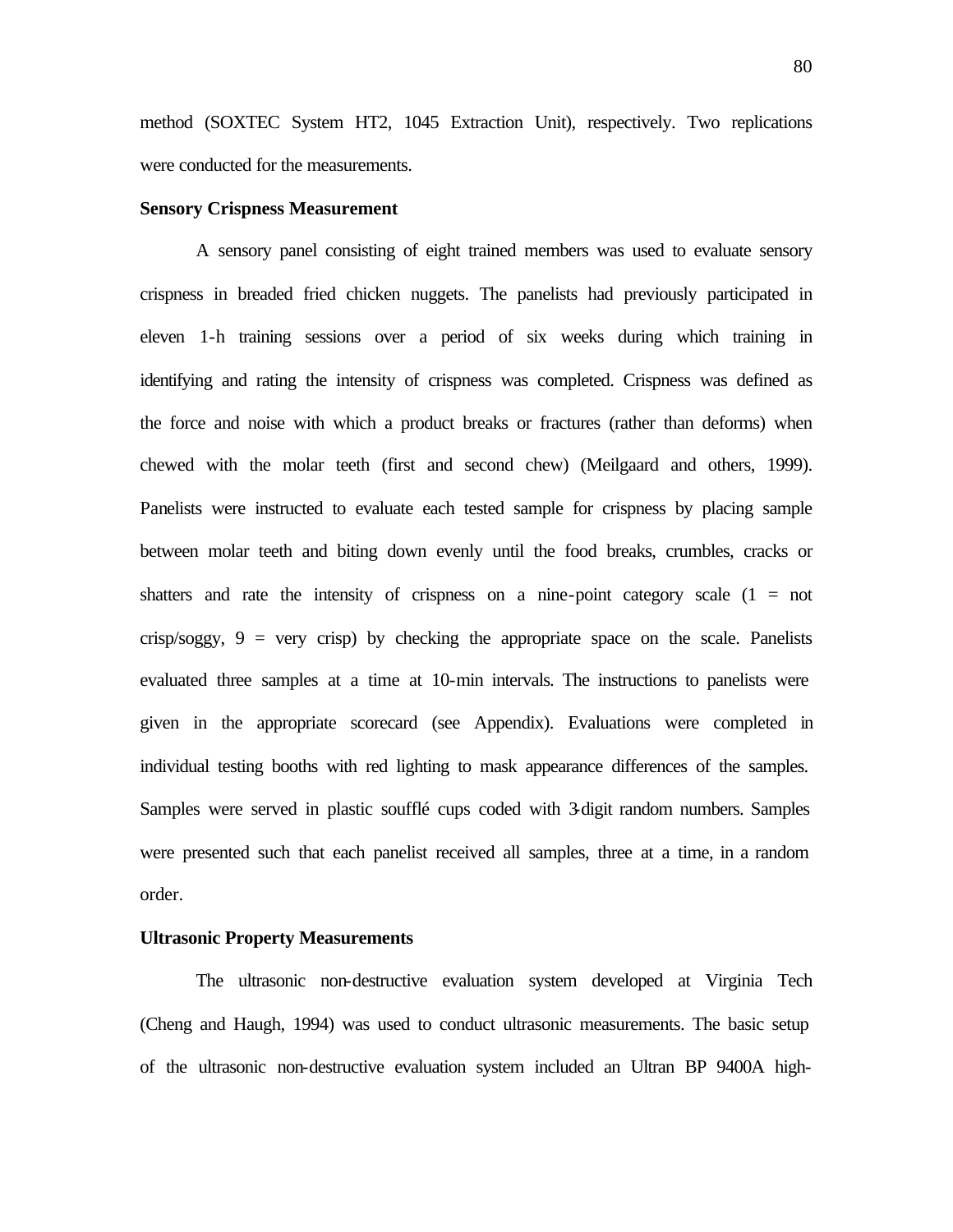power burst pulser, an Ultran BR 640A broadband receiver, a Tektronix 2232 digital storage oscilloscope, 250-kHz dry-coupling ultrasonic transducers, and a microcomputer system for data acquisition and analysis (Figure 5.1). The driving voltage from the burst pulser for the transducers was 400 Volts with nominal output impedance of 4 ohms  $\Omega$ ). The pulse width and separation time between pulses were adjusted for 250-kHz transducers. The broadband receiver, performed as a signal amplifier and signal filter, had a maximum gain of 64 dB. The transmitted signal was measured and shown on the oscilloscope screen. A general purpose interface board (GPIB) installed in a microcomputer allowed the transfer of digital data of the signal from the oscilloscope to the microcomputer for further analysis.

The system setup was in the through-transmission mode because breaded fried chicken nugget is highly attenuative material. Two transducers were placed on the opposite sides of a chicken nugget surface, one acting as a transmitter, and the other one as a receiver. For ultrasonic transducers at frequency of 250 kHz, the transmitting transducer was connected to the burst pulser directly. The receiving transducer was wired to the receiver directly. A breaded fried chicken nugget to be tested was placed directly between the two transducers along the center line of the sample and transducers to assure the optimal propagation of the sound wave. A transducer holding device was used to apply a uniform pressure and a precise alignment of the transducers during each ultrasonic measurement, permitting the most efficient ultrasonic energy transmission through the sample.

The burst pulser sent electrical energy bursts into the transmitting transducer to convert the electrical energy to ultrasonic energy in form of ultrasonic pulses. The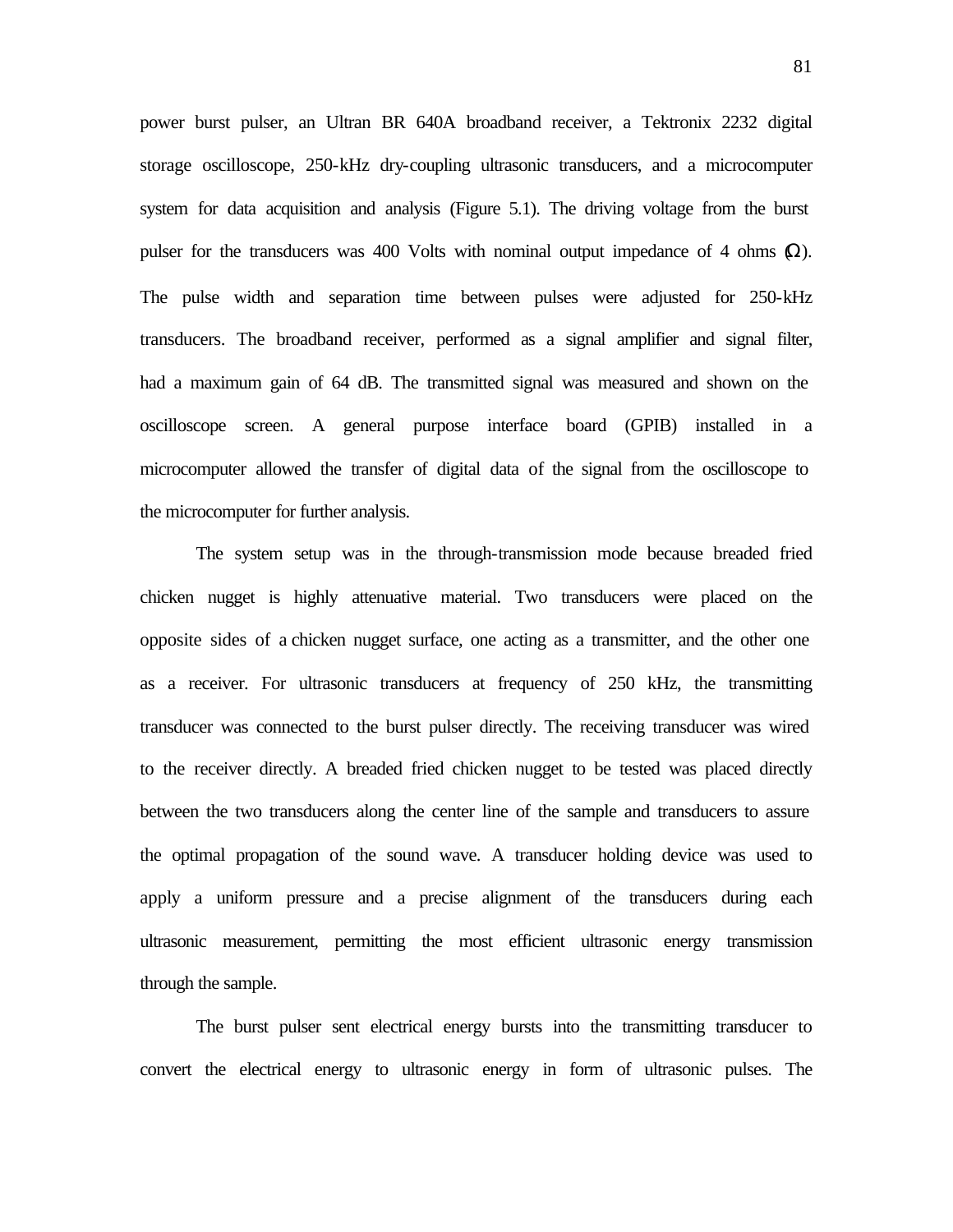transducer then launched an ultrasonic pulse into the sample material. The ultrasound traveled through the sample material until it reached a boundary or discontinuity in the material. In such case, some ultrasonic energy will be reflected. The transmitted ultrasound was received and converted to an electrical signal by the receiving transducer, amplified and displayed on the oscilloscope screen as real time radio-frequency traces, from which the properties of the ultrasonic wave could be determined. The data were then transferred to the microcomputer for further analysis.

From the transmitted ultrasonic signal, such ultrasonic properties as ultrasonic velocity (υ) and transmission loss (*Tloss*) were determined in this study.

#### *Ultrasonic velocity*

Ultrasonic velocity represents the average speed of ultrasound through the sample from one side to the other. The time-of-flight (*TOF*), known as the traveling time of the ultrasonic pulse from one side of sample to the other, was derived from the plot of time domain waveform as shown in Figure 5.2. The predetermined sample thickness and the determined time-of-flight through the sample and time-of-flight of the transducer were used to calculate the propagation velocity of the ultrasonic wave through the sample.

 The ultrasonic velocity for each breaded fried chicken nugget was determined according to the following equation:

$$
\mathbf{U}_{\text{sample}} = \frac{l}{TOF - TOF_0}
$$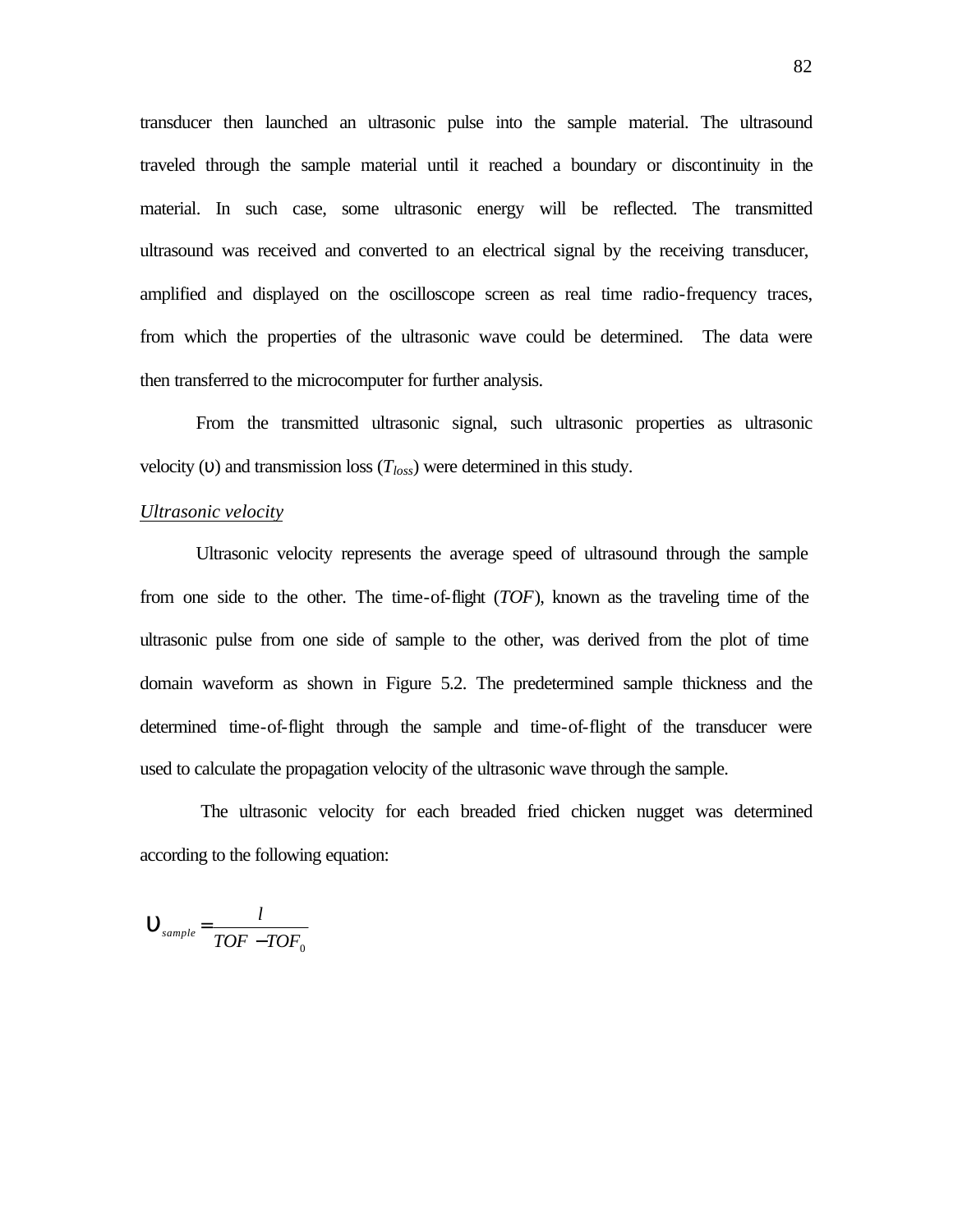where

| $\mathbf{u}_{sample}$ |     | Ultrasonic velocity for breaded fried chicken nugget (m/sec) |
|-----------------------|-----|--------------------------------------------------------------|
|                       | II. | Path length of transmission (mm)                             |
| <i>TOF</i>            | $=$ | Time-of-flight with the sample (ms)                          |
| TOF <sub>0</sub>      |     | Calibrated time-of-flight without the sample (ms)            |
|                       |     |                                                              |

#### *Transmission loss*

For ultrasound transmission through breaded fried chicken nuggets, the total loss of the ultrasonic energy, including attenuation, was determined. The transmission loss was calculated as follows:

$$
T_{loss} = \frac{20 \log \left(\frac{A_{ref}}{A}\right)}{l}
$$

where

 $T_{loss}$  = Transmission loss (dB/mm)

 $A_{\text{ref}}$  = Maximum amplitude of the signal without sample in between(V)

 $A =$  Maximum amplitude of the signal after traveling the distance  $l(V)$ 

 $l =$  Path length of ultrasonic transmission (mm)

#### **Mechanical Property Measurements**

An Instron universal testing machine (Model 1011, Instron Inc., Canton, MA) interfaced with a microcomputer for data acquisition was used for mechanical property measurements. The test sample was placed in the Kramer shear-compression cell and the crosshead speed was set at 100 mm/min. The maximum peak force and total energy were obtained from the measurements.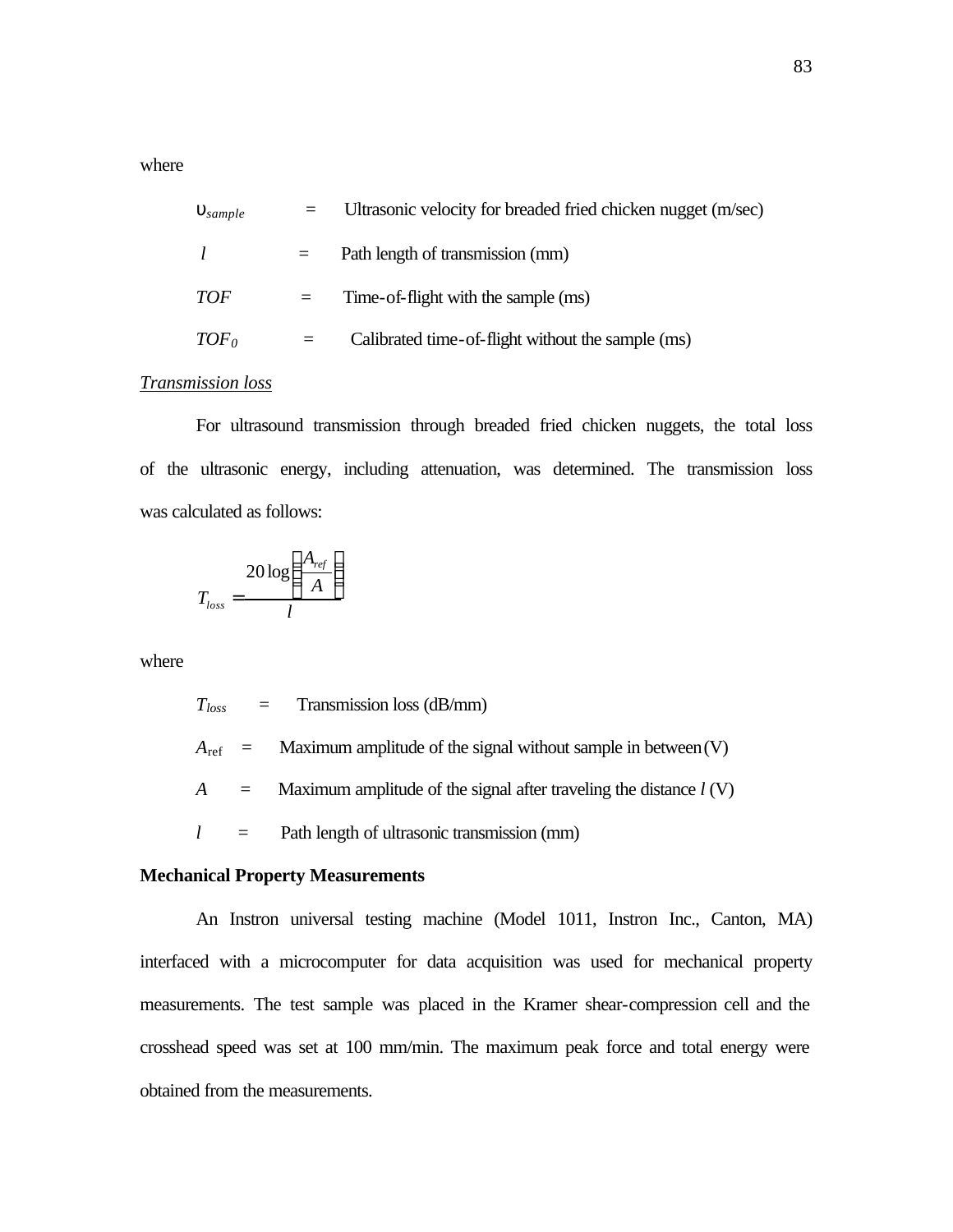#### **Statistical Analysis**

Experimental data were analyzed by the Statistical Analysis Software (SAS, Cary, NC). Statistical differences were determined among different levels of treatments using split-plot design and generalized linear model (GLM) at the 0.05 confidence level.

#### **RESULTS AND DISCUSSION**

#### **Quality characteristics of breaded fried chicken nugget**

#### *Moisture content*

The effects of cooking method, storage conditions and holding time on the moisture content of the crust and core are shown in Table 5.1. Significant differences in moisture content of the crust among the samples cooked by different methods and stored under either a heat lamp or ambient conditions were observed. The moisture content of the crust was higher for samples cooked in a microwave oven (33.66 – 47.20 % w.b.) than for samples cooked in an oven  $(28.50 - 43.44 %$  w.b.) and a deep-fat fryer  $(20.73 -$ 34.36 % w.b.). Effect of holding samples under a heat lamp and ambient conditions on moisture content of the crust is shown in Figure 5.3. The moisture content of the crust decreased with holding samples under a heat lamp and increased with holding samples under ambient conditions  $(45 – 55\% \text{ RH})$ .

 The moisture content of the core did not significantly change among the samples cooked by different methods; however, the storage conditions had a significant effect on the moisture content of the core (Table 5.1). Samples held under ambient conditions had higher values of moisture content of the core (58.22 – 64.92 % w.b.) than samples stored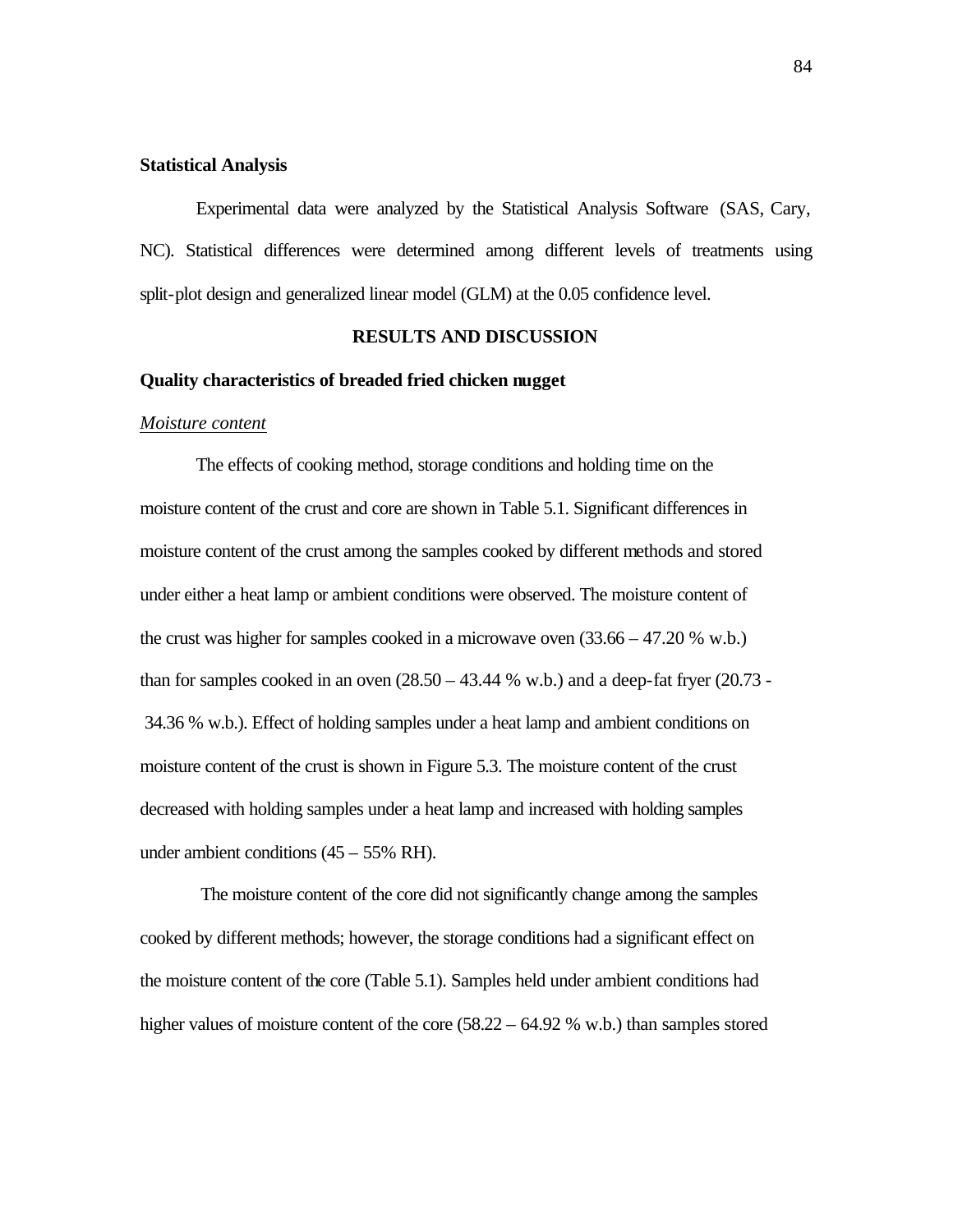under a heat lamp (55.36 – 60.54 % w.b.). The mean scores of the moisture content of the core are arranged in Table 5.2.

#### *Fat content*

Significant differences ( $p \le 0.05$ ) in fat content of the crust among the samples cooked by different methods were observed (Table 5.1). The fat content of the crust had higher values for samples cooked in a deep-fat fryer (30.73 – 39.25 % w.b.) than for samples cooked in an oven  $(25.36 - 33.93 %$  w.b.) and microwave oven  $(21.92 -$ 28.82 % w.b.). The holding time under either a heat lamp or ambient conditions did not significantly affect the fat content of the crust (Table 5.1). Effect of holding samples under a heat lamp and ambient conditions on fat content of the crust is shown in Figure 5.4.

The fat content of the core did not significantly change among the samples cooked by different methods and held under either a heat lamp or ambient conditions (Table 5.1). The mean scores of the fat content of the core are shown in Table 5.3.

#### **Sensory crispness evaluation of breaded fried chicken nuggets**

The cooking method of breaded chicken nuggets, storage conditions either under a heat lamp or ambient conditions, and holding time had a significant effect on sensory crispness (Table 5.4). Breaded chicken nuggets fried in a deep-fat fryer were crispier (6 – 8) than nuggets baked in an oven  $(3 - 5)$  and nuggets cooked in a microwave oven  $(1 -$ 2). The panelists found that cooked samples held under a heat lamp were significantly crispier than samples stored under ambient conditions. Crispness changes with holding time under either a heat lamp or ambient conditions were perceived by judges. Panel determined the increasing intensity of crispness among samples kept under a heat lamp.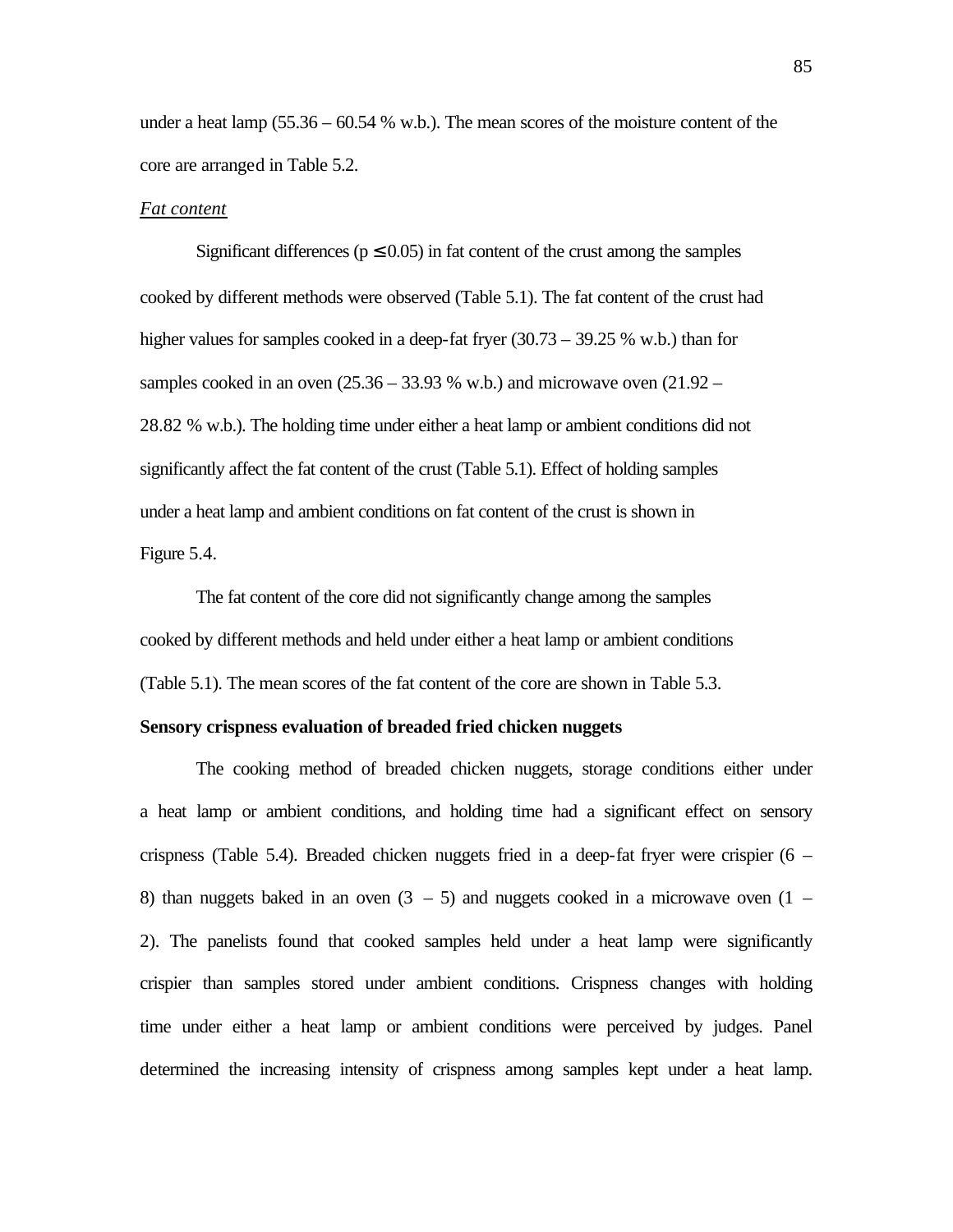Effect of holding time under a heat lamp and ambient conditions on the crispness intensity ratings of breaded fried chicken nuggets for each cooking method is shown in Figure 5.5. Panel indicated the decreasing intensity of crispness with holding time under ambient conditions. Sensory crispness was inversely related to moisture content, indicating that crispness intensity was increasing, while moisture content was decreasing when the samples were held under a heat lamp (Fig. 5.6).

#### **Time domain signal analysis**

The ultrasonic parameters, which are ultrasonic velocity and transmission loss, were obtained from the time domain of the transmitted signal.

#### *Ultrasonic velocity*

The significant differences in the ultrasonic velocity for the breaded chicken nuggets cooked by three different methods and stored under either a heat lamp or ambient conditions were observed (Table 5.5). The samples cooked in a deep-fat fryer had higher ultrasonic velocities  $(431.56 - 715.38 \text{ m/sec})$  than the samples cooked in an oven (221.41 – 533.83 m/sec), while the samples cooked in a microwave oven had much lower velocities (90.22 – 306.92 m/sec). This can be attributed to the changes in moisture and fat contents among the samples. The samples cooked in a deep-fat fryer had the lowest moisture content, while the samples cooked in a microwave oven had the highest moisture content. The mean values of ultrasonic velocity for each cooking method are arranged in Table 5.6. The ultrasonic velocity increased with increasing holding time under a heat lamp as the moisture content decreased during holding. This implied that samples became crispier during holding under a heat lamp. On the other hand, ultrasonic velocity decreased with holding samples under ambient conditions as samples became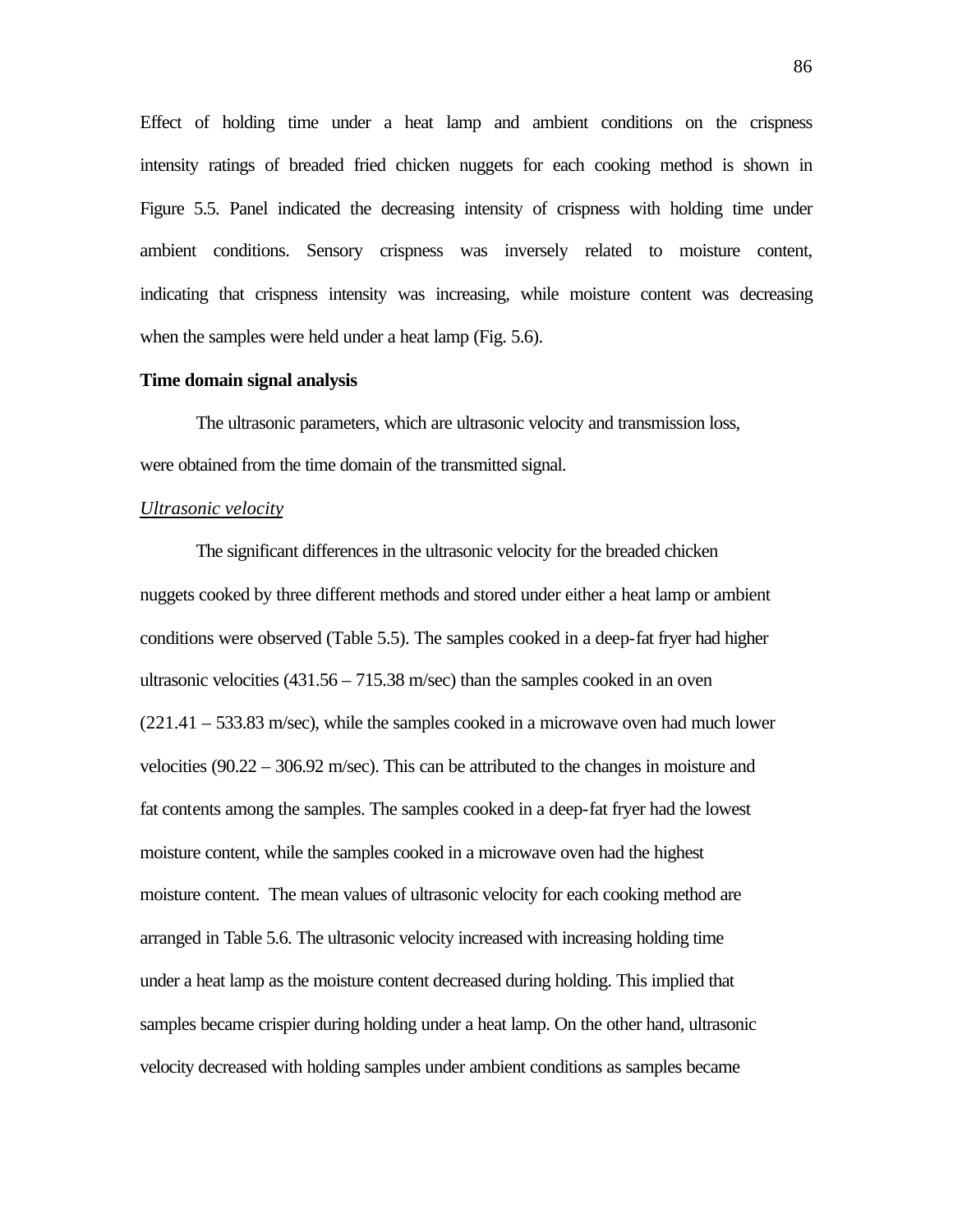soggier and softer. The changes of mean ultrasonic velocities of the breaded fried chicken nuggets are plotted in Figure 5.7. The relationships between ultrasonic velocity and moisture content are shown in Figure 5.8. The decrease in the velocity with respect to an increase in moisture content can be attributed to the transmission loss in liquid than the transmission loss in a solid. Ultrasound can propagate better in solids than liquids.

#### *Transmission loss*

The differences in the values of transmission loss measured for the breaded chicken nuggets cooked by different methods were found statistically significant (Table 5.5). The values of transmission loss measured for the samples cooked in a deepfat fryer (0.36 – 0.64 dB/mm) were lower than those measured for the samples cooked in an oven  $(0.69 - 1.09$  dB/mm) and a microwave oven  $(0.76 - 1.12$  dB/mm), which can be due to the moisture and fat contents of samples. However, the storage conditions and holding time did not have a significant effect on the transmission loss (Table 5.5). The mean scores for transmission loss are shown in Table 5.7.

#### **Frequency domain signal analysis**

Frequency analysis was performed to obtain the energy content distributed over the frequency bandwidth determined as a power spectrum of the signal. A Fast Fourier Transformation (FFT) algorithm was used to convert data at the time domain into frequency domain, using Matlab. The frequency domain plots shown in Figure 5.9 reveal the distribution of frequency components of the time-domain signals. The peak frequencies of tested samples were found in a range of 216 – 252 kHz, 846 – 882 kHz, and 1368 – 1386 kHz, respectively. The signal amplitudes for each peak frequency did not significantly change among the samples cooked by different methods; however, the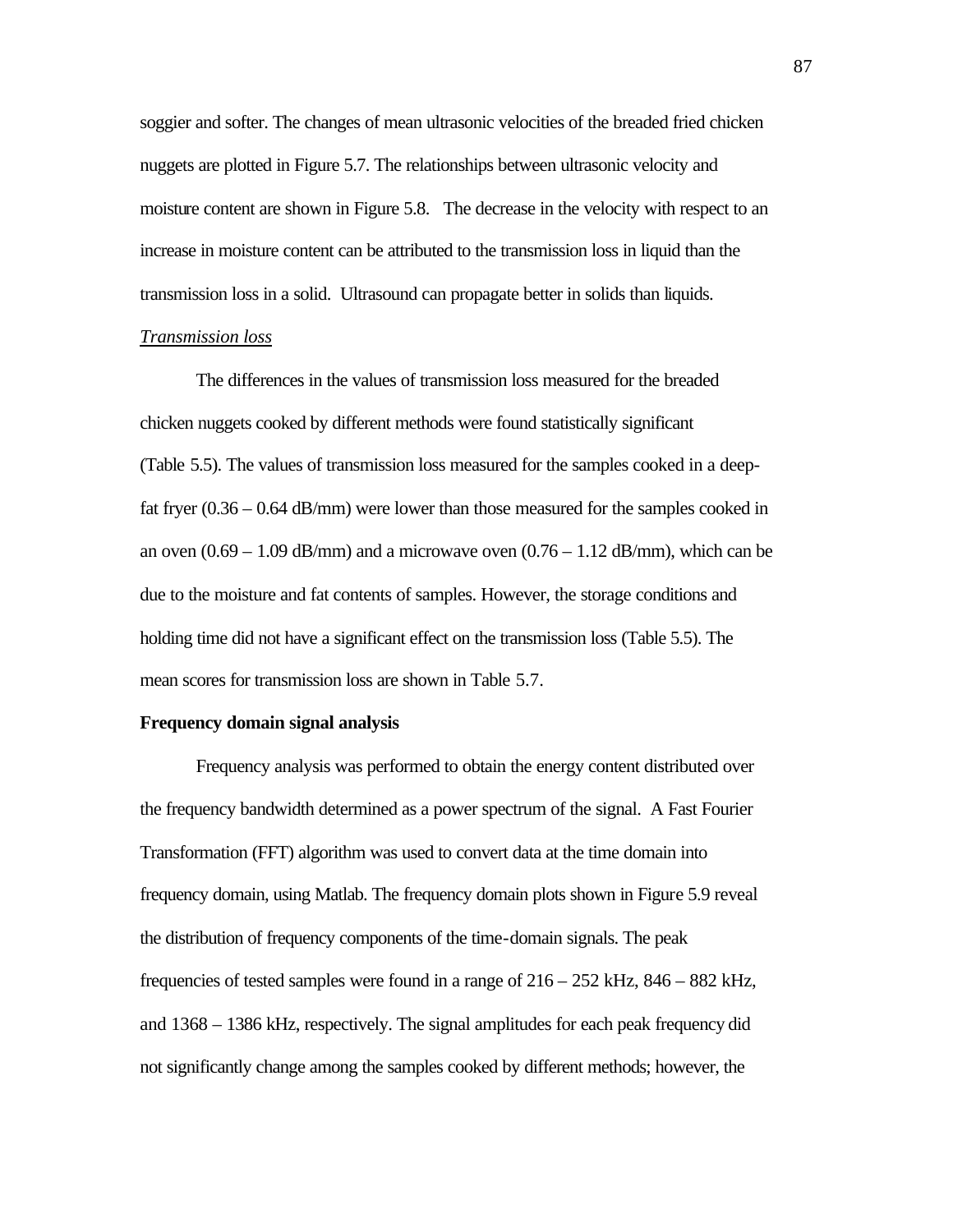storage conditions had a significant effect on the signal amplitude (Table 5.5). The breaded fried chicken nuggets kept under a heat lamp had higher peak amplitudes than those stored under ambient conditions. This could be due to lack of crispness (or being soggy) in the samples kept under ambient conditions. The mean values of the signal amplitude for each peak frequency are shown in Table 5.8.

#### **Mechanical property measurements**

Normalization of the peak force and total energy was done by dividing the values by mass of the sample. The normalized peak force and normalized total energy significantly varied among the samples cooked by different methods and stored under different conditions (Table 5.9). The mean values of peak force and total energy for each cooking method are shown in Table 5.10. Samples cooked in a deep-fat fryer had higher values for the peak force and total energy than samples cooked in an oven and microwave oven. However, holding time either under a heat lamp or ambient conditions did not have a significant effect on either the peak force or total energy (Table 5.9). The effect of holding time under a heat lamp and ambient conditions for each cooking method on the peak force is shown in Figure 5.10. The peak force slightly increased with holding time under either a heat lamp or ambient conditions. Samples stored under a heat lamp had higher values of the total energy than those kept under ambient conditions (Fig. 5.11).

#### **Relating instrumental parameters to sensory crispness**

To investigate the relationship between sensory crispness and objective quality parameters, the linear regression procedure was performed. Correlation coefficients between sensory crispness and instrumental measurements are summarized in Table 5.11. Except for the relationship between ultrasonic velocity and sensory crispness, all the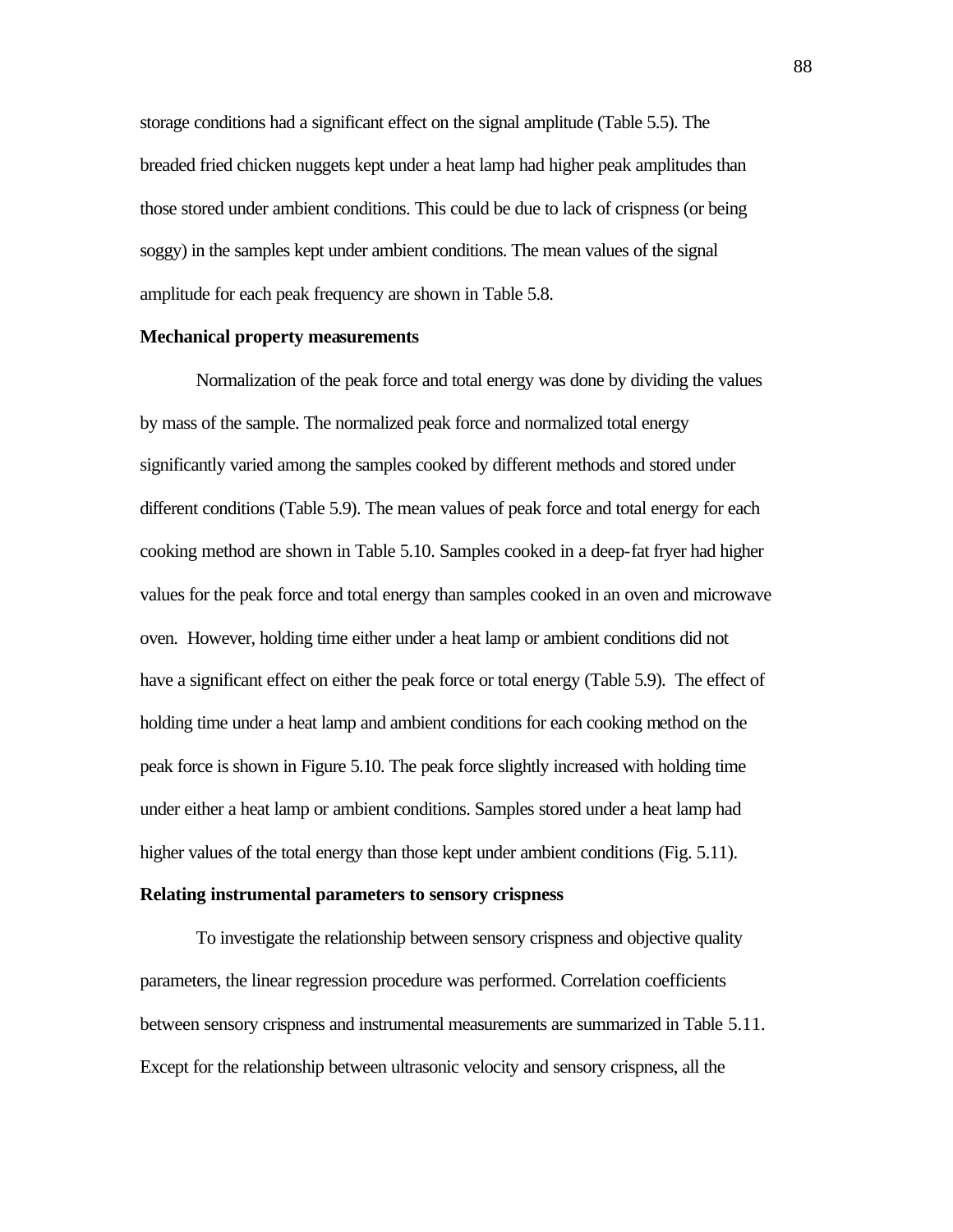objective parameters did not have an improvement in the correlation coefficient when analyzed separately against each cooking method.

The relationship between sensory crispness and peak force is shown in Figure 5.12 and described by equation 1. The positive sign preceding the slope implied that sensory crispness increased when a high peak force was required.

Sensory crispness = 
$$
3.3518
$$
(Peak Force) –  $5.1989$  (1)  
[ $R^2 = 0.6379$ ]

The positive relationship between sensory crispness and ultrasonic velocity is described by equation 2 showing that sensory crispness and ultrasonic velocity are closely related. Increasing sensory crispness of the breaded fried chicken nuggets is illustrated by increasing mean ultrasonic velocities, as presented in Figure 5.13.

Sensory Crispress = 
$$
0.0127(\text{Velocity}) - 0.6692
$$
 (2)  

$$
[\text{R}^2 = 0.8257]
$$

On the other hand, the transmission loss decreased as the samples became crispier, as is shown in Figure 5.14. The inverse relationship of sensory crispness to transmission loss is described by equation 3. The negative sign preceding the slope implied that sensory crispness increased when the transmission loss was low.

Sensory Crispress = -7.6352(Transmission loss) + 8.8325 (3)  

$$
[\text{R}^2 = 0.5532]
$$

The model was significant at the 0.05 confidence level. This indicates that sensory crispness could be explained based on the ultrasonic and mechanical parameters. The ultrasonic velocity had high correlation to the sensory crispness ( $R^2 = 0.8257$ ). This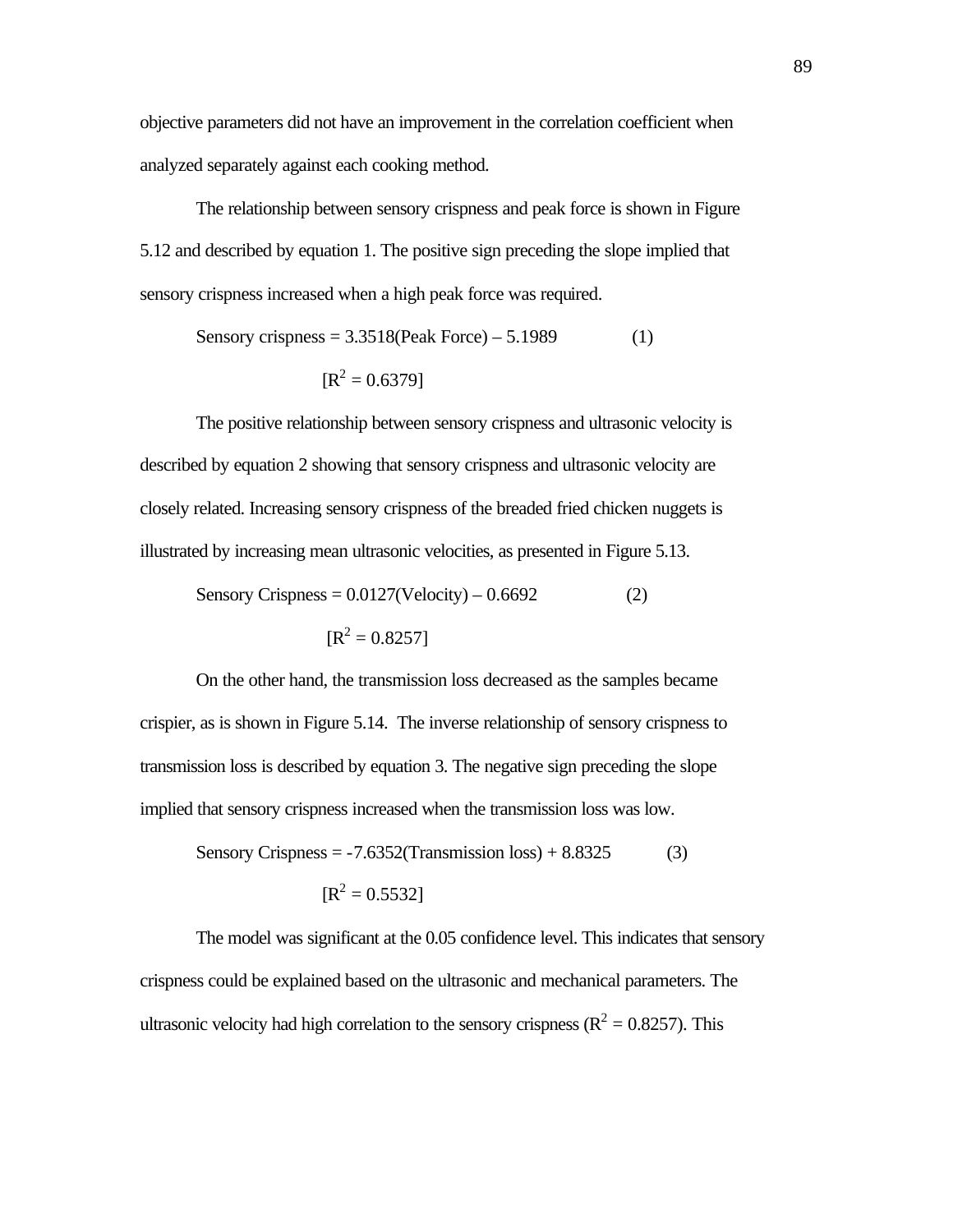implies that sensory crispness could be reasonably well predicted by the ultrasonic velocity.

#### **CONCLUSION**

 Significant differences in ultrasonic velocity, transmission loss, peak force and total energy were observed among the breaded chicken nuggets cooked by different methods. During holding of samples either under a heat lamp or ambient conditions, transmission loss, peak force and total energy did not significantly change. However, ultrasonic velocity varied with holding time, indicating the changes in intensity of crispness. This can be attributed to the changes in moisture content during holding.

 Breaded fried chicken nuggets held under a heat lamp had higher signal amplitudes for each peak frequency than those stored under ambient conditions. This could be due to lack of crispness (or being soggy) in the samples kept under ambient conditions.

Sensory crispness of breaded fried chicken nuggets was found to be affected by cooking method, storage conditions and holding time. The relationship between sensory crispness and instrumental parameters suggests that the ultrasonic method can be used to measure and explain sensory crispness in breaded fried chicken nuggets. Ultrasonic velocity had high correlation with sensory crispness ( $R^2 = 0.83$ ). This indicates that sensory crispness could be reasonably well predicted by the ultrasonic velocity.

#### **REFERENCES**

Brooks, D.D. 1991. Some perspectives on deep-fat frying. INFORM 2(12): 1091-1095. Cheng, Y. and Haugh, C.G. 1994. Detecting hollow heart in potatoes using ultrasound. *Trans. ASAE* 37(1): 217-222.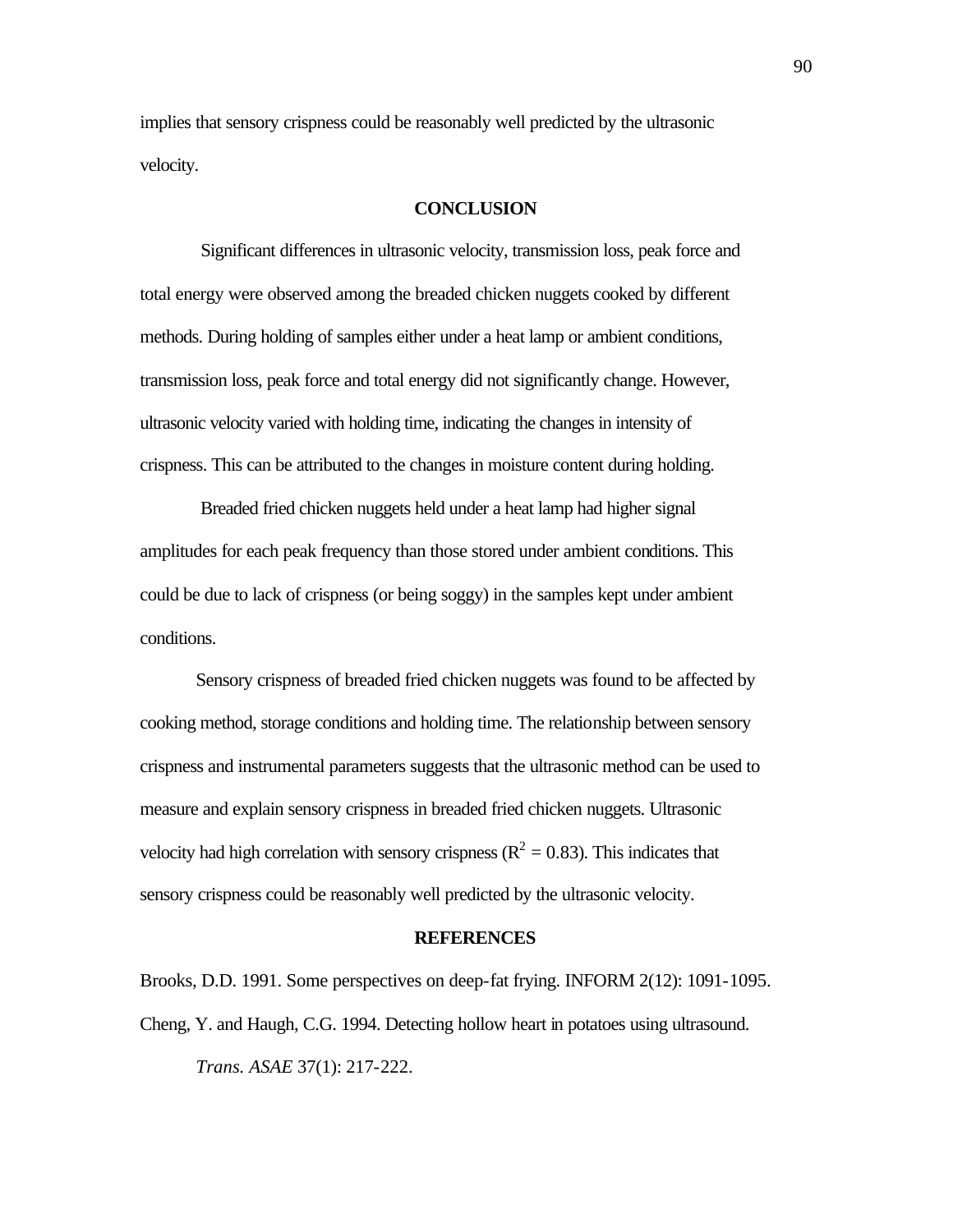- Meilgaard, M. Civille, G.V., and Carr, B.T. 1999. *Sensory evaluation techniques.* CRC Press LLC.
- Mohamed, A.A.A., Jowitt, R. and Brennan, J.G. 1982. Instrumental and sensory evaluations of crispness: 1 – in friable foods. *J. Food Eng.* 1: 55-75.
- Seymour, S.K. 1985. Studies on the relationships between the mechanical, acoustical and sensory properties in low moisture food products. Ph. D. Dissertation, North Carolina State University, Raleigh, NC.
- Tahnpoonsuk, P. 1999. Determination of crispness in breaded shrimp. M. S. Thesis, The University of Georgia, Athens, GA.
- Tesch, R., Normand, M.D., and Peleg, M. 1996. Comparison of the acoustic and mechanical signatures of two cellular crunchy cereal foods at various water activity levels. *J. Sci. Food Agric.*, 67: 453-459.
- Vickers, Z.M. 1987. Crispness and crunchiness. In *Food Texture: Instrumental and Sensory Measurement* (Moskowitz, H.R., eds.) Marcel Dekker, Inc., New York and Basel.
- Vickers, Z.M. 1988. Instrumental measures of crispness and their correlation with sensory assessment. *J. Texture Stud.*, 19: 11-14.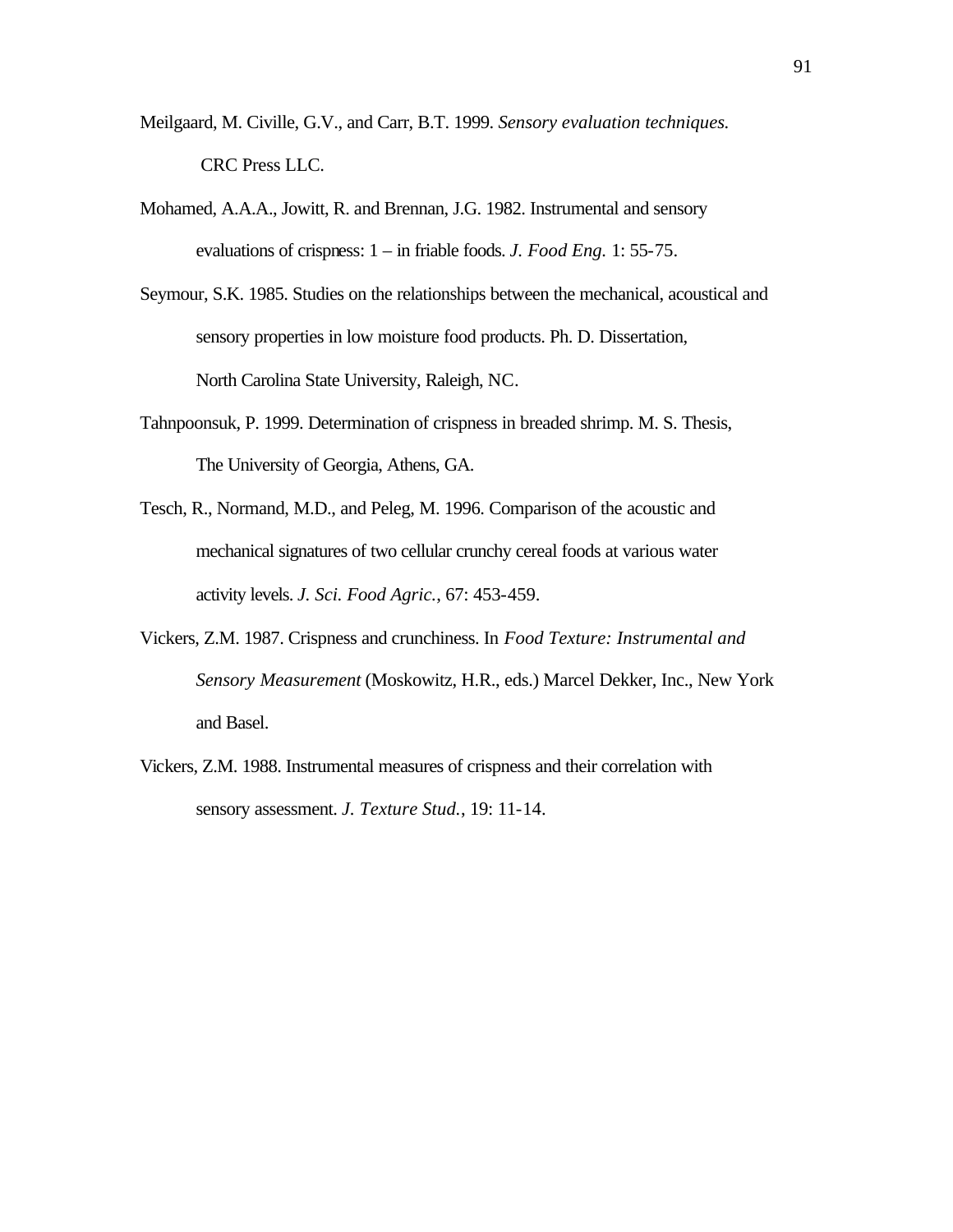| <b>Main effects</b> | DF             | <b>Mean Sum of Squares</b> |                       |                       |             |  |  |
|---------------------|----------------|----------------------------|-----------------------|-----------------------|-------------|--|--|
|                     |                | <b>Moisture content</b>    |                       | <b>Fat content</b>    |             |  |  |
|                     |                | <b>Crust</b>               | <b>Core</b>           | <b>Crust</b>          | <b>Core</b> |  |  |
| M                   | $\overline{2}$ | 684.35                     | 6.48                  | $371.58$ <sup>*</sup> | 0.96        |  |  |
| $\mathcal{C}$       | $\mathbf{1}$   | $132.58^*$                 | $156.45$ <sup>*</sup> | 1.15                  | 3.34        |  |  |
| $C * T$             | 3              | $359.61$ *                 | 14.71                 | 12.47                 | 9.38        |  |  |
| $C * T * M$         | 8              | 44.50                      | 11.14                 | 17.64                 | 4.98        |  |  |
| Error               | 22             |                            |                       |                       |             |  |  |
|                     |                |                            |                       |                       |             |  |  |

**Table 5.1 Effects of cooking method, storage conditions and holding time on** 

**moisture and fat contents of crust and core of breaded fried chicken nuggets**

\* indicates a significant difference for the main effect at 0.05 level

DF = Degrees of Freedom

 $M = \text{Cooking method}$ 

 $C =$ Storage condition

 $T =$  Holding time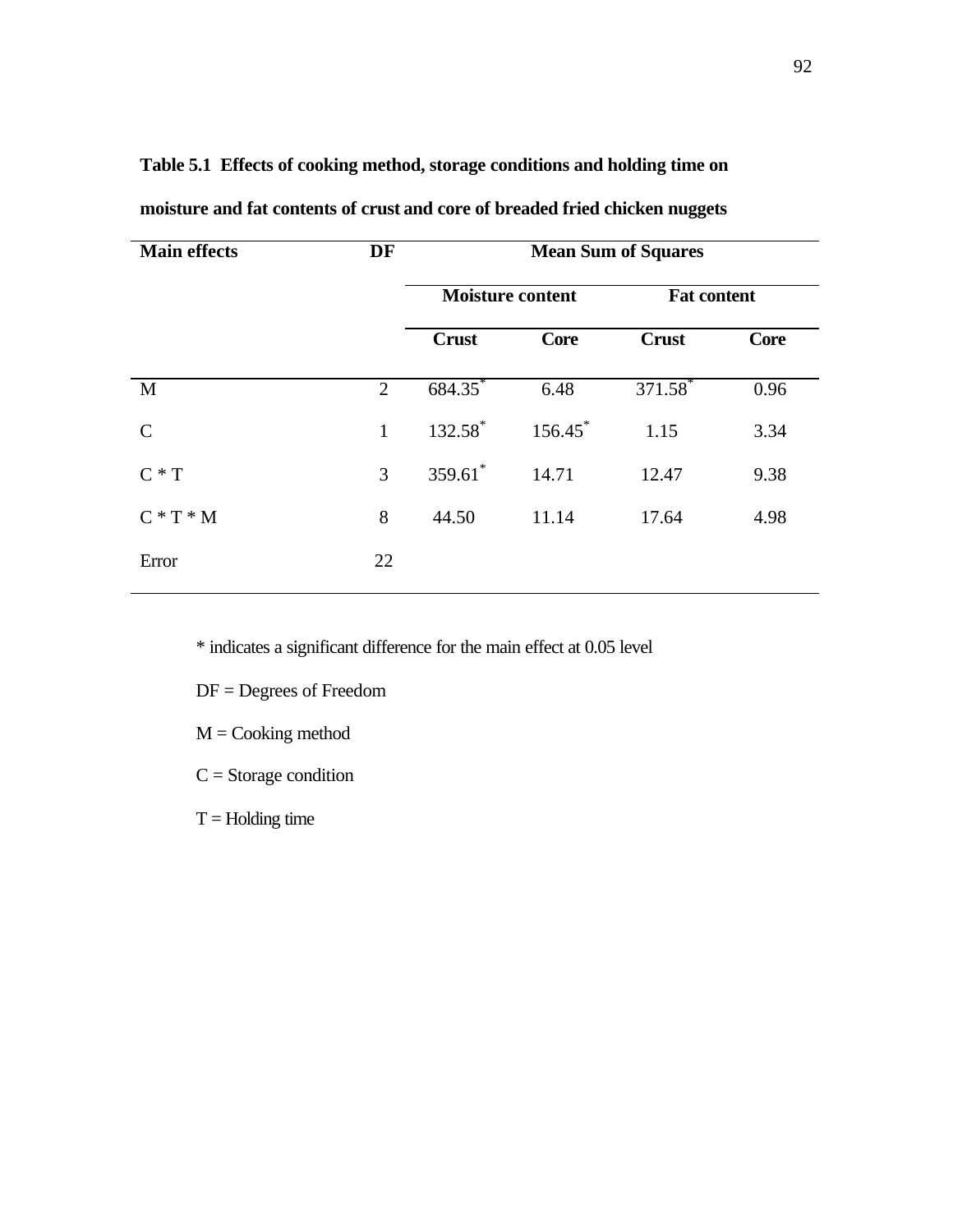| <b>Holding</b> | <b>Deep-fat Fryer</b> |                                                        | <b>Microwave Oven</b> |    | Oven                                                   |                  |  |  |
|----------------|-----------------------|--------------------------------------------------------|-----------------------|----|--------------------------------------------------------|------------------|--|--|
| Time,<br>Min   | H L                   | <b>AC</b>                                              | H L                   | AC | H L                                                    | AC               |  |  |
| 10             |                       | 55.94±3.98 65.50±0.45 55.67±0.12                       |                       |    | $61.53\pm0.17$ $59.72\pm1.24$                          | $63.52\pm4.59$   |  |  |
| 20             |                       |                                                        |                       |    | 55.86±5.48 62.29±1.38 58.46±0.95 62.24±4.15 59.52±0.12 | $62.27 \pm 1.38$ |  |  |
| 30             |                       | 56.67±2.18 61.46±1.85 56.42±0.89 59.85±0.78 61.26±3.08 |                       |    |                                                        | 59.59±2.5        |  |  |
| 40             |                       |                                                        |                       |    | 59.39±0.03 61.49±2.77 56.44±0.46 62.20±1.06 60.19±1.87 | 56.89±9.87       |  |  |

**Table 5.2 Mean\* core moisture content (% w. b.) of breaded fried chicken nuggets**

\* Values are  $\hat{y} \pm s$ . d.

HL = Heat lamp

AC = Ambient conditions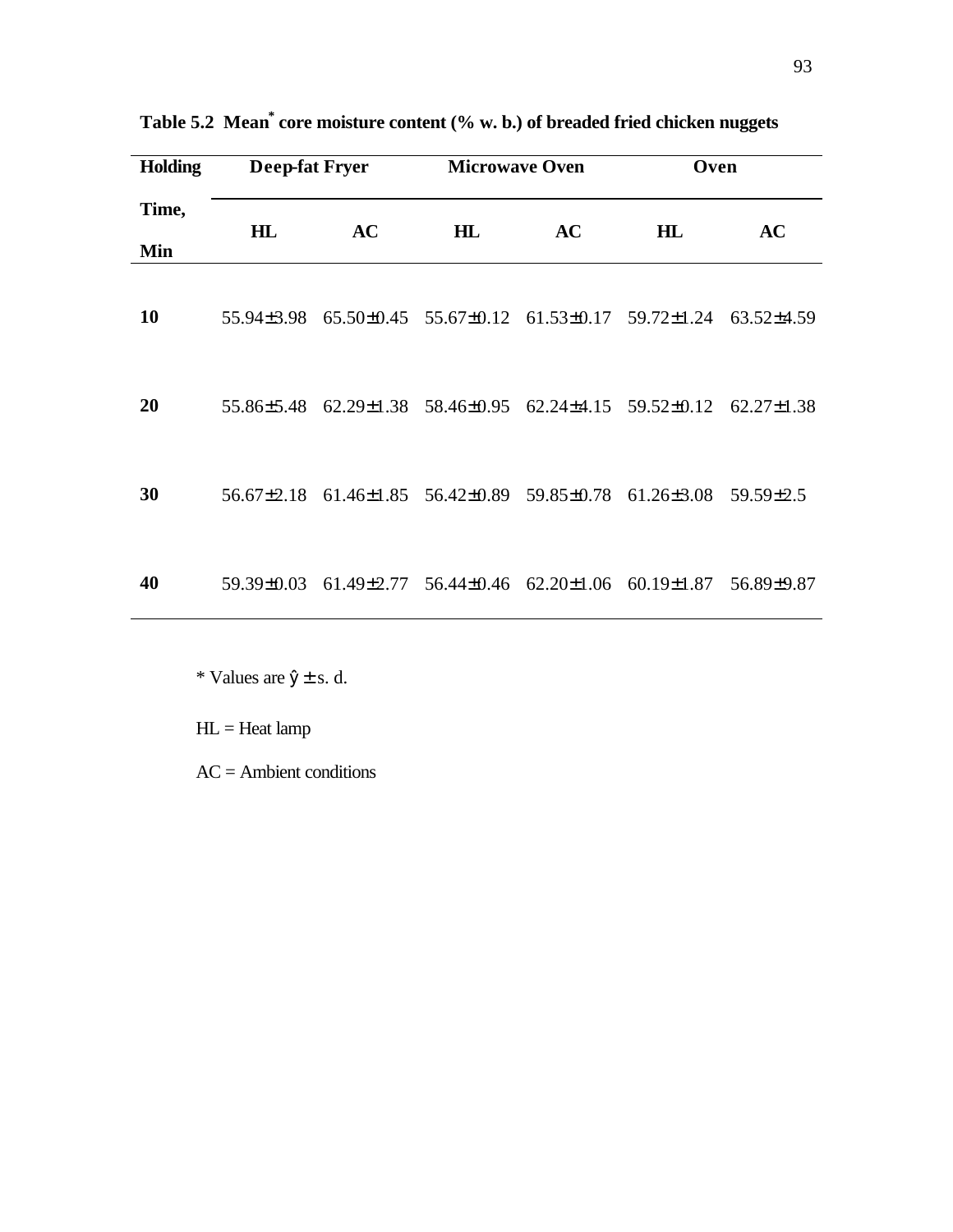| <b>Holding</b> | <b>Deep-fat Fryer</b> |                                                                  | <b>Microwave Oven</b> |    | Oven                                                                          |                  |  |
|----------------|-----------------------|------------------------------------------------------------------|-----------------------|----|-------------------------------------------------------------------------------|------------------|--|
| Time,<br>Min   | HL                    | <b>AC</b>                                                        | HL                    | AC | HL                                                                            | AC               |  |
| 10             |                       | 24.85 ± 3.15 25.14 ± 1.86 24.23 ± 1.50 23.79 ± 0.32 24.38 ± 0.89 |                       |    |                                                                               | $21.62 \pm 1.18$ |  |
| 20             |                       |                                                                  |                       |    | 22.08 ± 3.53 23.09 ± 3.08 23.18 ± 1.35 22.73 ± 2.04 26.46 ± 3.05 21.59 ± 1.07 |                  |  |
| 30             |                       | 23.42±1.24 23.16±2.93 23.62±0.14 21.78±0.83 22.91±0.96           |                       |    |                                                                               | $20.96\pm 6.45$  |  |
| 40             |                       |                                                                  |                       |    | 20.18±0.72 23.43±0.29 21.00±0.28 22.45±0.11 22.12±0.35 21.40±0.82             |                  |  |

**Table 5.3 Mean\* core fat content (% w. b.) of breaded fried chicken nuggets**

\* Values are  $\hat{y} \pm s$ . d.

HL = Heat lamp

AC = Ambient conditions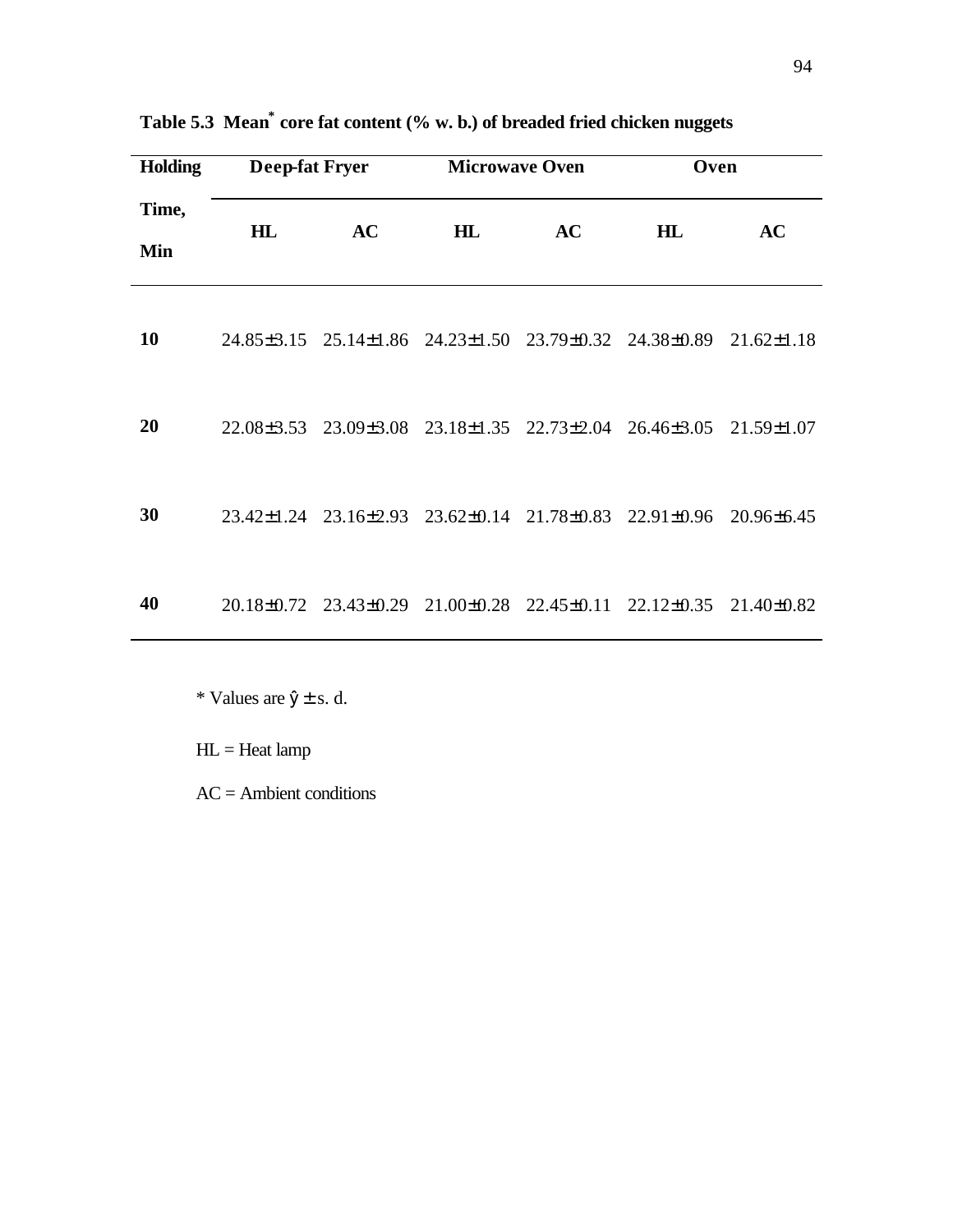| Table 5.4 The effects of cooking method, storage conditions and holding time on |  |  |  |  |  |  |
|---------------------------------------------------------------------------------|--|--|--|--|--|--|
| sensory crispness of breaded fried chicken nuggets                              |  |  |  |  |  |  |

| Main effects                          | DF | <b>Mean Square</b>  |
|---------------------------------------|----|---------------------|
| Storage condition                     | 1  | $2.74*$             |
| Cooking method                        | 2  | 371.89 <sup>*</sup> |
| Storage condition*Time                | 3  | $2.79*$             |
| Storage condition*Time*Cooking method | 6  | 0.36                |
| Error                                 | 88 |                     |

 $*$  indicates a significant level at  $p < 0.05$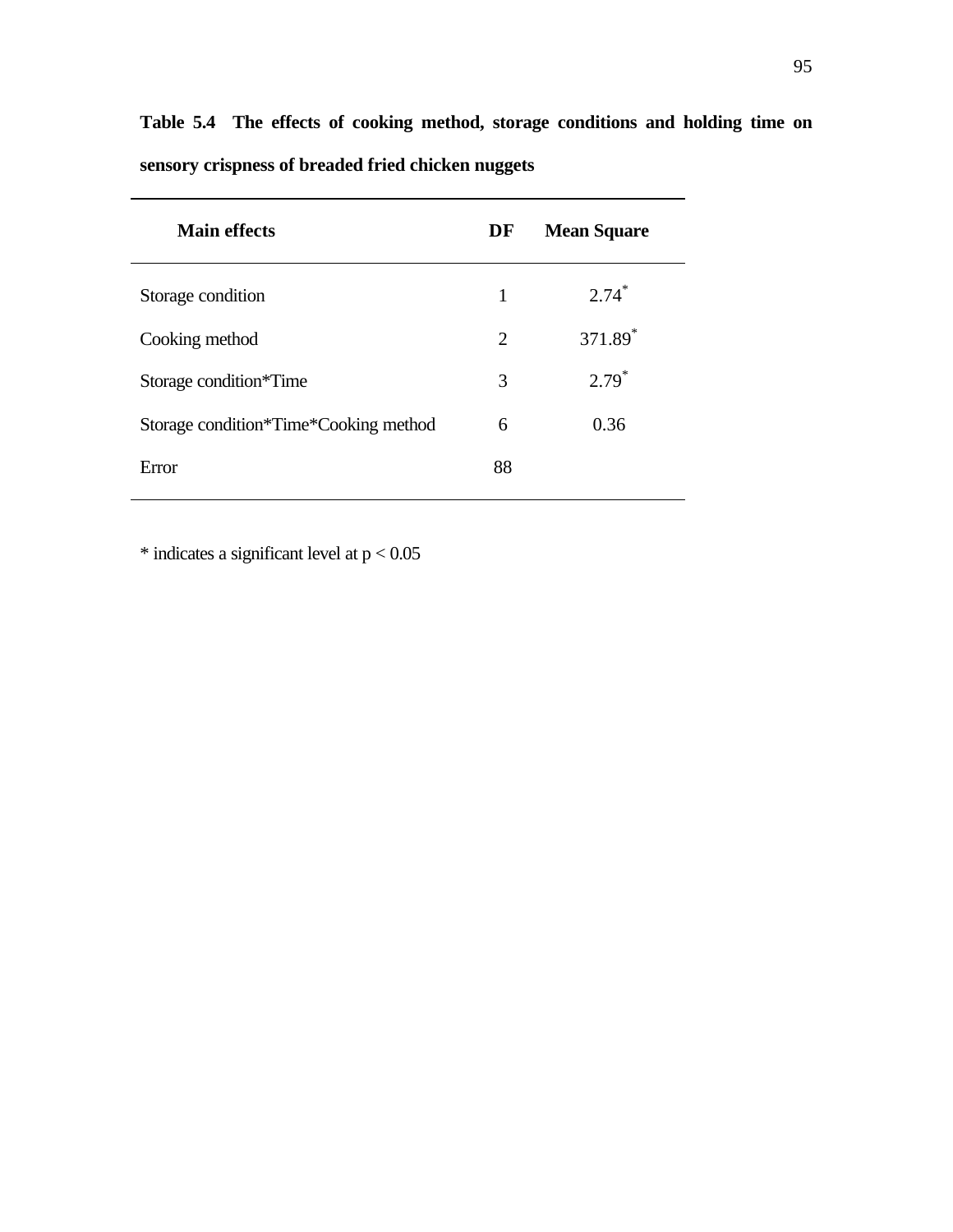| <b>Main effects</b> | DF | <b>Mean Sum of Squares</b>                                            |            |                |                |       |
|---------------------|----|-----------------------------------------------------------------------|------------|----------------|----------------|-------|
|                     |    | u                                                                     | $T_{loss}$ | A <sub>1</sub> | A <sub>2</sub> | $A_3$ |
| M                   | 2  | $1406427.86^*$ $1.83^*$                                               |            | 830.15         | 33.65          | 1.85  |
| C                   | 1  | $280495.76^*$ 0.12 $5400.42^*$ 163.11 <sup>*</sup> 13.48 <sup>*</sup> |            |                |                |       |
| $C \ast T$          | 3  | $223260.95^*$ 0.31                                                    |            | 698.74         | 6.43           | 0.92  |
| $C*T*M$             | 6  | 7140.46                                                               | 0.25       | 282.89         | 1.52           | 0.14  |
| Error               | 88 |                                                                       |            |                |                |       |

**Table 5.5 Effects of cooking method, storage conditions and holding time on ultrasonic properties of breaded fried chicken nuggets**

\* indicates a significant difference for the main effect at 0.05 level

| DF               | $=$ Degrees of freedom                                                           |
|------------------|----------------------------------------------------------------------------------|
| $\boldsymbol{u}$ | $=$ Ultrasonic velocity for breaded fried chicken nugget (m/sec)                 |
| $T_{loss}$       | $=$ Transmission loss (dB/mm)                                                    |
|                  | $A_1, A_2$ , and $A_3$ = Signal amplitudes for each peak frequency, respectively |
| M                | $=$ Cooking method                                                               |
| C                | $=$ Storage condition                                                            |
| T                | $=$ Holding time                                                                 |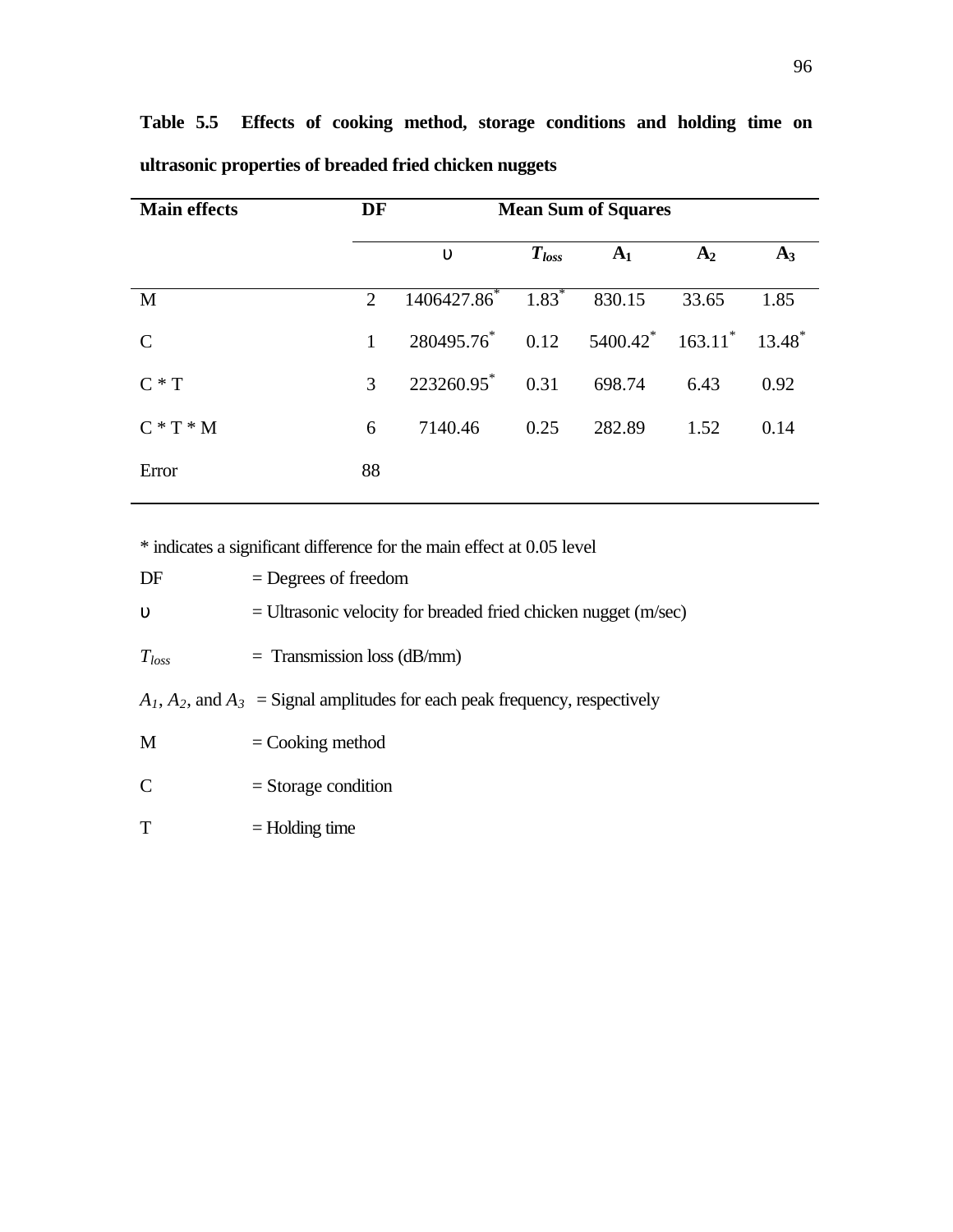| <b>Cooking method</b> | Mean value          |
|-----------------------|---------------------|
| Deep-fat fryer        | $573.47 + 141.91$   |
| Microwaye oven        | $198.57 + 108.35$   |
| Oven                  | $377.62 \pm 156.21$ |

**Table 5.6 Mean\* ultrasonic velocity (m/sec) for each cooking method**

\* Values are  $\hat{y} \pm s$ . d.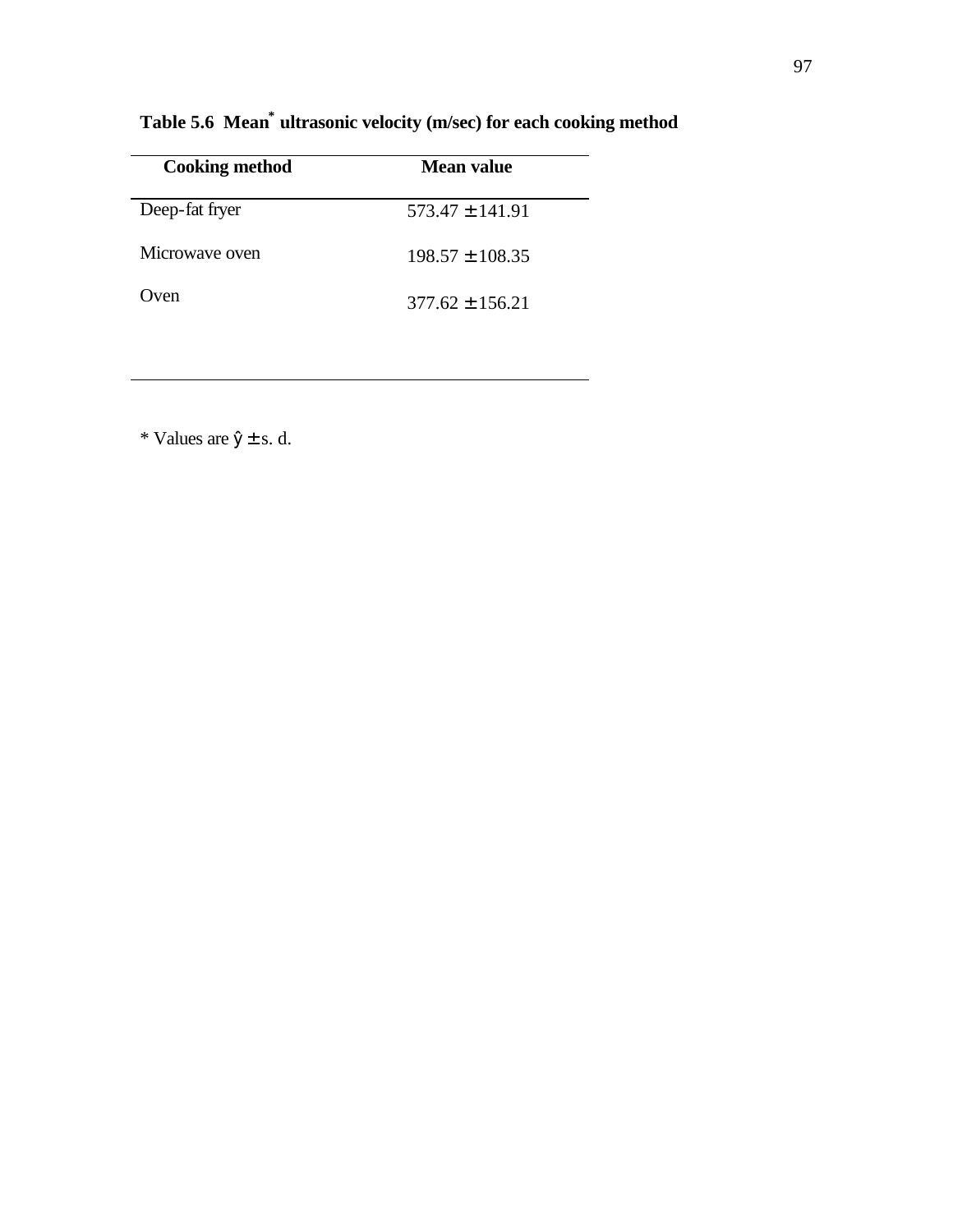| Holding      | <b>Deep-fat Fryer</b> |                 |                 | <b>Microwave Oven</b> | Oven            |                 |  |
|--------------|-----------------------|-----------------|-----------------|-----------------------|-----------------|-----------------|--|
| Time,<br>Min | H L                   | AC              | H L             | AC                    | H L             | AC              |  |
| <b>10</b>    | $0.41 \pm 0.28$       | $0.27 \pm 0.30$ | $0.60 \pm 0.55$ | $0.84 \pm 0.30$       | $0.94 \pm 0.39$ | $0.36 \pm 0.20$ |  |
| 20           | $0.36 \pm 0.24$       | $0.34 \pm 0.38$ | $0.93 \pm 0.36$ | $0.71 \pm 0.45$       | $0.59 \pm 0.53$ | $0.65 \pm 0.56$ |  |
| 30           | $0.19 \pm 0.16$       | $0.30 \pm 0.20$ | $0.61 \pm 0.32$ | $0.87 \pm 0.52$       | $0.46 \pm 0.21$ | $0.78 \pm 0.37$ |  |
| 40           | $0.53 \pm 0.43$       | $0.49 \pm 0.24$ | $0.70 \pm 0.55$ | $0.84 \pm 0.48$       | $0.57 \pm 0.45$ | $1.19 \pm 0.37$ |  |

**Table 5.7 Mean\* transmission loss (dB/mm) for breaded fried chicken nuggets**

\* Values are  $\hat{y} \pm s$ . d.

HL = Heat lamp

AC = Ambient conditions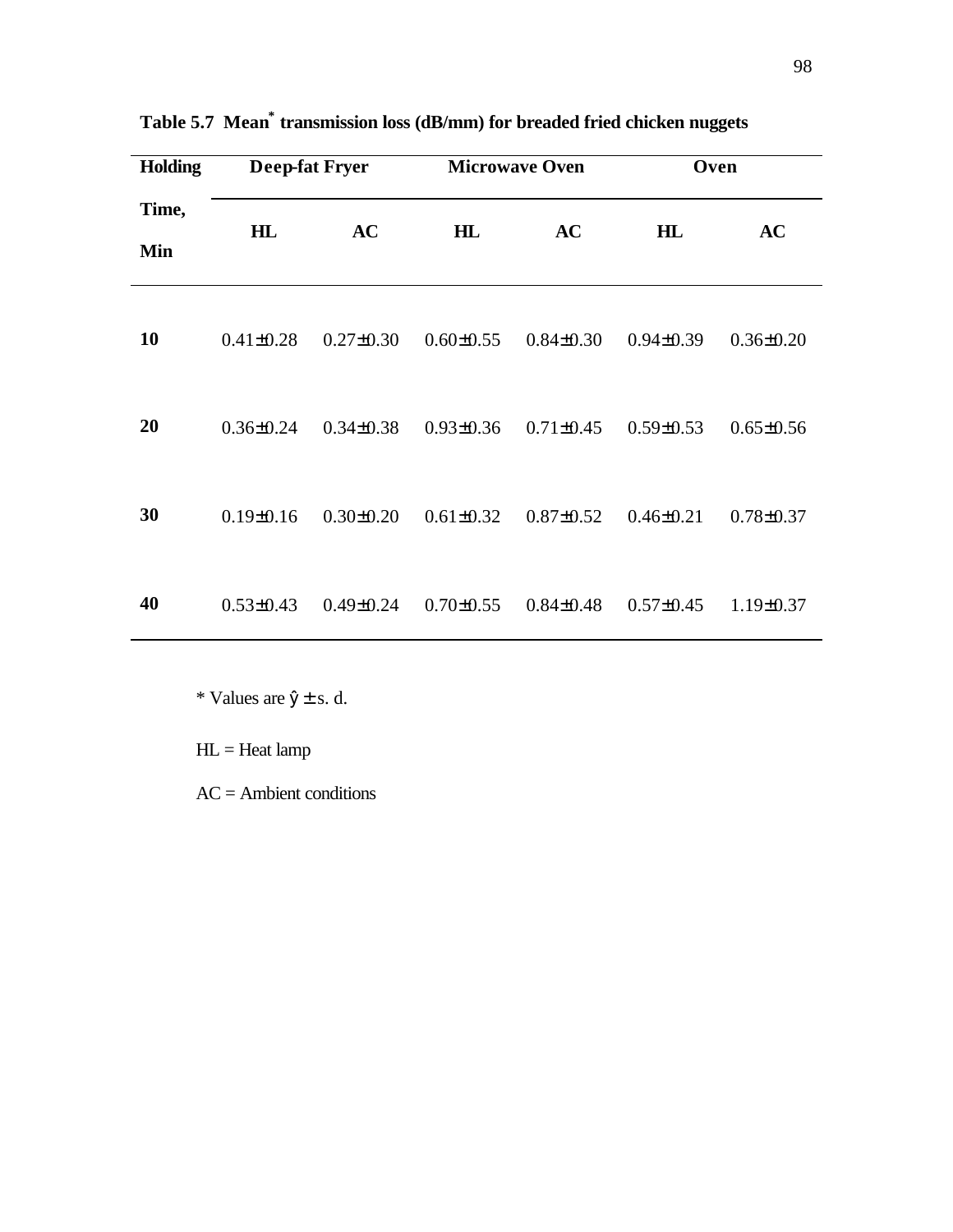**Table 5.8 Mean\* signal amplitude for each peak frequency of breaded fried chicken nuggets a) held under a heat lamp**

| <b>Time</b> | <b>Peak Frequency 1</b>          |               |                        | <b>Peak Frequency 2</b> |                           |                               | <b>Peak Frequency 3</b>                 |                                                 |                         |  |  |
|-------------|----------------------------------|---------------|------------------------|-------------------------|---------------------------|-------------------------------|-----------------------------------------|-------------------------------------------------|-------------------------|--|--|
|             | <b>FR</b>                        | <b>MO</b>     | OV                     | <b>FR</b>               | <b>MO</b>                 | $\mathbf{O}\mathbf{V}$        | <b>FR</b>                               | <b>MO</b>                                       | $\mathbf{O} \mathbf{V}$ |  |  |
| 10          | 38.7±12                          | 55.9±17       | $62.5 \pm 21$          | $5.1 \pm 3.6$           | $6.2 \pm 1.4$             | $9.4 \pm 3.3$                 | $2.08 \pm 1.44$ 1.97 $\pm 0.8$          |                                                 | $3.14 \pm 1.07$         |  |  |
| 20          | $56.9 \pm 17$                    | $51.8\pm32$   | $50.8 \pm 10$          | $6.4 \pm 1.6$           | $6.8{\pm}4.7$             | $6.8{\pm}3.2$                 | $1.94\pm0.87$ $2.6\pm2.36$              |                                                 | $2.27 \pm 0.97$         |  |  |
| 30          | $64.5 \pm 32$                    | $56.4\pm30$   | $46.5 \pm 20$          | $9.7 \pm 5.6$           | $7.7\pm4.02$ 6.7 $\pm2.3$ |                               |                                         | $2.75 \pm 1.17$ $2.27 \pm 1.33$ $2.06 \pm 0.41$ |                         |  |  |
| 40          | $38.5 \pm 25$                    | 34.1±29       | 34.9±15                | $5.7 \pm 3.4$           | $5.4\pm 4.5$              | $4.0 \pm 2.04$                | $1.62 \pm 0.83$                         | $1.74 \pm 1.32$ $1.46 \pm 0.78$                 |                         |  |  |
|             | b) held under ambient conditions |               |                        |                         |                           |                               |                                         |                                                 |                         |  |  |
| <b>Time</b> | <b>Peak Frequency 1</b>          |               |                        | <b>Peak Frequency 2</b> |                           |                               | <b>Peak Frequency 3</b>                 |                                                 |                         |  |  |
|             | <b>FR</b>                        | <b>MO</b>     | $\overline{\text{OV}}$ | <b>FR</b>               | <b>MO</b>                 | $\overline{\text{O}}\text{V}$ | <b>FR</b>                               | <b>MO</b>                                       | $\mathbf{O} \mathbf{V}$ |  |  |
| 10          | 42.7±27                          | $26.7 \pm 18$ | 58.2±62                | $4.4 \pm 2.2$           |                           |                               | $3.6\pm3.05$ $5.3\pm6.02$ $1.43\pm0.85$ | $1.07 \pm 0.93$                                 | $2.1 \pm 2.24$          |  |  |
| 20          | $42.1 \pm 29$                    | $26.8 \pm 28$ | $36.2 \pm 21$          | $4.8 \pm 3.5$           | $2.9 \pm 1.8$             | $2.9 \pm 2.2$                 | $1.63 \pm 0.92$                         | $1.12\pm0.95$ 0.99 $\pm0.74$                    |                         |  |  |
| 30          | 39.4±28                          | $31.5 \pm 25$ | $25.1 \pm 23$          | 10±10.4                 | $3.3\pm3.2$               | $2.6 \pm 1.7$                 | $2.95 \pm 3.18$                         | $1.26 \pm 1.05$ $1.14 \pm 0.7$                  |                         |  |  |

 **40** 57.1±40 24.6±20 20.5±5 6.2±4.3 3.2±1.3 2.6±1.3 2.08±1.53 1.06±0.95 1.02±0.39

Values are  $\hat{y} \pm s$ . d.;

FR = Deep-fat fryer; MO = Microwave oven; OV = Convection oven;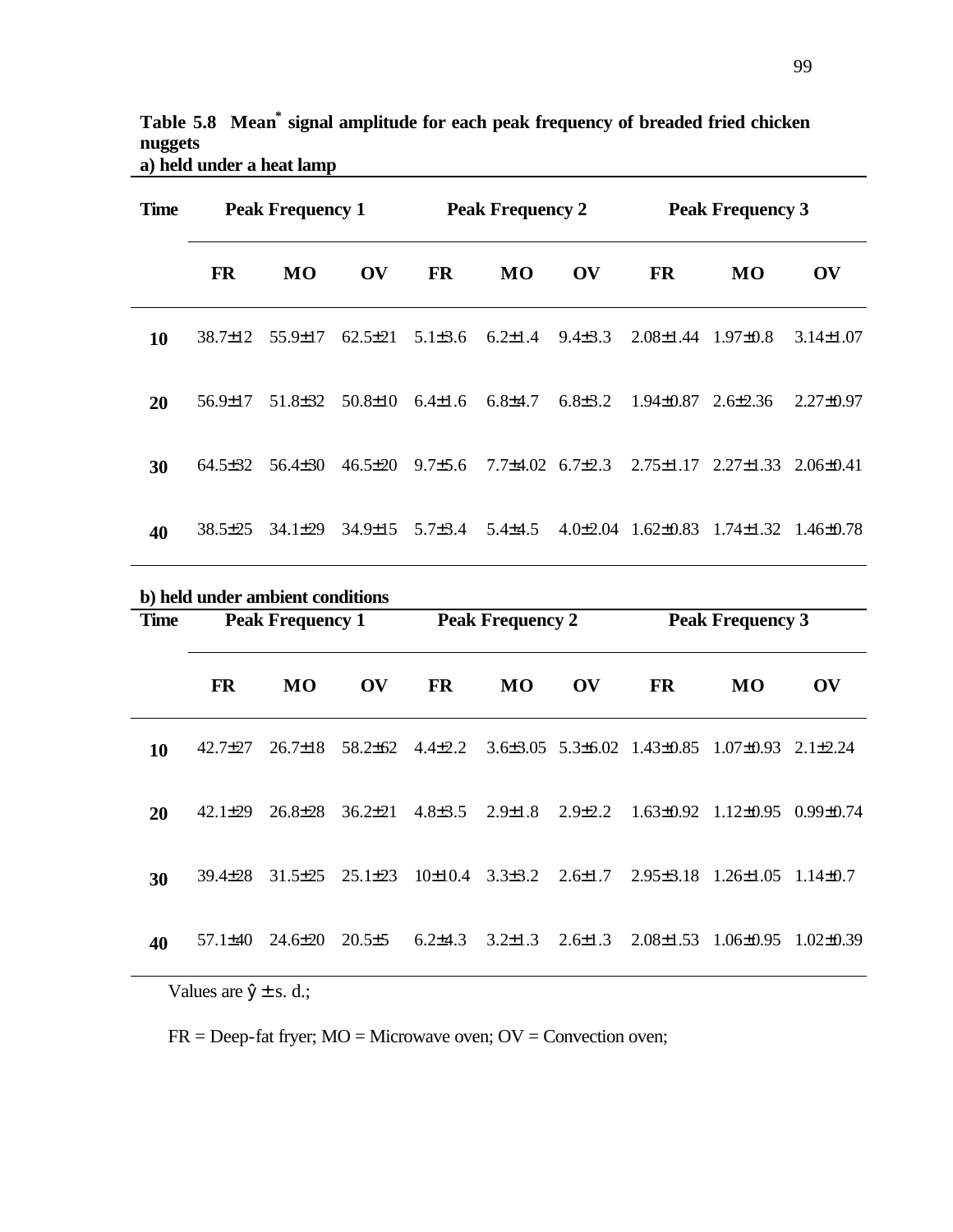| <b>Main effects</b> | DF<br><b>Mean Sum of Squares</b> |                   |                       |
|---------------------|----------------------------------|-------------------|-----------------------|
|                     |                                  | <b>Peak Force</b> | <b>Total Energy</b>   |
| M                   | $\overline{2}$                   | $13.59^{*}$       | 793.58                |
| $\mathcal{C}$       | $\mathbf{1}$                     | $2.80*$           | $177.55$ <sup>*</sup> |
| $C * T$             | 3                                | 0.15              | 8.71                  |
| $C * T * M$         | 6                                | 0.24              | 0.20                  |
| Error               | 88                               |                   |                       |

**Table 5.9 Effects of cooking method, storage conditions and holding time on the peak force and total energy of breaded fried chicken nuggets**

\* indicates a significant difference for the main effect at 0.05 level

DF=Degrees of freedom

 $M = \text{Cooking method}$ 

 $C =$ Storage condition

 $T =$  Holding time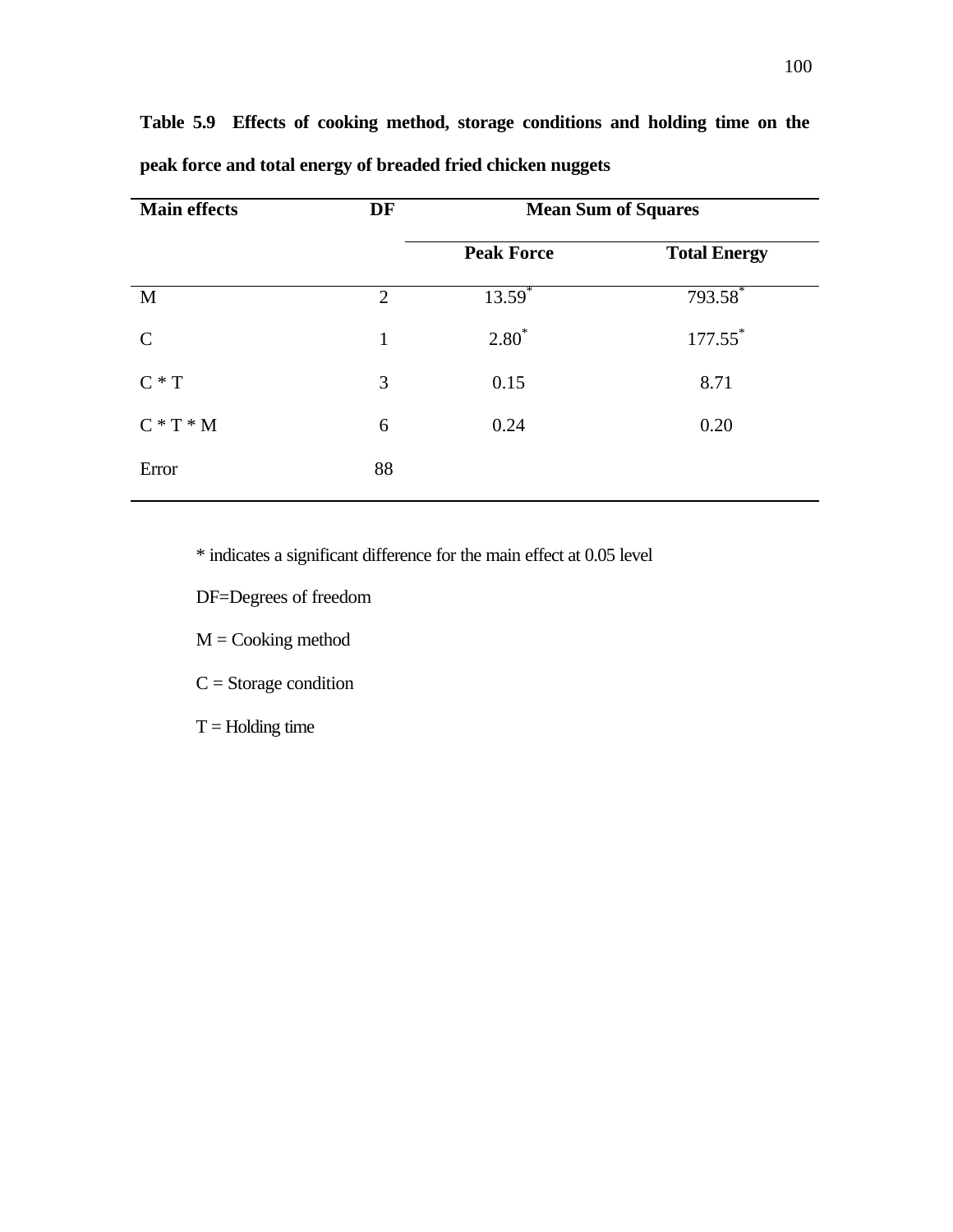| <b>Cooking method</b> | Mean value $(\hat{y} \pm s.d.)$ |                     |  |  |
|-----------------------|---------------------------------|---------------------|--|--|
|                       | <b>Peak Force</b>               | <b>Total Energy</b> |  |  |
| Deep-fat fryer        | $33.84 \pm 7.95$                | $296.46 \pm 65.14$  |  |  |
| Microwave oven        | $22.66 \pm 5.00$                | $216.11 \pm 72.39$  |  |  |
| Oven                  | $25.99 \pm 6.57$                | $226.41 \pm 64.75$  |  |  |

**Table 5.10 Mean values of peak force (N/g) and total energy (N/g) for each cooking method**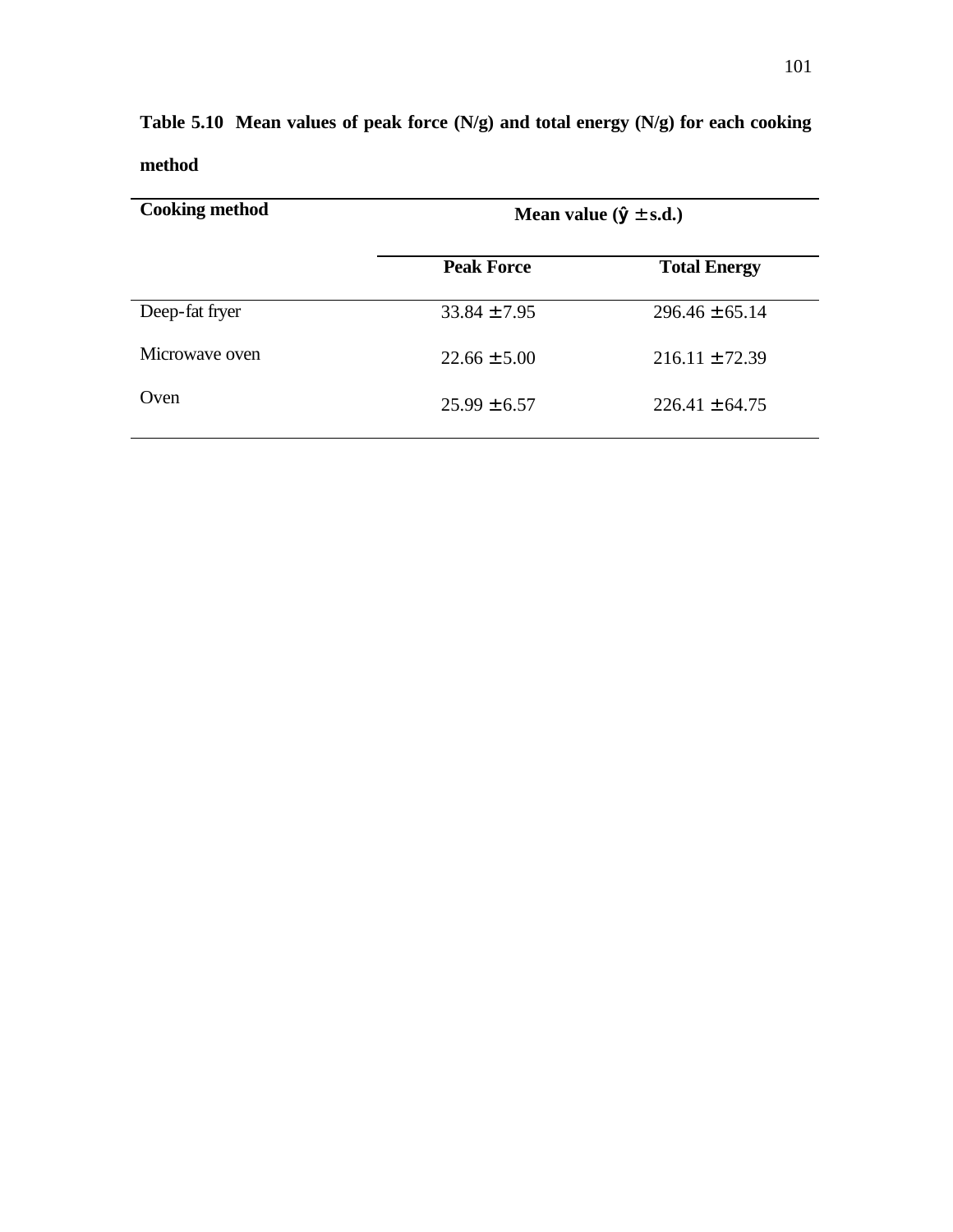# **Table 5.11 Correlation between instrumental and sensory measurements of**

| <b>Instrumental parameters</b> | $\mathbf{a}$ | $\mathbf b$ | $\mathbf{R}^2$ |  |
|--------------------------------|--------------|-------------|----------------|--|
| <b>Peak Force</b>              |              |             |                |  |
| All data points                | 3.35         | 5.19        | 0.64           |  |
| Fryer                          | 0.05         | 5.53        | 0.58           |  |
| Convection oven                | 0.06         | 2.38        | 0.10           |  |
| Microwave oven                 | $-0.02$      | 1.77        | 0.24           |  |
| <b>Total Energy</b>            |              |             |                |  |
| All data points                | 0.37         | $-5.14$     | 0.50           |  |
| Fryer                          | 0.02         | 6.61        | 0.07           |  |
| Convection oven                | 0.01         | 3.69        | 0.01           |  |
| Microwave oven                 | $-0.02$      | 1.65        | 0.16           |  |
| <b>Ultrasonic Velocity</b>     |              |             |                |  |
| All data points                | 0.0127       | $-0.67$     | 0.83           |  |
| Fryer                          | 0.0036       | 5.30        | 0.87           |  |
| Convection oven                | 0.0042       | 2.38        | 0.94           |  |
| Microwave oven                 | 0.0014       | 0.99        | 0.85           |  |
| <b>Transmission Loss</b>       |              |             |                |  |
| All data points                | $-7.64$      | 8.83        | 0.55           |  |
| Fryer                          | $-1.24$      | 7.80        | 0.13           |  |
| Convection oven                | $-1.76$      | 1.37        | 0.85           |  |
| Microwave oven                 | $-0.14$      | 5.19        | 0.02           |  |

**crispness in breaded fried chicken nuggets (y = ax + b)**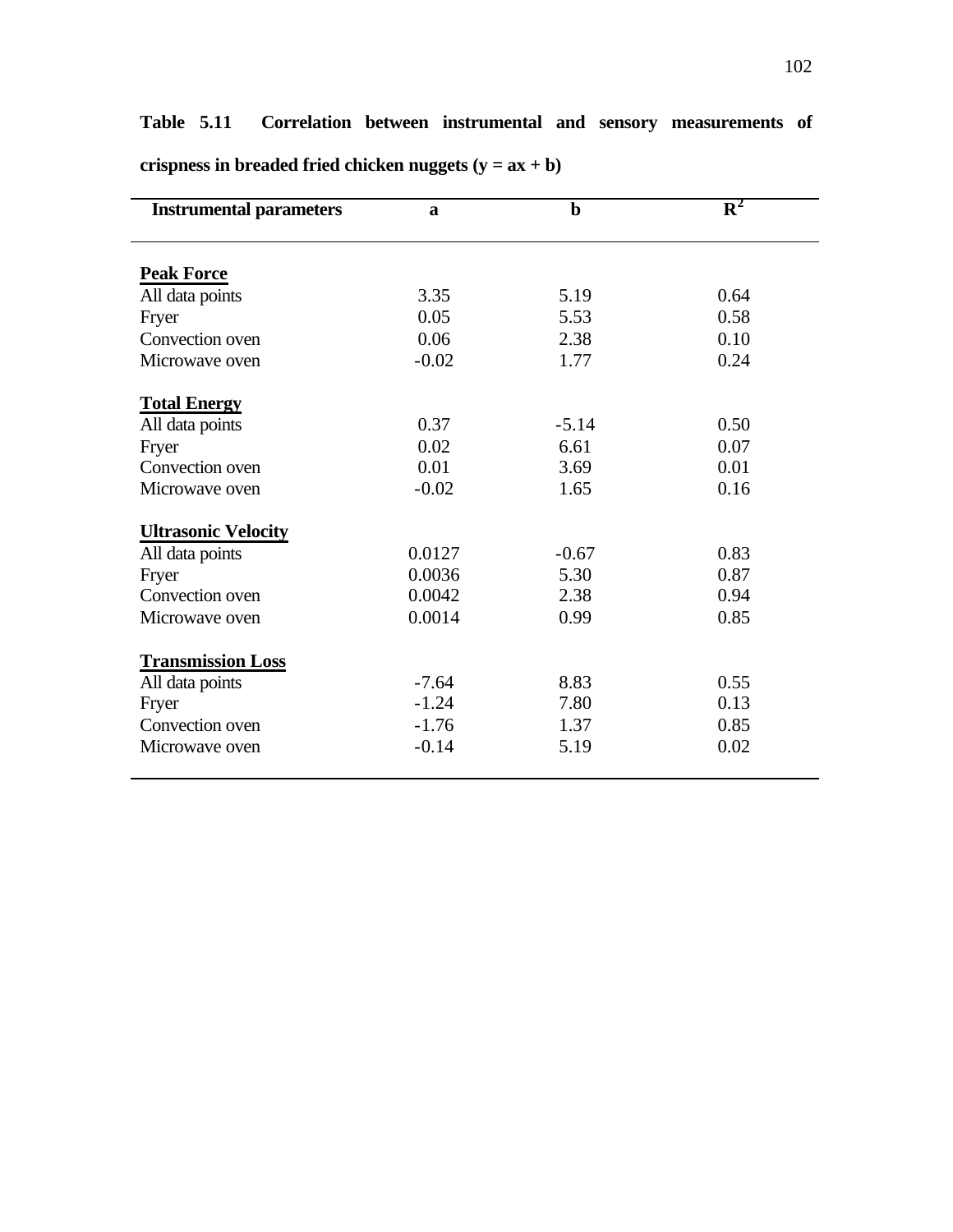

Fig.5.1 Schematic diagram of the instrumentation setup for 250-kHz ultrasonic transducers in through-transmission mode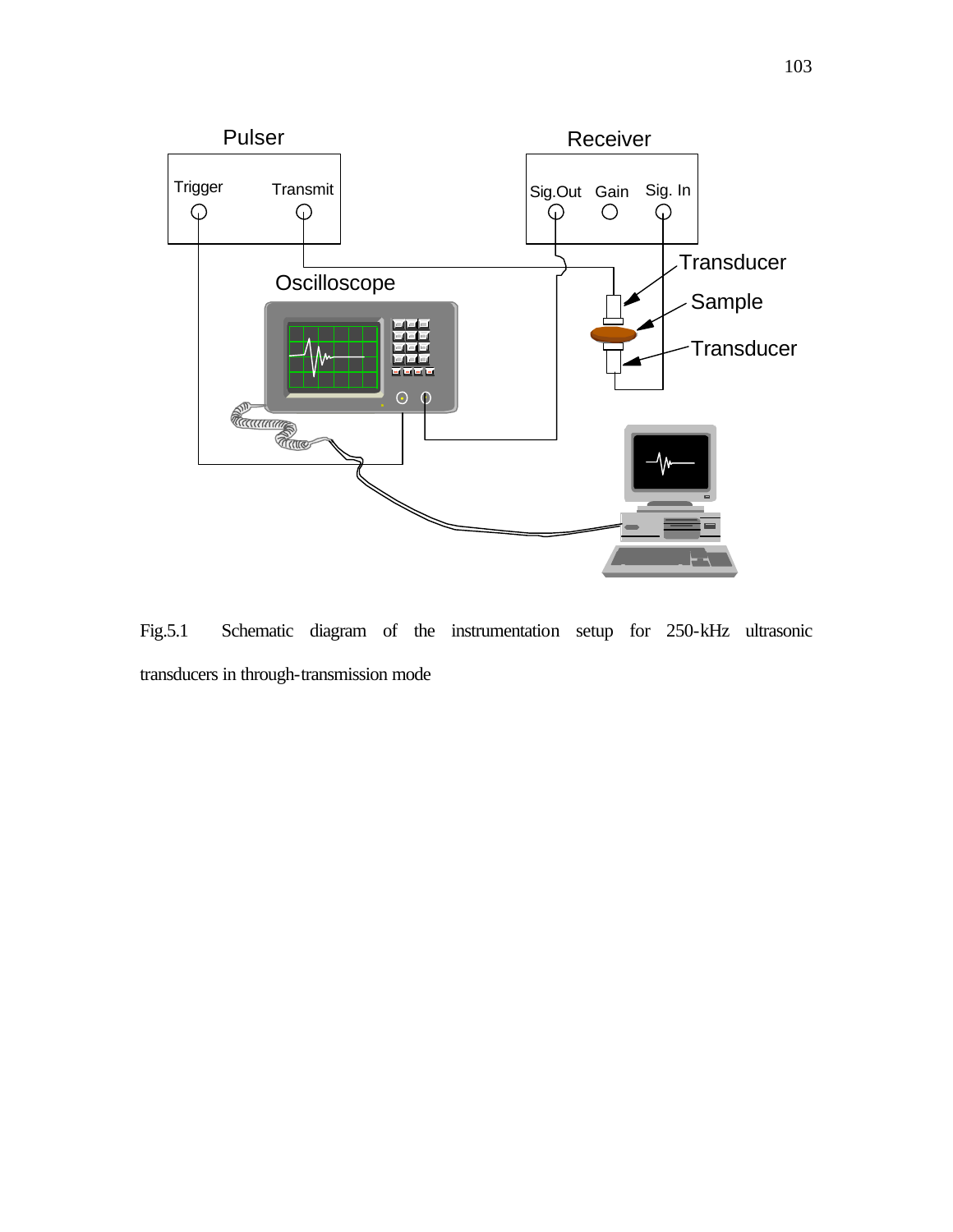

Fig. 5.2 Time domain plot of transmitted ultrasound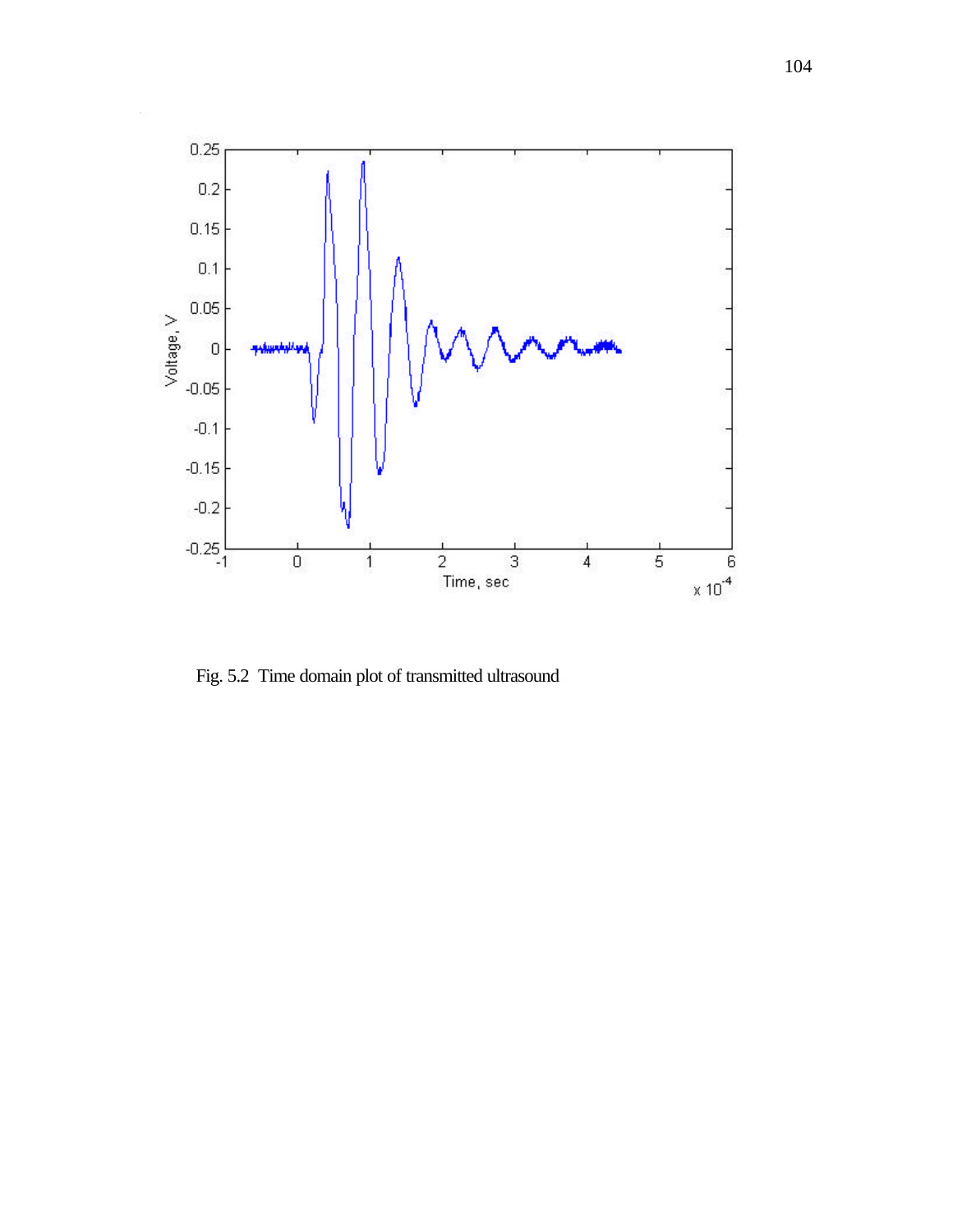

Fig.5.3 Effect of holding time on the moisture content of the crust

- a) under a heat lamp
- b) under ambient conditions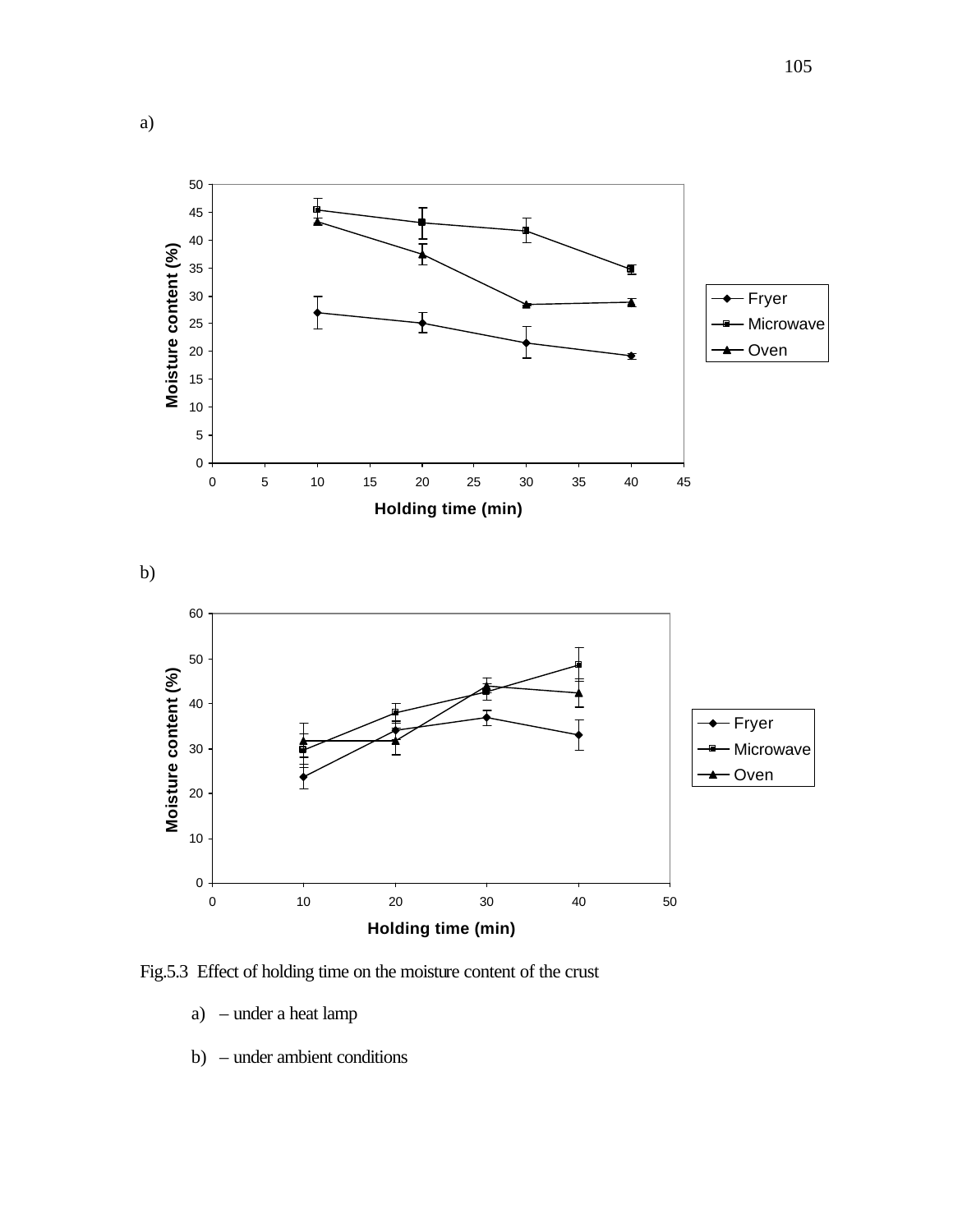

Fig. 5.4 Effect of holding time on the fat content of the crust: (a) under a heat lamp; and (b) under ambient conditions

 5 10 15 20 25 30 35 40 45 **Holding time (min)**

a)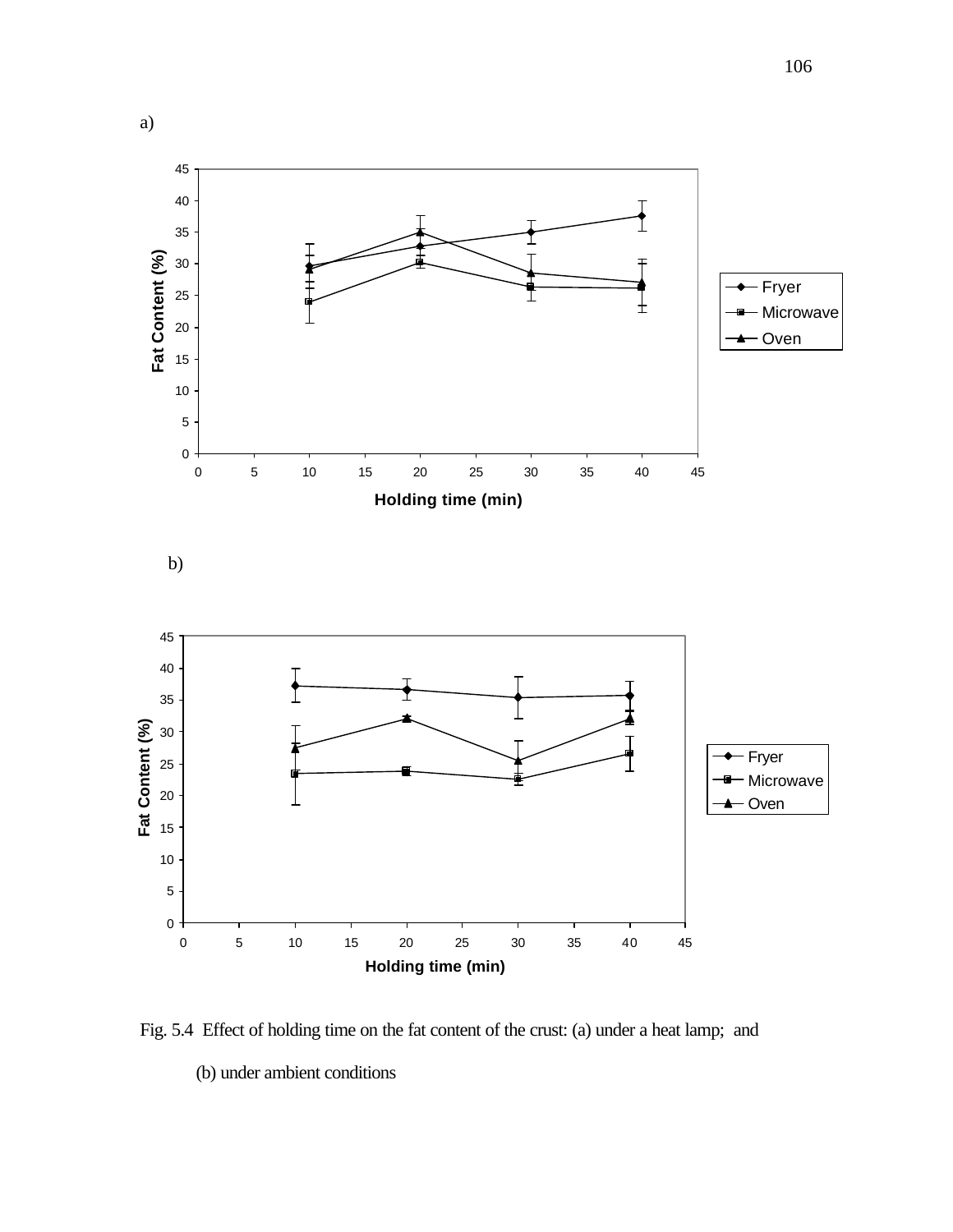

Fig.5.5 Effect of holding time on the mean sensory crispness intensity ratings of breaded fried chicken nuggets for each cooking method

- a) under a heat lamp
- b) under ambient conditions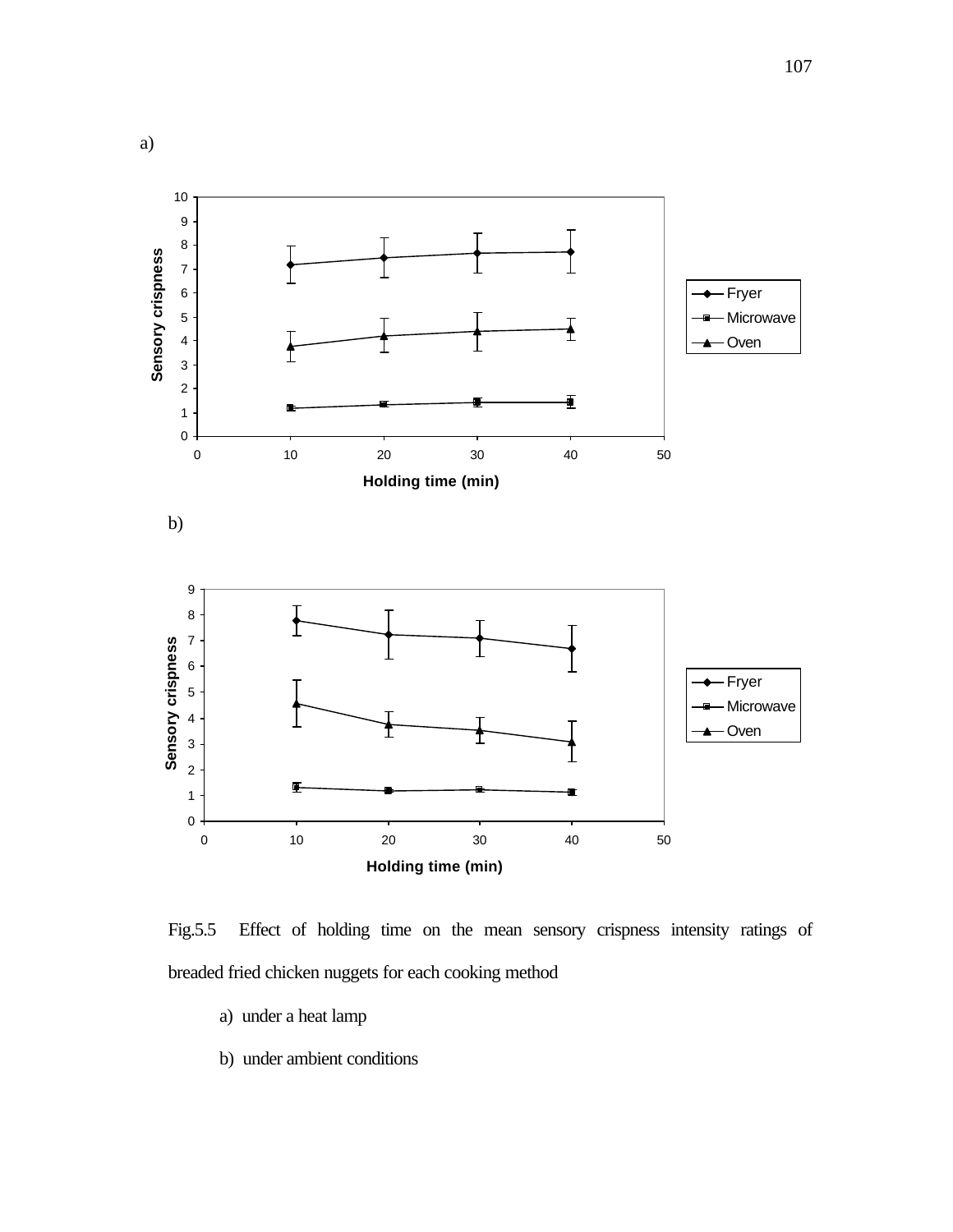

Fig. 5.6 Relating moisture content to sensory crispness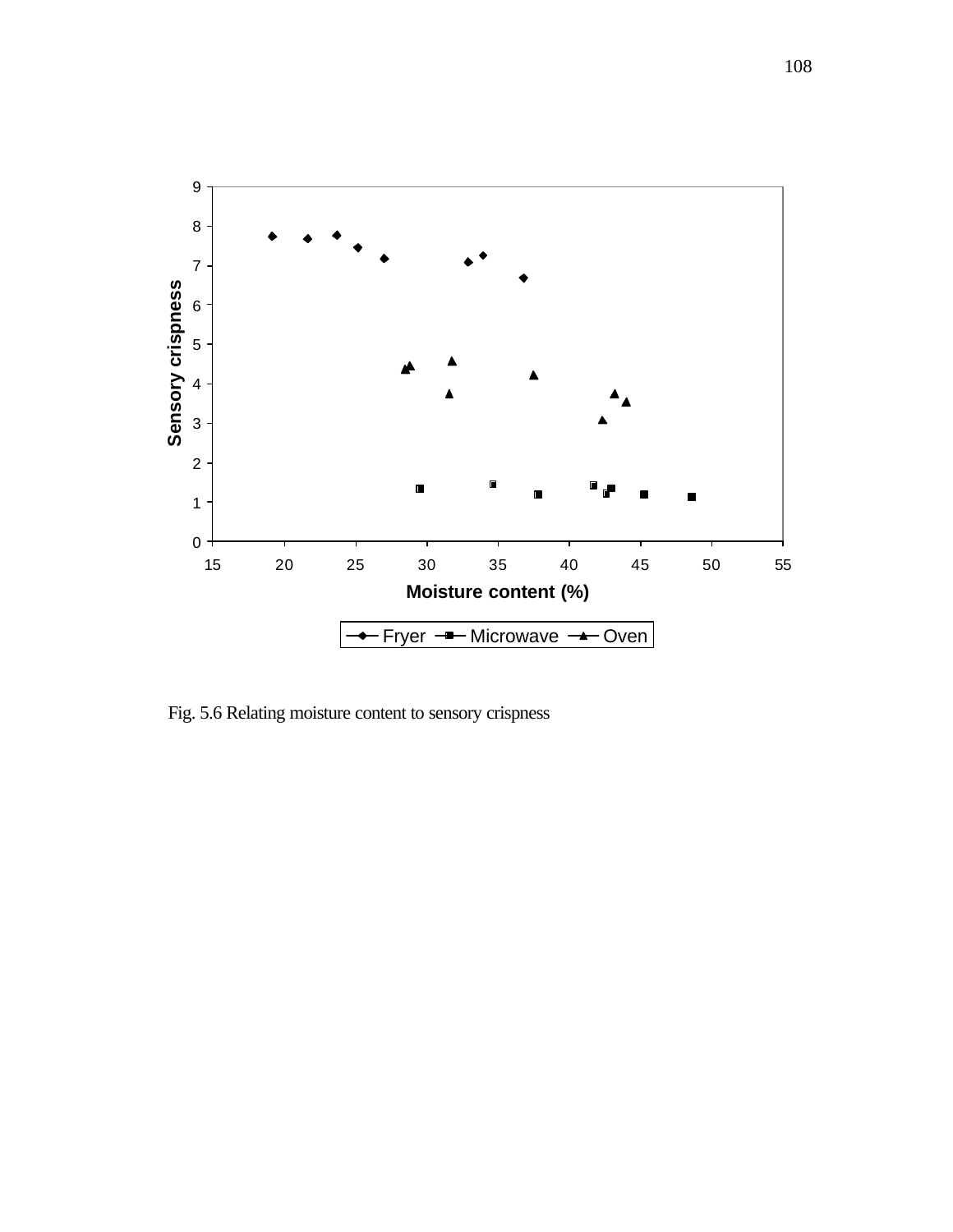

Fig.5.7 Effect of holding time on ultrasonic velocity for each cooking method

- a) under a heat lamp
- b) under ambient conditions

a)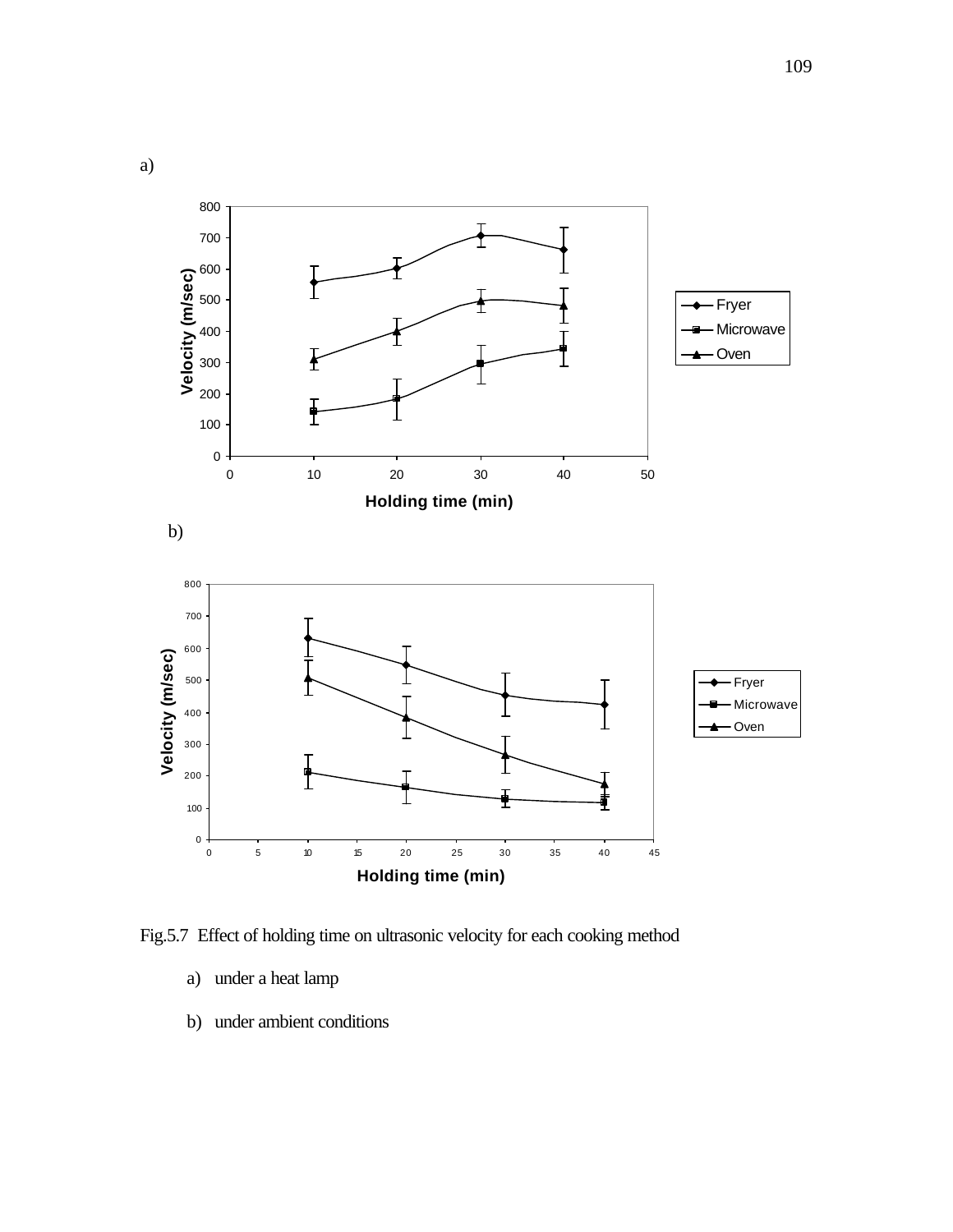

Fig. 5.8 Relating moisture content to ultrasonic velocity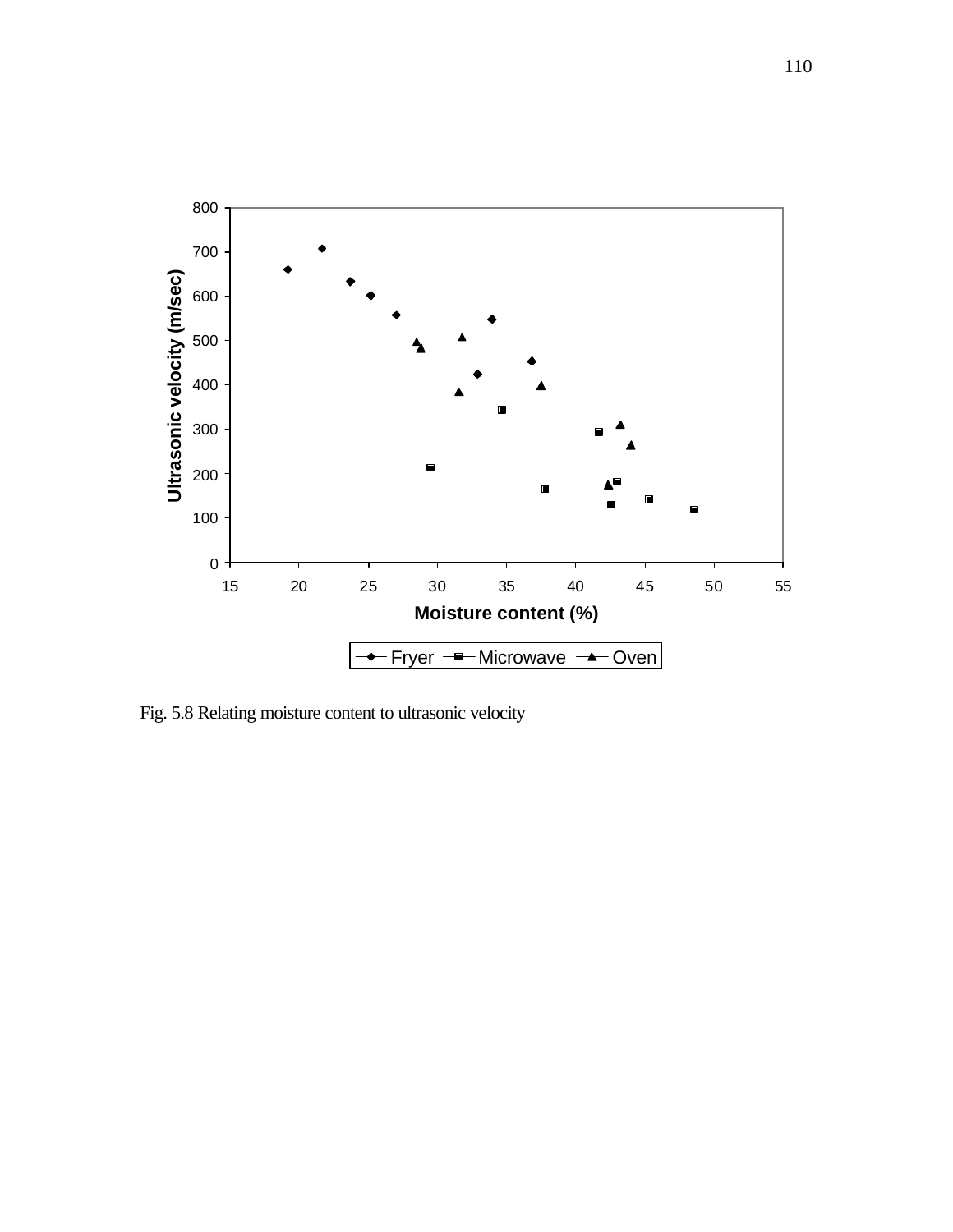

Fig. 5.9 Frequency domain plot of transmitted ultrasound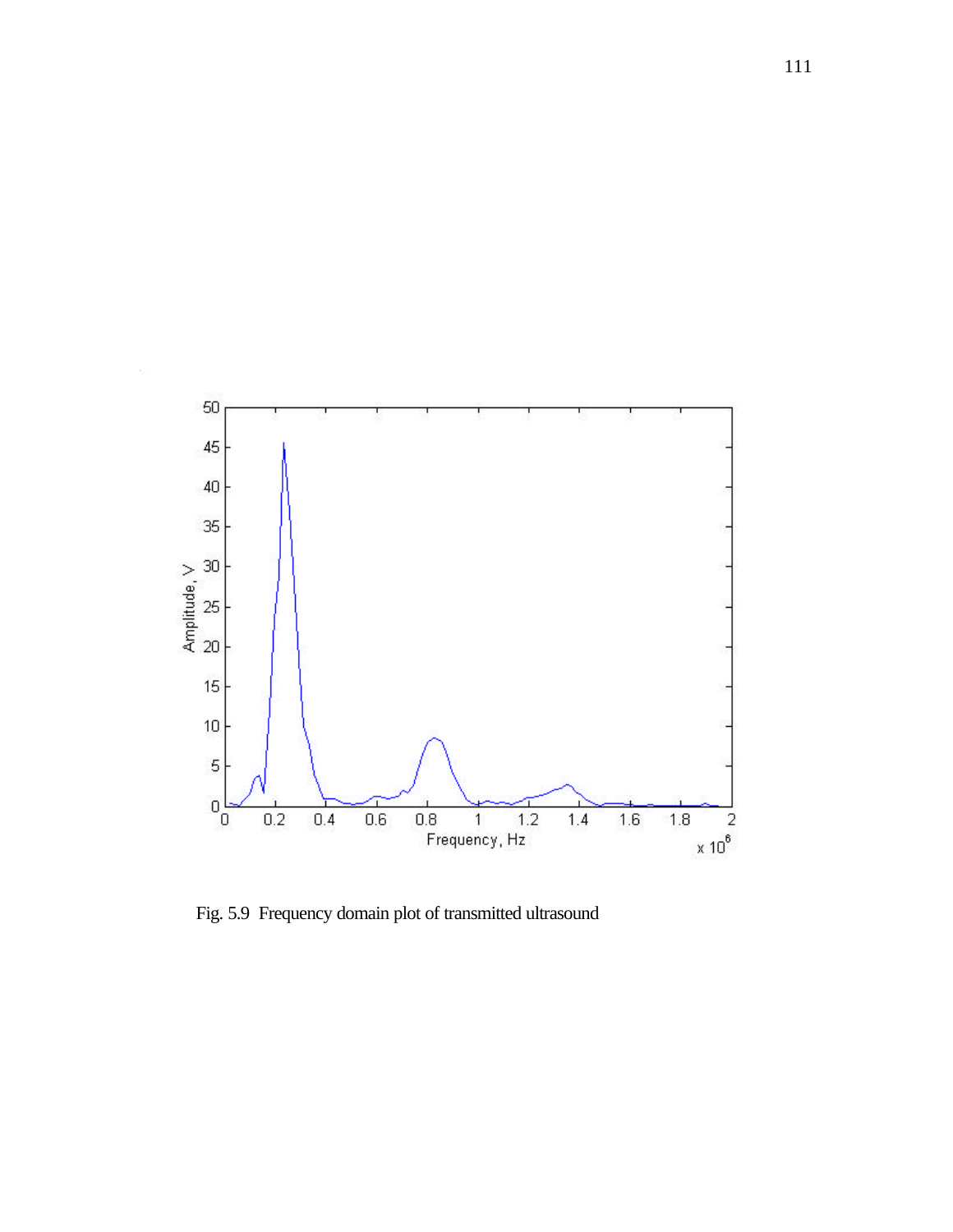

Fig.5.10 Effect of holding time on peak force for each cooking method

- a) under a heat lamp
- b) under ambient conditions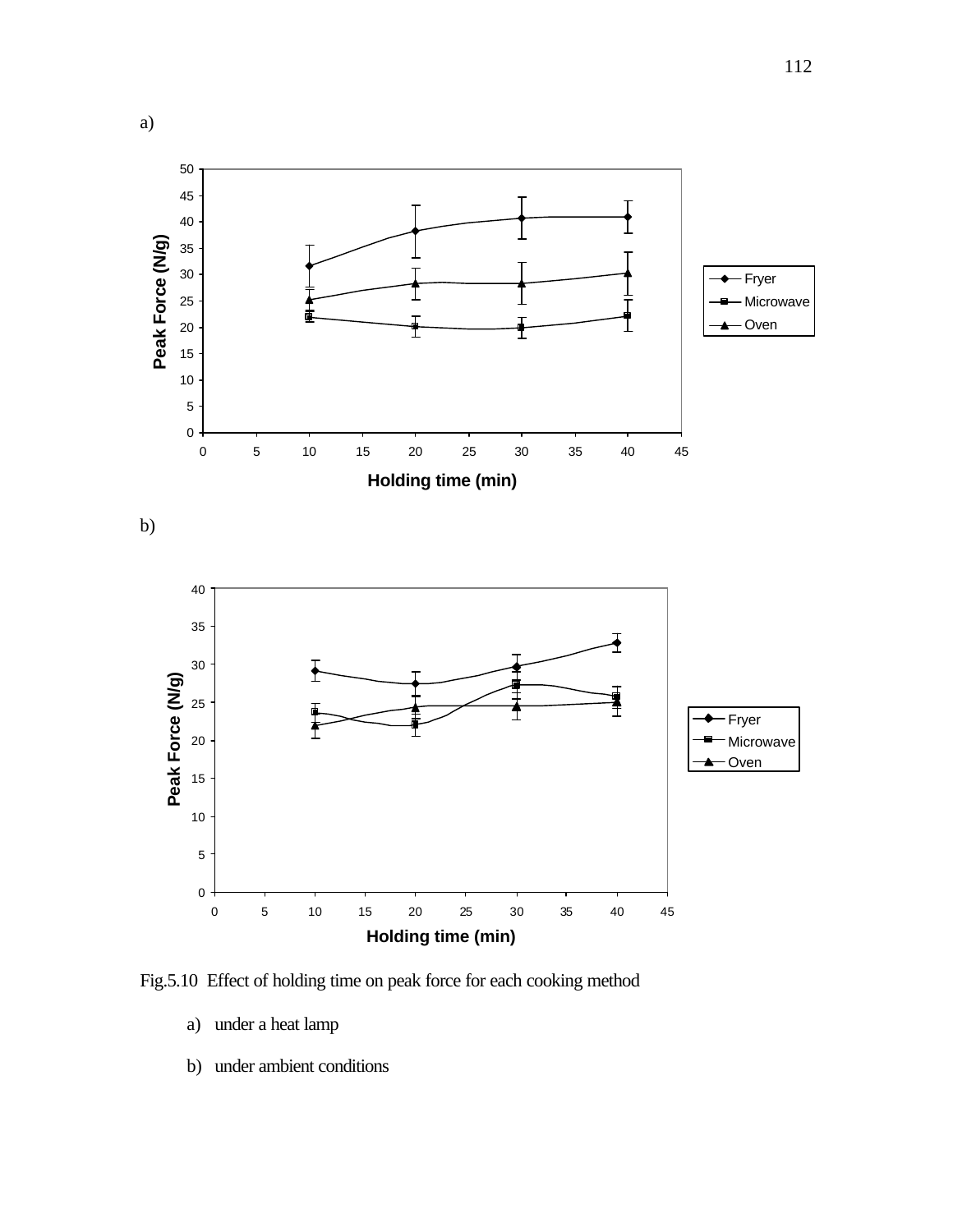

Fig. 5.11 Total energy for breaded fried chicken nuggets kept under different storage conditions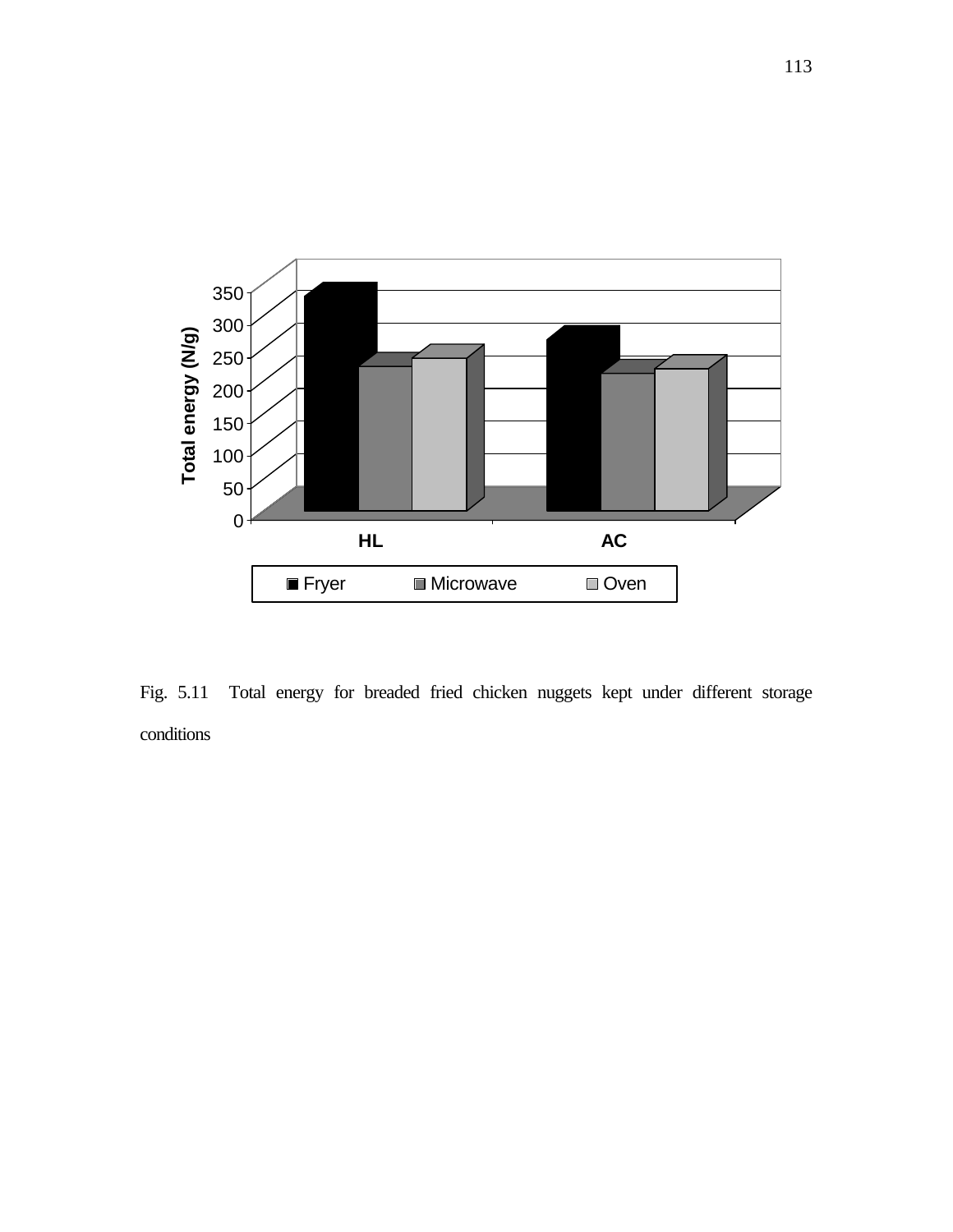

Fig. 5.12 Relating peak force to sensory crispness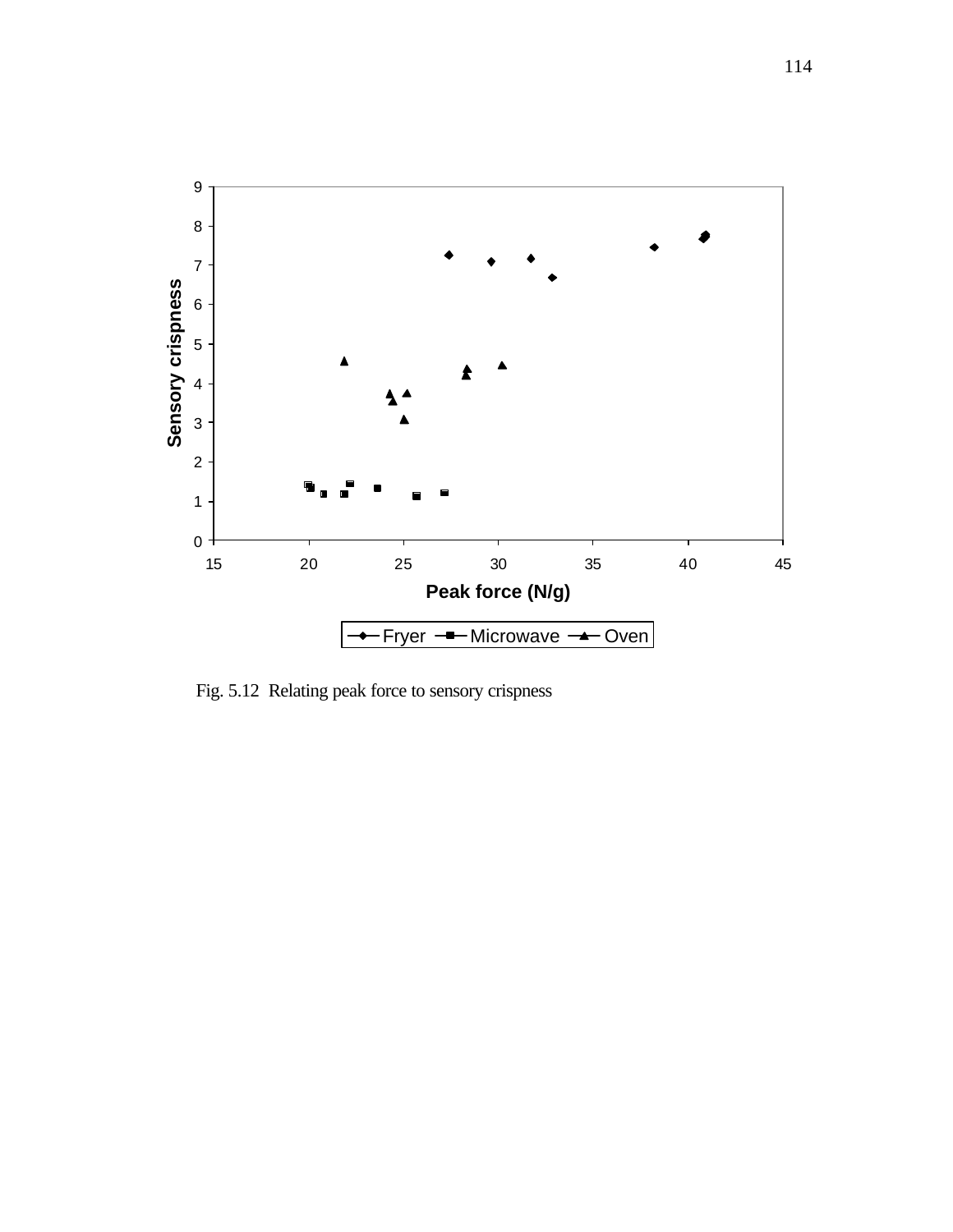

Fig. 5.13 Relating ultrasonic velocity to sensory crispness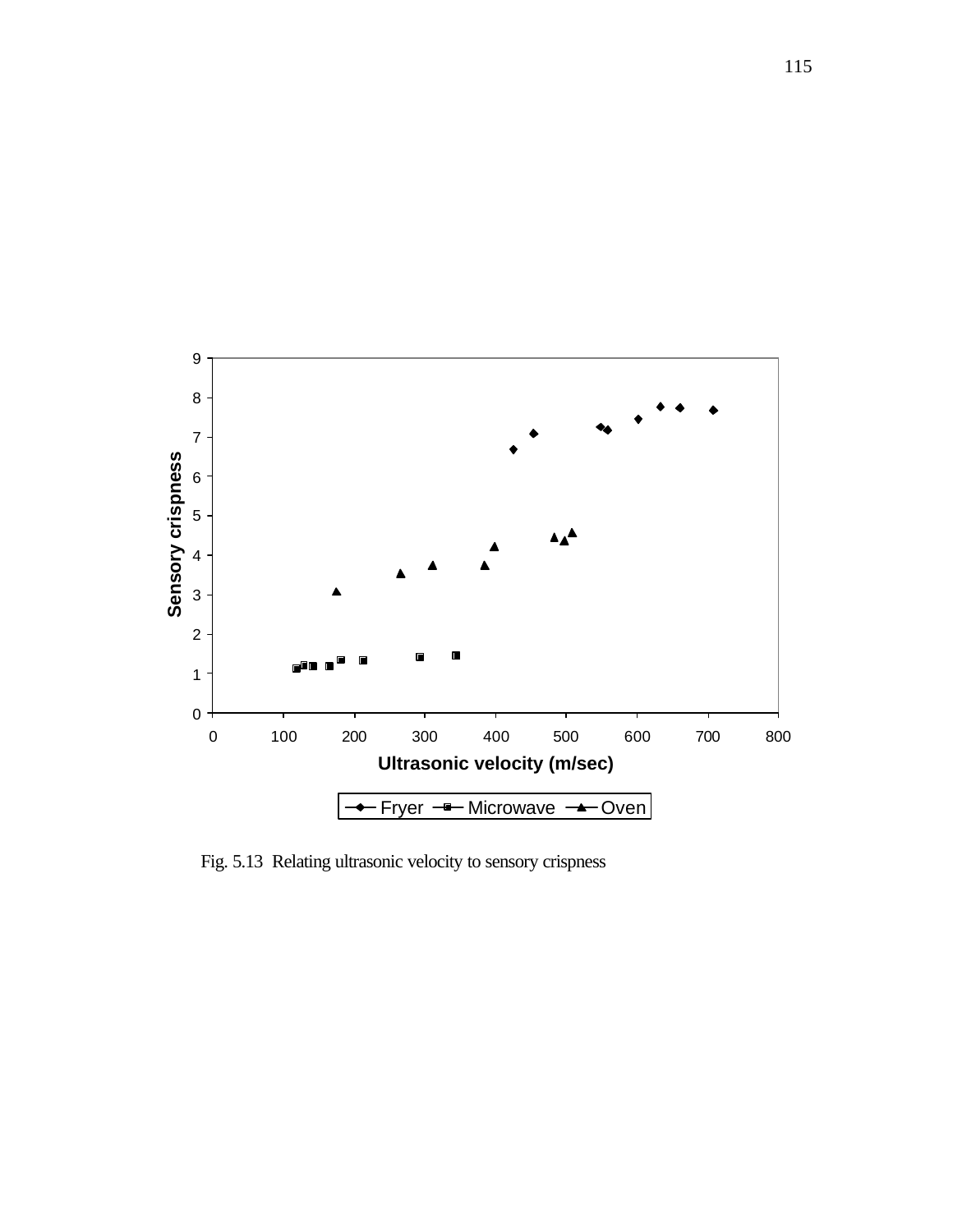

Fig. 5.14 Relating transmission loss to sensory crispness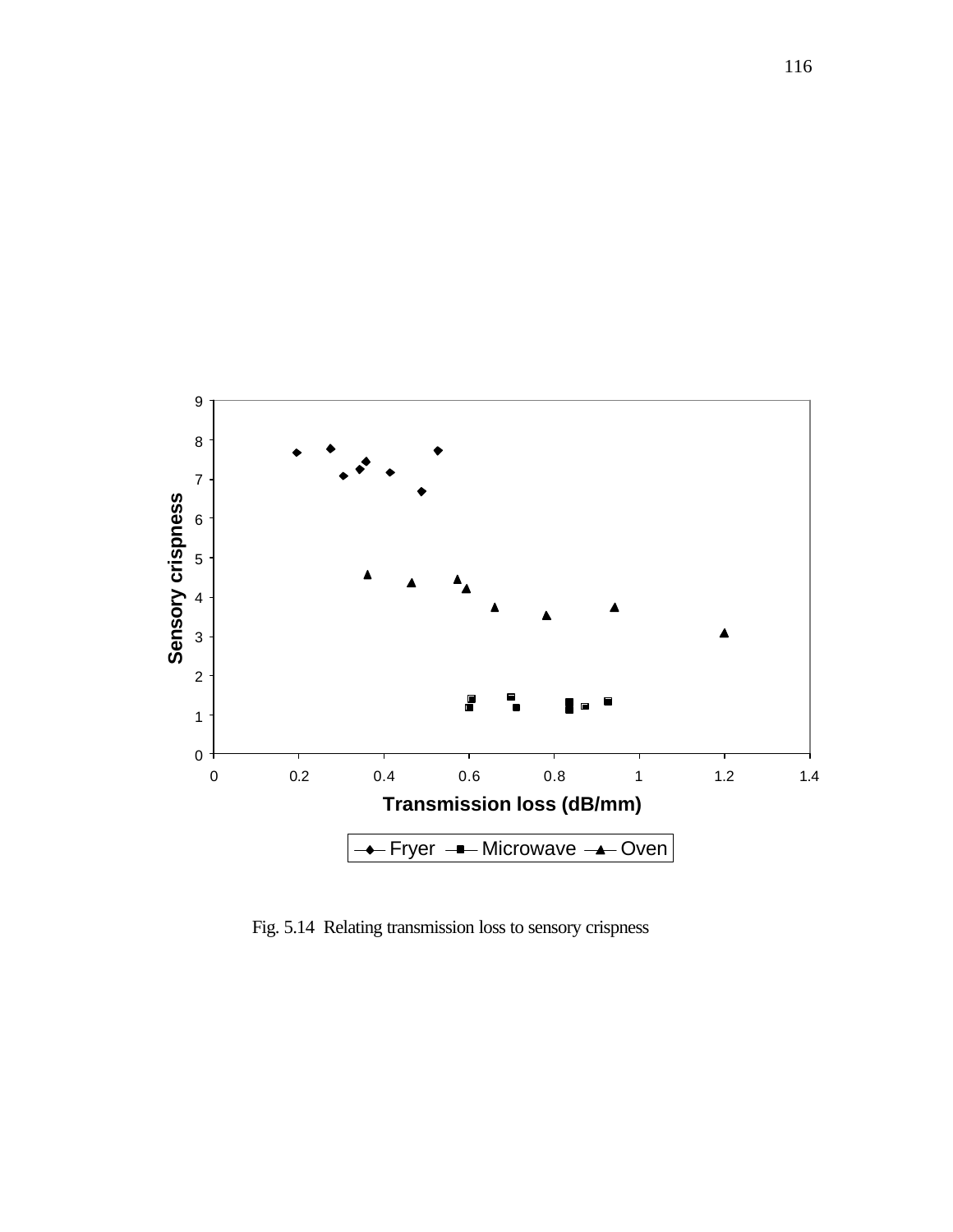# SECTION VI

# SUMMARY AND CONCLUSIONS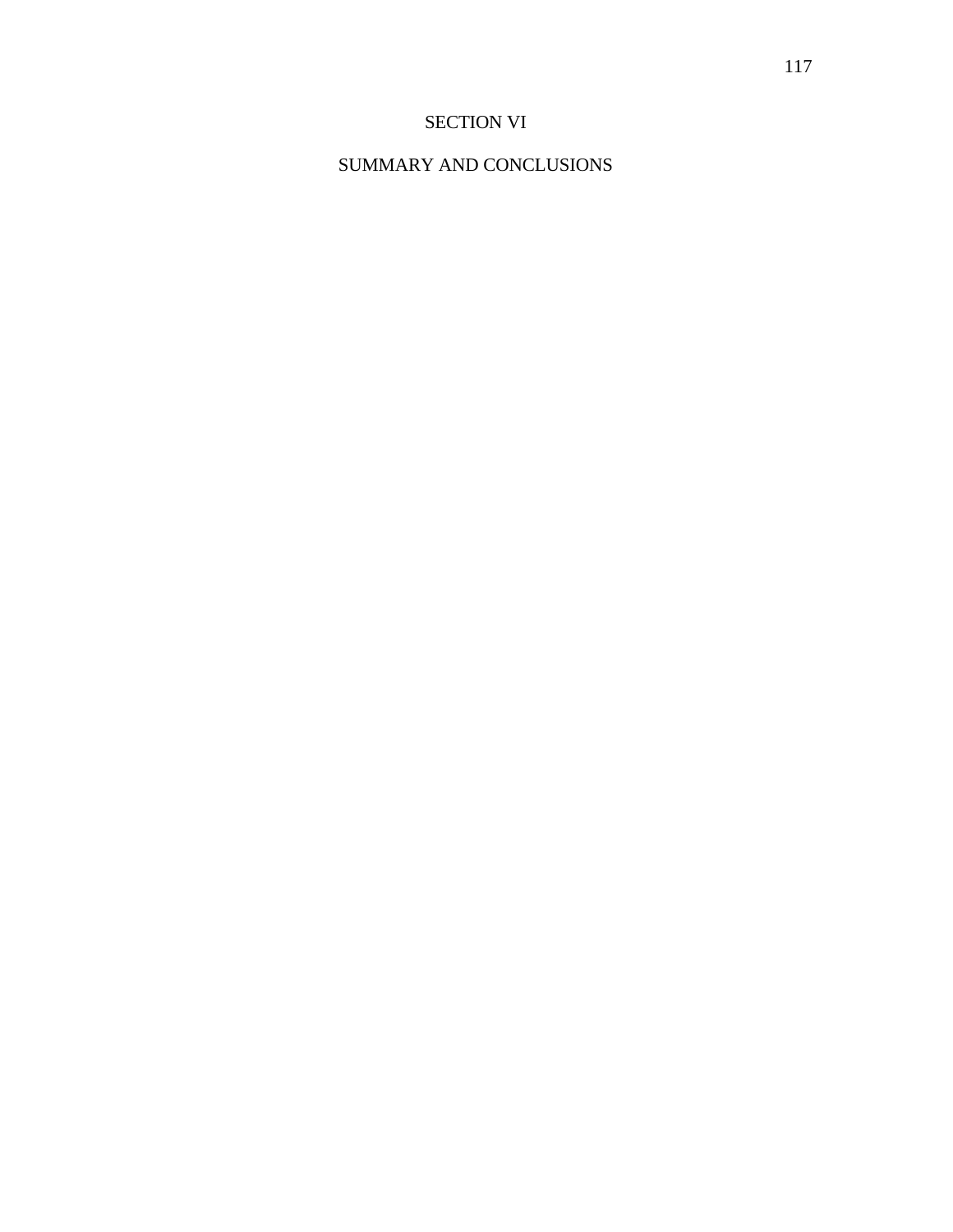#### **SUMMARY**

Crispness is one of the most important textural characteristics in breaded fried foods. Though many experiments have been dedicated to determining crispness, the best measurements are still inconclusive. There is a need for developing an objective method that can accurately measure and quantify crispness for breaded fried foods having moist core.

In this study, the mechanical and ultrasonic techniques were investigated and used for crispness evaluation of breaded fried chicken nuggets cooked by different methods and held under either a heat lamp or ambient conditions. An Instron universal testing machine was used to measure the mechanical properties of breaded fried chicken nuggets. For the ultrasonic measurements, the ultrasonic non-destructive evaluation system was used. The system included a high power burst pulser, a broadband receiver, a digital storage oscilloscope, 250-kHz dry-coupling ultrasonic transducers, and a microcomputer system for data acquisition and analysis. The equipment setup was in the through-transmission mode because breaded fried chicken nugget is highly atttenuative material.

Ultrasonic velocity, transmission loss, peak frequencies and its amplitudes, peak force and total energy were determined for each sample. Correlation between instrumental measurements and sensory measurements showed that the ultrasonic method can be used to measure and explain sensory crispness in breaded fried chicken nuggets. Ultrasonic velocity had high correlation with sensory crispness ( $R^2 = 0.83$ ). This indicates that sensory crispness could be reasonably well predicted by the ultrasonic velocity.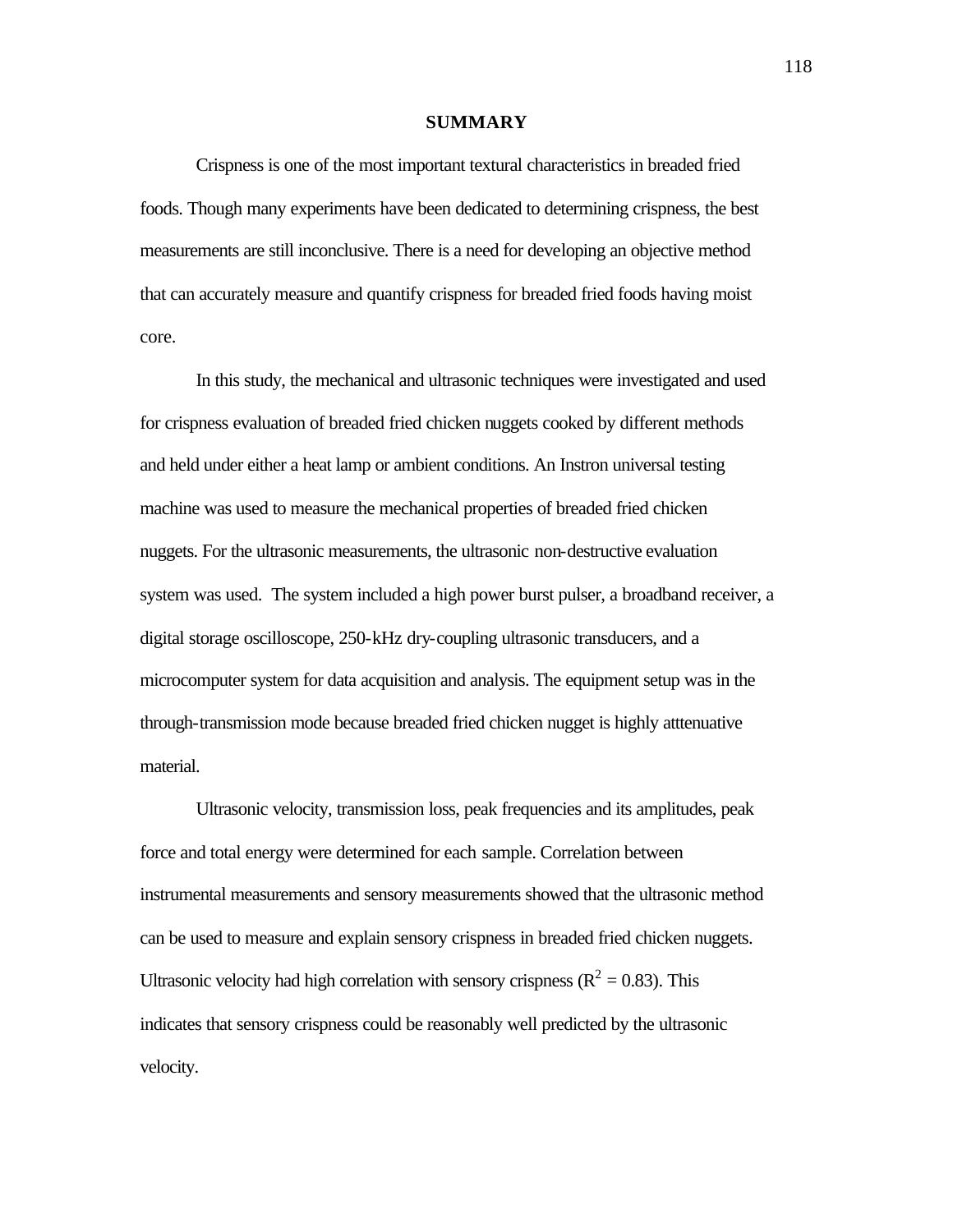#### **CONCLUSIONS**

The following conclusions were derived from this study:

- 1. The ultrasonic transmission through the breaded fried chicken nugget using the 250-kHz transducers was successful.
- 2. The moisture and fat contents significantly changed among the samples cooked by different methods. The moisture content decreased with increasing holding time under a heat lamp as the samples became crispier.
- 3. Sensory crispness of breaded fried chicken nuggets was significantly affected by cooking method, storage conditions and holding time.
- 4. The relationship between sensory crispness and instrumental parameters suggests that the ultrasonic method can be used to measure and explain sensory crispness in breaded fried chicken nuggets.
- 5. The ultrasonic velocity had high correlation with sensory crispness ( $\mathbb{R}^2 = 0.83$ ). Ultrasonic velocity increased with increasing holding time under a heat lamp as the samples became crispier, which can be attributed to moisture loss.
- 6. The values of the transmission loss were significantly different for samples cooked by different method. Samples cooked in a deep-fat fryer had lower values for the transmission loss than samples cooked in an oven and a microwave oven.
- **7.** The peak frequencies in the frequency spectrum were found in a range of 216 252 kHz, 846 – 882 kHz, and 1368 – 1386 kHz, respectively. Samples held under a heat lamp had higher amplitudes corresponding to the peak frequencies than those stored under ambient conditions.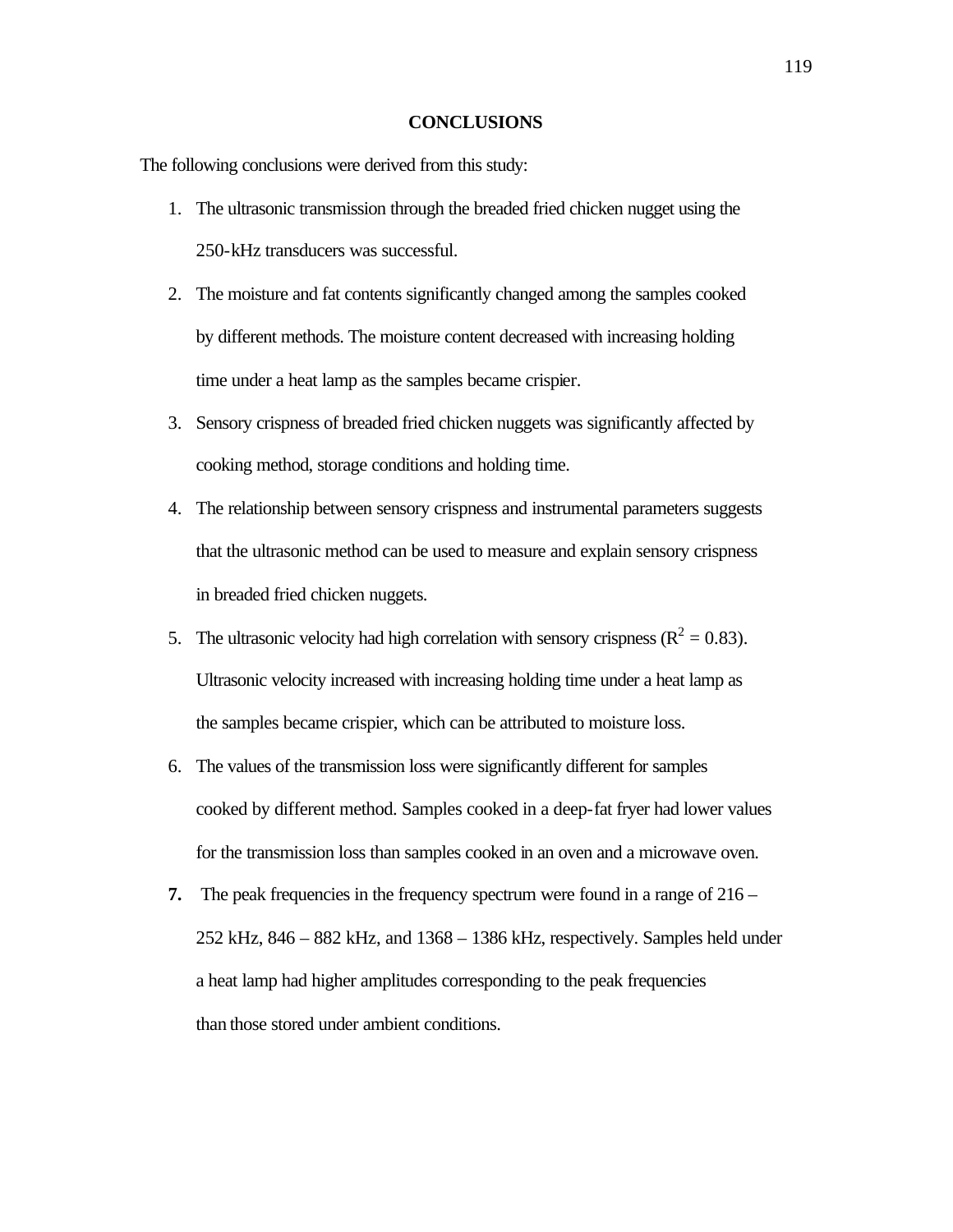APPENDIX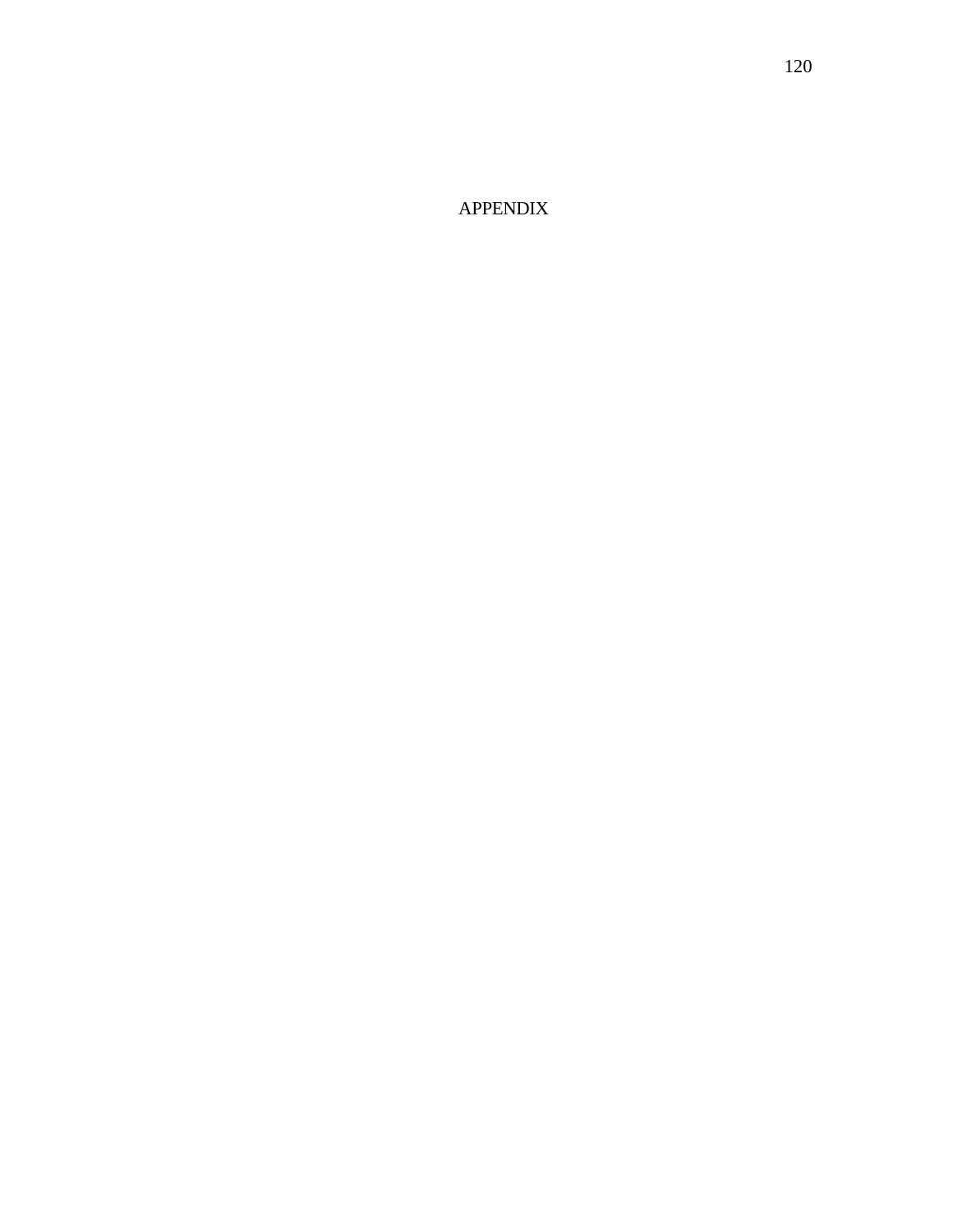#### **Day No.**

Each panelist receives an eight samples of standard products to evaluate for crispness at same time. Each sample is coded with a 3-digit random number.

| Code     | <b>Sample</b>                              |  |  |  |  |
|----------|--------------------------------------------|--|--|--|--|
|          | Quaker Low Fat Chewy Chunk, 1/3 bar        |  |  |  |  |
|          | Keeblers partner Club Cracker, 1/2 cracker |  |  |  |  |
|          | Honey Maid Graham Cracker, 1" sq.          |  |  |  |  |
|          | Cheerios oat Cereal, 1 oz.                 |  |  |  |  |
|          | Kellogg's Bran Flakes Cereal, 1 oz.        |  |  |  |  |
|          | Cheddar Cheese Crackers, 1 oz.             |  |  |  |  |
| ABCDFHGK | Kellogg's Corn Flakes Cereal, 1 oz.        |  |  |  |  |
|          | Devonsheer melba Toast, 1/2 cracker        |  |  |  |  |

**Type of test:** Category Scales

| <b>Panelist</b> | Order of presentation and serving code |     |     |     |     |     |     |     |
|-----------------|----------------------------------------|-----|-----|-----|-----|-----|-----|-----|
| No.             |                                        |     | 3   |     | 5   | 6   |     | 8   |
|                 | A                                      | C   | D   | B   | F   | G   | Κ   | Η   |
|                 | 862                                    | 756 | 544 | 681 | 199 | 918 | 335 | 477 |
| $\overline{2}$  | B                                      | A   | С   | F   | K   | Н   | G   | D   |
|                 | 681                                    | 862 | 756 | 199 | 335 | 477 | 918 | 544 |
| ω               | $\mathsf C$                            | B   | F   | K   | G   | A   | Н   | D   |
|                 | 756                                    | 681 | 199 | 335 | 918 | 862 | 477 | 544 |
| $\overline{4}$  | <b>ID</b>                              | Α   | B   | C   | H   | ΙK  | F   | G   |
|                 | 544                                    | 862 | 681 | 756 | 477 | 335 | 199 | 918 |
| 5               | A                                      | B   | ΙK  | н   | C   | D   | G   | F   |
|                 | 862                                    | 681 | 335 | 477 | 756 | 544 | 918 | 199 |
| 6               | F                                      | G   | D   | C   | Η   | K   | B   | Α   |
|                 | 199                                    | 918 | 544 | 756 | 477 | 335 | 681 | 862 |
| 7               | K                                      | Н   | G   | F   | B   | D   | С   | Α   |
|                 | 335                                    | 477 | 918 | 199 | 681 | 544 | 756 | 862 |
| 8               | G                                      | F   | Κ   | Н   | D   | С   | Α   | B   |
|                 | 918                                    | 199 | 335 | 477 | 544 | 756 | 862 | 681 |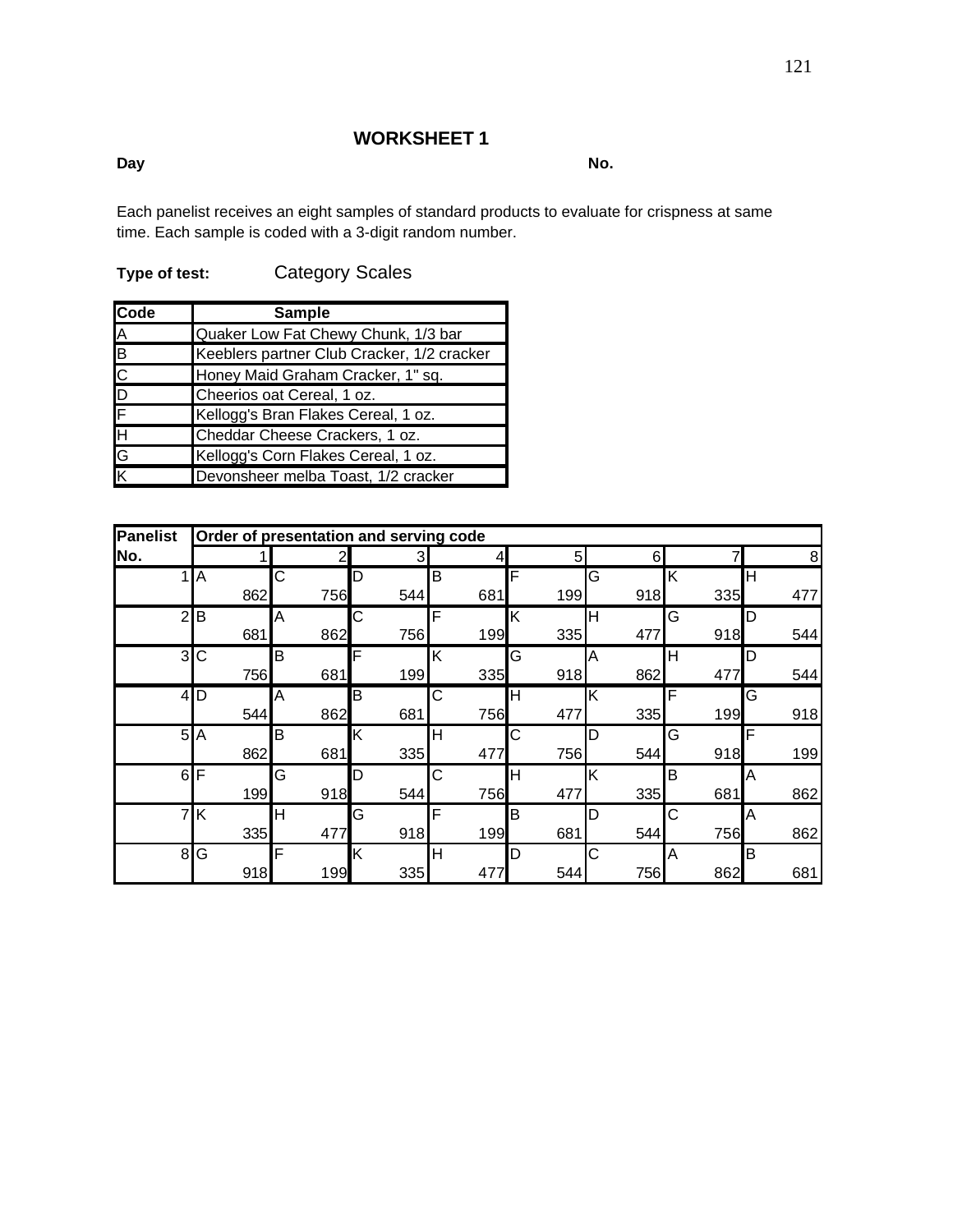#### **Date No.**

Each panelist receives five samples of fried products obtained from local fast-food restaurants. Each sample is coded with a 3-digit random number.

Only one sample is presented at a time. When the panelist finished the evaluation of the first sample, the second sample is presented in the set of tray with the appropriate scorecard. Repear the procedure for the following samples.

| Type of test: | <b>Category Scales</b> |
|---------------|------------------------|
|---------------|------------------------|

| Code                    | <b>Sample</b>                     |
|-------------------------|-----------------------------------|
| $\overline{\mathsf{A}}$ | Fried and breaded chicken nuggets |
| $\overline{\mathsf{B}}$ | <b>French fries</b>               |
| $\overline{\text{c}}$   | Fried and breaded onion rings     |
| $\overline{\mathsf{D}}$ | <b>Chicken strips</b>             |
| K                       | Breaded chicken                   |

| <b>Panelist</b> | Order of presentation and serving code |     |     |     |     |  |
|-----------------|----------------------------------------|-----|-----|-----|-----|--|
| No.             |                                        | 2   | 3   |     | 5   |  |
| 1               | A                                      | C   | B   | D   | Κ   |  |
|                 | 332                                    | 691 | 549 | 855 | 714 |  |
| $\overline{2}$  | B                                      | Α   | Κ   | С   | D   |  |
|                 | 549                                    | 332 | 714 | 691 | 855 |  |
|                 | 3K                                     | Β   | D   | Α   | С   |  |
|                 | 714                                    | 549 | 855 | 332 | 691 |  |
| $\overline{4}$  | IС                                     | D   | Α   | Κ   | в   |  |
|                 | 691                                    | 855 | 332 | 714 | 549 |  |
| 5               | ID                                     | Κ   | С   | B   | Α   |  |
|                 | 855                                    | 714 | 691 | 549 | 332 |  |
| 6               | A                                      | В   | С   | D   | Κ   |  |
|                 | 332                                    | 549 | 691 | 855 | 714 |  |
| $\overline{7}$  | Κ                                      | D   | B   | С   | Α   |  |
|                 | 714                                    | 855 | 549 | 691 | 332 |  |
| 8               | В                                      | Κ   | С   | D   | A   |  |
|                 | 549                                    | 714 | 691 | 855 | 332 |  |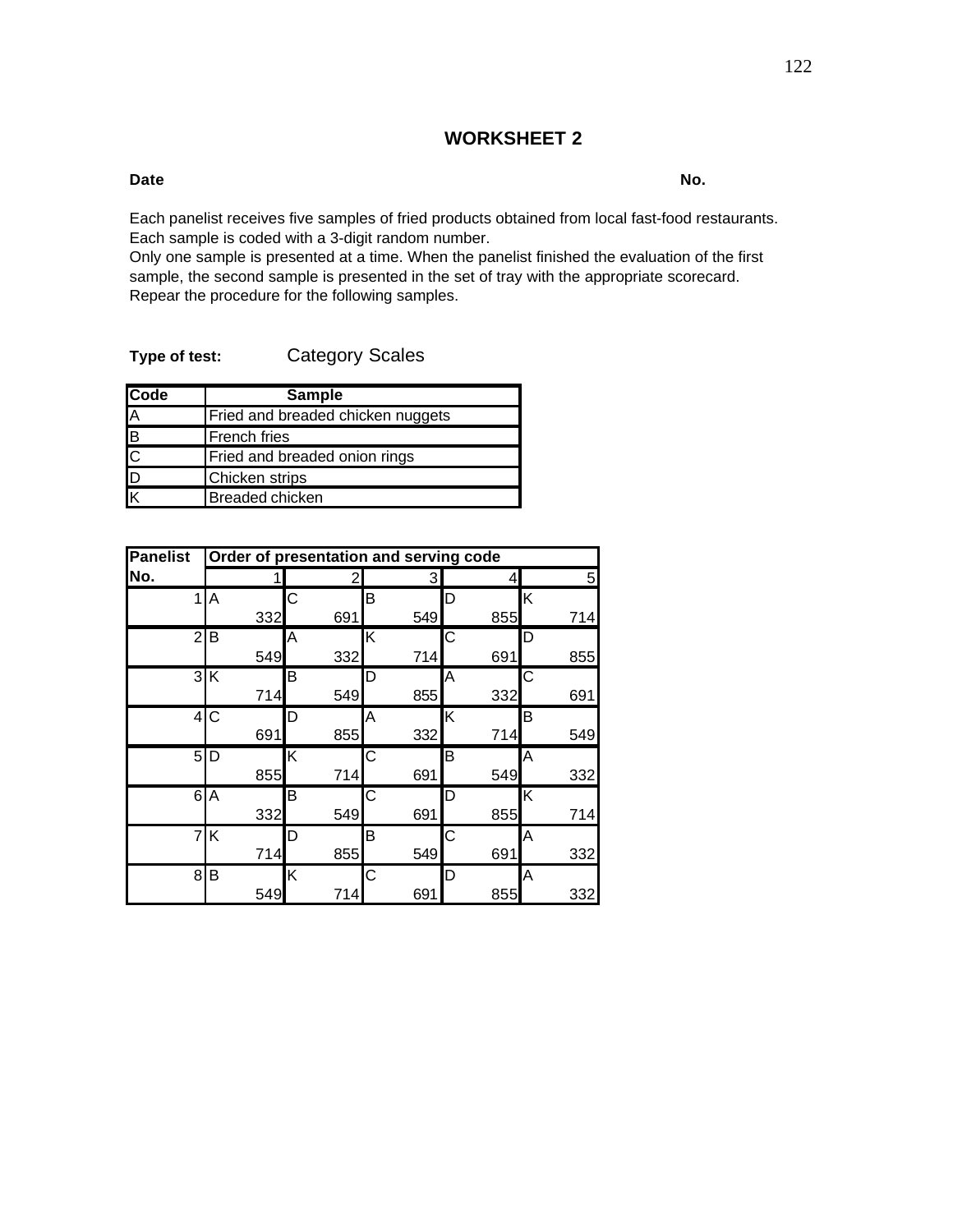#### **Date No.**

Each panelist receives five samples of fried products obtained from local fast-food restaurants. Each sample is coded with a 3-digit random number.

Only one sample is presented at a time. When the panelist finished the evaluation of the first sample, the second sample is presented in the set of tray with the appropriate scorecard. Repeat the procedure for the following samples.

|  | Type of test: | <b>Category Scales</b> |  |
|--|---------------|------------------------|--|
|  |               |                        |  |

| Code                    | <b>Sample</b>                            |
|-------------------------|------------------------------------------|
| $\overline{\mathsf{A}}$ | Chicken strips stored under AC (10 min)  |
| $\overline{\mathsf{B}}$ | Chicken strips store under AC (20 min)   |
| ਜਿ                      | Chicken strips stored under HL (10 min)  |
| $\frac{D}{G}$           | Chicken strips stored under HL (20 min)  |
|                         | Chicken nuggets stored under HL (10 min) |

| <b>Panelist</b> | Order of presentation and serving code |     |     |     |     |
|-----------------|----------------------------------------|-----|-----|-----|-----|
| No.             |                                        | 2   | 3   | 4   | 5   |
| 1               | A                                      | н   | G   | D   | В   |
|                 | 332                                    | 855 | 112 | 714 | 549 |
| $\overline{2}$  | A                                      | Н   | G   | D   | В   |
|                 | 332                                    | 855 | 112 | 714 | 549 |
|                 | $\overline{3}$ A                       | н   | G   | D   | В   |
|                 | 332                                    | 855 | 112 | 714 | 549 |
|                 | $\overline{4}$ A                       | н   | G   | D   | В   |
|                 | 332                                    | 855 | 112 | 714 | 549 |
|                 | 5A                                     | н   | G   | D   | B   |
|                 | 332                                    | 855 | 112 | 714 | 549 |
| 6               | A                                      | H   | G   | D   | B   |
|                 | 332                                    | 855 | 112 | 714 | 549 |
| 7               | A                                      | H   | G   | D   | В   |
|                 | 332                                    | 855 | 112 | 714 | 549 |
| 8               | $\overline{A}$                         | Н   | G   | D   | В   |
|                 | 332                                    | 855 | 112 | 714 | 549 |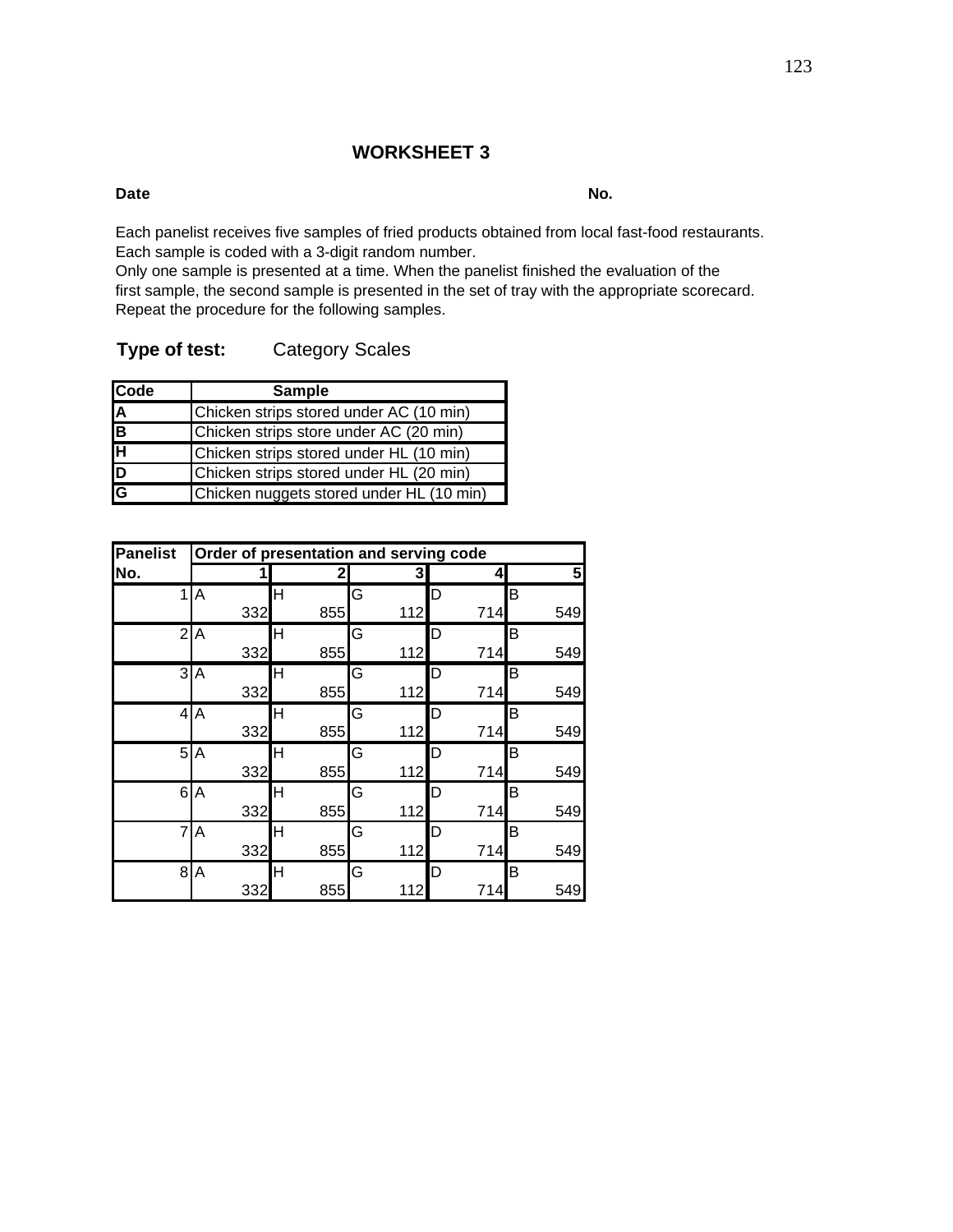#### **Date No.**

Each panelist receives six samples of chicken strips obtained from KFC.

Each sample is coded with a 3-digit random number.

Three samples are presented at a time.

Next three samples are presented in the set of tray with the appropriate scorecard at 10 min interval.

Red lighting is provided.

## **Type of test:** Category Scales

| Code         | Sample                                  | Serving code |
|--------------|-----------------------------------------|--------------|
| <b>AC-10</b> | Chicken strips stored under AC (10 min) | 332          |
| $HL-10$      | Chicken strips stored under HL (10 min) | 112          |
| <b>HH-10</b> | Chicken strips stored under HH (10 min) | 855          |
| <b>AC-20</b> | Chicken strips stored under AC (20 min) | 714          |
| <b>HL-20</b> | Chicken strips stored under HL (20 min) | 623          |
| <b>HH-20</b> | Chicken strips stored under HH (20 min) | 477          |

| <b>Panelist</b> | Order of presentation and serving code |     |              |     |              |     |              |     |              |     |              |     |
|-----------------|----------------------------------------|-----|--------------|-----|--------------|-----|--------------|-----|--------------|-----|--------------|-----|
| No.             |                                        |     |              | 2   |              | 3   |              |     |              | 5   |              | 6   |
|                 | $1$ $AC-10$                            |     | <b>HL-10</b> |     | <b>HH-10</b> |     | AC-20        |     | <b>HH-20</b> |     | <b>HL-20</b> |     |
|                 |                                        | 332 |              | 112 |              | 855 |              | 714 |              | 477 |              | 623 |
|                 | $2$ HL-10                              |     | <b>AC-10</b> |     | <b>HH-10</b> |     | <b>HH-20</b> |     | AC-20        |     | <b>HL-20</b> |     |
|                 |                                        | 112 |              | 332 |              | 855 |              | 477 |              | 714 |              | 623 |
|                 | $3$ AC-10                              |     | <b>HH-10</b> |     | <b>HL-10</b> |     | <b>HL-20</b> |     | <b>HH-20</b> |     | AC-20        |     |
|                 |                                        | 332 |              | 855 |              | 112 |              | 623 |              | 477 |              | 714 |
|                 | $4$ HH-10                              |     | <b>HL-10</b> |     | <b>AC-10</b> |     | AC-20        |     | <b>HL-20</b> |     | <b>HH-20</b> |     |
|                 |                                        | 855 |              | 112 |              | 332 |              | 714 |              | 623 |              | 477 |
|                 | $5$ HL-10                              |     | <b>AC-10</b> |     | <b>HH-10</b> |     | <b>HH-20</b> |     | AC-20        |     | <b>HL-20</b> |     |
|                 |                                        | 112 |              | 332 |              | 855 |              | 477 |              | 714 |              | 623 |
|                 | $6$ $AC-10$                            |     | <b>HH-10</b> |     | <b>HL-10</b> |     | <b>AC-20</b> |     | <b>HL-20</b> |     | <b>HH-20</b> |     |
|                 |                                        | 332 |              | 855 |              | 112 |              | 714 |              | 623 |              | 477 |
|                 | $7$ HH-10                              |     | <b>AC-10</b> |     | <b>HL-10</b> |     | <b>HL-20</b> |     | <b>HH-20</b> |     | AC-20        |     |
|                 |                                        | 855 |              | 332 |              | 112 |              | 623 |              | 477 |              | 714 |
|                 | $8$ HL-10                              |     | <b>AC-10</b> |     | <b>HH-10</b> |     | <b>HL-20</b> |     | <b>HH-20</b> |     | AC-20        |     |
|                 |                                        | 112 |              | 332 |              | 855 |              | 623 |              | 477 |              | 714 |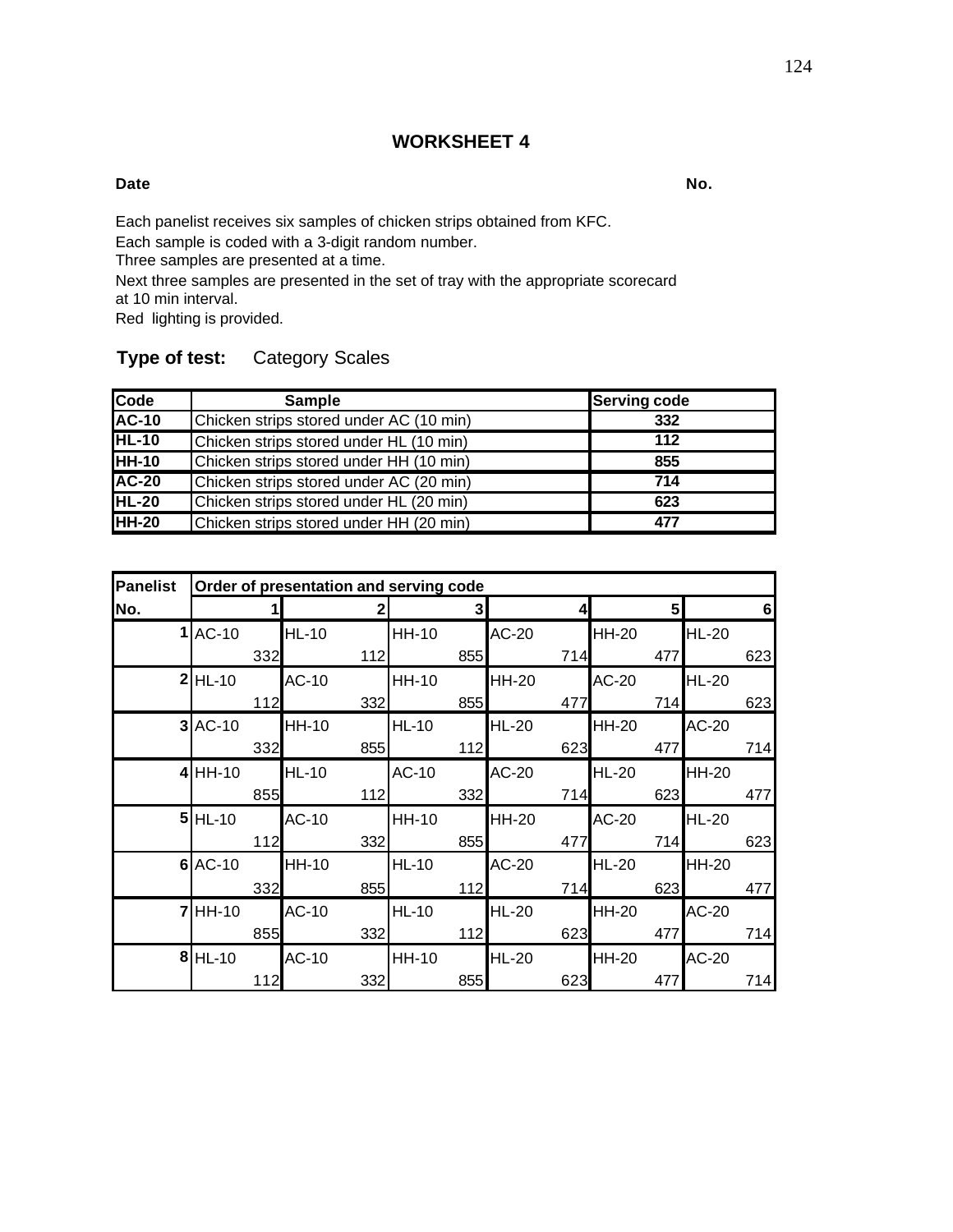**SCORECARD**

| <b>CATEGORY SCALES</b>                                                                                                                                                                                                                                                              |             |
|-------------------------------------------------------------------------------------------------------------------------------------------------------------------------------------------------------------------------------------------------------------------------------------|-------------|
| Date:                                                                                                                                                                                                                                                                               |             |
| Name:                                                                                                                                                                                                                                                                               |             |
| <b>Type of Sample:</b> Chicken nuggets                                                                                                                                                                                                                                              |             |
| <b>Characteristic Studied: Crispness</b>                                                                                                                                                                                                                                            |             |
| <b>Instructions</b>                                                                                                                                                                                                                                                                 |             |
| You have three samples on the tray in front of you.<br>Taste the samples from left to right and indicate<br>intensity of crispness by checking the appropriate space on the scale.<br>Try do not repeat the evaluation of previous samples.<br>Focus on the outer crust of samples. |             |
| Sample code:                                                                                                                                                                                                                                                                        |             |
| <b>Attribute: Crispness</b>                                                                                                                                                                                                                                                         |             |
|                                                                                                                                                                                                                                                                                     | Very crisp_ |
| Sample code:                                                                                                                                                                                                                                                                        |             |
| <b>Attribute: Crispness</b>                                                                                                                                                                                                                                                         |             |
|                                                                                                                                                                                                                                                                                     | Very crisp  |
| Sample code:                                                                                                                                                                                                                                                                        |             |
| <b>Attribute: Crispness</b>                                                                                                                                                                                                                                                         |             |
|                                                                                                                                                                                                                                                                                     | Very crisp  |
| <b>Comments:</b>                                                                                                                                                                                                                                                                    |             |